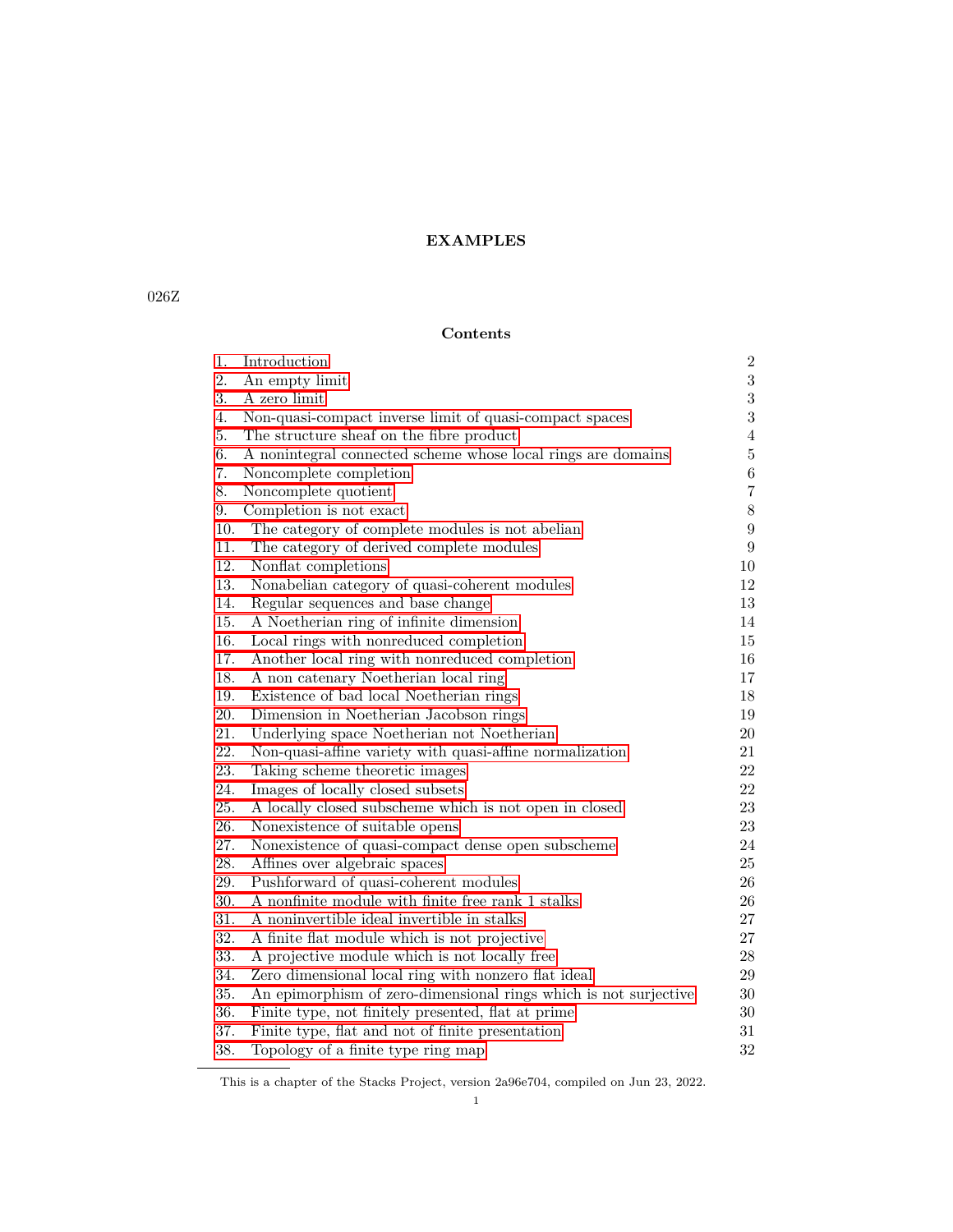| <b>EXAMPLES</b> |  |
|-----------------|--|
|                 |  |

| 39.        | Pure not universally pure<br>A formally smooth non-flat ring map  | 33<br>34 |
|------------|-------------------------------------------------------------------|----------|
| 40.<br>41. | A formally étale non-flat ring map                                | $35\,$   |
| 42.        | A formally étale ring map with nontrivial cotangent complex       | 35       |
| 43.        | Flat and formally unramified is not formally étale                | 36       |
| 44.        | Ideals generated by sets of idempotents and localization          | 38       |
| 45.        | A ring map which identifies local rings which is not ind-étale    | 38       |
| 46.        | Non flasque quasi-coherent sheaf associated to injective module   | 39       |
| 47.        | A non-separated flat group scheme                                 | 40       |
| 48.        | A non-flat group scheme with flat identity component              | 40       |
| 49.        | A non-separated group algebraic space over a field                | 41       |
| 50.        | Specializations between points in fibre étale morphism            | 41       |
| 51.        | A torsor which is not an fppf torsor                              | 42       |
| 52.        | Stack with quasi-compact flat covering which is not algebraic     | 43       |
| 53.        | Limit preserving on objects, not limit preserving                 | 44       |
| 54.        | A non-algebraic classifying stack                                 | 44       |
| 55.        | Sheaf with quasi-compact flat covering which is not algebraic     | 45       |
| 56.        | Sheaves and specializations                                       | 46       |
| 57.        | Sheaves and constructible functions                               | 47       |
| 58.        | The lisse-étale site is not functorial                            | 48       |
| 59.        | Sheaves on the category of Noetherian schemes                     | 49       |
| 60.        | Derived pushforward of quasi-coherent modules                     | 50       |
| 61.        | A big abelian category                                            | 52       |
| 62.        | Weakly associated points and scheme theoretic density             | 52       |
| 63.        | Example of non-additivity of traces                               | 53       |
| 64.        | Being projective is not local on the base                         | 54       |
| 65.        | Non-effective descent data for projective schemes                 | 55       |
| 66.        | A family of curves whose total space is not a scheme              | 57       |
| 67.        | Derived base change                                               | 58       |
| 68.        | An interesting compact object                                     | 59       |
| 69.        | Two differential graded categories                                | 60       |
| 70.        | The stack of proper algebraic spaces is not algebraic             | 61       |
| 71.        | An example of a non-algebraic Hom-stack                           | 62       |
| 72.        | An algebraic stack not satisfying strong formal effectiveness     | 65       |
| 73.        | A counter example to Grothendieck's existence theorem             | 65       |
| 74.        | Affine formal algebraic spaces                                    | 66       |
| 75.        | Flat maps are not directed limits of finitely presented flat maps | 67       |
| 76.        | The category of modules modulo torsion modules                    | 69       |
| 77.        | Different colimit topologies                                      | 70       |
| 78.        | Universally submersive but not V covering                         | 70       |
| 79.        | The spectrum of the integers is not quasi-compact                 | 71       |
| 80.        | Other chapters                                                    | 74       |
|            | References                                                        | 75       |
|            |                                                                   |          |

# **1. Introduction**

<span id="page-1-0"></span>0270 This chapter will contain examples which illuminate the theory.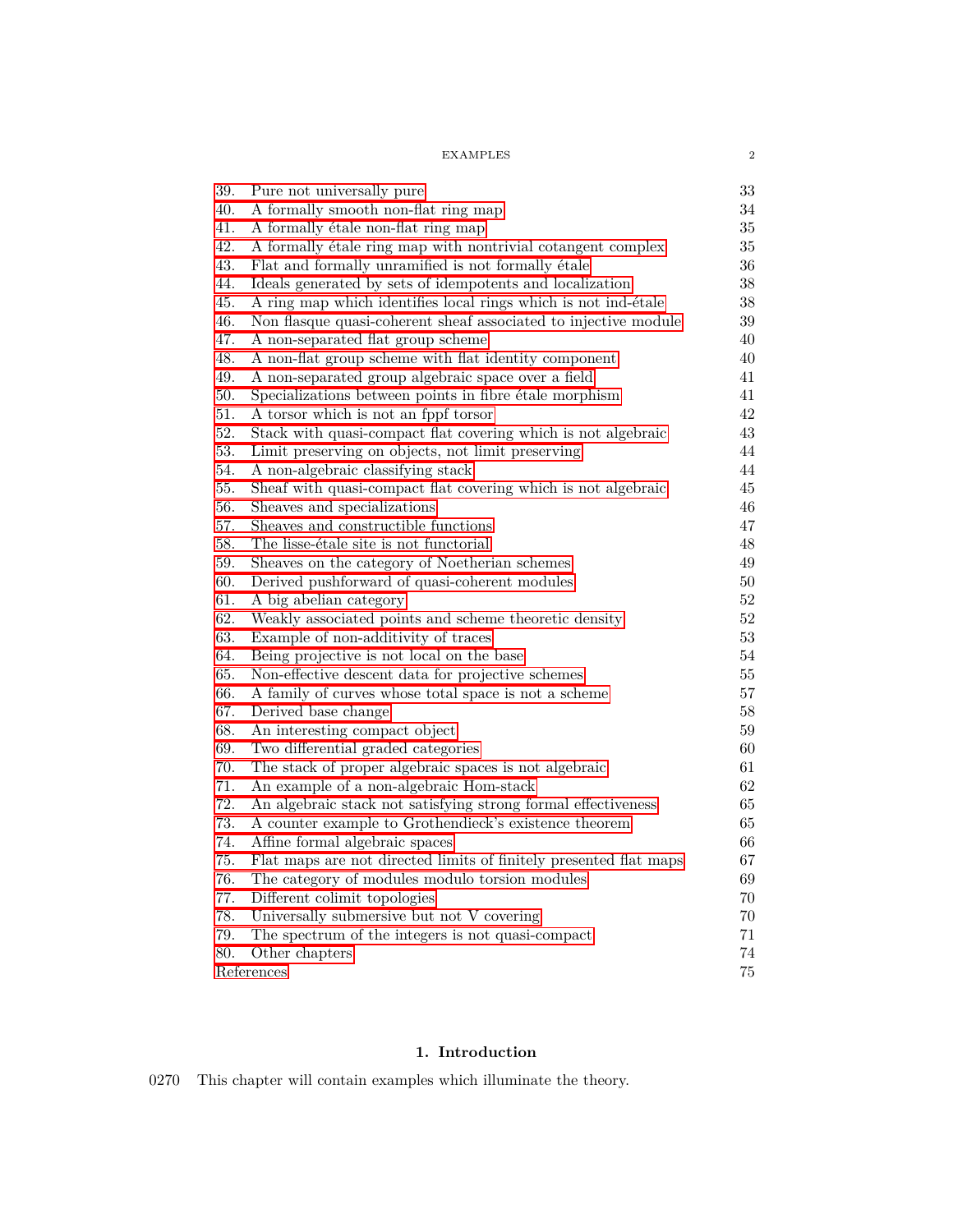## **2. An empty limit**

<span id="page-2-0"></span>0AKK This example is due to Waterhouse, see [\[Wat72\]](#page-75-0). Let *S* be an uncountable set. For every finite subset  $T \subset S$  consider the set  $M_T$  of injective maps  $T \to \mathbb{N}$ . For  $T \subset T' \subset S$  finite the restriction  $M_{T'} \to M_T$  is surjective. Thus we have an inverse system over the directed partially ordered set of finite subsets of *S* with surjective transition maps. But  $\lim M_T = \emptyset$  as an element in the limit would define an injective map  $S \to \mathbb{N}$ .

## **3. A zero limit**

<span id="page-2-1"></span>0ANX Let  $(S_i)_{i \in I}$  be a directed inverse system of nonempty sets with surjective transition maps and with  $\lim S_i = \emptyset$ , see Section [2.](#page-2-0) Let *K* be a field and set

$$
V_i = \bigoplus\nolimits_{s \in S_i} K
$$

Then the transition maps  $V_i \rightarrow V_j$  are surjective for  $i \geq j$ . However,  $\lim V_i = 0$ . Namely, if  $v = (v_i)$  is an element of the limit, then the support of  $v_i$  would be a finite subset  $T_i \subset S_i$  with  $\lim T_i \neq \emptyset$ , see Categories, Lemma 21.7.

For each *i* consider the unique *K*-linear map  $V_i \to K$  which sends each basis vector *s* ∈  $S_i$  to 1. Let  $W_i$  ⊂  $V_i$  be the kernel. Then

$$
0 \to (W_i) \to (V_i) \to (K) \to 0
$$

is a nonsplit short exact sequence of inverse systems of vector spaces over the directed set  $I$ . Hence  $W_i$  is a directed system of  $K$ -vector spaces with surjective transition maps, vanishing limit, and nonvanishing *R*<sup>1</sup> lim.

## <span id="page-2-2"></span>**4. Non-quasi-compact inverse limit of quasi-compact spaces**

09ZJ Let **N** denote the set of natural numbers. For every integer *n*, let  $I_n$  denote the set of all natural numbers  $> n$ . Define  $T_n$  to be the unique topology on **N** with basis  $\{1\}, \ldots, \{n\}, I_n$ . Denote by  $X_n$  the topological space  $(\mathbf{N}, T_n)$ . For each  $m < n$ , the identity map,

$$
f_{n,m}: X_n \longrightarrow X_m
$$

is continuous. Obviously for  $m < n < p$ , the composition  $f_{p,n} \circ f_{n,m}$  equals  $f_{p,m}$ . So  $((X_n), (f_{n,m}))$  is a directed inverse system of quasi-compact topological spaces.

Let *T* be the discrete topology on **N**, and let *X* be (**N***, T*). Then for every integer *n*, the identity map,

$$
f_n: X \longrightarrow X_n
$$

is continuous. We claim that this is the inverse limit of the directed system above. Let  $(Y, S)$  be any topological space. For every integer *n*, let

$$
g_n : (Y, S) \longrightarrow (\mathbf{N}, T_n)
$$

be a continuous map. Assume that for every  $m < n$  we have  $f_{n,m} \circ g_n = g_m$ , i.e., the system  $(g_n)$  is compatible with the directed system above. In particular, all of the set maps  $g_n$  are equal to a common set map

$$
g: Y \longrightarrow \mathbf{N}.
$$

Moreover, for every integer *n*, since  $\{n\}$  is open in  $X_n$ , also  $g^{-1}(\{n\}) = g_n^{-1}(\{n\})$  is open in *Y* . Therefore the set map *g* is continuous for the topology *S* on *Y* and the topology *T* on **N**. Thus  $(X, (f_n))$  is the inverse limit of the directed system above.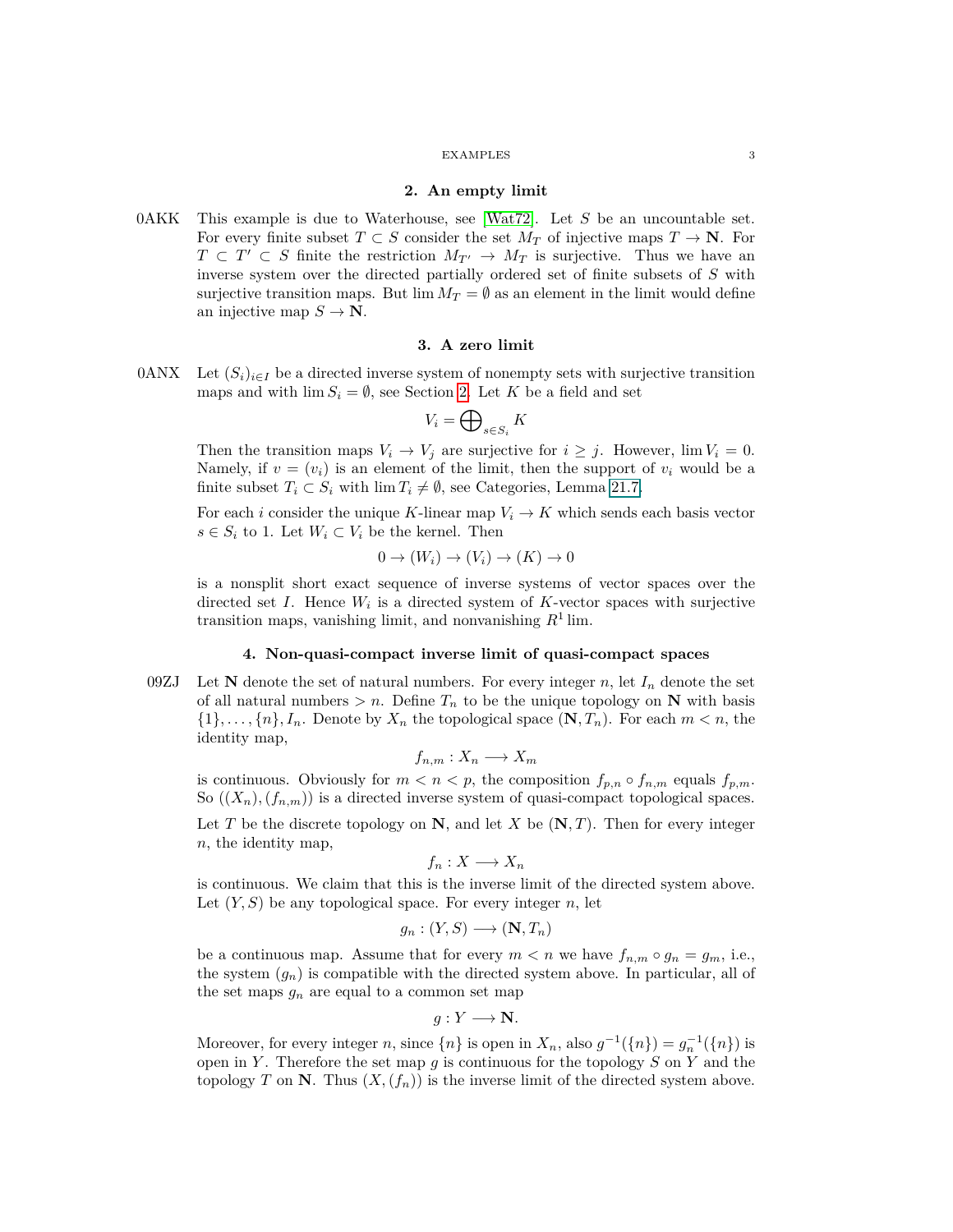However, clearly  $X$  is not quasi-compact, since the infinite open covering by singleton sets has no inverse limit.

09ZK **[Lemma](https://stacks.math.columbia.edu/tag/09ZK) 4.1.** *There exists an inverse system of quasi-compact topological spaces over* **N** *whose limit is not quasi-compact.*

<span id="page-3-0"></span>**Proof.** See discussion above. □

## **5. The structure sheaf on the fibre product**

0FLS Let *X, Y, S, a, b, p, q, f* be as in the introduction to Derived Categories of Schemes, Section [23.](#page-21-0) Picture:



Then we have a canonical map

$$
can: p^{-1}\mathcal{O}_X \otimes_{f^{-1}\mathcal{O}_S} q^{-1}\mathcal{O}_Y \longrightarrow \mathcal{O}_{X \times_S Y}
$$

which is not an isomorphism in general.

For example, let  $S = \text{Spec}(\mathbf{R})$ ,  $X = \text{Spec}(\mathbf{C})$ , and  $Y = \text{Spec}(\mathbf{C})$ . Then  $X \times_S Y =$ Spec(**C**) II Spec(**C**) is a discrete space with two points and the sheaves  $p^{-1}\mathcal{O}_X$ ,  $q^{-1}\mathcal{O}_Y$  and  $f^{-1}\mathcal{O}_S$  are the constant sheaves with values **C**, **C**, and **R**. Hence the source of *can* is the constant sheaf with value  $C \otimes_R C$  on the discrete space with two points. Thus its global sections have dimension 8 as an **R**-vector space whereas taking global sections of the target of *can* we obtain  $C \times C$  which has dimension 4 as an **R**-vector space.

Another example is the following. Let *k* be an algebraically closed field. Consider  $S = \text{Spec}(k)$ ,  $X = \mathbf{A}_k^1$ , and  $Y = \mathbf{A}_k^1$ . Then for  $U \subset X \times_S Y = \mathbf{A}_k^2$  nonempty open the images  $p(U) \subset X = \mathbf{A}_k^1$  and  $q(U) \subset \mathbf{A}_k^1$  are open and the reader can show that

$$
(p^{-1}\mathcal{O}_X \otimes_{f^{-1}\mathcal{O}_S} q^{-1}\mathcal{O}_Y)(U) = \mathcal{O}_X(p(U)) \otimes_k \mathcal{O}_Y(q(U))
$$

This is not equal to  $\mathcal{O}_{X \times_S Y}(U)$  if *U* is the complement of an irreducible curve *C* in  $X \times_S Y = \mathbf{A}_k^2$  such that both  $p|_C$  and  $q|_C$  are nonconstant.

Returning to the general case, let  $z = (x, y, s, \mathfrak{p})$  be a point of  $X \times_S Y$  as in Schemes, Lemma 17.5. Then on stalks at *z* the map *can* gives the map

$$
can_z: \mathcal{O}_{X,x} \otimes_{\mathcal{O}_{S,s}} \mathcal{O}_{Y,y} \longrightarrow \mathcal{O}_{X \times_S Y, z}
$$

This is a flat ring homomorphism as the target is a localization of the source (details omitted; hint reduce to the case that *X*, *Y* , and *S* are affine). Observe that the source is in general not a local ring, and this gives another way to see that *can* is not an isomorphism in general.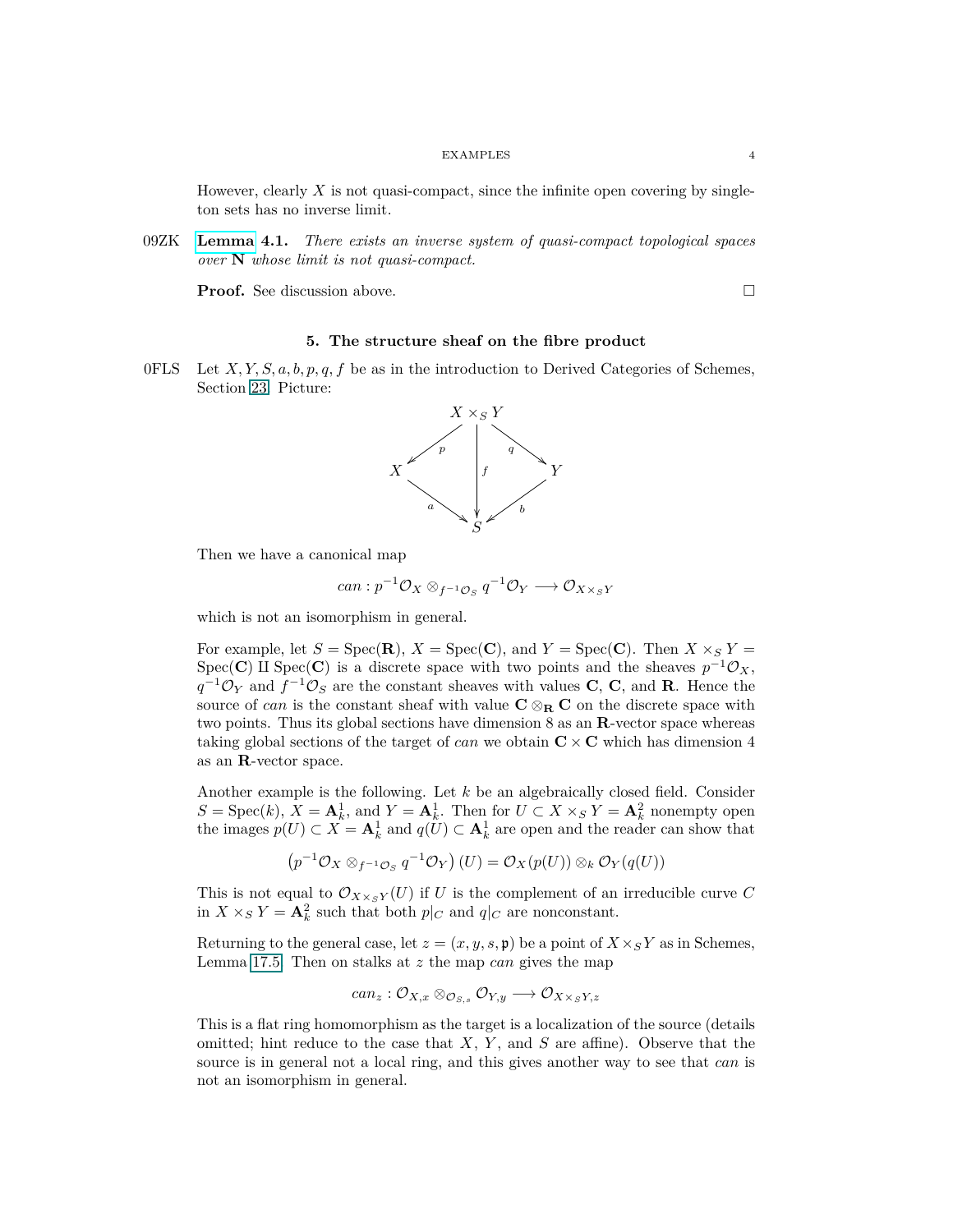More generally, suppose we have an  $\mathcal{O}_X$ -module F and an  $\mathcal{O}_Y$ -module G. Then there is a canonical map

$$
p^{-1}\mathcal{F}\otimes_{f^{-1}\mathcal{O}_S} q^{-1}\mathcal{G}
$$
  
\n
$$
= p^{-1}(\mathcal{F}\otimes_{\mathcal{O}_X} \mathcal{O}_X) \otimes_{f^{-1}\mathcal{O}_S} q^{-1}(\mathcal{O}_Y \otimes_{\mathcal{O}_Y} \mathcal{G})
$$
  
\n
$$
= p^{-1}\mathcal{F}\otimes_{p^{-1}\mathcal{O}_X} p^{-1}\mathcal{O}_X \otimes_{f^{-1}\mathcal{O}_S} q^{-1}\mathcal{O}_Y \otimes_{q^{-1}\mathcal{O}_Y} q^{-1}\mathcal{G}
$$
  
\n
$$
\xrightarrow{can} p^{-1}\mathcal{F}\otimes_{q^{-1}\mathcal{O}_X} \mathcal{O}_{X\times_S Y} \otimes_{q^{-1}\mathcal{O}_Y} q^{-1}\mathcal{G}
$$
  
\n
$$
= p^{-1}\mathcal{F}\otimes_{q^{-1}\mathcal{O}_X} \mathcal{O}_{X\times_S Y} \otimes_{\mathcal{O}_{X\times_S Y}} \mathcal{O}_{X\times_S Y} \otimes_{q^{-1}\mathcal{O}_Y} q^{-1}\mathcal{G}
$$
  
\n
$$
= p^* \mathcal{F}\otimes_{\mathcal{O}_{X\times_S Y}} q^* \mathcal{G}
$$

which is rarely an isomorphism.

## <span id="page-4-0"></span>**6. A nonintegral connected scheme whose local rings are domains**

0568 We give an example of an affine scheme  $X = \text{Spec}(A)$  which is connected, all of whose local rings are domains, but which is not integral. Connectedness of *X* means *A* has no nontrivial idempotents, see Algebra, Lemma 21.3. The local rings of *X* are domains if, whenever  $fg = 0$  in *A*, every point of *X* has a neighborhood where either  $f$  or  $g$  vanishes. As long as  $A$  is not a domain, then  $X$  is not integral (Properties, Definition 3.1).

Roughly speaking, the construction is as follows: let  $X_0$  be the cross (the union of coordinate axes) on the affine plane. Then let *X*<sup>1</sup> be the (reduced) full preimage of  $X_0$  on the blowup of the plane  $(X_1)$  has three rational components forming a chain). Then blow up the resulting surface at the two singularities of  $X_1$ , and let  $X_2$  be the reduced preimage of  $X_1$  (which has five rational components), etc. Take  $X$  to be the inverse limit. The only problem with this construction is that blowups glue in a projective line, so  $X_1$  is not affine. Let us correct this by glueing in an affine line instead (so our scheme will be an open subset in what was described above).

Here is a completely algebraic construction: For every  $k \geq 0$ , let  $A_k$  be the following ring: its elements are collections of polynomials  $p_i \in \mathbb{C}[x]$  where  $i = 0, \ldots, 2^k$  such that  $p_i(1) = p_{i+1}(0)$ . Set  $X_k = \text{Spec}(A_k)$ . Observe that  $X_k$  is a union of  $2^k + 1$  affine lines that meet transversally in a chain. Define a ring homomorphism  $A_k \to A_{k+1}$ by

$$
(p_0,\ldots,p_{2^k})\longmapsto (p_0,p_0(1),p_1,p_1(1),\ldots,p_{2^k}),
$$

in other words, every other polynomial is constant. This identifies  $A_k$  with a subring of  $A_{k+1}$ . Let *A* be the direct limit of  $A_k$  (basically, their union). Set  $X = \text{Spec}(A)$ . For every k, we have a natural embedding  $A_k \to A$ , that is, a map  $X \to X_k$ . Each  $A_k$  is connected but not integral; this implies that *A* is connected but not integral. It remains to show that the local rings of *A* are domains.

Take  $f, g \in A$  with  $fg = 0$  and  $x \in X$ . Let us construct a neighborhood of x on which one of *f* and *g* vanishes. Choose *k* such that  $f, g \in A_{k-1}$  (note the  $k-1$  index). Let *y* be the image of *x* in  $X_k$ . It suffices to prove that *y* has a neighborhood on which either *f* or *g* viewed as sections of  $\mathcal{O}_{X_k}$  vanishes. If *y* is a smooth point of  $X_k$ , that is, it lies on only one of the  $2^k + 1$  lines, this is obvious. We can therefore assume that  $y$  is one of the  $2^k$  singular points, so two components of *X<sup>k</sup>* pass through *y*. However, on one of these two components (the one with odd index), both *f* and *g* are constant, since they are pullbacks of functions on  $X_{k-1}$ .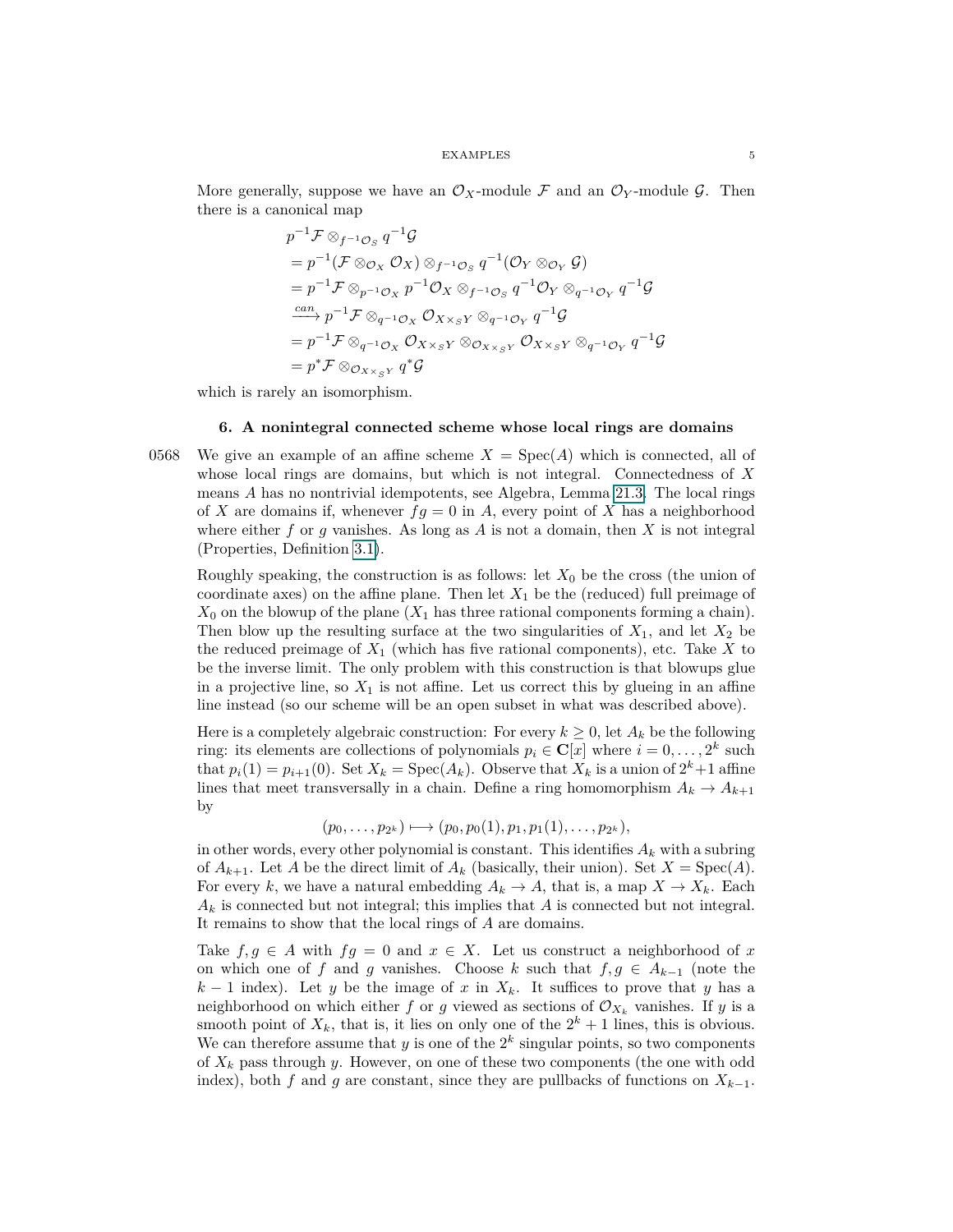<span id="page-5-0"></span>Since  $fg = 0$  everywhere, either f or  $g$  (say, f) vanishes on the other component. This implies that *f* vanishes on both components, as required.

## **7. Noncomplete completion**

05JA Let  $R$  be a ring and let  $\mathfrak m$  be a maximal ideal. Consider the completion

 $R^{\wedge} = \lim R/\mathfrak{m}^n$ .

Note that  $R^{\wedge}$  is a local ring with maximal ideal  $\mathfrak{m}' = \text{Ker}(R^{\wedge} \to R/\mathfrak{m})$ . Namely, if  $x = (x_n) \in R^\wedge$  is not in  $\mathfrak{m}'$ , then  $y = (x_n^{-1}) \in R^\wedge$  satisfies  $xy = 1$ , whence  $R^\wedge$  is local by Algebra, Lemma 18.2. Now it is always true that  $R^{\wedge}$  complete in its limit topology (see the discussion in More on Algebra, Section [36\)](#page-29-1). But beyond that, we have the following questions:

- (1) Is it true that  $mR^{\wedge} = m'$ ?
- (2) Is  $R^{\wedge}$  viewed as an  $R^{\wedge}$ -module m'-adically complete?
- (3) Is  $R^{\wedge}$  viewed as an *R*-module m-adically complete?

It turns out that these questions all have a negative answer. The example below was taken from an unpublished note of Bart de Smit and Hendrik Lenstra. See also [\[Bou61,](#page-74-1) Exercise III.2.12] and [\[Yek11,](#page-75-1) Example 1.8]

Let *k* be a field,  $R = k[x_1, x_2, x_3, \ldots]$ , and  $\mathfrak{m} = (x_1, x_2, x_3, \ldots)$ . We will think of an element *f* of  $R^{\wedge}$  as a (possibly) infinite sum

$$
f = \sum a_I x^I
$$

(using multi-index notation) such that for each  $d \geq 0$  there are only finitely many nonzero  $a_I$  for  $|I| = d$ . The maximal ideal  $\mathfrak{m}' \subset R^{\wedge}$  is the collection of *f* with zero constant term. In particular, the element

$$
f = x_1 + x_2^2 + x_3^3 + \dots
$$

is in  $\mathfrak{m}'$  but not in  $\mathfrak{m}R^{\wedge}$  which shows that (1) is false in this example. However, if (1) is false, then (3) is necessarily false because  $\mathfrak{m}' = \text{Ker}(R^{\wedge} \to R/\mathfrak{m})$  and we can apply Algebra, Lemma 96.5 with  $n = 1$ .

To finish we prove that  $R^{\wedge}$  is not  $\mathfrak{m}'$ -adically complete. For  $n \geq 1$  let  $K_n =$  $\text{Ker}(R^{\wedge} \to R/\mathfrak{m}^n)$ . Then we have short exact sequences

$$
0 \to K_n/(\mathfrak{m}')^n \to R^\wedge/(\mathfrak{m}')^n \to R/\mathfrak{m}^n \to 0
$$

The projection map  $R^{\wedge} \to R/\mathfrak{m}^{n+1}$  sends  $(\mathfrak{m}')^n$  onto  $\mathfrak{m}^n/\mathfrak{m}^{n+1}$ . It follows that  $K_{n+1} \to K_n/(\mathfrak{m}')^n$  is surjective. Hence the inverse system  $(K_n/(\mathfrak{m}')^n)$  has surjective transition maps and taking inverse limits we obtain an exact sequence

<span id="page-5-1"></span>
$$
0\to \lim K_n/(\mathfrak{m}')^n\to \lim R^\wedge/(\mathfrak{m}')^n\to \lim R/\mathfrak{m}^n\to 0
$$

by Algebra, Lemma 87.1. Thus we see that  $R^{\wedge}$  is complete with respect to  $\mathfrak{m}'$  if and only if  $K_n = (\mathfrak{m}')^n$  for all  $n \geq 1$ .

To show that  $R^{\wedge}$  is not m'-adically complete in our example we show that  $K_2 =$ Ker( $R^{\wedge} \to R/\mathfrak{m}^2$ ) is not equal to  $(\mathfrak{m}')^2$ . Note that an element of  $(\mathfrak{m}')^2$  can be written as a finite sum

05JB (7.0.1) 
$$
\sum_{i=1,...,t} f_i g_i
$$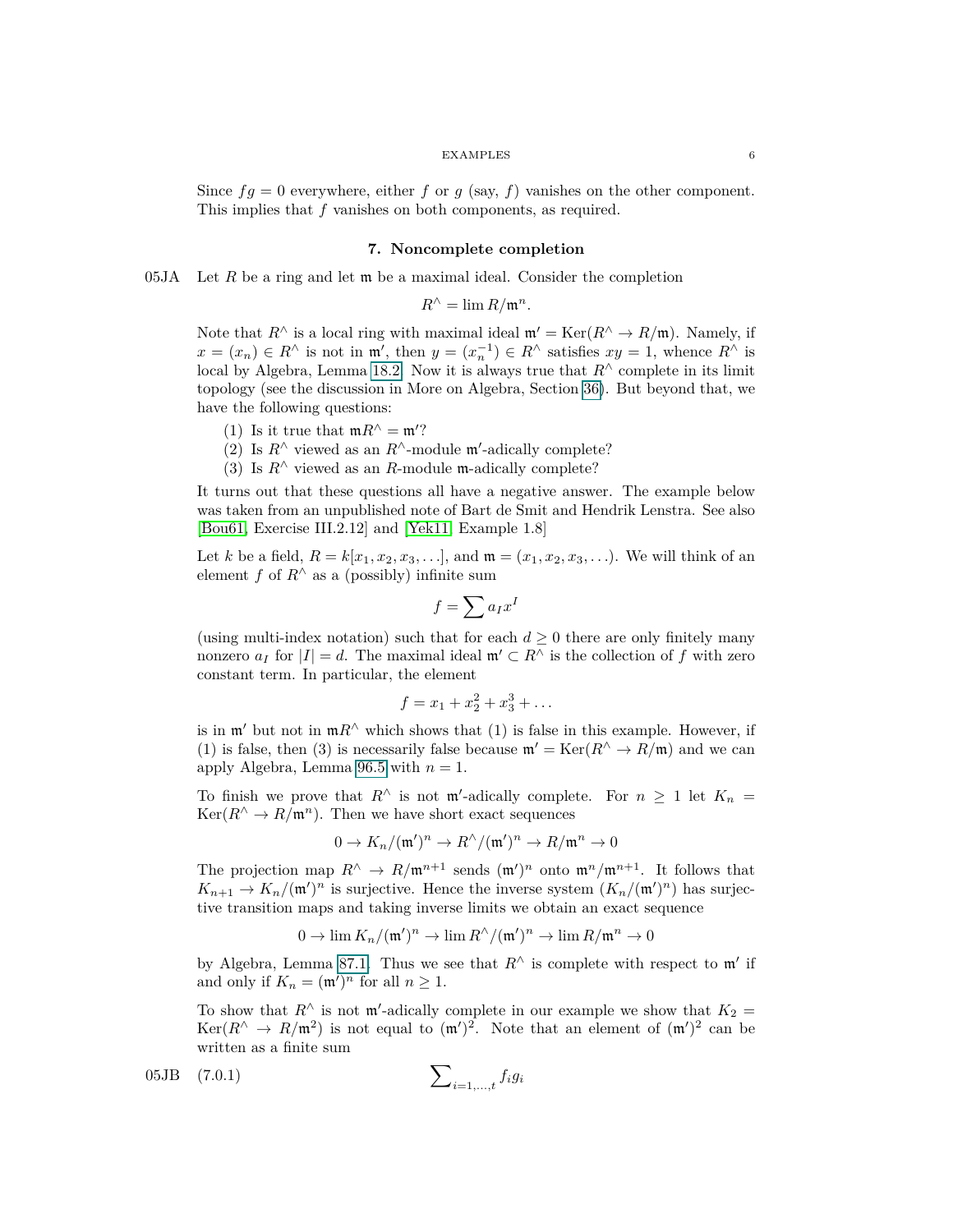with  $f_i, g_i \in R^{\wedge}$  having vanishing constant terms. To get an example we are going to choose an  $z \in K_2$  of the form

$$
z=z_1+z_2+z_3+\ldots
$$

with the following properties

- (1) there exist sequences  $1 < d_1 < d_2 < d_3 < \dots$  and  $0 < n_1 < n_2 < n_3 < \dots$ such that  $z_i \in k[x_{n_i}, x_{n_i+1}, \ldots, x_{n_{i+1}-1}]$  homogeneous of degree  $d_i$ , and
- (2) in the ring  $k[[x_{n_i}, x_{n_i+1}, \ldots, x_{n_{i+1}-1}]]$  the element  $z_i$  cannot be written as a sum  $(7.0.1)$  with  $t \leq i$ .

Clearly this implies that z is not in  $(m')^2$  because the image of the relation [\(7.0.1\)](#page-5-1) in the ring  $k[[x_{n_i}, x_{n_i+1}, \ldots, x_{n_{i+1}-1}]]$  for *i* large enough would produce a contradiction. Hence it suffices to prove that for all  $t > 0$  there exists a  $d \gg 0$  and an integer *n* such that we can find an homogeneous element  $z \in k[x_1, \ldots, x_n]$  of degree *d* which cannot be written as a sum  $(7.0.1)$  for the given *t* in  $k[[x_1, \ldots, x_n]]$ . Take  $n > 2t$  and any  $d > 1$  prime to the characteristic of *k* and set  $z = \sum_{i=1,\dots,n} x_i^d$ . Then the vanishing locus of the ideal

$$
(\frac{\partial z}{\partial x_1}, \dots, \frac{\partial z}{\partial x_n}) = (dx_1^{d-1}, \dots, dx_n^{d-1})
$$

consists of one point. On the other hand,

$$
\frac{\partial(\sum_{i=1,\dots,t}f_ig_i)}{\partial x_j}\in(f_1,\dots,f_t,g_1,\dots,g_t)
$$

by the Leibniz rule and hence the vanishing locus of these derivatives contains at least

$$
V(f_1,\ldots,f_t,g_1,\ldots,g_t)\subset \operatorname{Spec}(k[[x_1,\ldots,x_n]]).
$$

Hence this is a contradiction as the dimension of  $V(f_1, \ldots, f_t, g_1, \ldots, g_t)$  is at least  $n - 2t \geq 1$ .

- 05JC **[Lemma](https://stacks.math.columbia.edu/tag/05JC) 7.1.** *There exists a local ring R and a maximal ideal* m *such that the completion R*<sup>∧</sup> *of R with respect to* m *has the following properties*
	- (1)  $R^\wedge$  *is local, but its maximal ideal is not equal to*  $\mathfrak{m}R^\wedge$ *,*
	- (2) *R*<sup>∧</sup> *is not a complete local ring, and*
	- (3)  $R^\wedge$  *is not* m-*adically complete as an*  $R$ *-module.*

<span id="page-6-0"></span>**Proof.** This follows from the discussion above as (with  $R = k[x_1, x_2, x_3, \ldots]$ ) the completion of the localization  $R_m$  is equal to the completion of  $R$ .

#### **8. Noncomplete quotient**

05JD Let *k* be a field. Let

$$
R = k[t, z_1, z_2, z_3, \dots, w_1, w_2, w_3, \dots, x]/(z_i t - x^i w_i, z_i w_j)
$$

Note that in particular  $z_i z_j t = 0$  in this ring. Any element f of R can be uniquely written as a finite sum

$$
f = \sum\nolimits_{i=0,...,d} f_i x^i
$$

where each  $f_i \in k[t, z_i, w_j]$  has no terms involving the products  $z_i t$  or  $z_i w_j$ . Moreover, if *f* is written in this way, then  $f \in (x^n)$  if and only if  $f_i = 0$  for  $i < n$ . So *x* is a nonzerodivisor and  $\bigcap (x^n) = 0$ . Let  $R^{\wedge}$  be the completion of R with respect to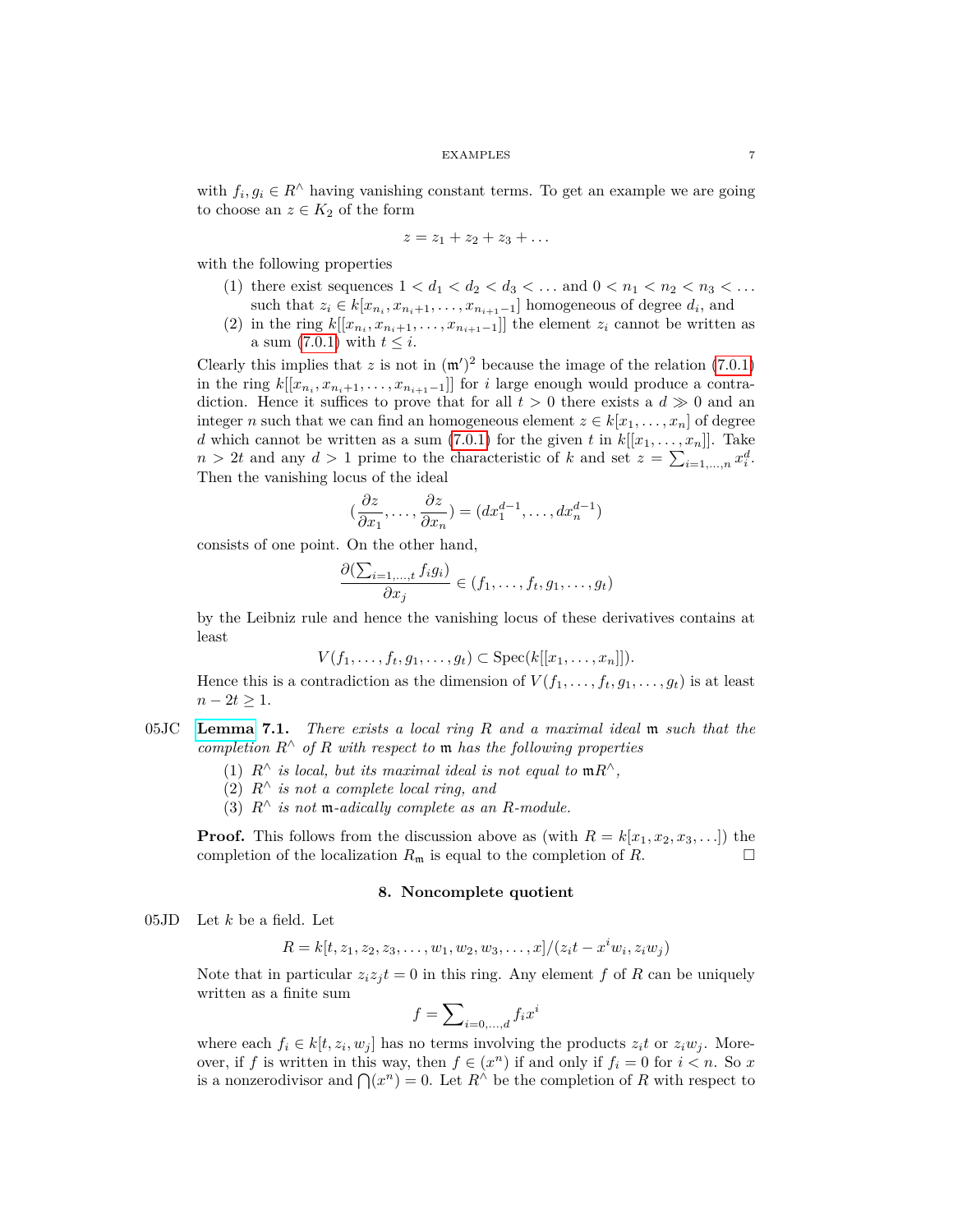the ideal  $(x)$ . Note that  $R^{\wedge}$  is  $(x)$ -adically complete, see Algebra, Lemma 96.3. By the above we see that an element of  $R^{\wedge}$  can be uniquely written as an infinite sum

$$
f = \sum_{i=0}^{\infty} f_i x^i
$$

where each  $f_i \in k[t, z_i, w_j]$  has no terms involving the products  $z_i t$  or  $z_i w_j$ . Consider the element

$$
f = \sum_{i=1}^{\infty} x^i w_i = xw_1 + x^2 w_2 + x^3 w_3 + \dots
$$

i.e., we have  $f_n = w_n$ . Note that  $f \in (t, x^n)$  for every *n* because  $x^m w_m \in (t)$  for all *m*. We claim that  $f \notin (t)$ . To prove this assume that  $tg = f$  where  $g = \sum g_l x^l$ in canonical form as above. Since  $tz_iz_j = 0$  we may as well assume that none of the  $g_l$  have terms involving the products  $z_i z_j$ . Examining the process to get  $tg$  in canonical form we see the following: Given any term  $cm$  of  $g_l$  where  $c \in k$  and  $m$ is a monomial in  $t, z_i, w_j$  and we make the following replacement

- (1) if the monomial *m* does not involve any  $z_i$ , then  $ctm$  is a term of  $f_l$ , and
- (2) if the monomial *m* does involve a  $z_i$  then it is equal to  $m = z_i$  and we see that  $cw_i$  is term of  $f_{l+i}$ .

Since  $g_0$  is a polynomial only finitely many of the variables  $z_i$  occur in it. Pick *n* such that  $z_n$  does not occur in  $g_0$ . Then the rules above show that  $w_n$  does not occur in  $f_n$  which is a contradiction. It follows that  $R^{\wedge}/(t)$  is not complete, see Algebra, Lemma 96.10.

<span id="page-7-1"></span>05JE **[Lemma](https://stacks.math.columbia.edu/tag/05JE) 8.1.** *There exists a ring R complete with respect to a principal ideal I and a principal ideal J such that R/J is not I-adically complete.*

<span id="page-7-0"></span>**Proof.** See discussion above.

$$
\qquad \qquad \Box
$$

## **9. Completion is not exact**

05JF A quick example is the following. Suppose that  $R = k[t]$ . Let  $P = K = \bigoplus_{n \in \mathbb{N}} R$ and  $M = \bigoplus_{n \in \mathbb{N}} R/(t^n)$ . Then there is a short exact sequence  $0 \to K \to P \to$  $M \to 0$  where the first map is given by multiplication by  $t^n$  on the *n*th summand. We claim that  $0 \to K^{\wedge} \to P^{\wedge} \to M^{\wedge} \to 0$  is not exact in the middle. Namely,  $\xi = (t^2, t^3, t^4, \ldots) \in P^{\wedge}$  maps to zero in  $M^{\wedge}$  but is not in the image of  $K^{\wedge} \to P^{\wedge}$ , because it would be the image of  $(t, t, t, \ldots)$  which is not an element of  $K^{\wedge}$ .

A "smaller" example is the following. In the situation of Lemma [8.1](#page-7-1) the short exact sequence  $0 \to J \to R \to R/J \to 0$  does not remain exact after completion. Namely, if  $f \in J$  is a generator, then  $f : R \to J$  is surjective, hence  $R \to J^{\wedge}$  is surjective, hence the image of  $J^{\wedge} \to R$  is  $(f) = J$  but the fact that  $R/J$  is noncomplete means that the kernel of the surjection  $R \to (R/J)^{\wedge}$  is strictly bigger than *J*, see Algebra, Lemmas 96.1 and 96.10. By the same token the sequence  $R \to R \to R/(f) \to 0$ does not remain exact on completion.

<span id="page-7-2"></span>05JG **[Lemma](https://stacks.math.columbia.edu/tag/05JG) 9.1.** *Completion is not an exact functor in general; it is not even right exact in general. This holds even when I is finitely generated on the category of finitely presented modules.*

**Proof.** See discussion above. □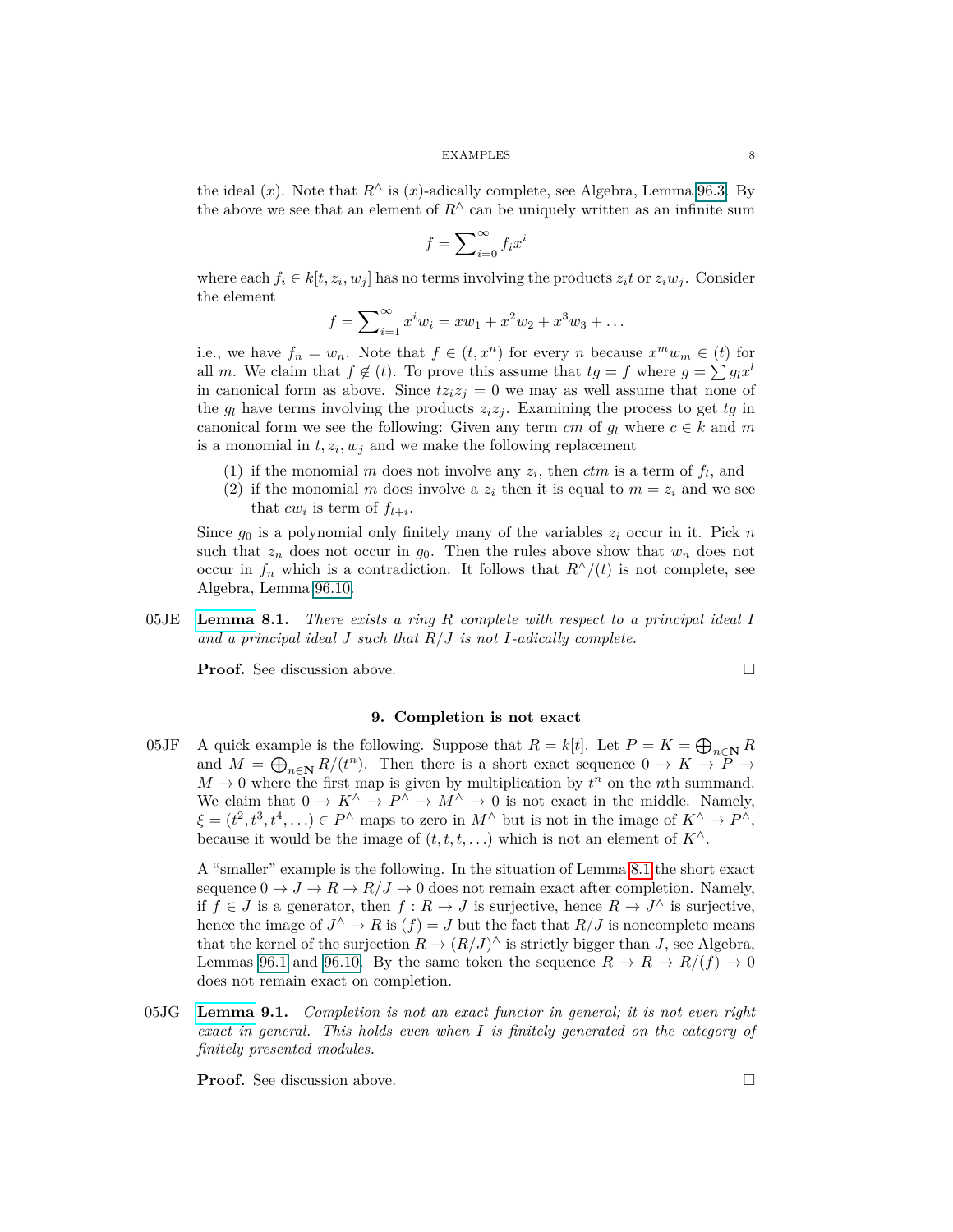#### **10. The category of complete modules is not abelian**

<span id="page-8-0"></span>07JQ Let *R* be a ring and let  $I \subset R$  be a finitely generated ideal. Consider the category A of *I*-adically complete *R*-modules, see Algebra, Definition 96.2. Let  $\varphi : M \to N$ be a morphism of A. The cokernel of  $\varphi$  in A is the completion  $(\mathrm{Coker}(\varphi))^{\wedge}$  of the usual cokernel (as *I* is finitely generated this completion is complete, see Algebra, Lemma 96.3). Let  $K = \text{Ker}(\varphi)$ . We claim that *K* is complete and hence is the kernel of  $\varphi$  in A. Namely, let  $K^{\wedge}$  be the completion. As M is complete we obtain a factorization

$$
K \to K^\wedge \to M \xrightarrow{\varphi} N
$$

Since  $\varphi$  is continuous for the *I*-adic topology,  $K \to K^{\wedge}$  has dense image, and  $K = \text{Ker}(\varphi)$  we conclude that  $K^{\wedge}$  maps into *K*. Thus  $K^{\wedge} = K \oplus C$  and *K* is a direct summand of a complete module, hence complete.

We will give an example that shows that Im  $\neq$  Coim in general. We take  $R = \mathbb{Z}_p =$  $\lim_{n} \mathbf{Z}/p^{n}\mathbf{Z}$  to be the ring of *p*-adic integers and we take  $I = (p)$ . Consider the map

$$
\text{diag}(1, p, p^2, \ldots) : \left(\bigoplus\nolimits_{n \geq 1} \mathbf{Z}_p\right)^{\wedge} \longrightarrow \prod\nolimits_{n \geq 1} \mathbf{Z}_p
$$

where the left hand side is the *p*-adic completion of the direct sum. Hence an element of the left hand side is a vector  $(x_1, x_2, x_3, \ldots)$  with  $x_i \in \mathbb{Z}_p$  with *p*-adic valuation  $v_p(x_i) \to \infty$  as  $i \to \infty$ . This maps to  $(x_1, px_2, p^2x_3,...)$ . Hence we see that  $(1, p, p^2, \ldots)$  is in the closure of the image but not in the image. By our description of kernels and cokernels above it is clear that  $\text{Im} \neq \text{Coim}$  for this map.

<span id="page-8-2"></span>07JR **[Lemma](https://stacks.math.columbia.edu/tag/07JR) 10.1.** Let R be a ring and let  $I \subset R$  be a finitely generated ideal. The cat*egory of I-adically complete R-modules has kernels and cokernels but is not abelian in general.*

<span id="page-8-1"></span>**Proof.** See above.

$$
\Box
$$

## **11. The category of derived complete modules**

0ARC Please read More on Algebra, Section 92 before reading this section.

Let *A* be a ring, let *I* be an ideal of *A*, and denote  $C$  the category of derived complete modules as defined in More on Algebra, Definition 91.4.

Let *T* be a set and let  $M_t$ ,  $t \in T$  be a family of derived complete modules. We claim that in general  $\bigoplus M_t$  is not a derived complete module. For a specific example, let  $A = \mathbf{Z}_p$  and  $I = (p)$  and consider  $\bigoplus_{n \in \mathbb{N}} \mathbf{Z}_p$ . The map from  $\bigoplus_{n \in \mathbb{N}} \mathbf{Z}_p$  to its *p*-adic completion isn't surjective. This means that  $\bigoplus_{n\in\mathbb{N}} \mathbb{Z}_p$  cannot be derived complete as this would imply otherwise, see More on Algebra, Lemma 91.3. Hence the inclusion functor  $C \rightarrow Mod_A$  does not commute with either direct sums or (filtered) colimits.

Assume *I* is finitely generated. By the discussion in More on Algebra, Section 92 the category  $C$  has arbitrary colimits. However, we claim that filtered colimits are not exact in the category C. Namely, suppose that  $A = \mathbf{Z}_p$  and  $I = (p)$ . One has inclusions  $f_n : \mathbf{Z}_p / p \mathbf{Z}_p \to \mathbf{Z}_p / p^n \mathbf{Z}_p$  of *p*-adically complete *A*-modules given by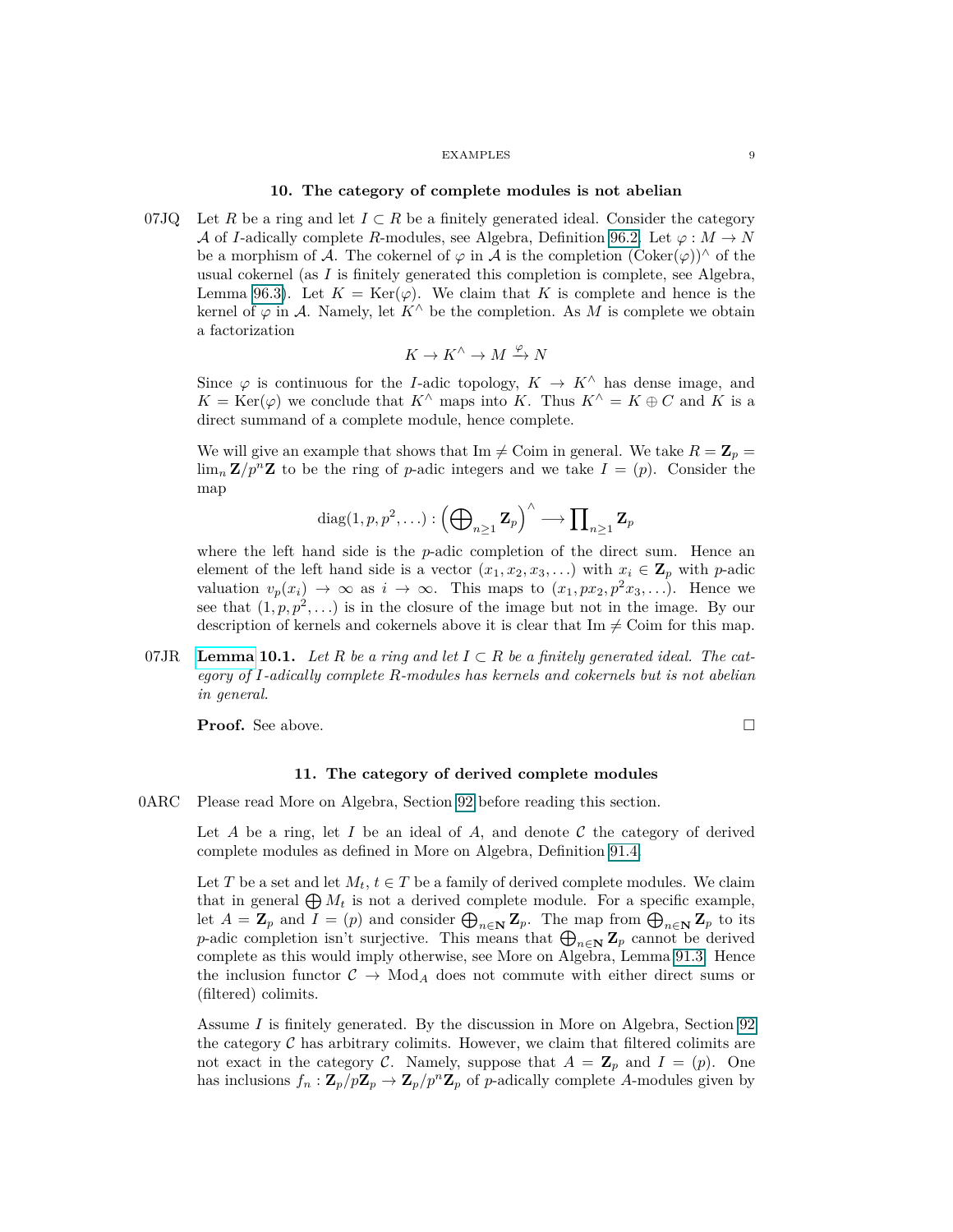multiplication by  $p^{n-1}$ . There are commutative diagrams

$$
\begin{matrix} \mathbf{Z}_{p}/p\mathbf{Z}_{p} \longrightarrow \mathbf{Z}_{p}/p^{n}\mathbf{Z}_{p} \\ \downarrow 1 \qquad \qquad p \Big\downarrow \\ \mathbf{Z}_{p}/p\mathbf{Z}_{p} \longrightarrow \longrightarrow \mathbf{Z}_{p}/p^{n+1}\mathbf{Z}_{p} \end{matrix}
$$

We claim: the colimit of these inclusions in the category C gives the map  $\mathbf{Z}_p/p\mathbf{Z}_p \to$ 0. Namely, the colimit in  $Mod_A$  of the system on the right is  $\mathbf{Q}_p/\mathbf{Z}_p$ . Thus the colimit in  $\mathcal C$  is

$$
H^0((\mathbf{Q}_p/\mathbf{Z}_p)^\wedge)=H^0(\mathbf{Z}_p[1])=0
$$

by More on Algebra, Section 92 where  $\land$  is derived completion. This proves our claim.

0ARD **[Lemma](https://stacks.math.columbia.edu/tag/0ARD) 11.1.** Let A be a ring and let  $I \subset A$  be an ideal. The category C of *derived complete modules is abelian and the inclusion functor*  $F : \mathcal{C} \to Mod_{A}$  *is exact and commutes with arbitrary limits. If I is finitely generated, then* C *has arbitrary direct sums and colimits, but F does not commute with these in general. Finally, filtered colimits are not exact in* C *in general, hence* C *is not a Grothendieck abelian category.*

<span id="page-9-0"></span>**Proof.** See More on Algebra, Lemma 92.1 and discussion above. □

## **12. Nonflat completions**

- 0AL8 The completion of a ring with respect to an ideal isn't always flat, contrary to the Noetherian case. We have seen two examples of this phenomenon in More on Algebra, Example 90.10. In this section we give two more examples.
- <span id="page-9-1"></span>0AL9 **[Lemma](https://stacks.math.columbia.edu/tag/0AL9) 12.1.** *Let R be a ring. Let M be an R-module which is countable. Then M is a finite R-module if and only if*  $M \otimes_R R^N \to M^N$  *is surjective.*

**Proof.** If *M* is a finite module, then the map is surjective by Algebra, Proposition 89.2. Conversely, assume the map is surjective. Let  $m_1, m_2, m_3, \ldots$  be an enumeration of the elements of *M*. Let  $\sum_{j=1,\dots,m} x_j \otimes a_j$  be an element of the tensor product mapping to the element  $(m_n) \in M^N$ . Then we see that  $x_1, \ldots, x_m$ generate *M* over *R* as in the proof of Algebra, Proposition 89.2.

<span id="page-9-2"></span>0ALA **[Lemma](https://stacks.math.columbia.edu/tag/0ALA) 12.2.** *Let R be a countable ring. Let M be a countable R-module. Then M is finitely presented if and only if the canonical map*  $M \otimes_R R^N \to M^N$  *is an isomorphism.*

**Proof.** If *M* is a finitely presented module, then the map is an isomorphism by Algebra, Proposition 89.3. Conversely, assume the map is an isomorphism. By Lemma [12.1](#page-9-1) the module *M* is finite. Choose a surjection  $R^{\oplus m} \to M$  with kernel *K*. Then *K* is countable as a submodule of  $R^{\oplus m}$ . Arguing as in the proof of Algebra, Proposition 89.3 we see that  $K \otimes_R R^N \to K^N$  is surjective. Hence we conclude that *K* is a finite *R*-module by Lemma [12.1.](#page-9-1) Thus *M* is finitely presented.  $\square$ 

<span id="page-9-3"></span>0ALB **[Lemma](https://stacks.math.columbia.edu/tag/0ALB) 12.3.** *Let R be a countable ring. Then R is coherent if and only if R***<sup>N</sup>** *is a flat R-module.*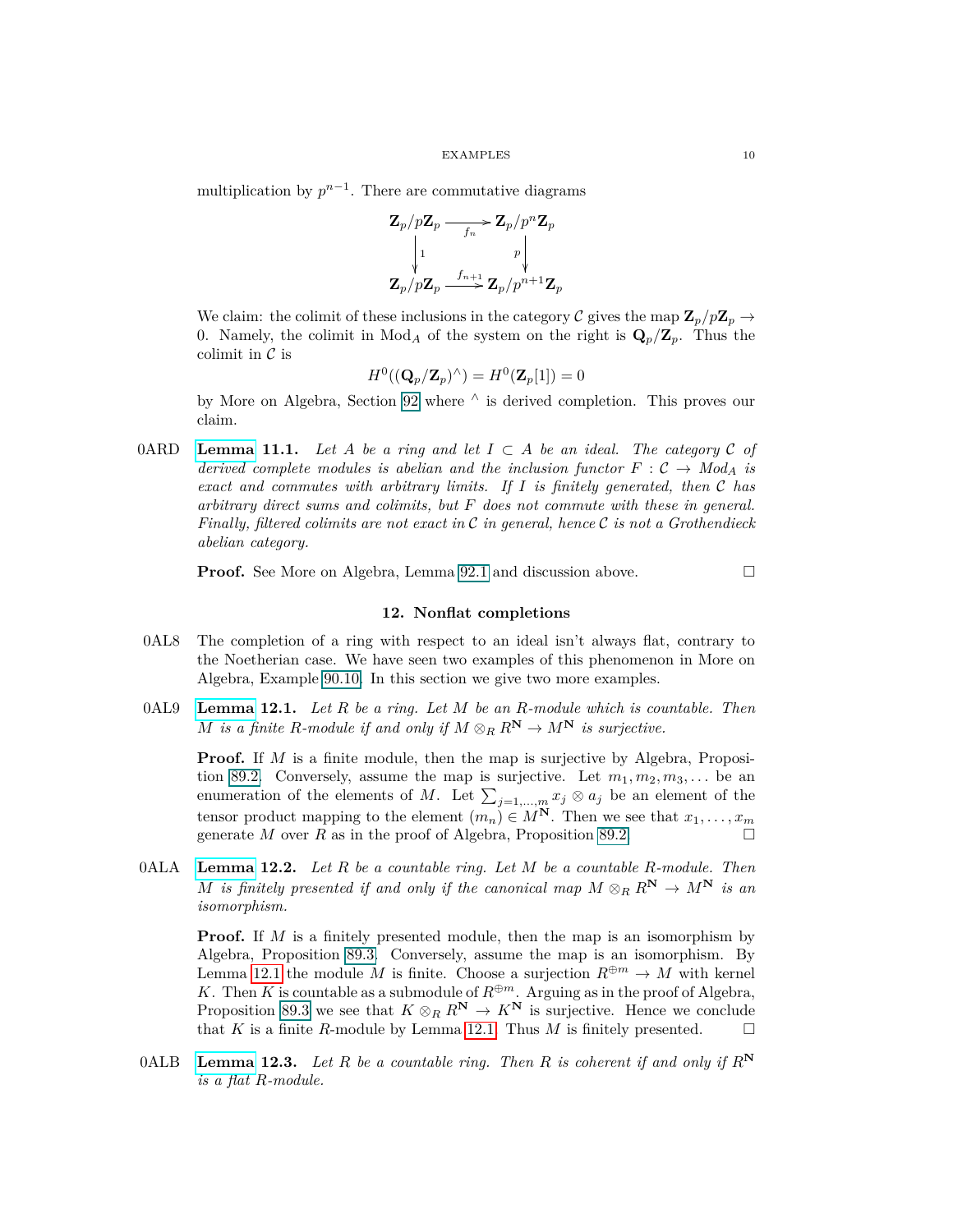**Proof.** If *R* is coherent, then  $R^N$  is a flat module by Algebra, Proposition 90.6. Assume  $R^N$  is flat. Let  $I \subset R$  be a finitely generated ideal. To prove the lemma we show that *I* is finitely presented as an *R*-module. Namely, the map  $I \otimes_R R^N \to R^N$ is injective as  $R^N$  is flat and its image is  $I^N$  by Lemma [12.1.](#page-9-1) Thus we conclude by Lemma [12.2.](#page-9-2)  $\Box$ 

Let *R* be a countable ring. Observe that  $R[[x]]$  is isomorphic to  $R^N$  as an *R*-module. By Lemma [12.3](#page-9-3) we see that  $R \to R[[x]]$  is flat if and only if *R* is coherent. There are plenty of noncoherent countable rings, for example

$$
R = k[y, z, a_1, b_1, a_2, b_2, a_3, b_3, \ldots]/(a_1y + b_1z, a_2y + b_2z, a_3y + b_3z, \ldots)
$$

where *k* is a countable field. This ring is not coherent because the ideal  $(y, z)$  of *R* is not a finitely presented *R*-module. Note that  $R[[x]]$  is the completion of  $R[x]$  by the principal ideal (*x*).

0ALC **[Lemma](https://stacks.math.columbia.edu/tag/0ALC) 12.4.** *There exists a ring such that the completion*  $R[[x]]$  *of*  $R[x]$  *at* (*x*) *is not flat over R and a fortiori not flat over R*[*x*]*.*

**Proof.** See discussion above. □

It turns out there is a ring *R* such that  $R[[x]]$  is flat over *R*, but  $R[[x]]$  is not flat over *R*[*x*]. See [this post](https://math.stackexchange.com/users/164860/badam-baplan) by Badam Baplan. Namely, let *R* be a valuation ring. Then *R* is coherent (Algebra, Example 90.2) and hence  $R[[x]]$  is flat over *R* by Algebra, Proposition 90.6. On the other hand, we have the following lemma.

 $0$ F1Y [Lemma](https://stacks.math.columbia.edu/tag/0F1Y) 12.5. Let R be a domain with fraction field K. If  $R[[x]]$  is flat over  $R[x]$ , *then R is normal if and only if R is completely normal (Algebra, Definition 37.3).*

<span id="page-10-0"></span>**Proof.** Suppose we have  $\alpha \in K$  and a nonzero  $r \in R$  such that  $r\alpha^n \in R$  for all  $n \geq 1$ . Then we consider  $f = \sum r \alpha^{n-1} x^n$  in *R*[[*x*]]. Write  $\alpha = a/b$  for  $a, b \in R$ with *b* nonzero. Then we see that  $(ax - b)f = -rb$ . It follows that *rb* is in the ideal  $(ax - b)R[[x]]$ . Let  $S = \{h \in R[x] : h(0) = 1\}$ . This is a multiplicative subset and flatness of  $R[x] \to R[[x]]$  implies that  $S^{-1}R[x] \to R[[x]]$  is faithfully flat (details omitted; hint: use Algebra, Lemma 39.16). Hence

$$
S^{-1}R/(ax - b)S^{-1}R \to R[[x]]/(ax - b)R[[x]]
$$

is injective. We conclude that  $hrb = (ax - b)g$  for some  $h \in S$  and  $g \in R[x]$ . Writing  $h = 1 + h_1x + \ldots + h_dx^d$  shows that we obtain

$$
1 + h_1 x + \ldots + h_d x^d = (1/r)(\alpha x - 1)g
$$

This factorization in  $K[x]$  gives a corresponding factorization in  $K[x^{-1}]$  which shows that  $\alpha$  is the root of a monic polynomial with coefficients in  $R$  as desired.  $\square$ 

0F1Z **[Lemma](https://stacks.math.columbia.edu/tag/0F1Z) 12.6.** If R is a valuation ring of dimension  $> 1$ , then  $R[[x]]$  is flat over *R but not flat over R*[*x*]*.*

**Proof.** The arguments above show that this is true if we can show that *R* is not completely normal (valuation rings are normal, see Algebra, Lemma 50.10). Let p ⊂ m ⊂ *R* be a chain of primes. Pick nonzero  $x \in \mathfrak{p}$  and  $y \in \mathfrak{m} \setminus \mathfrak{p}$ . Then  $xy^{-n} \in R$ for all  $n \geq 1$  (if not then  $y^n/x \in R$  which is absurd because  $y \notin \mathfrak{p}$ ). Hence  $1/y$  is almost integral over *R* but not in *R*.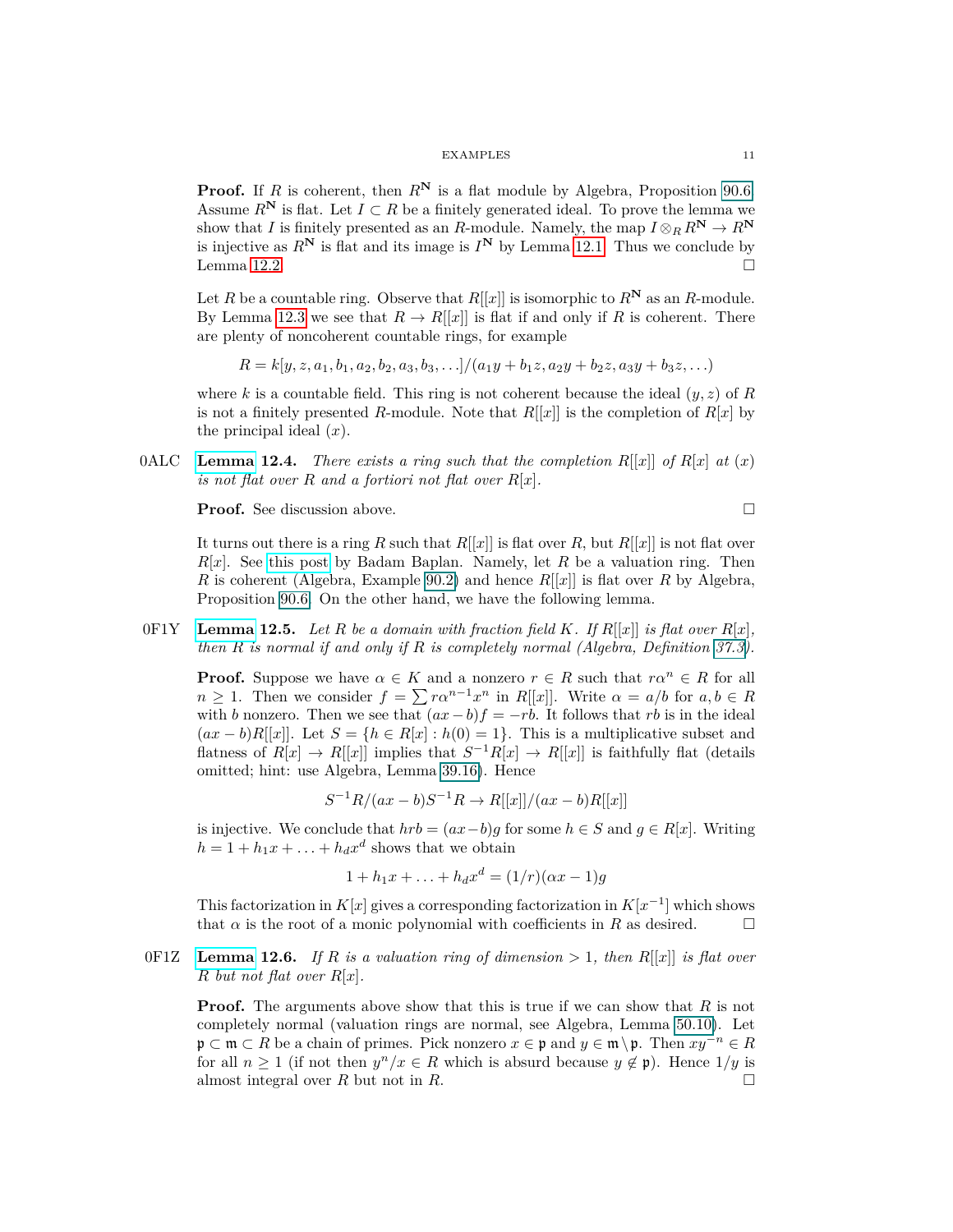Next, we will construct an example where the completion of a localization is nonflat. To do this consider the ring

<span id="page-11-1"></span>
$$
R = k[y, z, a_1, a_2, a_3, \ldots]/(ya_i, a_i a_j)
$$

Denote  $f \in R$  the residue class of *z*. We claim the ring map

$$
0\text{ALD} \quad (12.6.1) \qquad R[[x]] \longrightarrow R_f[[x]]
$$

isn't flat. Let *I* be the kernel of  $y: R[[x]] \to R[[x]]$ . A typical element *g* of *I* looks like  $g = \sum g_{n,m} a_m x^n$  where  $g_{n,m} \in k[z]$  and for a given *n* only a finite number of nonzero  $g_{n,m}$ . Let *J* be the kernel of  $y: R_f[[x]] \to R_f[[x]]$ . We claim that  $J \neq IR_f[[x]]$ . Namely, if this were true then we would have

$$
\sum z^{-n} a_n x^n = \sum\nolimits_{i=1,\dots,m} h_i g_i
$$

for some  $m \ge 1$ ,  $g_i \in I$ , and  $h_i \in R_f[[x]]$ . Say  $h_i = \bar{h}_i \mod (y, a_1, a_2, a_3, \ldots)$  with  $\bar{h}_i \in k[z,1/z][[x]]$ . Looking at the coefficient of  $a_n$  and using the description of the elements *g<sup>i</sup>* above we would get

$$
z^{-n}x^n=\sum \bar h_i\bar g_{i,n}
$$

for some  $\bar{g}_{i,n} \in k[z][[x]]$ . This would mean that all  $z^{-n}x^n$  are contained in the finite  $k[z][[x]]$ -module generated by the elements  $\bar{h}_i$ . Since  $k[z][[x]]$  is Noetherian this implies that the  $R[z][[x]]$ -submodule of  $k[z, 1/z][[x]]$  generated by  $1, z^{-1}x, z^{-2}x^2, \ldots$ is finite. By Algebra, Lemma 36.2 we would conclude that  $z^{-1}x$  is integral over  $k[z][[x]]$  which is absurd. On the other hand, if [\(12.6.1\)](#page-11-1) were flat, then we would get  $J = IR_f[[x]]$  by tensoring the exact sequence  $0 \to I \to R[[x]] \xrightarrow{y} R[[x]]$  with  $R_f[[x]].$ 

0ALE **[Lemma](https://stacks.math.columbia.edu/tag/0ALE) 12.7.** *There exists a ring A complete with respect to a principal ideal I and an element*  $f \in A$  *such that the I-adic completion*  $A_f^{\wedge}$  *of*  $A_f$  *is not flat over*  $A$ *.* 

<span id="page-11-0"></span>**Proof.** Set  $A = R[[x]]$  and  $I = (x)$  and observe that  $R_f[[x]]$  is the completion of  $R[[x]]_f$ .

## **13. Nonabelian category of quasi-coherent modules**

0ALF In Sheaves on Stacks, Section [11](#page-8-1) we defined the category of quasi-coherent modules on a category fibred in groupoids over *Sch*. Although we show in Sheaves on Stacks, Section [15](#page-13-0) that this category is abelian for algebraic stacks, in this section we show that this is not the case for formal algebraic spaces.

Namely, consider **Z***<sup>p</sup>* viewed as topological ring using the *p*-adic topology. Let  $X = Spf(\mathbf{Z}_p)$ , see Formal Spaces, Definition 9.9. Then *X* is a sheaf in sets on  $(Sch/\mathbf{Z})_{fppf}$  and gives rise to a stack in setoids  $\mathcal{X}$ , see Stacks, Lemma 6.2. Thus the discussion of Sheaves on Stacks, Section [15](#page-13-0) applies.

Let F be a quasi-coherent module on X. Since  $X = \text{colim Spec}(\mathbf{Z}/p^n\mathbf{Z})$  it is clear from Sheaves on Stacks, Lemma [12.2](#page-9-2) that  $\mathcal F$  is given by a sequence  $(\mathcal F_n)$  where

- (1)  $\mathcal{F}_n$  is a quasi-coherent module on  $Spec(\mathbf{Z}/p^n\mathbf{Z})$ , and
- (2) the transition maps give isomorphisms  $\mathcal{F}_n = \mathcal{F}_{n+1}/p^n \mathcal{F}_{n+1}$ .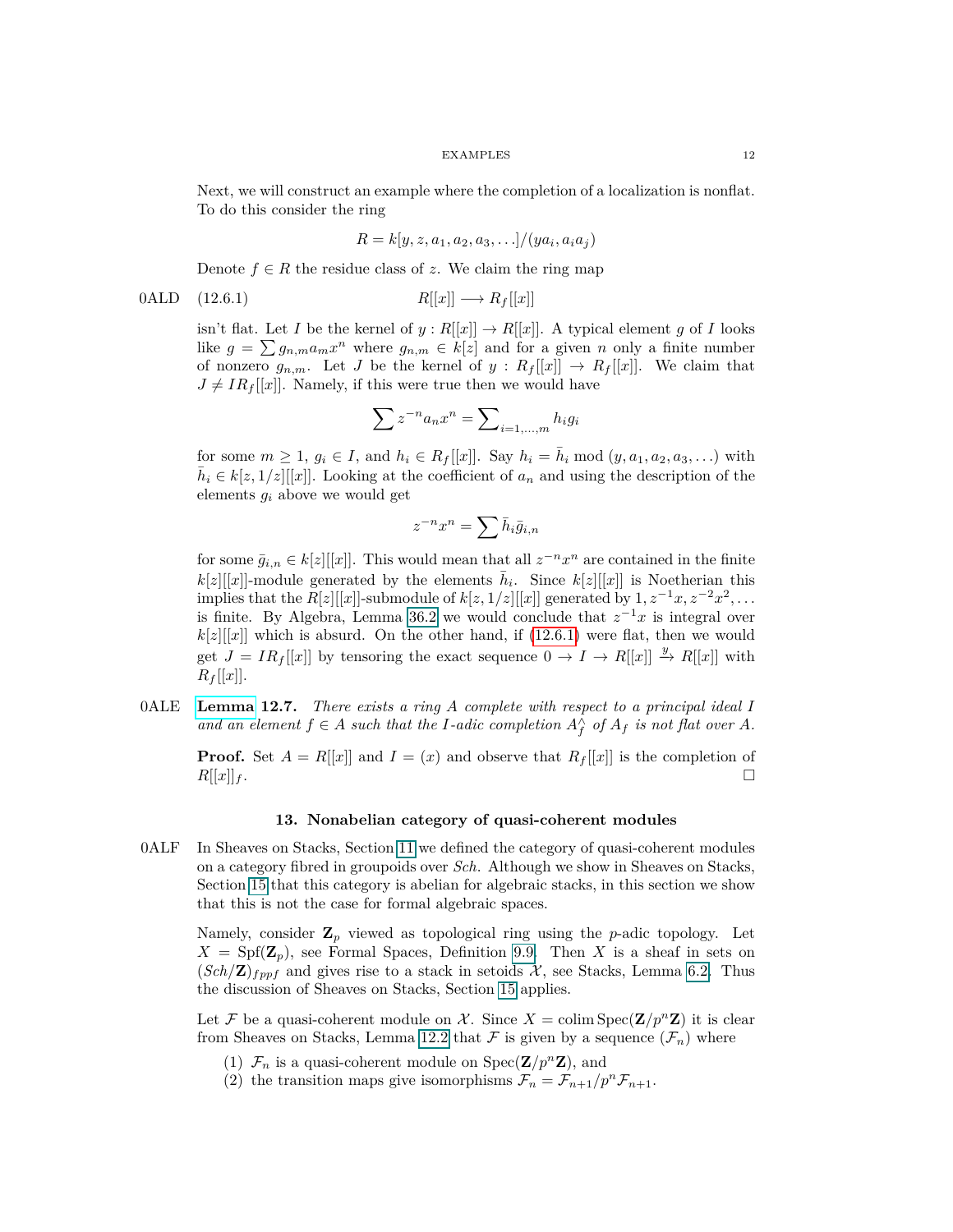Converting into modules we see that  $\mathcal F$  corresponds to a system  $(M_n)$  where each  $M_n$  is an abelian group annihilated by  $p^n$  and the transition maps induce isomorphisms  $M_n = M_{n+1}/p^n M_{n+1}$ . In this situation the module  $M = \lim M_n$  is a *p*-adically complete module and  $M_n = M/p^n M$ , see Algebra, Lemma 98.2. We conclude that the category of quasi-coherent modules on *X* is equivalent to the category of *p*-adically complete abelian groups. This category is not abelian, see Section [10.](#page-8-0)

0ALG **[Lemma](https://stacks.math.columbia.edu/tag/0ALG) 13.1.** *The category of quasi-coherent*[1](#page-12-1) *modules on a formal algebraic space X is not abelian in general, even if X is a Noetherian affine formal algebraic space.*

<span id="page-12-0"></span>**Proof.** See discussion above. □

## **14. Regular sequences and base change**

063Z We are going to construct a ring R with a regular sequence  $(x, y, z)$  such that there exists a nonzero element  $\delta \in R/zR$  with  $x\delta = y\delta = 0$ .

To construct our example we first construct a peculiar module *E* over the ring  $k[x, y, z]$  where *k* is any field. Namely, *E* will be a push-out as in the following diagram



where the rows are short exact sequences (we dropped the outer zeros due to typesetting problems). Another way to describe *E* is as

$$
E = \{(f, g) \mid f \in k[x, y, z, x^{-1}, y^{-1}], g \in k[x, y, z, y^{-1}]\} / \sim
$$

where  $(f, g) \sim (f', g')$  if and only if there exists a  $h \in k[x, y, z, y^{-1}]$  such that

$$
f = f' + xh \bmod yk[x, y, z, x^{-1}], \quad g = g' - zh \bmod yzk[x, y, z]
$$

We claim: (a)  $x : E \to E$  is injective, (b)  $y : E/xE \to E/xE$  is injective, (c)  $E/(x, y)E = 0$ , (d) there exists a nonzero element  $\delta \in E/zE$  such that  $x\delta = y\delta = 0$ .

To prove (a) suppose that (*f, g*) is a pair that gives rise to an element of *E* and that  $(xf, xg) \sim 0$ . Then there exists a  $h \in k[x, y, z, y^{-1}]$  such that  $xf + xh \in$  $yk[x, y, z, x^{-1}]$  and  $xg - zh \in yzk[x, y, z]$ . We may assume that  $h = \sum a_{i,j,k} x^i y^j z^k$ is a sum of monomials where only  $j \leq 0$  occurs. Then  $xg - zh \in yzk[x, y, z]$ implies that only  $i > 0$  occurs, i.e.,  $h = xh'$  for some  $h' \in k[x, y, z, y^{-1}]$ . Then  $(f, g) \sim (f + xh', g - zh')$  and we see that we may assume that  $g = 0$  and  $h = 0$ . In this case  $xf \in yk[x, y, z, x^{-1}]$  implies  $f \in yk[x, y, z, x^{-1}]$  and we see that  $(f, g) \sim 0$ . Thus  $x : E \to E$  is injective.

<span id="page-12-1"></span><sup>1</sup>With quasi-coherent modules as defined above. Due to how things are setup in the Stacks project, this is really the correct definition; as seen above our definition agrees with what one would naively have defined to be quasi-coherent modules on Spf(*A*), namely complete *A*-modules.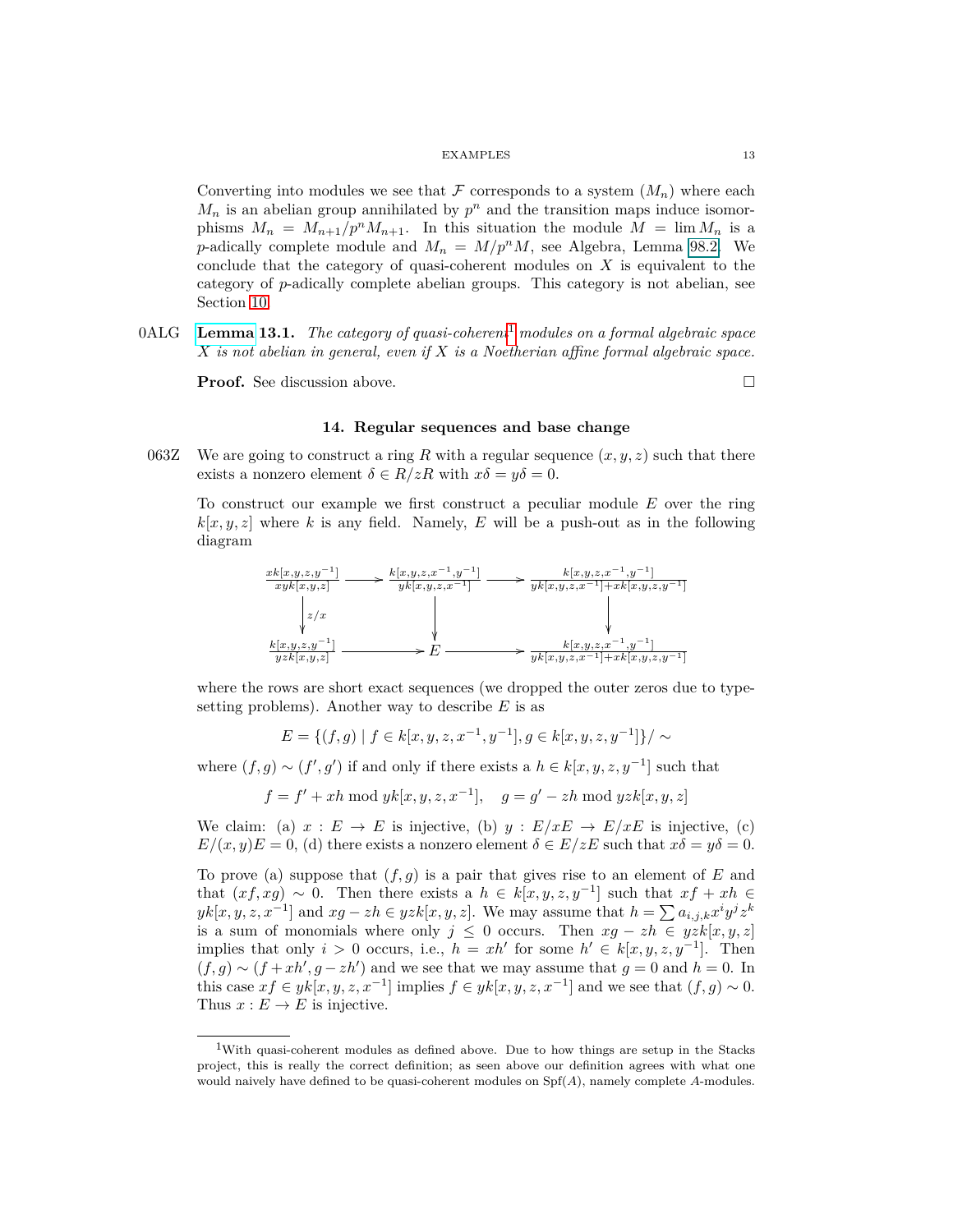Since multiplication by *x* is an isomorphism on  $\frac{k[x,y,z,x^{-1},y^{-1}]}{yk[x,y,z,x^{-1}]}$  we see that  $E/xE$  is isomorphic to

 $k[x, y, z, y^{-1}]$  $\frac{k[x,y,z,y^{-1}]}{yzk[x,y,z]+xk[x,y,z,y^{-1}]+zk[x,y,z,y^{-1}]} = \frac{k[x,y,z,y^{-1}]}{xk[x,y,z,y^{-1}]+zk[x,y,z^{-1}]}$  $xk[x, y, z, y^{-1}] + zk[x, y, z, y^{-1}]$ and hence multiplication by  $y$  is an isomorphism on  $E/xE$ . This clearly implies (b) and (c).

Let 
$$
e \in E
$$
 be the equivalence class of (1,0). Suppose that  $e \in zE$ . Then there exist  $f \in k[x, y, z, x^{-1}, y^{-1}], g \in k[x, y, z, y^{-1}],$  and  $h \in k[x, y, z, y^{-1}]$  such that

 $1 + zf + xh ∈ yk[x, y, z, x<sup>-1</sup>], 0 + zg - zh ∈ yzk[x, y, z].$ 

This is impossible: the monomial 1 cannot occur in *zf*, nor in *xh*. On the other hand, we have  $ye = 0$  and  $xe = (x, 0) \sim (0, -z) = z(0, -1)$ . Hence setting  $\delta$  equal to the congruence class of  $e$  in  $E/zE$  we obtain (d).

<span id="page-13-1"></span>0640 **[Lemma](https://stacks.math.columbia.edu/tag/0640) 14.1.** *There exists a local ring R and a regular sequence x, y, z (in the maximal ideal) such that there exists a nonzero element*  $\delta \in R/zR$  *with*  $x\delta = y\delta = 0$ *.* 

**Proof.** Let  $R = k[x, y, z] \oplus E$  where *E* is the module above considered as a square zero ideal. Then it is clear that  $x, y, z$  is a regular sequence in  $R$ , and that the element  $\delta \in E/zE \subset R/zR$  gives an element with the desired properties. To get a local example we may localize R at the maximal ideal  $\mathfrak{m} = (x, y, z, E)$ . The sequence  $x, y, z$  remains a regular sequence (as localization is exact), and the element  $\delta$ remains nonzero as it is supported at m.

<span id="page-13-2"></span>0641 **[Lemma](https://stacks.math.columbia.edu/tag/0641) 14.2.** *There exists a local homomorphism of local rings*  $A \rightarrow B$  *and a regular sequence*  $x, y$  *in the maximal ideal of*  $B$  *such that*  $B/(x, y)$  *is flat over*  $A$ *, but such that the images*  $\overline{x}, \overline{y}$  *of*  $x, y$  *in*  $B/\mathfrak{m}_A B$  *do not form a regular sequence, nor even a Koszul-regular sequence.*

**Proof.** Set  $A = k[z]_{(z)}$  and let  $B = (k[x, y, z] \oplus E)_{(x, y, z, E)}$ . Since  $x, y, z$  is a regular sequence in  $B$ , see proof of Lemma [14.1,](#page-13-1) we see that  $x, y$  is a regular sequence in  $B$ and that  $B/(x, y)$  is a torsion free A-module, hence flat. On the other hand, there exists a nonzero element  $\delta \in B/\mathfrak{m}_A B = B/zB$  which is annihilated by  $\overline{x}, \overline{y}$ . Hence  $H_2(K_\bullet(B/\mathfrak{m}_A B,\overline{x},\overline{y})) \neq 0$ . Thus  $\overline{x},\overline{y}$  is not Koszul-regular, in particular it is not a regular sequence, see More on Algebra, Lemma 30.2.

## **15. A Noetherian ring of infinite dimension**

<span id="page-13-0"></span>02JC A Noetherian local ring has finite dimension as we saw in Algebra, Proposition 60.9. But there exist Noetherian rings of infinite dimension. See [\[Nag62,](#page-75-2) Appendix, Example 1].

Namely, let *k* be a field, and consider the ring

$$
R = k[x_1, x_2, x_3, \ldots].
$$

Let  $\mathfrak{p}_i = (x_{2^{i-1}}, x_{2^{i-1}+1}, \ldots, x_{2^{i}-1})$  for  $i = 1, 2, \ldots$  which are prime ideals of *R*. Let  $S$  be the multiplicative subset

$$
S=\bigcap\nolimits_{i\geq 1}(R\setminus\mathfrak{p}_i).
$$

Consider the ring  $A = S^{-1}R$ . We claim that

(1) The maximal ideals of the ring *A* are the ideals  $\mathfrak{m}_i = \mathfrak{p}_i A$ .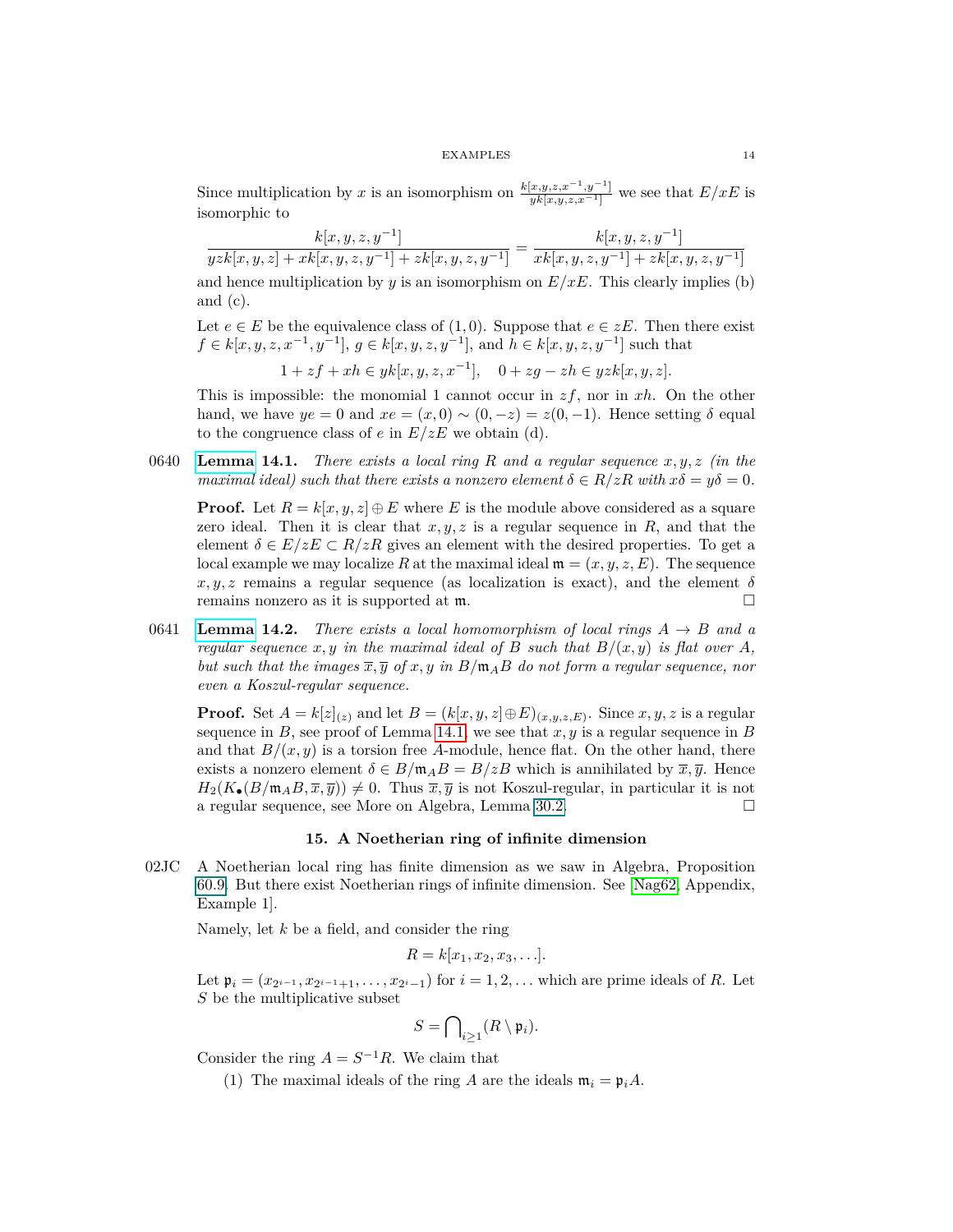- (2) We have  $A_{\mathfrak{m}_i} = R_{\mathfrak{p}_i}$  which is a Noetherian local ring of dimension  $2^i$ .
- (3) The ring *A* is Noetherian.

<span id="page-14-0"></span>Hence it is clear that this is the example we are looking for. Details omitted.

## **16. Local rings with nonreduced completion**

02JD In Algebra, Example 119.5 we gave an example of a characteristic *p* Noetherian local domain *R* of dimension 1 whose completion is nonreduced. In this section we present the example of [\[FR70,](#page-74-2) Proposition 3.1] which gives a similar ring in characteristic zero.

Let  $C\{x\}$  be the ring of convergent power series over the field C of complex numbers. The ring of all power series  $\mathbf{C}[[x]]$  is its completion. Let  $K = \mathbf{C}\{x\}[1/x]$  be the field of convergent Laurent series. The *K*-module  $\Omega_{K/\mathbf{C}}$  of algebraic differentials of *K* over **C** is an infinite dimensional *K*-vector space (proof omitted). We may choose  $f_n \in x\mathbb{C}\{x\}$ ,  $n \geq 1$  such that  $dx, df_1, df_2, \ldots$  are part of a basis of  $\Omega_{K/\mathbb{C}}$ . Thus we can find a **C**-derivation

$$
D: \mathbf{C}\{x\} \longrightarrow \mathbf{C}((x))
$$

such that  $D(x) = 0$  and  $D(f_i) = x^{-n}$ . Let

$$
A = \{ f \in \mathbf{C} \{ x \} \mid D(f) \in \mathbf{C}[[x]] \}
$$

We claim that

- (1)  $C\{x\}$  is integral over *A*,
- (2) *A* is a local domain,
- $(3)$  dim $(A) = 1$ ,
- (4) the maximal ideal of *A* is generated by *x* and  $xf_1$ ,
- (5) *A* is Noetherian, and
- (6) the completion of *A* is equal to the ring of dual numbers over  $\mathbf{C}[[x]]$ .

Since the dual numbers are nonreduced the ring *A* gives the example.

Note that if  $0 \neq f \in x\mathbb{C}\lbrace x \rbrace$  then we may write  $D(f) = h/f^n$  for some  $n \geq 0$  and *h* ∈ **C**[[*x*]]. Hence *D*(*f*<sup>*n*+1</sup>/(*n* + 1)) ∈ **C**[[*x*]] and *D*(*f*<sup>*n*+2</sup>/(*n* + 2)) ∈ **C**[[*x*]]. Thus we see  $f^{n+1}, f^{n+2} \in A!$  In particular we see (1) holds. We also conclude that the fraction field of *A* is equal to the fraction field of  $C{x}$ . It also follows immediately that  $A \cap x \mathbf{C} \{x\}$  is the set of nonunits of *A*, hence *A* is a local domain of dimension 1. If we can show (4) then it will follow that *A* is Noetherian (proof omitted). Suppose that  $f \in A \cap x\mathbf{C}\{x\}$ . Write  $D(f) = h$ ,  $h \in \mathbf{C}[[x]]$ . Write  $h = c + xh'$  with  $c \in \mathbf{C}$ ,  $h' \in \mathbf{C}[[x]]$ . Then  $D(f - cxf_1) = c + xh' - c = xh'$ . On the other hand  $f - cxf_1 = xg$ with  $g \in \mathbf{C}\{x\}$ , but by the computation above we have  $D(g) = h' \in \mathbf{C}[[x]]$  and hence  $g \in A$ . Thus  $f = cxf_1 + xg \in (x, xf_1)$  as desired.

Finally, why is the completion of *A* nonreduced? Denote *A*ˆ the completion of *A*. Of course this maps surjectively to the completion  $\mathbf{C}[[x]]$  of  $\mathbf{C}\{x\}$  because  $x \in A$ . Denote this map  $\psi : \hat{A} \to \mathbf{C}[[x]]$ . Above we saw that  $\mathfrak{m}_A = (x, x f_1)$  and hence  $D(\mathfrak{m}_A^n) \subset (x^{n-1})$  by an easy computation. Thus  $D : A \to \mathbb{C}[[x]]$  is continuous and gives rise to a continuous derivation  $\hat{D}$  :  $\hat{A} \to \mathbf{C}[[x]]$  over  $\psi$ . Hence we get a ring map

$$
\psi + \epsilon \hat{D} : \hat{A} \longrightarrow \mathbf{C}[[x]][\epsilon].
$$

Since  $\hat{A}$  is a one dimensional Noetherian complete local ring, if we can show this arrow is surjective then it will follow that  $\hat{A}$  is nonreduced. Actually the map is an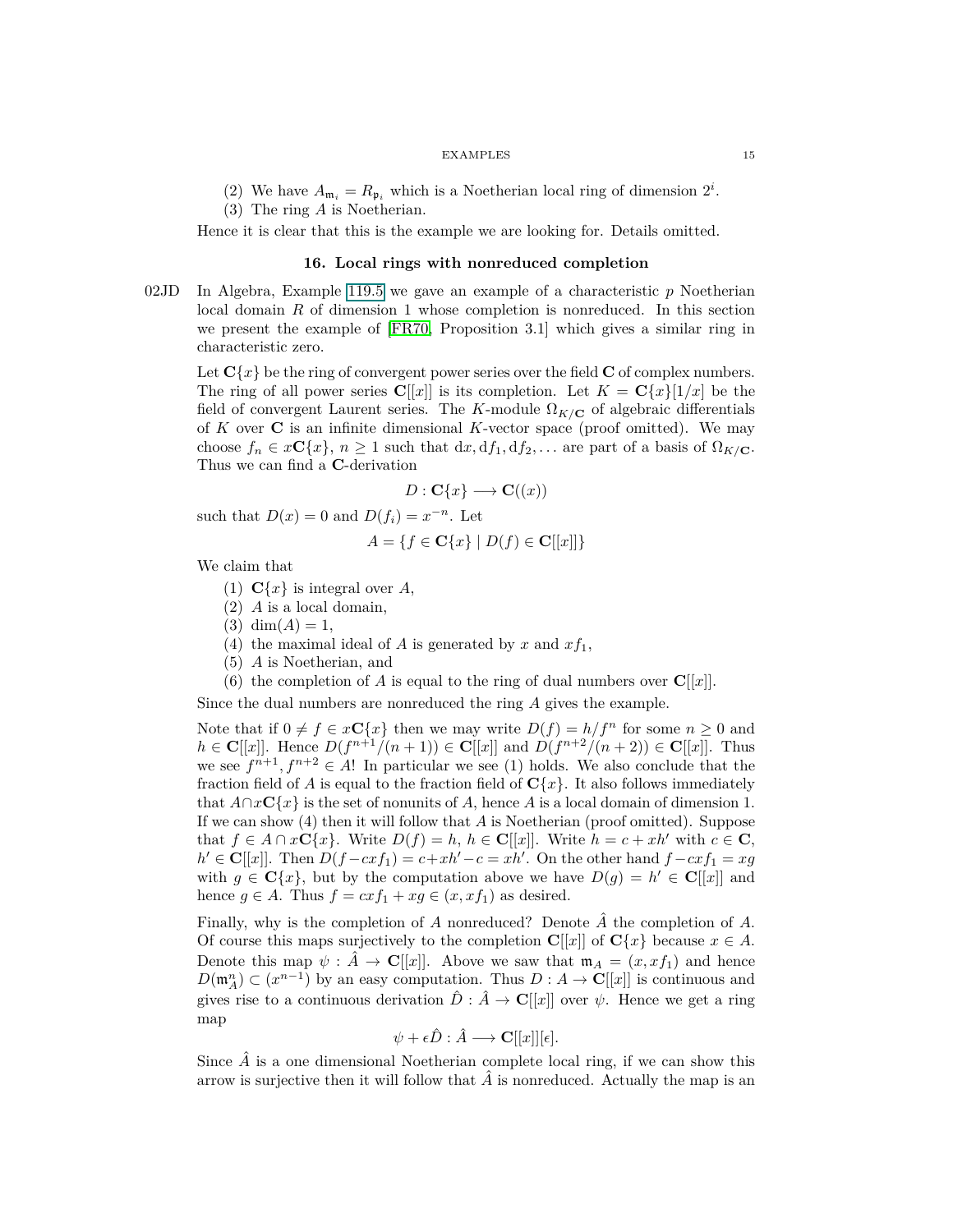isomorphism but we omit the verification of this. The subring  $\mathbf{C}[x]_{(x)} \subset A$  gives rise to a map  $i : \mathbf{C}[[x]] \to \hat{A}$  on completions such that  $i \circ \psi = id$  and such that  $D \circ i = 0$  (as  $D(x) = 0$  by construction). Consider the elements  $x^n f_n \in A$ . We have

$$
(\psi + \epsilon D)(x^n f_n) = x^n f_n + \epsilon
$$

<span id="page-15-0"></span>for all  $n \geq 1$ . Surjectivity easily follows from these remarks.

## **17. Another local ring with nonreduced completion**

0GHH In this section we make an example of a Noetherian local domain of dimension 2 complete with respect to a principal ideal such that the recompletion of a localization is nonreduced.

Let *p* be a prime number. Let *k* be a field of characteristic *p* such that *k* has infinite degree over its subfield  $k^p$  of pth powers. For example  $k = \mathbf{F}_p(t_1, t_2, t_3, \ldots)$ . Consider the ring

$$
A = \left\{ \sum_{k} a_{i,j} x^i y^j \in k[[x, y]] \text{ such that for all } n \ge 0 \text{ we have } \left\{ [k^p(a_{n,n}, a_{n,n+1}, a_{n+1,n}, a_{n,n+2}, a_{n+2,n}, \dots) : k^p] < \infty \right\}
$$

As a set we have

 $k^p$ [[*x, y*]] ⊂ *A* ⊂ *k*[[*x, y*]]

Every element *f* of *A* can be uniquely written as a series

$$
f = f_0 + f_1xy + f_2(xy)^2 + f_3(xy)^3 + \dots
$$

with

$$
f_n = a_{n,n} + a_{n,n+1}y + a_{n+1,n}x + a_{n,n+2}y^2 + a_{n+2,n}x^2 + \dots
$$

and the condition in the formula defining  $A$  means that the coefficients of  $f_n$  generate a finite extension of  $k^p$ . From this presentation it is clear that *A* is an  $k^p[[x,y]]$ -subalgebra of  $k[[x,y]]$  complete with respect to the ideal xy. Moreover, we clearly have

$$
A/xyA = C \times_k D
$$

where  $k^p[[x]] \subset C \subset k[[x]]$  and  $k^p[[y]] \subset D \subset k[[y]]$  are the subrings of power series from Algebra, Example 119.5. Hence *C* and *D* are dvrs and we see that *A/xyA* is Noetherian. By Algebra, Lemma 97.5 we conclude that *A* is Noetherian. Since  $\dim(k[[x,y]]) = 2$  using Algebra, Lemma 112.4 we conclude that  $\dim(A) = 2$ .

Let  $f = \sum a_i x^i$  be a power series such that  $k^p(a_0, a_1, a_2, \ldots)$  has infinite degree over  $k^p$ . Then  $f \notin A$  but  $f^p \in A$ . We set

$$
B = A[f] \subset k[[x, y]]
$$

Since *B* is finite over *A* we see that *B* is Noetherian. Also, *B* is complete with respect to the ideal generated by *xy*, see Algebra, Lemma 97.1. In fact *B* is free over *A* with basis  $1, f, f^2, \ldots, f^{p-1}$ ; we omit the proof.

We claim the ring

$$
(B_y)^{\wedge} = (B[1/y])^{\wedge} = \lim B[1/y]/(xy)^n B[1/y] = \lim B[1/y]/x^n B[1/y]
$$

is nonreduced. Namely, this ring is free over

$$
(A_y)^{\wedge} = (A[1/y])^{\wedge} = \lim A[1/y]/(xy)^n A[1/y] = \lim A[1/y]/x^n A[1/y]
$$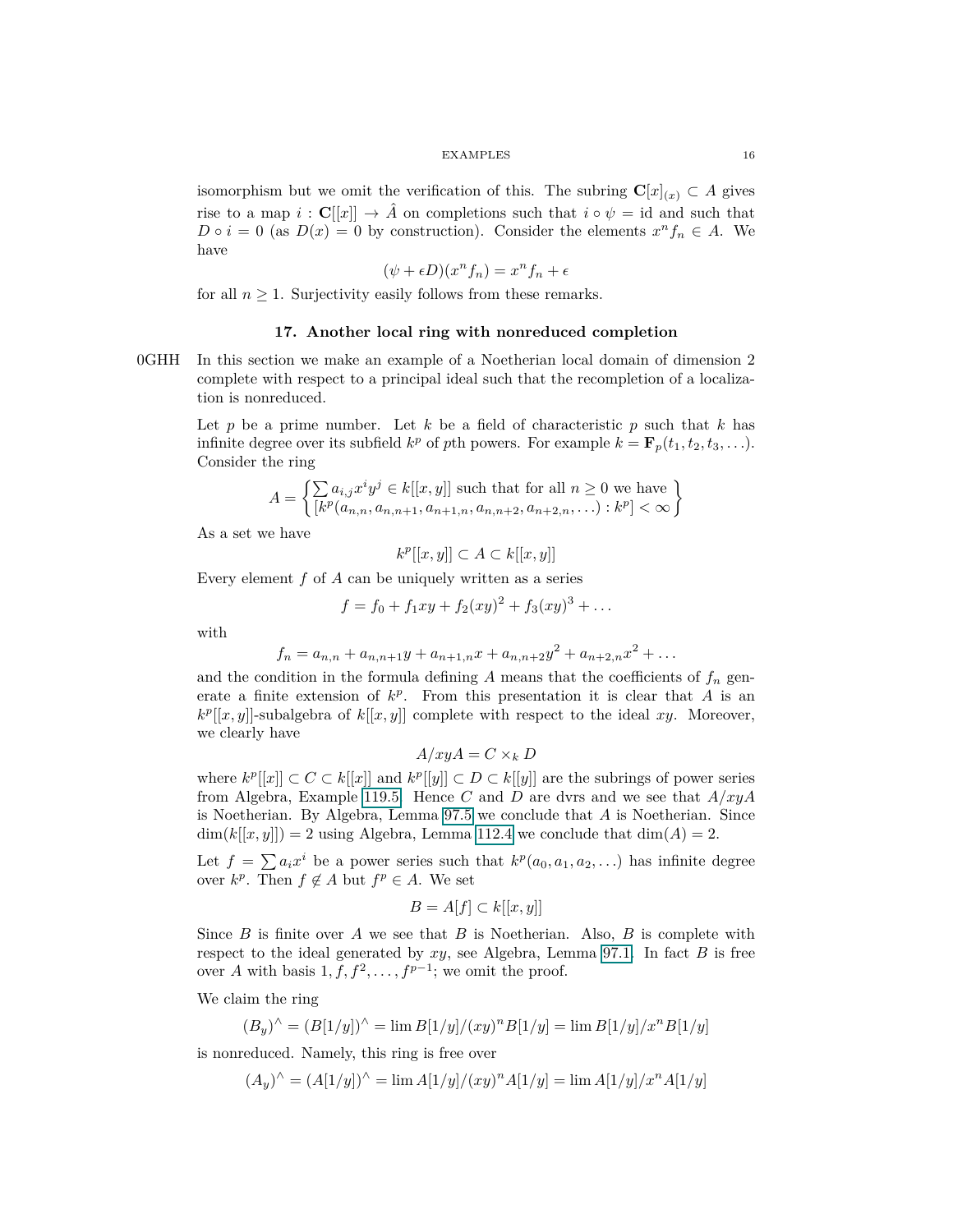with basis  $1, f, \ldots, f^{p-1}$ . However, there is an element  $g \in (A_y)^\wedge$  such that  $f^p = g^p$ . Namely, we can just take  $g = \sum a_i x^i$  (the same expression as we used for *f*) which makes sense in  $(A_y)^\wedge$ . Hence we see that

$$
(B_y)^\wedge = (A_y)^\wedge [f]/(f^p - g^p) \cong (A_y)^\wedge [\tau]/(\tau^p)
$$

is nonreduced. In fact, this example shows slightly more. Namely, observe that  $(A_y)$ <sup>∧</sup> is a dvr with uniformizer *x* and residue field the fraction field of the dvr *D* given above. Hence we see that even

$$
(B_y)^{\wedge}[1/(xy)] = ((B_y)^{\wedge})_{xy}
$$

is nonreduced. This produces an example of the following kind.

0GHI **[Lemma](https://stacks.math.columbia.edu/tag/0GHI) 17.1.** *There exists a local Noetherian* 2*-dimensional domain* (*B,* m) *complete with respect to a principal ideal*  $I = (b)$  *and an element*  $f \in \mathfrak{m}$ ,  $f \notin I$  *such that the I*-adic completion  $C = (B_f)^{\wedge}$  of the principal localization  $B_f$  is nonreduced *and even such that*  $C_b = C[1/b] = (B_f)^{\wedge}[1/b]$  *is nonreduced.* 

<span id="page-16-0"></span>**Proof.** See discussion above. □

## **18. A non catenary Noetherian local ring**

02JE Even though there is a succesful dimension theory of Noetherian local rings there are non-catenary Noetherian local rings. An example may be found in [\[Nag62,](#page-75-2) Appendix, Example 2]. In fact, we will present this example in the simplest case. Namely, we will construct a local Noetherian domain *A* of dimension 2 which is not universally catenary. (Note that *A* is automatically catenary, see Exercises, Exercise 18.3.) The existence of a Noetherian local ring which is not universally catenary implies the existence of a Noetherian local ring which is not catenary – and we spell this out at the end of this section in the particular example at hand.

Let  $k$  be a field, and consider the formal power series ring  $k[[x]]$  in one variable over *k*. Let

$$
z = \sum_{i=1}^{\infty} a_i x^i
$$

be a formal power series. We assume *z* as an element of the Laurent series field  $k((x)) = k[[x]][1/x]$  is transcendental over  $k(x)$ . Put

$$
z_j = x^{-j}(z - \sum_{i=1,\dots,j-1} a_i x^i) = \sum_{i=j}^{\infty} a_i x^{i-j} \in k[[x]].
$$

Note that  $z = xz_1$ . Let R be the subring of  $k[[x]]$  generated by x, z and all of the  $z_i$ , in other words

$$
R = k[x, z_1, z_2, z_3, \ldots] \subset k[[x]].
$$

Consider the ideals  $\mathfrak{m} = (x)$  and  $\mathfrak{n} = (x - 1, z_1, z_2, \ldots)$  of *R*.

We have  $xz_{j+1} + a_j = z_j$ . Hence  $R/\mathfrak{m} = k$  and  $\mathfrak{m}$  is a maximal ideal. Moreover, any element of *R* not in  $\mathfrak{m}$  maps to a unit in  $k[[x]]$  and hence  $R_{\mathfrak{m}} \subset k[[x]]$ . In fact it is easy to deduce that  $R_{\mathfrak{m}}$  is a discrete valuation ring and residue field  $k$ .

We claim that

$$
R/(x-1) = k[x, z_1, z_2, z_3, \ldots]/(x-1) \cong k[z].
$$

Namely, the relation above implies that  $(x - 1)(z_{j+1} + a_j) = -z_{j+1} - a_j + z_j$ , and hence we may express the class of  $z_{j+1}$  in terms of  $z_j$  in the quotient  $R/(x-1)$ . Since the fraction field of *R* has transcendence degree 2 over *k* by construction we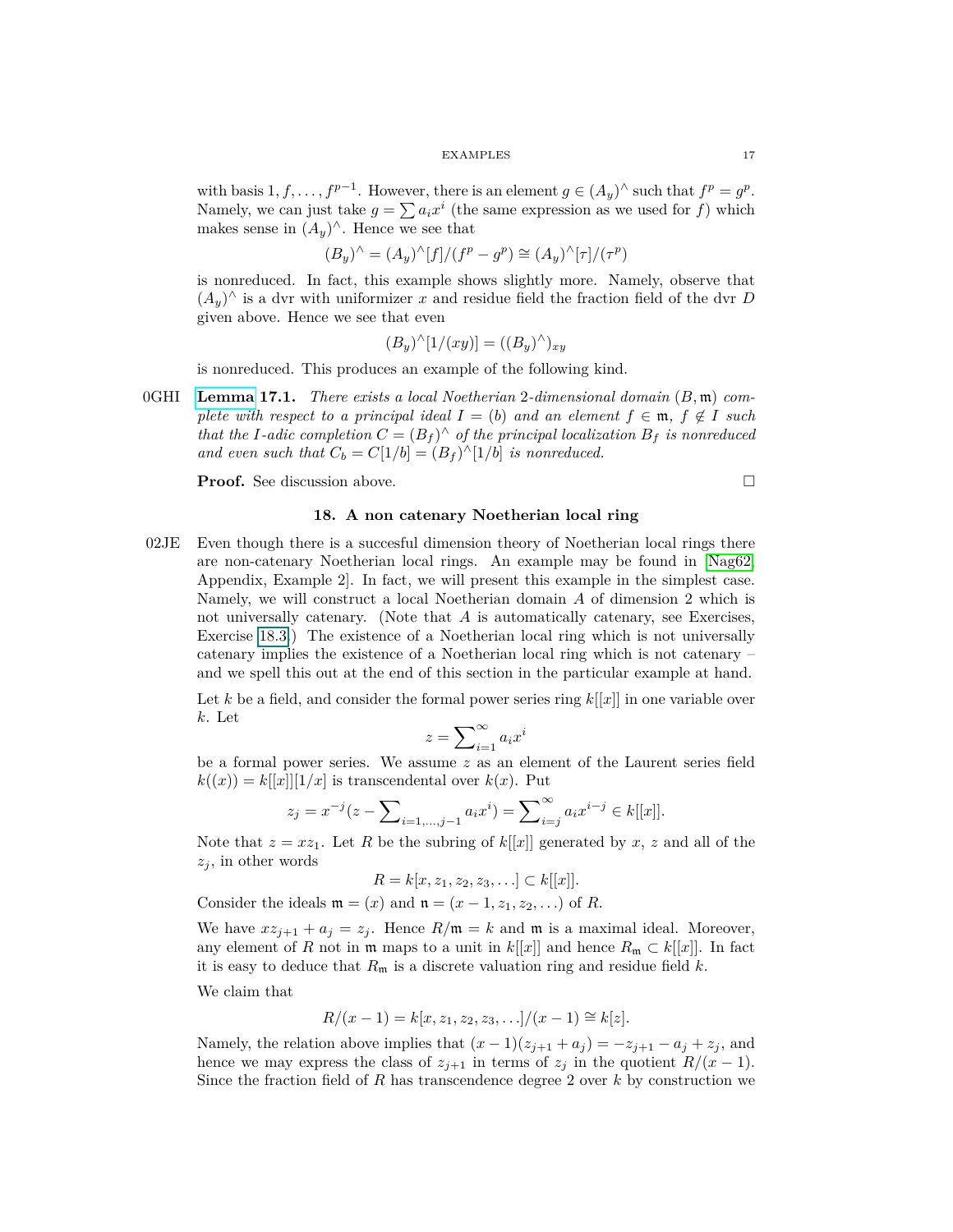see that *z* is transcendental over *k* in  $R/(x-1)$ , whence the desired isomorphism. Hence  $\mathfrak{n} = (x - 1, z)$  and is a maximal ideal. In fact the map

$$
k[x, x^{-1}, z]_{(x-1,z)} \longrightarrow R_{\mathfrak{n}}
$$

is an isomorphism (since  $x^{-1}$  is invertible in  $R_n$  and since  $z_{j+1} = x^{-1}z_j - a_j =$  $\ldots = f_j(x, x^{-1}, z)$ . This shows that  $R_n$  is a regular local ring of dimension 2 and residue field *k*.

Let *S* be the multiplicative subset

$$
S = (R \setminus \mathfrak{m}) \cap (R \setminus \mathfrak{n}) = R \setminus (\mathfrak{m} \cup \mathfrak{n})
$$

and set  $B = S^{-1}R$ . We claim that

- (1) The ring *B* is a *k*-algebra.
- (2) The maximal ideals of the ring *B* are the two ideals m*B* and n*B*.
- (3) The residue field at these maximal ideals is *k*.
- (4) We have  $B_{m, B} = R_m$  and  $B_{n, B} = R_n$  which are Noetherian regular local rings of dimensions 1 and 2.
- (5) The ring *B* is Noetherian.

We omit the details of the verifications.

Whenever given a *k*-algebra *B* with the properties listed above we get an example as follows. Take  $A = k + \text{rad}(B) \subset B$  with  $\text{rad}(B) = \text{m}B \cap \text{n}B$  the Jacobson radical. It is easy to see that *B* is finite over *A* and hence *A* is Noetherian by Eakin's theorem (see [\[Eak68\]](#page-74-3), or [\[Nag62,](#page-75-2) Appendix A1], or insert future reference here). Also *A* is a local domain with the same fraction field as *B* and residue field *k*. Since the dimension of *B* is 2 we see that *A* has dimension 2 as well, by Algebra, Lemma 112.4.

If *A* were universally catenary then the dimension formula, Algebra, Lemma 113.1 would give  $\dim(B_{m,B}) = 2$  contradiction.

Note that *B* is generated by one element over *A*. Hence  $B = A[x]/p$  for some prime p of  $A[x]$ . Let  $\mathfrak{m}' \subset A[x]$  be the maximal ideal corresponding to  $\mathfrak{m}B$ . Then on the one hand  $\dim(A[x]_{\mathfrak{m}'}) = 3$  and on the other hand

$$
(0) \subset \mathfrak{p} A[x]_{\mathfrak{m}'} \subset \mathfrak{m}' A[x]_{\mathfrak{m}'}
$$

<span id="page-17-0"></span>is a maximal chain of primes. Hence  $A[x]_{m}$  is an example of a non catenary Noetherian local ring.

## **19. Existence of bad local Noetherian rings**

0AL7 Let  $(A, \mathfrak{m}, \kappa)$  be a Noetherian complete local ring. In [\[Lec86a\]](#page-75-3) it was shown that *A* is the completion of a Noetherian local domain if depth $(A) \geq 1$  and *A* contains either **Q** or  $\mathbf{F}_p$  as a subring, or contains **Z** as a subring and A is torsion free as a **Z**module. This produces many examples of Noetherian local domains with "bizarre" properties.

Applying this for example to  $A = \mathbb{C}[[x, y]]/(y^2)$  we find a Noetherian local domain whose completion is nonreduced. Please compare with Section [16.](#page-14-0)

In [\[LLPY01\]](#page-75-4) conditions were found that characterize when *A* is the completion of a reduced local Noetherian ring.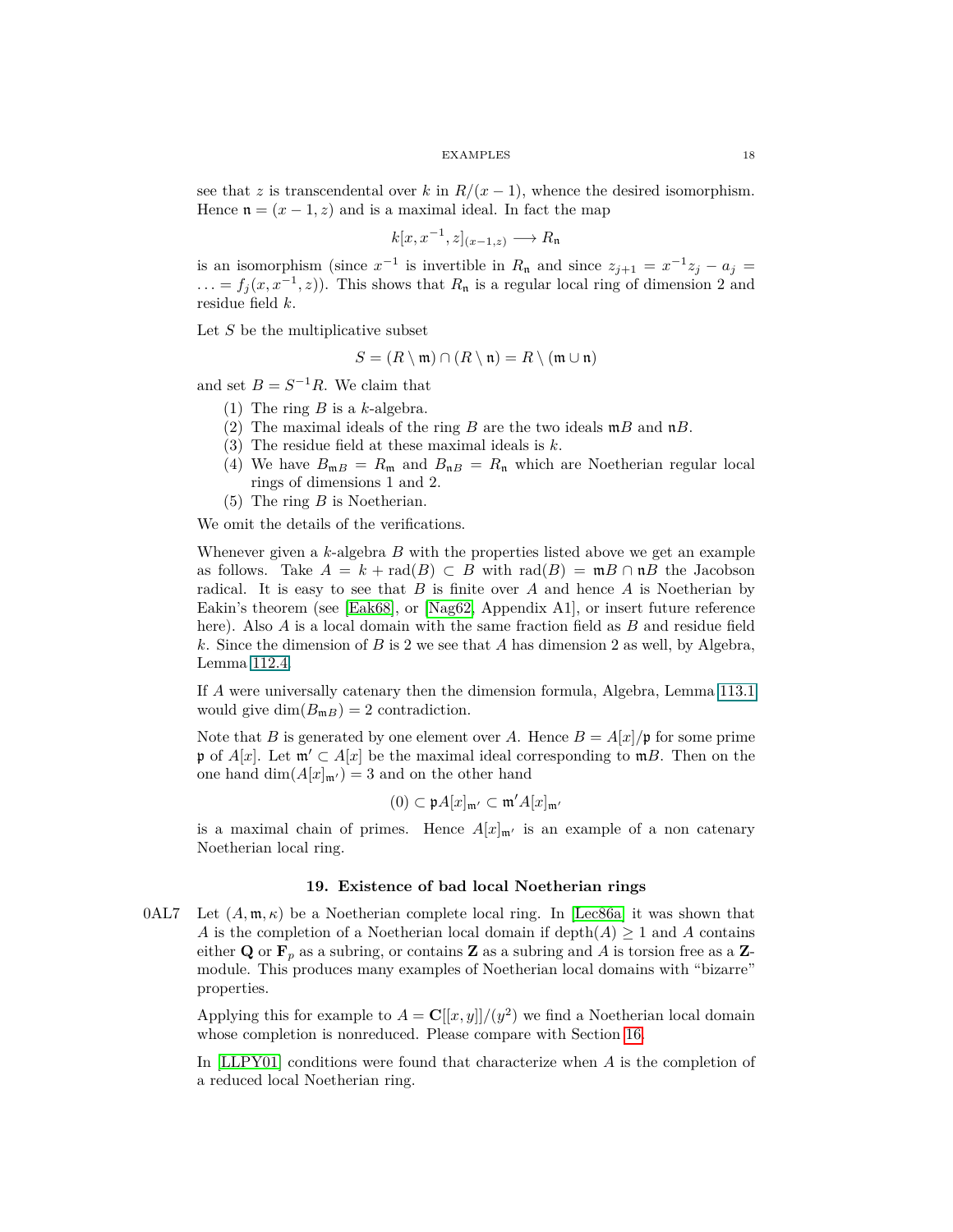In [\[Hei93\]](#page-74-4) it was shown that *A* is the completion of a local Noetherian UFD *R* if  $\operatorname{depth}(A) \geq 2$  and A contains either **Q** or  $\mathbf{F}_p$  as a subring, or contains **Z** as a subring and *A* is torsion free as a **Z**-module. In particular *R* is normal (Algebra, Lemma 120.11) hence the henselization of *R* is a normal domain too (More on Algebra, Lemma 45.6). Thus *A* as above is the completion of a henselian Noetherian local normal domain (because the completion of *R* and its henselization agree, see More on Algebra, Lemma 45.3).

Apply this to find a Noetherian local UFD *R* such that  $R^{\wedge} \cong \mathbb{C}[[x, y, z, w]]/(wx, wy).$ Note that  $Spec(R^{\wedge})$  is the union of a regular 2-dimensional and a regular 3dimensional component. The ring *R* cannot be universally catenary: Let

$$
X \longrightarrow \operatorname{Spec}(R)
$$

be the blowing up of the maximal ideal. Then *X* is an integral scheme. There is a closed point  $x \in X$  such that  $\dim(\mathcal{O}_{X,x}) = 2$ , namely, on the level of the complete local ring we pick *x* to lie on the strict transform of the 2-dimensional component and not on the strict transform of the 3-dimensional component. By Morphisms, Lemma [52.1](#page-43-2) we see that *R* is not universally catenary. Please compare with Section [18.](#page-16-0)

The ring above is catenary (being a 3-dimensional local Noetherian UFD). However, in [\[Ogo80\]](#page-75-5) the author constructs a normal local Noetherian domain *R* with  $R^{\wedge} \cong$  $\mathbf{C}[[x, y, z, w]]/(wx, wy)$  such that *R* is not catenary. See also [\[Hei82\]](#page-74-5) and [\[Lec86b\]](#page-75-6).

In [\[Hei94\]](#page-75-7) it was shown that *A* is the completion of a local Noetherian ring *R* with an isolated singularity provided A contains either **Q** or  $\mathbf{F}_p$  as a subring or A has residue characteristic *p >* 0 and *p* cannot map to a nonzero zerodivisor in any proper localization of *A*. Here we say a Noetherian local ring *R* has an isolated singularity if  $R_p$  is a regular local ring for all nonmaximal primes  $\mathfrak{p} \subset R$ .

The papers [\[Nis12\]](#page-75-8) and [\[Nis16\]](#page-75-9) contain long lists of "bad" Noetherian local rings with given completions. In particular it constructs an example of a 2-dimensional Nagata local normal domain whose completion is  $\mathbf{C}[[x, y, z]]/(yz)$  and one whose completion is  $C[[x, y, z]]/(y^2 - z^3)$ .

As an aside, in [\[Loe03\]](#page-75-10) it was shown that *A* is the completion of an excellent Noetherian local domain if *A* is reduced, equidimensional, and no integer in *A* is a zero divisor. However, this doesn't lead to "bad" Noetherian local rings as we obtain excellent ones!

## **20. Dimension in Noetherian Jacobson rings**

<span id="page-18-0"></span>0EEH Let *k* be the algebraic closure of a finite field. Let  $A = k[x, y]$  and  $X = \text{Spec}(A)$ . Let  $C = V(x)$  be the *y*-axis (this could be any other 1-dimensional integral closed subscheme of *X*). Let  $C_1, C_2, C_3, \ldots$  be an enumeration of the other integral closed subschemes of *X* of dimension 1. Let  $p_1, p_2, p_3, \ldots$  be an enumeration of the closed points of *C*.

Claim: for every *n* there exists an irreducible closed  $Z_n \subset X$  of dimension 1 such that

$$
\{p_n\} = Z_n \cap (C \cup C_1 \cup \ldots \cup C_n)
$$

set theoretically. To do this set  $Y = C \cup C_1 \cup C_2 \cup \ldots \cup C_n$ . This is a reduced affine algebraic scheme of dimension 1 over *k*. It is enough to find  $f \in k[x, y]$  with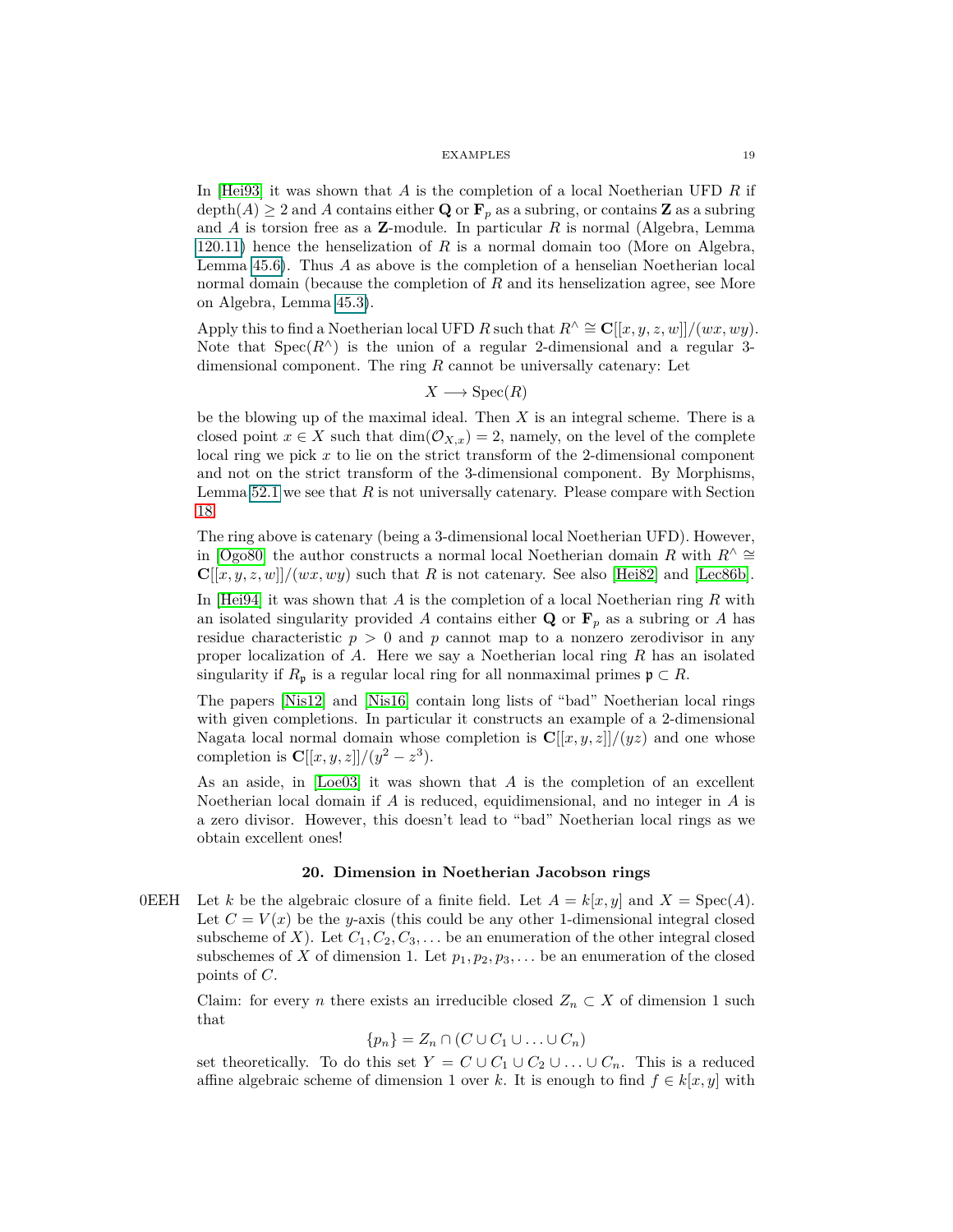$V(f) \cap Y = \{p_n\}$  set theoretically because then we can take  $Z_n$  to be a suitable irreducible component of  $V(f)$ . Since the restriction map

$$
k[x, y] \longrightarrow \Gamma(Y, \mathcal{O}_Y)
$$

is surjective, it suffices to find a regular function *g* on *Y* whose zero set is  $\{p_n\}$  set theoretically. To see this is possible, we choose an effective Cartier divisor  $D \subset Y$ whose support is  $p_n$  (this is possible by Varieties, Lemma 38.3). Thus it suffices to show that  $\mathcal{O}_X(ND) \cong \mathcal{O}_X$  for some  $N > 0$ . But the Picard group of an affine 1-dimensional algebraic scheme over the algebraic closure of a finite field is torsion (insert future reference here) and we conclude the claim is true.

Choose  $Z_n$  as above for all *n*. Since  $k[x, y]$  is a UFD we may write  $Z_n = V(f_n)$ for some irreducible element  $f_n \in A$ . Let  $S \subset k[x, y]$  be the multiplicative subset generated by  $f_1, f_2, f_3, \ldots$  Consider the Noetherian ring  $B = S^{-1}A$ .

Obviously, the ring map  $A \rightarrow B$  identifies local rings and induces an injection  $Spec(B) \to Spec(A)$ . Moreover, looking at the curve  $C_1$  we see that only the points of  $C \cap C_1$  are removed when passing from  $Spec(A)$  to  $Spec(B)$ . In particular, we see that  $Spec(B)$  has an infinite number of maximal ideals corresponding to maximal ideals of *A*. On the other hand, *xB* is a maximal ideal because the spectrum of *B/xB* consists of a unique prime ideal as we removed all the closed points of  $C = V(x)$  (but not the generic point). Finally, for  $i \geq 1$  consider the curve  $C_i$ . Write  $C_i = V(g_i)$  for  $g_i \in A$  irreducible. If  $C_i = Z_n$  for some *n*, then  $g_i B$  is the unit ideal. If not, then all but finitely many of the closed points of  $C_i$  survive the passage from *A* to *B*: namely, only the points of  $(Z_1 \cup \ldots \cup Z_{i-1} \cup C) \cap C_i$  are removed from *C<sup>i</sup>* .

The structure of the prime spectrum of *B* given above shows that *B* is Jacobson by Algebra, Lemma 61.4. The maximal ideals are the maximal ideals of *A* which are in  $Spec(B)$  (and there an inifinitude of these) together with the maximal ideal *xB*. Thus we see that we have local rings of dimensions 1 and 2.

0EEI **[Lemma](https://stacks.math.columbia.edu/tag/0EEI) 20.1.** *There exists a Jacobson, universally catenary, Noetherian domain B* with maximal ideals  $\mathfrak{m}_1, \mathfrak{m}_2$  such that  $\dim(B_{\mathfrak{m}_1}) = 1$  and  $\dim(B_{\mathfrak{m}_2}) = 2$ .

<span id="page-19-0"></span>**Proof.** The construction of *B* is given above. We just point out that *B* is universally catenary by Algebra, Lemma 105.4 and Morphisms, Lemma 17.5.  $\Box$ 

## **21. Underlying space Noetherian not Noetherian**

- 0G61 We give two examples to show that a scheme whose underlying topological space is Noetherian may not be a Noetherian scheme.
- 0G62 Example 21.1. Let *k* be a field, and let  $A = k[x_1, x_2, x_3, \ldots]/(x_1^2, x_2^2, x_3^2, \ldots)$ . Any prime ideal of *A* contains the nilpotents  $x_1, x_2, x_3, \ldots$ , so  $\mathfrak{p} = (x_1, x_2, x_3, \ldots)$ is the only prime ideal of *A*. Therefore the underlying topological space of Spec *A* is a single point and in particular is Noetherian. However p is clearly not finitely generated.
- 0G63 Example 21.2. Let *k* be a field, and let  $A \subseteq k[x, y]$  be the subring generated by *k* and the monomials  $\{xy^i\}_{i\geq 0}$ . The prime ideals of *A* that do not contain *x* are in one-to-one correspondence with the prime ideals of  $A_x \cong k[x, x^{-1}, y]$ . If p is a prime ideal that does contain *x*, then it contains every  $xy^i$ ,  $i \geq 0$ , because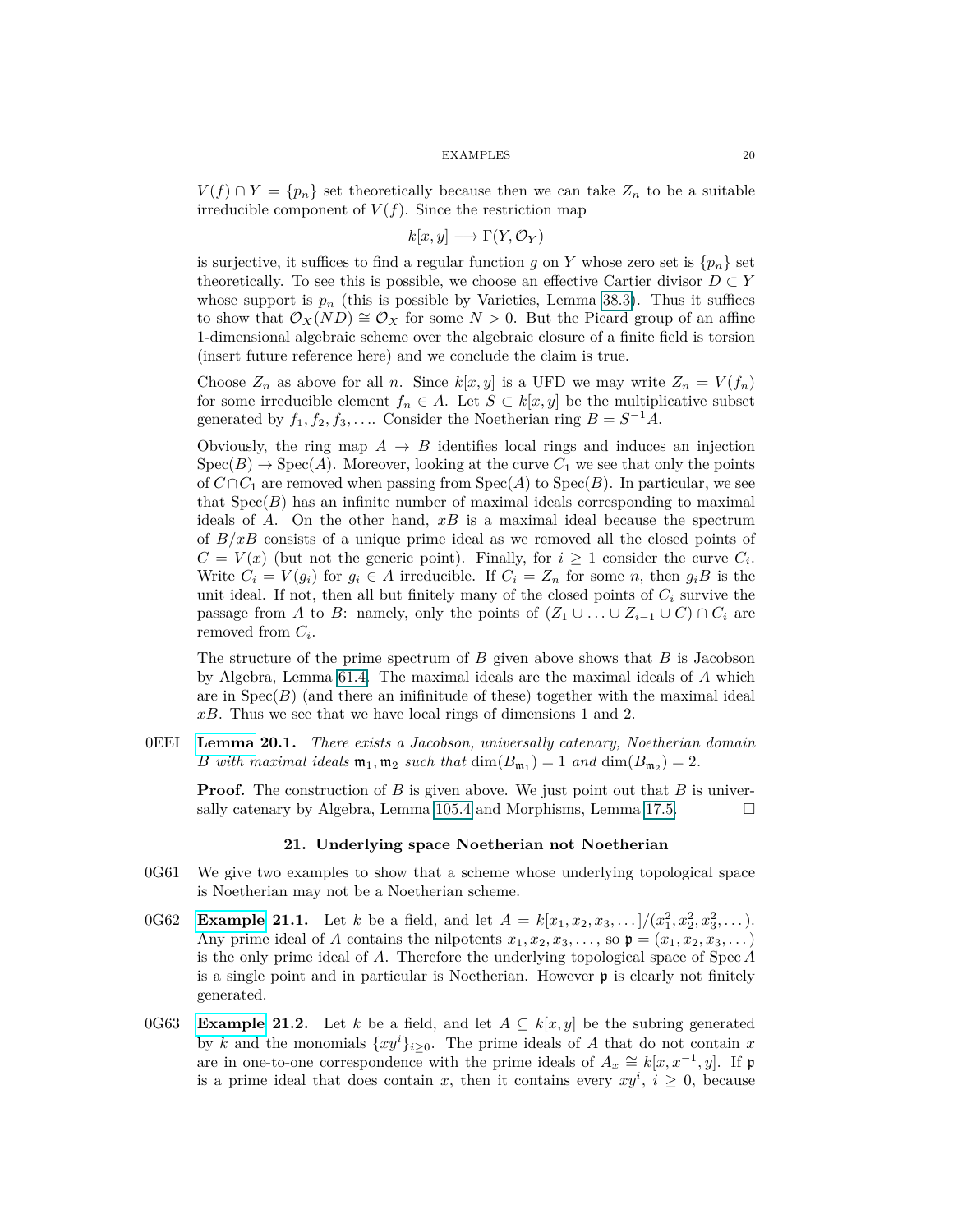$(xy^{i})^{2} = x(xy^{2i}) \in \mathfrak{p}$  and  $\mathfrak{p}$  is radical. Consequently  $\mathfrak{p} = (\{xy^{i}\}_{i\geq 0})$ . Therefore the underlying topological space of Spec *A* is Noetherian, since it consists of the points of the Noetherian scheme  $Spec(A[x, x^{-1}, y])$  and the prime ideal **p**. But the ring *A* is non-Noetherian because p is not finitely generated. Note that in this example, *A* also has the property of being a domain.

## <span id="page-20-0"></span>**22. Non-quasi-affine variety with quasi-affine normalization**

0271 The existence of an example of this kind is mentioned in [\[DG67,](#page-74-6) II Remark 6.6.13]. They refer to the fifth volume of EGA for such an example, but the fifth volume did not appear.

Let *k* be a field. Let  $Y = \mathbf{A}_k^2 \setminus \{(0,0)\}$ . We are going to construct a finite surjective birational morphism  $\pi : Y \longrightarrow X$  with X a variety over k such that X is not quasi-affine. Namely, consider the following curves in *Y* :

$$
\begin{array}{rcl} C_1 & : & x = 0 \\ C_2 & : & y = 0 \end{array}
$$

Note that  $C_1 \cap C_2 = \emptyset$ . We choose the isomorphism  $\varphi : C_1 \to C_2$ ,  $(0, y) \mapsto (y^{-1}, 0)$ . We claim there is a unique morphism  $\pi : Y \to X$  as above such that

$$
C_1 \xrightarrow{\text{id} \atop \varphi} Y \xrightarrow{\pi} X
$$

is a coequalizer diagram in the category of varieties (and even in the category of schemes). Accepting this for the moment let us show that such an *X* cannot be quasi-affine. Namely, it is clear that we would get

$$
\Gamma(X, \mathcal{O}_X) = \{ f \in k[x, y] \mid f(0, y) = f(y^{-1}, 0) \} = k \oplus (xy) \subset k[x, y].
$$

In particular these functions do not separate the points  $(1,0)$  and  $(-1,0)$  whose images in  $X$  (we will see below) are distinct (if the characteristic of  $k$  is not 2).

To show that *X* exists consider the Zariski open  $D(x + y) \subset Y$  of *Y*. This is the spectrum of the ring  $k[x, y, 1/(x + y)]$  and the curves  $C_1$ ,  $C_2$  are completely contained in  $D(x + y)$ . Moreover the morphism

$$
C_1 \amalg C_2 \longrightarrow D(x+y) \cap Y = \operatorname{Spec}(k[x, y, 1/(x+y)])
$$

is a closed immersion. It follows from More on Algebra, Lemma 5.1 that the ring

$$
A = \{ f \in k[x, y, 1/(x+y)] \mid f(0, y) = f(y^{-1}, 0) \}
$$

is of finite type over k. On the other hand we have the open  $D(xy) \subset Y$  of Y which is disjoint from the curves  $C_1$  and  $C_2$ . It is the spectrum of the ring

$$
B = k[x, y, 1/xy].
$$

Note that we have  $A_{xy} \cong B_{x+y}$  (since A clearly contains the elements  $xyP(x, y)$  any polynomial *P* and the element  $xy/(x + y)$ . The scheme *X* is obtained by glueing the affine schemes  $Spec(A)$  and  $Spec(B)$  using the isomorphism  $A_{xy} \cong B_{x+y}$  and hence is clearly of finite type over *k*. To see that it is separated one has to show that the ring map  $A \otimes_k B \to B_{x+y}$  is surjective. To see this use that  $A \otimes_k B$ contains the element  $xy/(x + y) \otimes 1/xy$  which maps to  $1/(x + y)$ . The morphism  $Y \to X$  is given by the natural maps  $D(x + y) \to \text{Spec}(A)$  and  $D(xy) \to \text{Spec}(B)$ . Since these are both finite we deduce that  $Y \to X$  is finite as desired. We omit the verification that  $X$  is indeed the coequalizer of the displayed diagram above,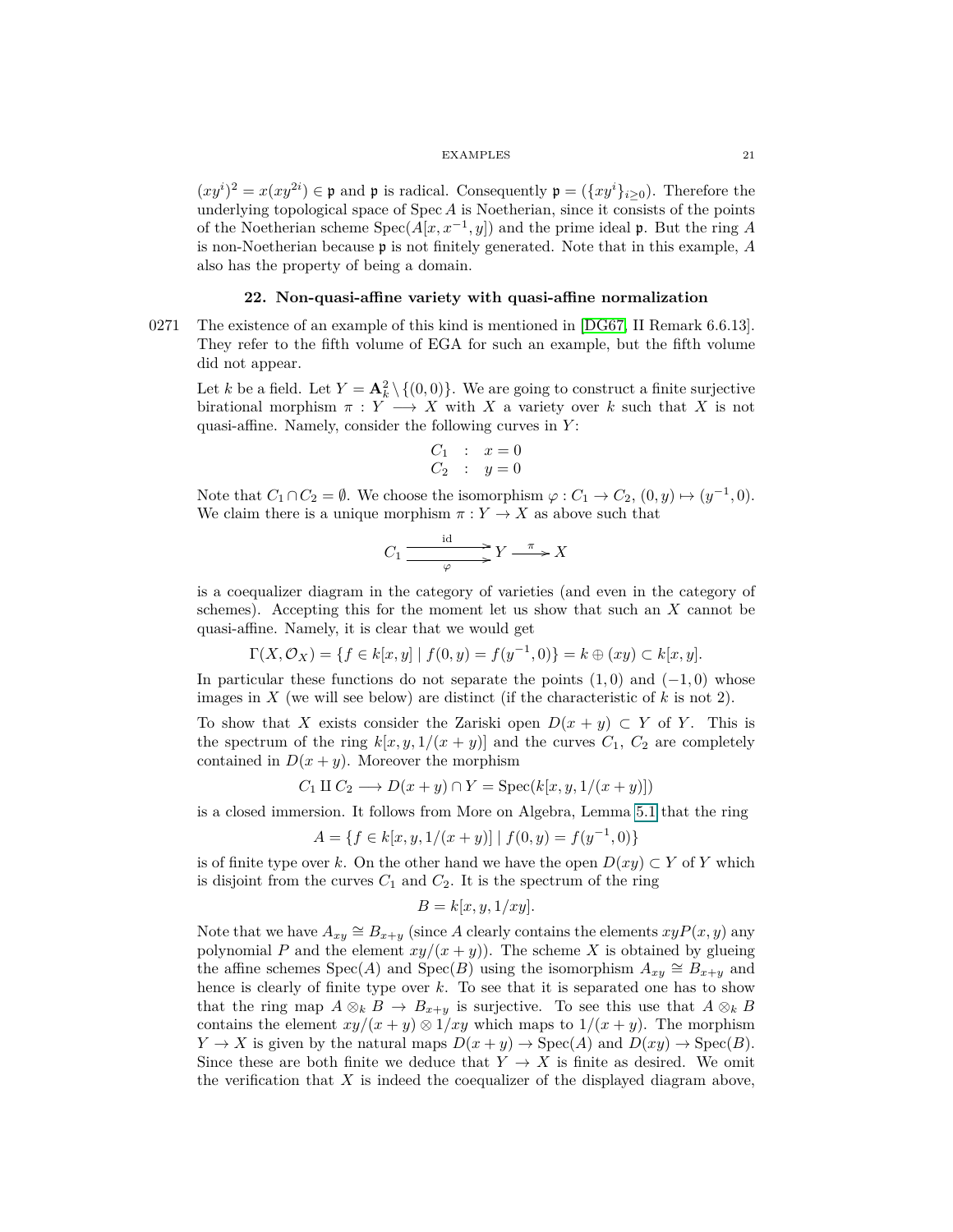however, see (insert future reference for pushouts in the category of schemes here). Note that the morphism  $\pi : Y \to X$  does map the points (1,0) and (-1,0) to distinct points in *X* because the function  $(x+y^3)/(x+y)^2 \in A$  has value 1/1, resp.  $-1/(-1)^2 = -1$  which are always distinct (unless the characteristic is 2 – please find your own points for characteristic 2). We summarize this discussion in the form of a lemma.

0272 **[Lemma](https://stacks.math.columbia.edu/tag/0272) 22.1.** *Let k be a field. There exists a variety X whose normalization is quasi-affine but which is itself not quasi-affine.*

<span id="page-21-0"></span>**Proof.** See discussion above and (insert future reference on normalization here).  $\Box$ 

## **23. Taking scheme theoretic images**

- 0GIK Let *k* be a field. Let *t* be a variable. Let  $Y = \text{Spec}(k[t])$  and  $X = \coprod_{n \ge 1} \text{Spec}(k[t]/(t^n))$ . Denote  $f: X \to Y$  the morphism using the closed immersion  $Spec(k[t]/(t^n)) \to$ Spec( $k[t]$ ) for each  $n \geq 1$ . In this case we have
	- (1) The scheme theoretic image (Morphisms, Definition 6.2) of *f* is *Y* . On the other hand, the image of  $f$  is the closed point  $t = 0$  in  $Y$ . Thus the underlying closed subset of the scheme theoretic image of *f* is not equal to the closure of the image of *f*.
	- (2) The formation of the scheme theoretic image does not commute with restriction to the open subscheme  $V = \text{Spec}(k[t, 1/t]) \subset Y$ . Namely, the preimage of *V* in *X* is empty and hence the scheme theoretic image of  $f|_{f^{-1}(V)}$ :  $f^{-1}(V) \to V$  is the empty scheme. This is not equal to  $Y \cap V$ .

#### **24. Images of locally closed subsets**

<span id="page-21-1"></span>0GZL Chevalley's theorem says that the image of a constructible set by a finitely presented morphism of affine schemes is constructible, see Algebra, Theorem 29.10 and Morphisms, Section [22.](#page-20-0) We will see the same thing does not hold for images of locally closed subsets.

Let *k* be a field of characteristic 0. Consider the projection morphism

 $f: X = \text{Spec}(k[t, x_1, x_2, \ldots, y_1, y_2, \ldots]) \longrightarrow \text{Spec}(k[x_1, x_2, \ldots, y_1, y_2, \ldots]) = Y$ 

This is a morphism of finite presentation. Let *Z* be the closed subset of *X* defined by

 $x_1(t-1) = 0$ ,  $x_2(t-1)(t-2) = 0$ ,  $x_3(t-1)(t-2)(t-3) = 0$ , ...

Let  $U = \bigcup_{j\geq 1} U_j$  be the open of *X* defined by

 $U_j$  = points where  $y_j(t-1)(t-2)...(t-j)$  is nonzero

Then we have

 $f(Z \cap U_j)$  = points where  $x_1, \ldots, x_j$  are zero and  $y_j$  is nonzero

We claim that  $B = f(Z \cap U) = \bigcup_{j \geq 1} f(Z \cap U_j)$  is not a finite union of locally closed subsets of *Y* .

Proof of the claim. Suppose that  $B = A_1 \cup \cdots \cup A_m$  is a finite cover of *B* by locally closed subsets of *Y*. We will show by induction on *n* that  $m \geq n$ . The base case  $n = 1$  is OK as *B* is nonempty. Assume  $n > 1$  and that the induction hypothesis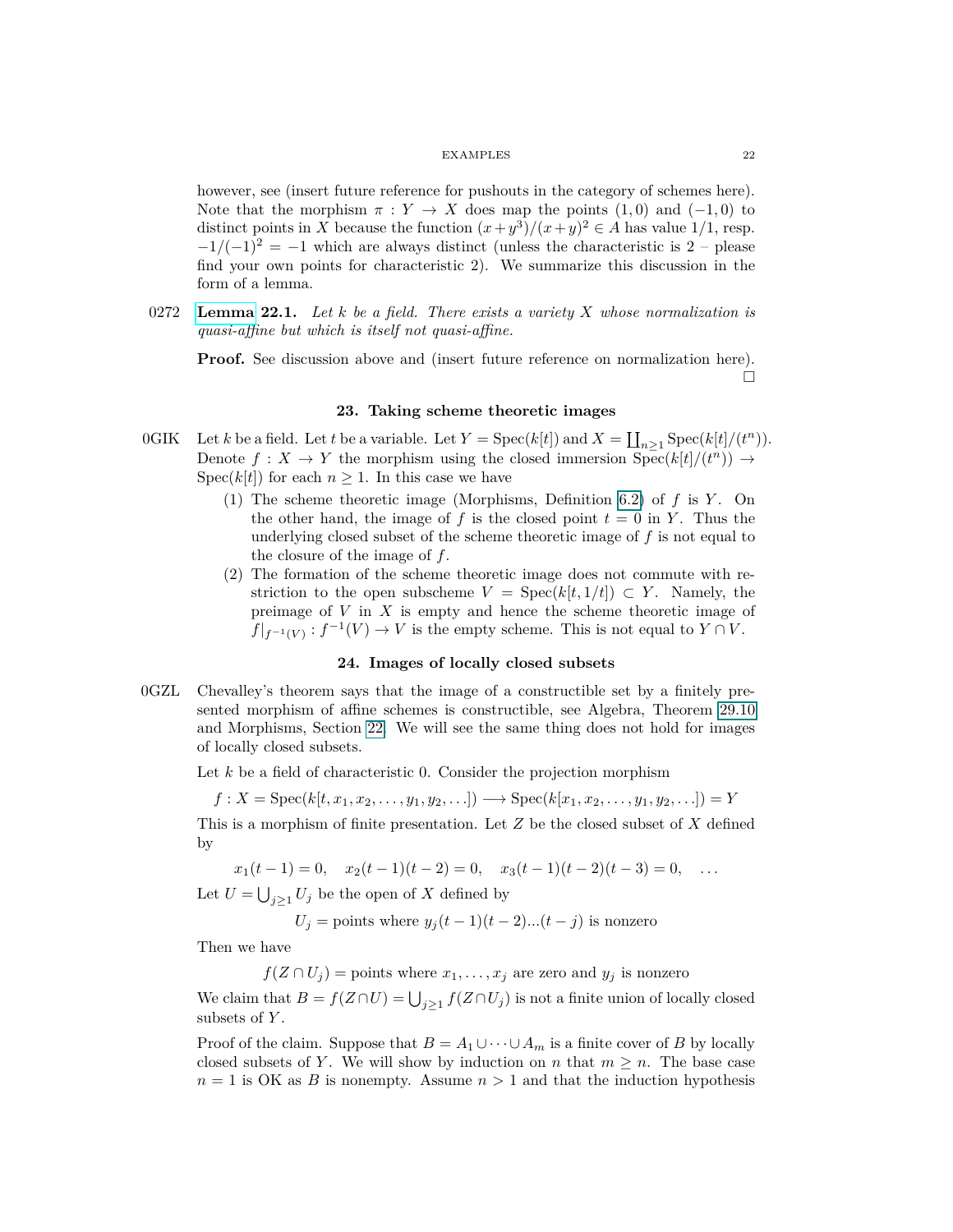holds for  $n-1$ . Since the closure of *B* is  $(x_1 = 0)$ , one of the  $A_i$  must contain some nonempty open subset of  $(x_1 = 0)$ . Then  $A_i$  must be open in  $(x_1 = 0)$ . But any such open subset cannot contain a point with  $y_1 = 0$ ; indeed, for points of *B*,  $y_1 = 0$  forces  $x_2 = 0$ , and this shows *B* contains no neighborhood of  $(x, y)$ inside  $(x_1 = 0)$ . Therefore, the remaining  $m-1$  elements restrict to a constructible cover of  $B \cap (y_1 = 0)$ . However, observe that the right shift map  $x_i \mapsto x_{i+1}$ ,  $y_i \mapsto y_{i+1}$  identifies *B* with  $B \cap (y_1 = 0)!$  Thus by induction hypothesis, we see that  $m-1 \geq n-1$  and we conclde  $m \geq n$ . This finishes the proof of the induction step and thereby establishes the claim.

<span id="page-22-2"></span>0GZM **[Lemma](https://stacks.math.columbia.edu/tag/0GZM) 24.1.** *There exists a morphism*  $f: X \rightarrow Y$  *of finite presentation between affine schemes and a locally closed subset T of X such that f*(*T*) *is not a finite union of locally closed subsets of Y .*

<span id="page-22-0"></span>**Proof.** See discussion above.

$$
\qquad \qquad \Box
$$

## **25. A locally closed subscheme which is not open in closed**

078B This is a copy of Morphisms, Example 3.4. Here is an example of an immersion which is not a composition of an open immersion followed by a closed immersion. Let *k* be a field. Let  $X = \text{Spec}(k[x_1, x_2, x_3, \ldots])$ . Let  $U = \bigcup_{n=1}^{\infty} D(x_n)$ . Then  $U \rightarrow X$  is an open immersion. Consider the ideals

$$
I_n = (x_1^n, x_2^n, \dots, x_{n-1}^n, x_n - 1, x_{n+1}, x_{n+2}, \dots) \subset k[x_1, x_2, x_3, \dots][1/x_n].
$$

Note that  $I_n k[x_1, x_2, x_3, \ldots][1/x_n x_m] = (1)$  for any  $m \neq n$ . Hence the quasicoherent ideals  $I_n$  on  $D(x_n)$  agree on  $D(x_n x_m)$ , namely  $I_n|_{D(x_n x_m)} = \mathcal{O}_{D(x_n x_m)}$  if  $n \neq m$ . Hence these ideals glue to a quasi-coherent sheaf of ideals  $\mathcal{I} \subset \mathcal{O}_U$ . Let  $Z \subset U$  be the closed subscheme corresponding to  $\mathcal{I}$ . Thus  $Z \to X$  is an immersion.

We claim that we cannot factor  $Z \to X$  as  $Z \to \overline{Z} \to X$ , where  $\overline{Z} \to X$  is closed and *Z* →  $\overline{Z}$  is open. Namely,  $\overline{Z}$  would have to be defined by an ideal  $I \subset k[x_1, x_2, x_3, \ldots]$ such that  $I_n = Ik[x_1, x_2, x_3, \ldots][1/x_n]$ . But the only element  $f \in k[x_1, x_2, x_3, \ldots]$ which ends up in all  $I_n$  is 0! Hence *I* does not exist.

The morphism  $Z \to X$  also gives an example of bad behaviour of scheme theoretic images of immersions. Namely, the arguments above show that the scheme theoretic image of the immersion  $Z \to X$  is X. On the other hand, we see

- (1) *Z* is not topologically dense in *X*, and
- (2) the scheme theoretic image of  $Z = Z \cap U \rightarrow U$  is just *Z*. This is not equal to  $U \cap X = U$  and hence formation of the scheme theoretic image in this case does not commute with restrictions to opens.

## **26. Nonexistence of suitable opens**

086G This section complements the results of Properties, Section [29.](#page-25-0)

<span id="page-22-1"></span>Let *k* be a field and let  $A = k[z_1, z_2, z_3, \ldots]/I$  where *I* is the ideal generated by all pairwise products  $z_i z_j$ ,  $i \neq j$ ,  $i, j \in \mathbb{N}$ . Set  $S = \text{Spec}(A)$ . Let  $s \in S$  be the closed point corresponding to the maximal ideal  $(z_i)$ . We claim there is no quasicompact open  $V \subset S \setminus \{s\}$  which is dense in  $S \setminus \{s\}$ . Note that  $S \setminus \{s\} = \bigcup D(z_i)$ . Each  $D(z_i)$  is open and irreducible with generic point  $\eta_i$ . We conclude that  $\eta_i \in V$ for all *i*. However, a principal affine open of  $S \setminus \{s\}$  is of the form  $D(f)$  where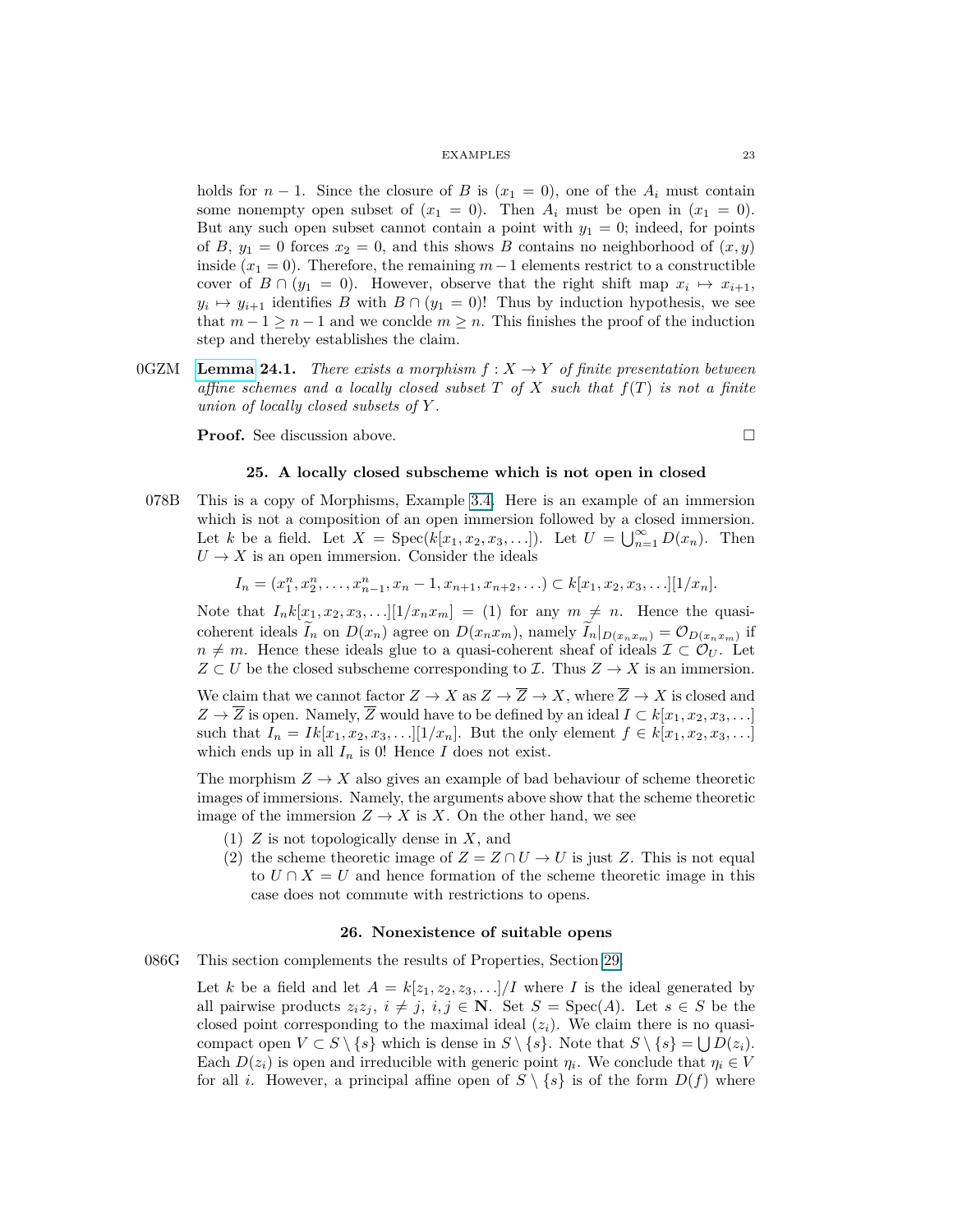$f \in (z_1, z_2, \ldots)$ . Then  $f \in (z_1, \ldots, z_n)$  for some *n* and we see that  $D(f)$  contains only finitely many of the points  $\eta_i$ . Thus *V* cannot be quasi-compact.

Let *k* be a field and let  $B = k[x, z_1, z_2, z_3, \ldots]/J$  where *J* is the ideal generated by the products  $xz_i$ ,  $i \in \mathbb{N}$  and by all pairwise products  $z_i z_j$ ,  $i \neq j$ ,  $i, j \in \mathbb{N}$ . Set  $T = \text{Spec}(B)$ . Consider the principal open  $U = D(x)$ . We claim there is no quasi-compact open  $V \subset S$  such that  $V \cap U = \emptyset$  and  $V \cup U$  is dense in *S*. Let  $t \in T$ be the closed point corresponding to the maximal ideal  $(x, z_i)$ . The closure of *U* in *T* is  $\overline{U} = U \cup \{t\}$ . Hence  $V \subset \bigcup_i D(z_i)$  is a quasi-compact open. By the arguments of the previous paragraph we see that *V* cannot be dense in  $\bigcup D(z_i)$ .

## 086H **[Lemma](https://stacks.math.columbia.edu/tag/086H) 26.1.** *Nonexistence quasi-compact opens of affines:*

- (1) *There exist an affine scheme S* and affine open  $U \subset S$  *such that there is no quasi-compact open*  $V \subset S$  *with*  $U \cap V = \emptyset$  *and*  $U \cup V$  *dense in*  $S$ *.*
- (2) *There exists an affine scheme S and a closed point*  $s \in S$  *such that*  $S \setminus \{s\}$ *does not contain a quasi-compact dense open.*

**Proof.** See discussion above. □

Let  $X$  be the glueing of two copies of the affine scheme  $T$  (see above) along the affine open *U*. Thus there is a morphism  $\pi : X \to T$  and  $X = U_1 \cup U_2$  such that  $\pi$ maps  $U_i$  isomorphically to  $T$  and  $U_1 \cap U_2$  isomorphically to  $U$ . Note that  $X$  is quasiseparated (by Schemes, Lemma 21.6) and quasi-compact. We claim there does not exist a separated, dense, quasi-compact open  $W \subset X$ . Namely, consider the two closed points  $x_1 \in U_1$ ,  $x_2 \in U_2$  mapping to the closed point  $t \in T$  introduced above. Let  $\tilde{\eta} \in U_1 \cap U_2$  be the generic point mapping to the (unique) generic point *η* of *U*. Note that  $\tilde{\eta} \rightsquigarrow x_1$  and  $\tilde{\eta} \rightsquigarrow x_2$  lying over the specialization  $\eta \rightsquigarrow s$ . Since  $\pi|_W : W \to T$  is separated we conclude that we cannot have both  $x_1$  and  $x_2 \in W$ (by the valuative criterion of separatedness Schemes, Lemma 22.2). Say  $x_1 \notin W$ . Then  $W \cap U_1$  is a quasi-compact (as X is quasi-separated) dense open of  $U_1$  which does not contain *x*<sub>1</sub>. Now observe that there exists an isomorphism  $(T, t) \cong (S, s)$ of schemes (by sending x to  $z_1$  and  $z_i$  to  $z_{i+1}$ ). Hence by the first paragraph of this section we arrive at a contradiction.

086I **[Lemma](https://stacks.math.columbia.edu/tag/086I) 26.2.** *There exists a quasi-compact and quasi-separated scheme X which does not contain a separated quasi-compact dense open.*

<span id="page-23-0"></span>**Proof.** See discussion above. □

## **27. Nonexistence of quasi-compact dense open subscheme**

087H Let *X* be a quasi-compact and quasi-separated algebraic space over a field *k*. We know that the schematic locus  $X' \subset X$  is a dense open subspace, see Properties of Spaces, Proposition 13.3. In fact, this result holds when *X* is reasonable, see Decent Spaces, Proposition [10.1.](#page-8-2) A natural question is whether one can find a quasi-compact dense open subscheme of *X*. It turns out this is not possible in general.

Assume the characteristic of *k* is not 2. Let  $B = k[x, z_1, z_2, z_3, \ldots]/J$  where *J* is the ideal generated by the products  $xz_i$ ,  $i \in \mathbb{N}$  and by all pairwise products  $z_i z_j$ ,  $i \neq j$ ,  $i, j \in \mathbb{N}$ . Set  $U = \text{Spec}(B)$ . Denote  $0 \in U$  the closed point all of whose coordinates are zero. Set

$$
j: R = \Delta \amalg \Gamma \longrightarrow U \times_k U
$$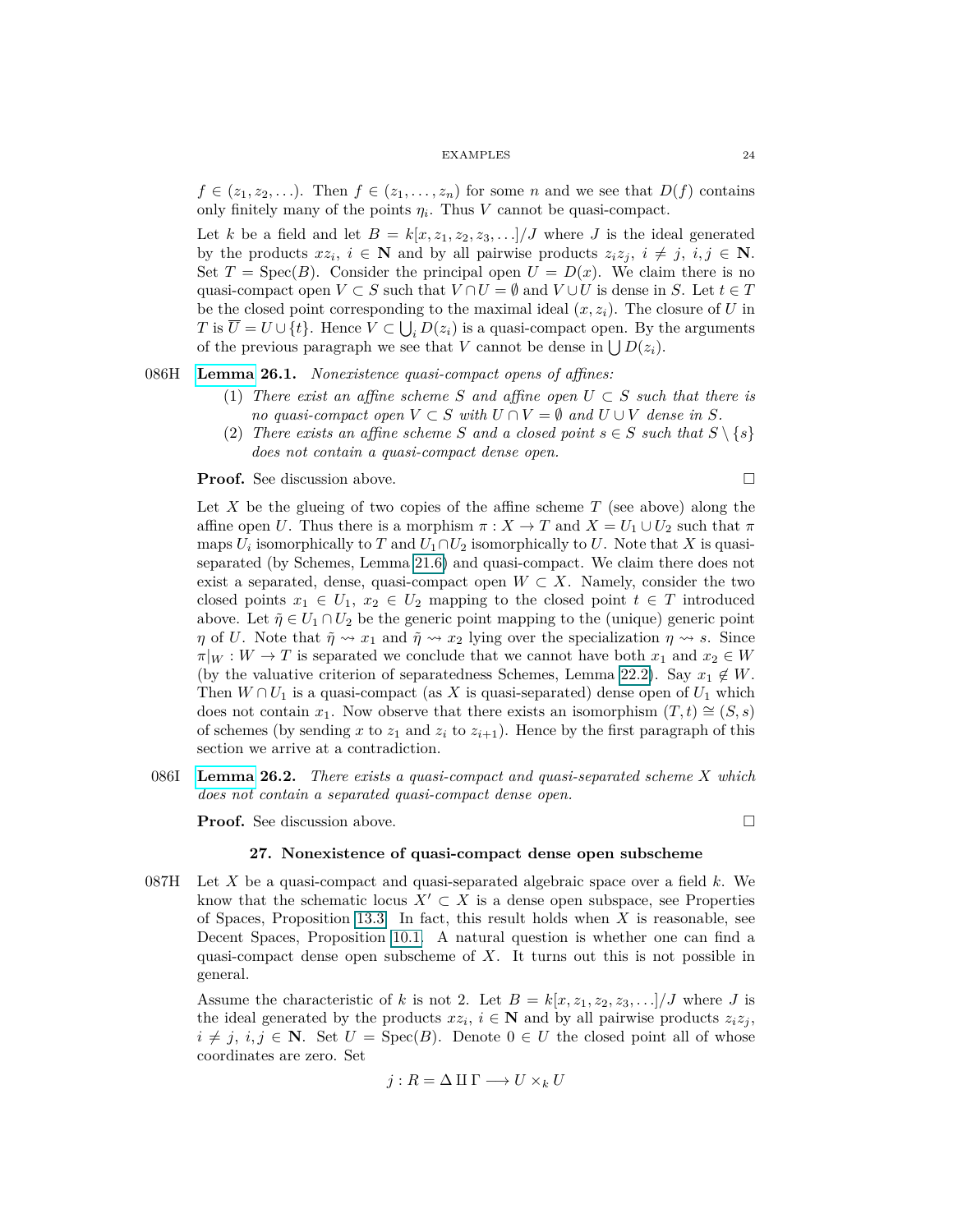where ∆ is the image of the diagonal morphism of *U* over *k* and

$$
\Gamma = \{((x, 0, 0, 0, \ldots), (-x, 0, 0, 0, \ldots)) \mid x \in \mathbf{A}_k^1, x \neq 0\}.
$$

It is clear that  $s, t : R \to U$  are étale, and hence *j* is an étale equivalence relation. The quotient  $X = U/R$  is an algebraic space (Spaces, Theorem 10.5). Note that *j* is not an immersion because  $(0,0) \in \Delta$  is in the closure of Γ. Hence *X* is not a scheme. On the other hand, *X* is quasi-separated as *R* is quasi-compact. Denote  $0_X$  the image of the point  $0 \in U$ . We claim that  $X \setminus \{0_X\}$  is a scheme, namely

$$
X \setminus \{0_X\} = \text{Spec}\left(k[x^2, x^{-2}]\right) \amalg \text{Spec}\left(k[z_1, z_2, z_3, \ldots]/(z_iz_j)\right) \setminus \{0\}
$$

(details omitted). On the other hand, we have seen in Section [26](#page-22-1) that the scheme on the right hand side does not contain a quasi-compact dense open.

087I **[Lemma](https://stacks.math.columbia.edu/tag/087I) 27.1.** *There exists a quasi-compact and quasi-separated algebraic space which does not contain a quasi-compact dense open subscheme.*

**Proof.** See discussion above. □

Using the construction of Spaces, Example [14.2](#page-13-2) in the same manner as we used the construction of Spaces, Example [14.1](#page-13-1) above, one obtains an example of a quasicompact, quasi-separated, and locally separated algebraic space which does not contain a quasi-compact dense open subscheme.

## **28. Affines over algebraic spaces**

<span id="page-24-0"></span>088V Suppose that  $f: Y \to X$  is a morphism of schemes with f locally of finite type and *Y* affine. Then there exists an immersion  $Y \to \mathbf{A}_X^n$  of *Y* into affine *n*-space over *X*. See the slightly more general Morphisms, Lemma 39.2.

Now suppose that  $f: Y \to X$  is a morphism of algebraic spaces with f locally of finite type and *Y* an affine scheme. Then it is not true in general that we can find an immersion of *Y* into affine *n*-space over *X*.

A first (nasty) counter example is  $Y = \text{Spec}(k)$  and  $X = [\mathbf{A}_k^1/\mathbf{Z}]$  where k is a field of characteristic zero and **Z** acts on  $A_k^1$  by translation  $(n, t) \mapsto t + n$ . Namely, for any morphism  $Y \to \mathbf{A}_X^n$  over *X* we can pullback to the covering  $\mathbf{A}_k^1$  of *X* and we get an infinite disjoint union of  $\mathbf{A}_k^1$ 's mapping into  $\mathbf{A}_k^{n+1}$  which is not an immersion.

A second counter example is  $Y = \mathbf{A}_k^1 \to X = \mathbf{A}_k^1/R$  with  $R = \{(t, t)\}\amalg \{(t, -t), t \neq 0\}$ 0}. Namely, in this case the morphism  $Y \to \mathbf{A}_{X}^{n}$  would be given by some regular functions  $f_1, \ldots, f_n$  on *Y* and hence the fibre product of *Y* with the covering  $\mathbf{A}_k^{n+1} \to \mathbf{A}_X^n$  would be the scheme

 ${(f_1(t), \ldots, f_n(t), t)} \amalg {(f_1(t), \ldots, f_n(t), -t), t \neq 0}$ 

with obvious morphism to  $A_k^{n+1}$  which is not an immersion. Note that this gives a counter example with *X* quasi-separated.

088W **[Lemma](https://stacks.math.columbia.edu/tag/088W) 28.1.** *There exists a finite type morphism of algebraic spaces*  $Y \rightarrow X$ *with Y affine and X quasi-separated, such that there does not exist an immersion*  $Y \to \mathbf{A}_X^n$  *over*  $X$ *.* 

**Proof.** See discussion above. □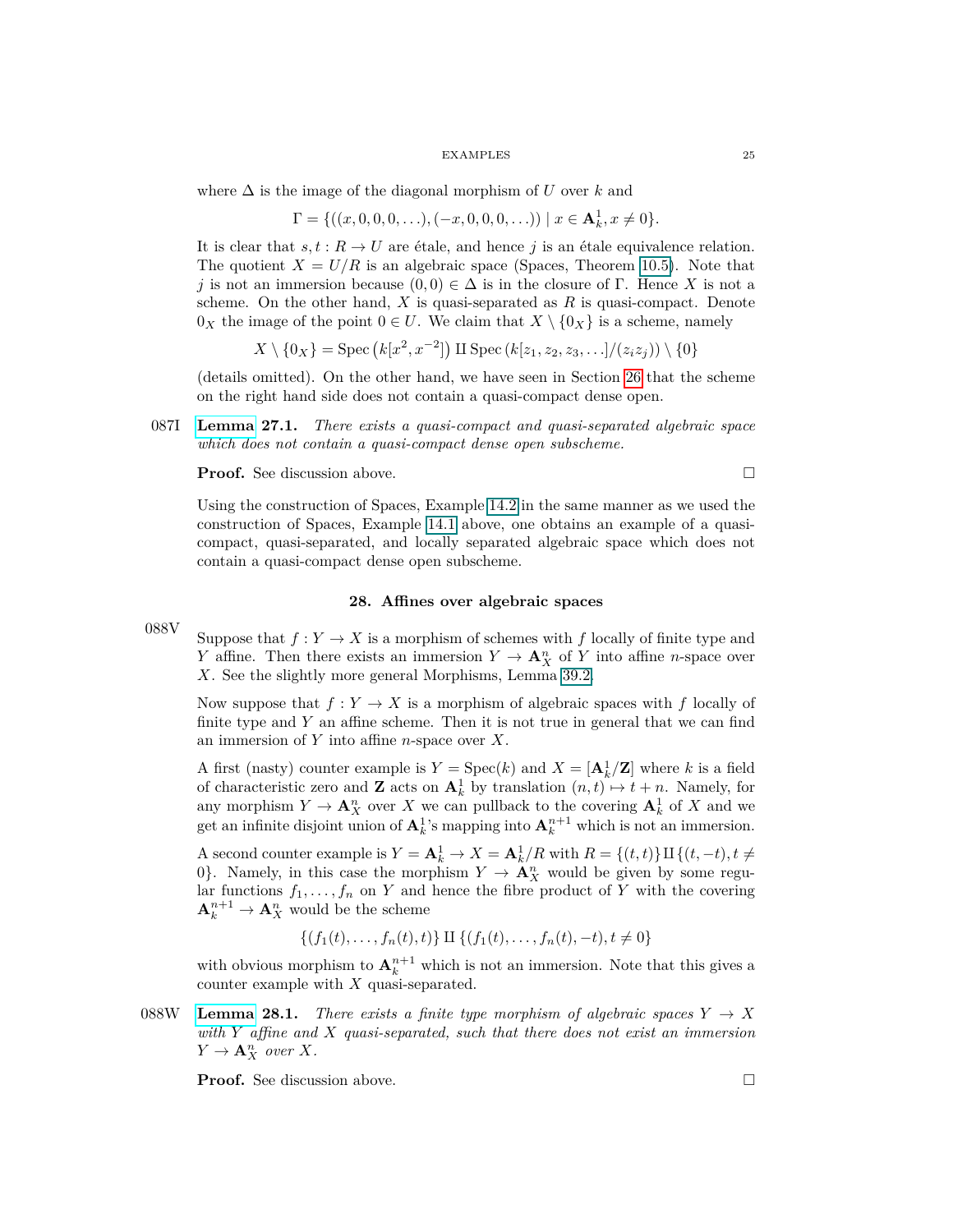#### **29. Pushforward of quasi-coherent modules**

<span id="page-25-0"></span>078C In Schemes, Lemma [24.1](#page-22-2) we proved that *f*<sup>∗</sup> transforms quasi-coherent modules into quasi-coherent modules when *f* is quasi-compact and quasi-separated. Here are some examples to show that these conditions are both necessary.

Suppose that  $Y = \text{Spec}(A)$  is an affine scheme and that  $X = \coprod_{n \in \mathbb{N}} Y$ . We claim that  $f_*\mathcal{O}_X$  is not quasi-coherent where  $f : X \to Y$  is the obvious morphism. Namely, for  $a \in A$  we have

$$
f_*\mathcal{O}_X(D(a)) = \prod_{n \in \mathbf{N}} A_a
$$

Hence, in order for  $f_*\mathcal{O}_X$  to be quasi-coherent we would need

$$
\prod\nolimits_{n\in\mathbf{N}}A_{a}=\left(\prod\nolimits_{n\in\mathbf{N}}A\right)_{a}
$$

for all  $a \in A$ . This isn't true in general, for example if  $A = \mathbf{Z}$  and  $a = 2$ , then  $(1,1/2,1/4,1/8,...)$  is an element of the left hand side which is not in the right hand side. Note that *f* is a non-quasi-compact separated morphism.

Let *k* be a field. Set

$$
A = k[t, z, x_1, x_2, x_3, \ldots]/(tx_1z, t^2x_2^2z, t^3x_3^3z, \ldots)
$$

Let  $Y = \text{Spec}(A)$ . Let  $V \subset Y$  be the open subscheme  $V = D(x_1) \cup D(x_2) \cup \ldots$ Let *X* be two copies of *Y* glued along *V*. Let  $f: X \to Y$  be the obvious morphism. Then we have an exact sequence

$$
0 \to f_*\mathcal{O}_X \to \mathcal{O}_Y \oplus \mathcal{O}_Y \xrightarrow{(1,-1)} j_*\mathcal{O}_V
$$

where  $j: V \to Y$  is the inclusion morphism. Since

$$
A \longrightarrow \prod A_{x_n}
$$

is injective (details omitted) we see that  $\Gamma(Y, f_* \mathcal{O}_X) = A$ . On the other hand, the kernel of the map

$$
A_t \longrightarrow \prod A_{tx_n}
$$

is nonzero because it contains the element *z*. Hence  $\Gamma(D(t), f_* \mathcal{O}_X)$  is strictly bigger than  $A_t$  because it contains  $(z, 0)$ . Thus we see that  $f_*\mathcal{O}_X$  is not quasi-coherent. Note that *f* is quasi-compact but non-quasi-separated.

078D **[Lemma](https://stacks.math.columbia.edu/tag/078D) 29.1.** *Schemes, Lemma [24.1](#page-22-2) is sharp in the sense that one can neither drop the assumption of quasi-compactness nor the assumption of quasi-separatedness.*

<span id="page-25-1"></span>**Proof.** See discussion above. □

## **30. A nonfinite module with finite free rank 1 stalks**

065J Let  $R = \mathbf{Q}[x]$ . Set  $M = \sum_{n \in \mathbf{N}} \frac{1}{x-n} R$  as a submodule of the fraction field of R. Then *M* is not finitely generated, but for every prime **p** of *R* we have  $M_p \cong R_p$  as an *R*p-module.

An example of a similar flavor is  $R = \mathbf{Z}$  and  $M = \sum_{p \text{ prime}} \frac{1}{p} \mathbf{Z} \subset \mathbf{Q}$ , which equals the set of fractions  $\frac{a}{b}$  with *b* nonzero and squarefree.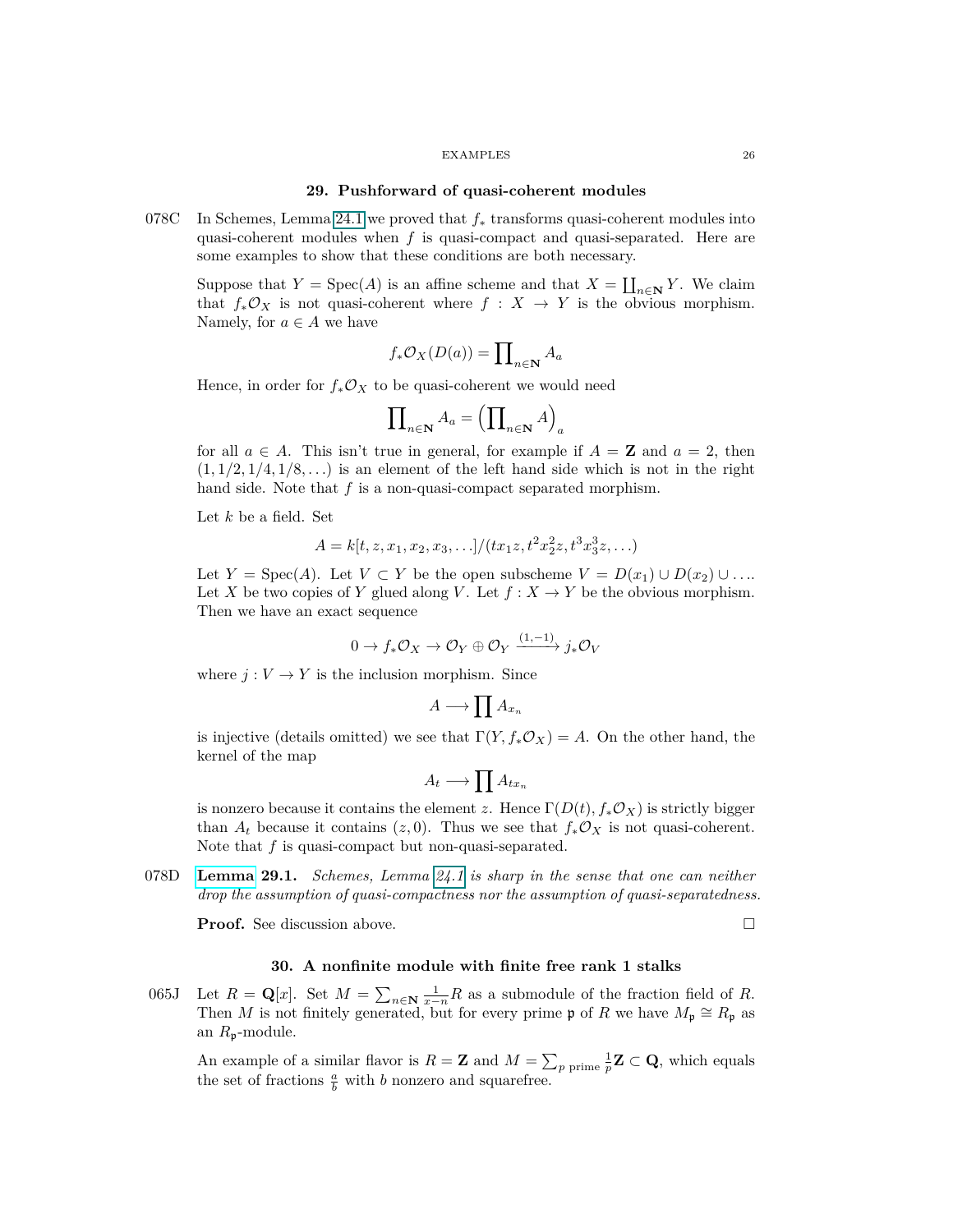## **31. A noninvertible ideal invertible in stalks**

<span id="page-26-0"></span>0CBZ Let *A* be a domain and let  $I \subset A$  be a nonzero ideal. Recall that when we say *I* is invertible, we mean that *I* is invertible as an *A*-module. We are going to make an example of this situation where *I* is not invertible, yet  $I_q = (f) \subset A_q$  is a (nonzero) principal ideal for every prime ideal  $\mathfrak{q} \subset A$ . In the literature the property that  $I_{\mathfrak{q}}$  is principal for all primes q is sometimes expressed by saying "*I* is a locally principal ideal". We can't use this terminology as our "local" always means "local in the Zariski topology" (or whatever topology we are currently working with).

Let  $R = \mathbf{Q}[x]$  and let  $M = \sum_{n=1}^{\infty} \frac{1}{n} R$  be the module constructed in Section [30.](#page-25-1) Consider the ring[2](#page-26-2)

$$
A={\rm Sym}^*_R(M)
$$

and the ideal  $I = MA = \bigoplus_{d \geq 1} \text{Sym}_R^d(M)$ . Since M is not finitely generated as an *R*-module we see that  $\overline{I}$  cannot be generated by finitely many elements as an ideal in *A*. Since an invertible module is finitely generated, this means that *I* is not invertible. On the other hand, let  $\mathfrak{p} \subset R$  be a prime ideal. By construction  $M_{\mathfrak{p}} \cong R_{\mathfrak{p}}$ . Hence

$$
A_{\mathfrak{p}} = \operatorname{Sym}_{R_{\mathfrak{p}}}^*(M_{\mathfrak{p}}) \cong \operatorname{Sym}_{R_{\mathfrak{p}}}^*(R_{\mathfrak{p}}) = R_{\mathfrak{p}}[T]
$$

as a graded  $R_p$ -algebra. It follows that  $I_p \subset A_p$  is generated by the nonzerodivisor *T*. Thus certainly for any prime ideal  $\mathfrak{q} \subset A$  we see that  $I_{\mathfrak{q}}$  is generated by a single element.

0CC0 **[Lemma](https://stacks.math.columbia.edu/tag/0CC0) 31.1.** *There exists a domain A and a nonzero ideal*  $I \subset A$  *such that*  $I_q$  ⊂  $A_q$  *is a principal ideal for all primes*  $q$  ⊂ *A but I is not an invertible Amodule.*

<span id="page-26-1"></span>**Proof.** See discussion above.

$$
\qquad \qquad \Box
$$

## **32. A finite flat module which is not projective**

052H This is a copy of Algebra, Remark 78.4. It is not true that a finite *R*-module which is *R*-flat is automatically projective. A counter example is where  $R = C^{\infty}(\mathbf{R})$  is the ring of infinitely differentiable functions on **R**, and  $M = R_{\rm m} = R/I$  where  $\mathfrak{m} = \{f \in R \mid f(0) = 0\}$  and  $I = \{f \in R \mid \exists \epsilon, \epsilon > 0 : f(x) = 0 \,\forall x, |x| < \epsilon\}.$ 

The morphism  $Spec(R/I) \to Spec(R)$  is also an example of a flat closed immersion which is not open.

- 05FY **[Lemma](https://stacks.math.columbia.edu/tag/05FY) 32.1.** *Strange flat modules.*
	- (1) *There exists a ring R and a finite flat R-module M which is not projective.*
	- (2) *There exists a closed immersion which is flat but not open.*

**Proof.** See discussion above.

<span id="page-26-2"></span><sup>2</sup>The ring *A* is an example of a non-Noetherian domain whose local rings are Noetherian.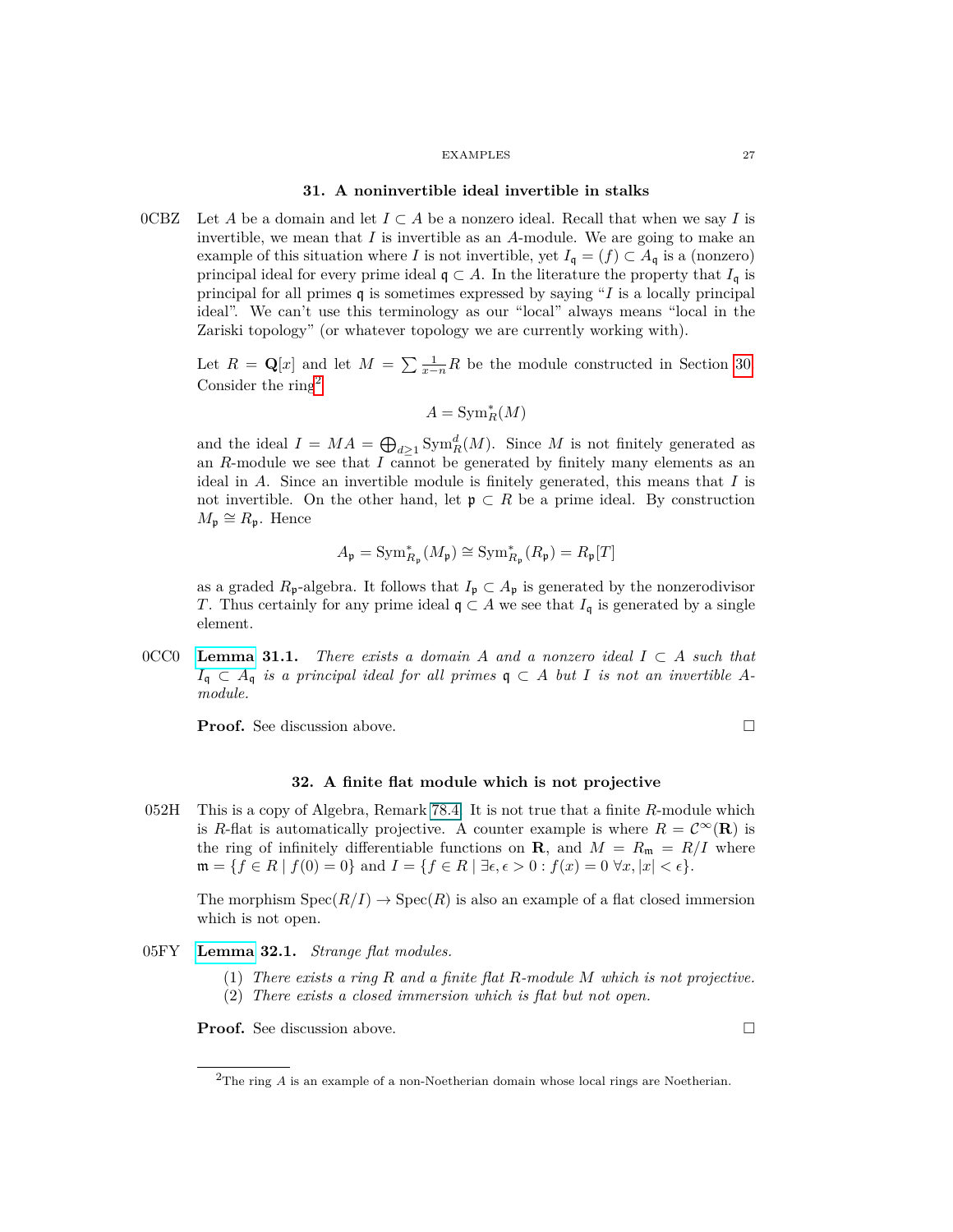#### **33. A projective module which is not locally free**

- <span id="page-27-0"></span>05WG We give two examples. One where the rank is between 0 and 1 and one where the rank is  $\aleph_0$ .
- 05WH **[Lemma](https://stacks.math.columbia.edu/tag/05WH) 33.1.** Let R be a ring. Let  $I \subset R$  be an ideal generated by a countable *collection of idempotents. Then I is projective as an R-module.*

**Proof.** Say  $I = (e_1, e_2, e_3, \ldots)$  with  $e_n$  an idempotent of *R*. After inductively replacing  $e_{n+1}$  by  $e_n + (1 - e_n)e_{n+1}$  we may assume that  $(e_1) \subset (e_2) \subset (e_3) \subset \ldots$ and hence  $I = \bigcup_{n \geq 1} (e_n) = \text{colim}_n e_n R$ . In this case

 $\text{Hom}_R(I, M) = \text{Hom}_R(\text{colim}_n e_n R, M) = \text{lim}_n \text{Hom}_R(e_n R, M) = \text{lim}_n e_n M$ 

Note that the transition maps  $e_{n+1}M \to e_nM$  are given by multiplication by  $e_n$  and are surjective. Hence by Algebra, Lemma 86.4 the functor  $\text{Hom}_R(I, M)$  is exact, i.e., *I* is a projective *R*-module.

Suppose that  $P \subset Q$  is an inclusion of *R*-modules with  $Q$  a finite *R*-module and *P* locally free, see Algebra, Definition [78.1.](#page-70-1) Suppose that *Q* can be generated by *N* elements as an *R*-module. Then it follows from Algebra, Lemma 15.7 that *P* is finite locally free (with the free parts having rank at most *N*). And in this case *P* is a finite *R*-module, see Algebra, Lemma 78.2.

Combining this with the above we see that a non-finitely-generated ideal which is generated by a countable collection of idempotents is projective but not locally free. An explicit example is  $R = \prod_{n \in \mathbb{N}} \mathbf{F}_2$  and *I* the ideal generated by the idempotents

$$
e_n=(1,1,\ldots,1,0,\ldots)
$$

where the sequence of 1's has length *n*.

05WJ **[Lemma](https://stacks.math.columbia.edu/tag/05WJ) 33.2.** *There exists a ring R and an ideal I such that I is projective as an R-module but not locally free as an R-module.*

<span id="page-27-1"></span>**Proof.** See above. □

05WK **[Lemma](https://stacks.math.columbia.edu/tag/05WK) 33.3.** Let K be a field. Let  $C_i$ ,  $i = 1, \ldots, n$  be smooth, projective, *geometrically irreducible curves over K. Let*  $P_i \in C_i(K)$  *be a rational point and let*  $Q_i \in C_i$  *be a point such that*  $[\kappa(Q_i): K] = 2$ *. Then*  $[P_1 \times \ldots \times P_n]$  *is nonzero in*  $CH_0(U_1 \times_K \ldots \times_K U_n)$  where  $U_i = C_i \setminus \{Q_i\}.$ 

**Proof.** There is a degree map deg :  $CH_0(C_1 \times_K \ldots \times_K C_n) \rightarrow \mathbb{Z}$  Because each  $Q_i$ has degree 2 over *K* we see that any zero cycle supported on the "boundary"

$$
C_1 \times_K \ldots \times_K C_n \setminus U_1 \times_K \ldots \times_K U_n
$$

has degree divisible by 2.  $\Box$ 

We can construct another example of a projective but not locally free module using the lemma above as follows. Let  $C_n$ ,  $n = 1, 2, 3, \ldots$  be smooth, projective, geometrically irreducible curves over **Q** each with a pair of points  $P_n, Q_n \in C_n$  such that  $\kappa(P_n) = \mathbf{Q}$  and  $\kappa(Q_n)$  is a quadratic extension of  $\mathbf{Q}$ . Set  $U_n = C_n \setminus \{Q_n\};$ this is an affine curve. Let  $\mathcal{L}_n$  be the inverse of the ideal sheaf of  $P_n$  on  $U_n$ . Note that  $c_1(\mathcal{L}_n) = [P_n]$  in the group of zero cycles  $\text{CH}_0(U_n)$ . Set  $A_n = \Gamma(U_n, \mathcal{O}_{U_n})$ . Let  $L_n = \Gamma(U_n, \mathcal{L}_n)$  which is a locally free module of rank 1 over  $A_n$ . Set

$$
B_n=A_1\otimes_{\mathbf Q} A_2\otimes_{\mathbf Q}\ldots\otimes_{\mathbf Q} A_n
$$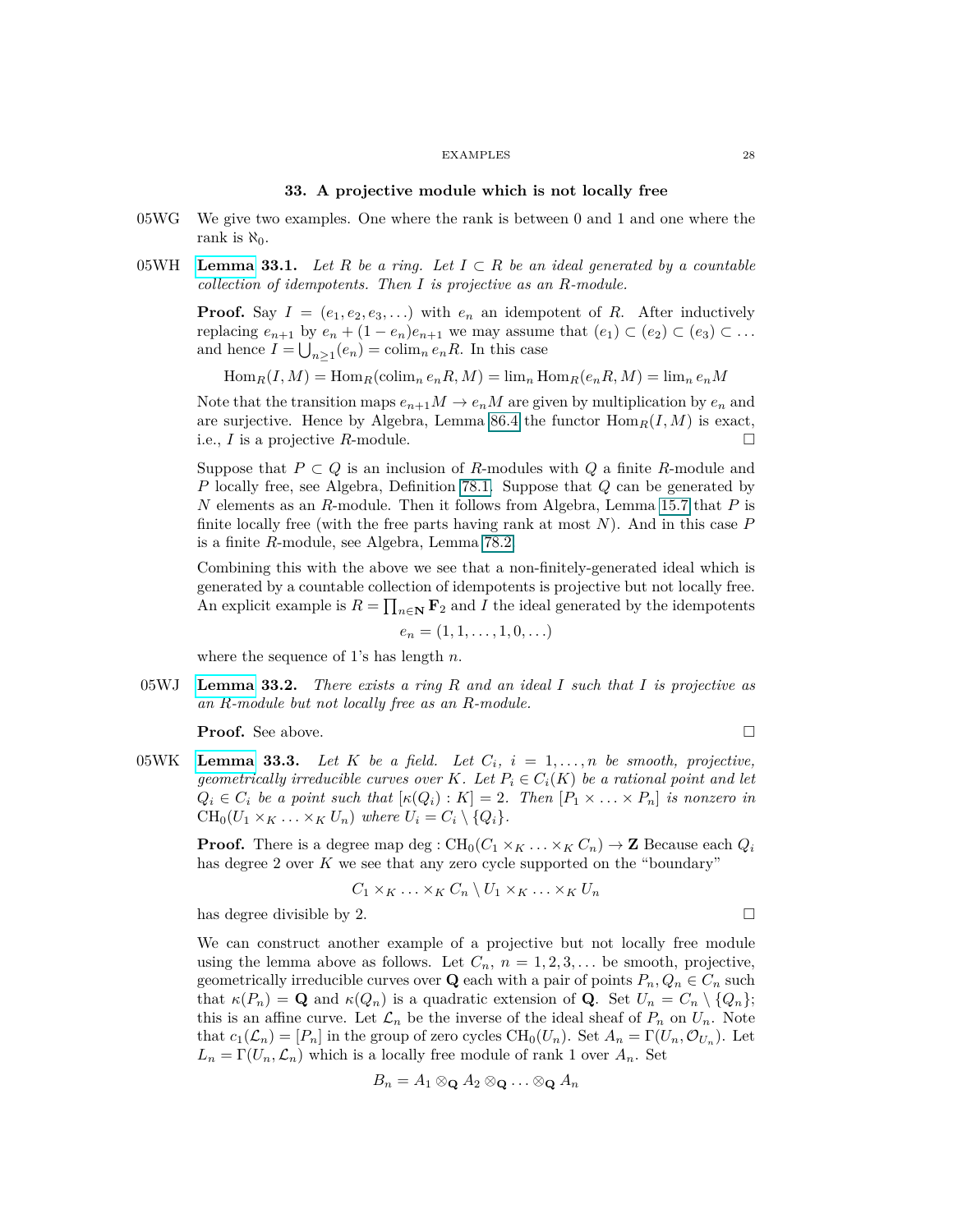so that  $Spec(B_n) = U_1 \times \ldots \times U_n$  all products over  $Spec(Q)$ . For  $i \leq n$  we set

$$
L_{n,i} = A_1 \otimes \mathbf{Q} \ldots \otimes \mathbf{Q} M_i \otimes \mathbf{Q} \ldots \otimes \mathbf{Q} A_n
$$

which is a locally free  $B_n$ -module of rank 1. Note that this is also the global sections of  $\mathrm{pr}_i^* \mathcal{L}_n$ . Set

$$
B_{\infty} = \operatorname{colim}_{n} B_{n} \quad \text{and} \quad L_{\infty, i} = \operatorname{colim}_{n} L_{n, i}
$$

Finally, set

$$
M=\bigoplus\nolimits_{i\geq 1}L_{\infty,i}.
$$

This is a direct sum of finite locally free modules, hence projective. We claim that *M* is not locally free. Namely, suppose that  $f \in B_{\infty}$  is a nonzero function such that *M*<sup>*f*</sup> is free over  $(B_{\infty})_f$ . Let  $e_1, e_2, \ldots$  be a basis. Choose  $n ≥ 1$  such that  $f ∈ B_n$ . Choose  $m \geq n+1$  such that  $e_1, \ldots, e_{n+1}$  are in

$$
\bigoplus\nolimits_{1\le i\le m}L_{m,i}.
$$

Because the elements  $e_1, \ldots, e_{n+1}$  are part of a basis after a faithfully flat base change we conclude that the Chern classes

$$
c_i(\mathrm{pr}_1^*\mathcal{L}_1\oplus\ldots\oplus\mathrm{pr}_m^*\mathcal{L}_m),\quad i=m,m-1,\ldots,m-n
$$

are zero in the chow group of

$$
D(f) \subset U_1 \times \ldots \times U_m
$$

Since f is the pullback of a function on  $U_1 \times \ldots \times U_n$  this implies in particular that

$$
c_{m-n}(\mathcal{O}_{W}^{\oplus n} \oplus \mathrm{pr}_{1}^{*} \mathcal{L}_{n+1} \oplus \ldots \oplus \mathrm{pr}_{m-n}^{*} \mathcal{L}_{m}) = 0.
$$

on the variety

$$
W = (C_{n+1} \times \ldots \times C_m)_K
$$

over the field  $K = \mathbf{Q}(C_1 \times \ldots \times C_n)$ . In other words the cycle

$$
[(P_{n+1} \times \ldots \times P_m)_K]
$$

is zero in the chow group of zero cycles on *W*. This contradicts Lemma [33.3](#page-27-1) above because the points  $Q_i$ ,  $n + 1 \leq i \leq m$  induce corresponding points  $Q'_i$  on  $(C_n)_K$ and as  $K/\mathbf{Q}$  is geometrically irreducible we have  $[\kappa(Q_i') : K] = 2$ .

05WL **[Lemma](https://stacks.math.columbia.edu/tag/05WL) 33.4.** *There exists a countable ring R and a projective module M which is a direct sum of countably many locally free rank* 1 *modules such that M is not locally free.*

<span id="page-28-0"></span>**Proof.** See above. □

## **34. Zero dimensional local ring with nonzero flat ideal**

05FZ In [\[Laz67\]](#page-75-11) and [\[Laz69\]](#page-75-12) there is an example of a zero dimensional local ring with a nonzero flat ideal. Here is the construction. Let *k* be a field. Let  $X_i, Y_i, i \geq 1$  be variables. Take  $R = k[X_i, Y_i]/(X_i - Y_i X_{i+1}, Y_i^2)$ . Denote  $x_i$ , resp.  $y_i$  the image of  $X_i$ , resp.  $Y_i$  in this ring. Note that

$$
x_i = y_i x_{i+1} = y_i y_{i+1} x_{i+2} = y_i y_{i+1} y_{i+2} x_{i+3} = \dots
$$

in this ring. The ring *R* has only one prime ideal, namely  $\mathfrak{m} = (x_i, y_i)$ . We claim that the ideal  $I = (x_i)$  is flat as an *R*-module.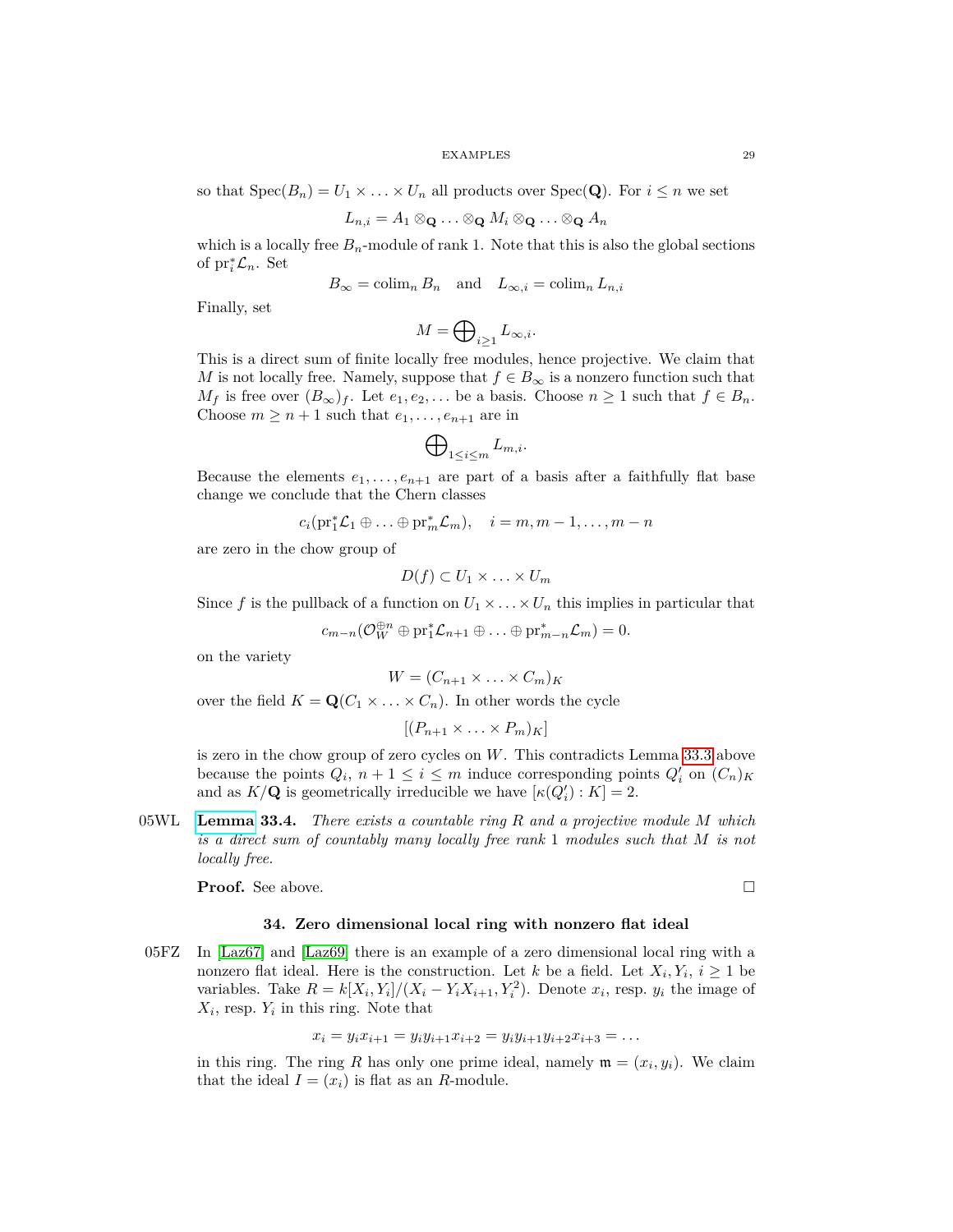Note that the annihilator of  $x_i$  in  $R$  is the ideal  $(x_1, x_2, x_3, \ldots, y_i, y_{i+1}, y_{i+2}, \ldots)$ . Consider the *R*-module *M* generated by elements  $e_i$ ,  $i \geq 1$  and relations  $e_i = y_i e_{i+1}$ . Then *M* is flat as it is the colimit  $\text{colim}_i R$  of copies of *R* with transition maps

$$
R \xrightarrow{y_1} R \xrightarrow{y_2} R \xrightarrow{y_3} \dots
$$

Note that the annihilator of  $e_i$  in *M* is the ideal  $(x_1, x_2, x_3, \ldots, y_i, y_{i+1}, y_{i+2}, \ldots)$ . Since every element of *M*, resp. *I* can be written as  $fe_i$ , resp.  $hx_i$  for some  $f, h \in R$ we see that the map  $M \to I$ ,  $e_i \to x_i$  is an isomorphism and *I* is flat.

05G0 **[Lemma](https://stacks.math.columbia.edu/tag/05G0) 34.1.** *There exists a local ring R with a unique prime ideal and a nonzero ideal*  $I ⊂ R$  *which is a flat*  $R$ *-module* 

**Proof.** See discussion above. □

## <span id="page-29-0"></span>**35. An epimorphism of zero-dimensional rings which is not surjective**

06RH In [\[Laz68\]](#page-75-13) and [\[Laz69\]](#page-75-12) one can find the following example. Let *k* be a field. Consider the ring homomorphism

$$
k[x_1, x_2, \ldots, z_1, z_2, \ldots]/(x_i^{4^i}, z_i^{4^i}) \longrightarrow k[x_1, x_2, \ldots, y_1, y_2, \ldots]/(x_i^{4^i}, y_i - x_{i+1}y_{i+1}^2)
$$

which maps  $x_i$  to  $x_i$  and  $z_i$  to  $x_i y_i$ . Note that  $y_i^{4^{i+1}}$  is zero in the right hand side but that  $y_1$  is not zero (details omitted). This map is not surjective: we can think of the above as a map of **Z**-graded algebras by setting  $\deg(x_i) = -1$ ,  $\deg(z_i) = 0$ , and  $\deg(y_i) = 1$  and then it is clear that  $y_1$  is not in the image. Finally, the map is an epimorphism because

$$
y_{i-1}\otimes 1=x_iy_i^2\otimes 1=y_i\otimes x_iy_i=x_iy_i\otimes y_i=1\otimes x_iy_i^2.
$$

hence the tensor product of the target over the source is isomorphic to the target.

06RI **[Lemma](https://stacks.math.columbia.edu/tag/06RI) 35.1.** *There exists an epimorphism of local rings of dimension* 0 *which is not a surjection.*

<span id="page-29-1"></span>**Proof.** See discussion above. □

## **36. Finite type, not finitely presented, flat at prime**

05G1 Let *k* be a field. Consider the local ring  $A_0 = k[x, y]_{(x,y)}$ . Denote  $\mathfrak{p}_{0,n} = (y + x^n + y)$  $x^{2n+1}$ ). This is a prime ideal. Set

$$
A = A_0[z_1, z_2, z_3, \ldots]/(z_n z_m, z_n (y + x^n + x^{2n+1}))
$$

Note that  $A \to A_0$  is a surjection whose kernel is an ideal of square zero. Hence *A* is also a local ring and the prime ideals of *A* are in one-to-one correspondence with the prime ideals of  $A_0$ . Denote  $\mathfrak{p}_n$  the prime ideal of A corresponding to  $\mathfrak{p}_{0,n}$ . Observe that  $\mathfrak{p}_n$  is the annihilator of  $z_n$  in A. Let

$$
C = A[z]/(xz^2 + z + y)[\frac{1}{2zx + 1}]
$$

Note that  $A \to C$  is an étale ring map, see Algebra, Example 137.8. Let  $\mathfrak{q} \subset C$  be the maximal ideal generated by *x*, *y*, *z* and all  $z_n$ . As  $A \rightarrow C$  is flat we see that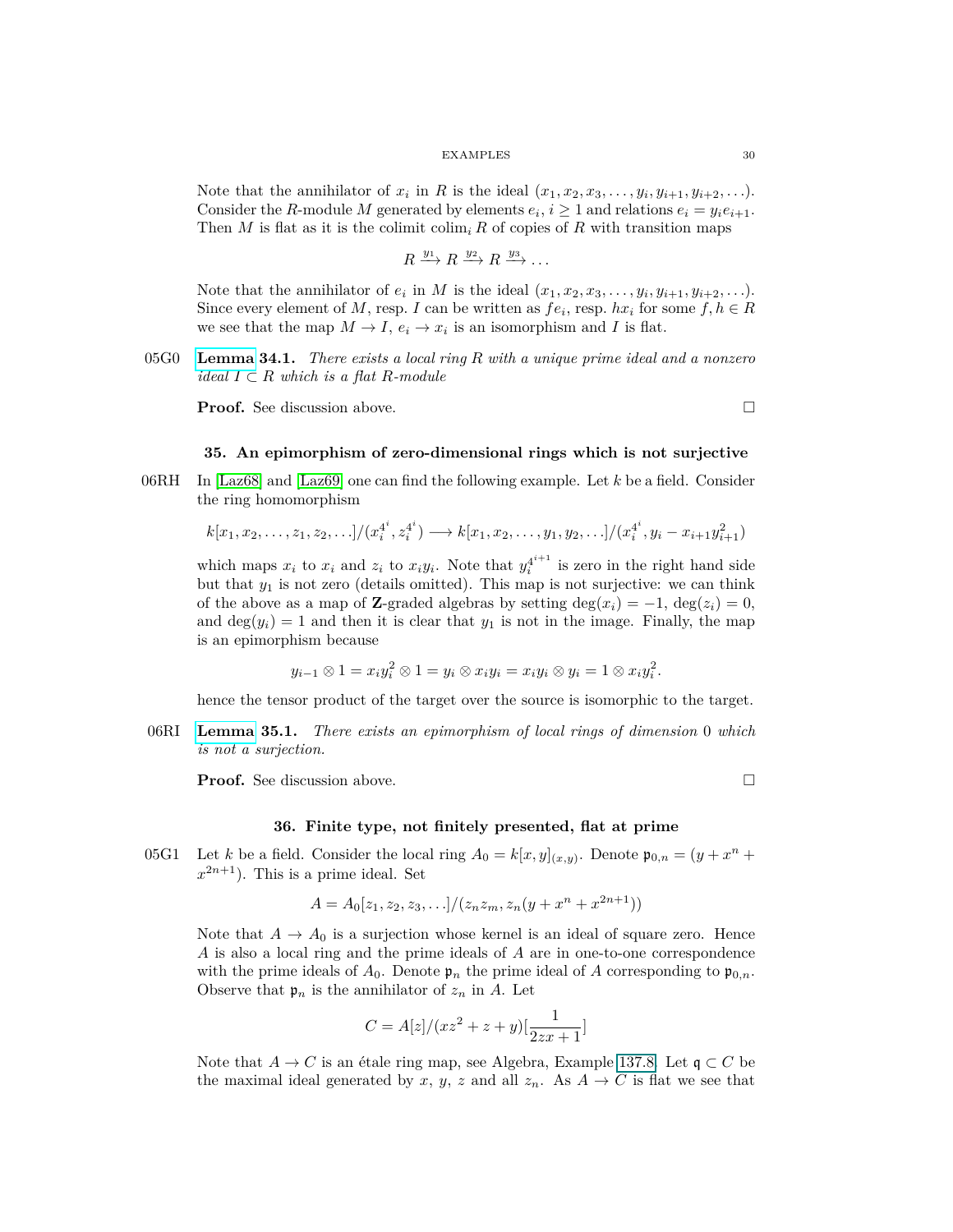the annihilator of  $z_n$  in C is  $\mathfrak{p}_n C$ . We compute

$$
C/\mathfrak{p}_n C = A_0[z]/(xz^2 + z + y, y + x^n + x^{2n+1})[1/(2zx+1)]
$$
  
=  $k[x]_{(x)}[z]/(xz^2 + z - x^n - x^{2n+1})[1/(2zx+1)]$   
=  $k[x]_{(x)}[z]/(z - x^n) \times k[x]_{(x)}[z]/(xz + x^{n+1} + 1)[1/(2zx+1)]$   
=  $k[x]_{(x)} \times k(x)$ 

because  $(z - x^n)(xz + x^{n+1} + 1) = xz^2 + z - x^n - x^{2n+1}$ . Hence we see that  $\mathfrak{p}_n C = \mathfrak{r}_n \cap \mathfrak{q}_n$  with  $\mathfrak{r}_n = \mathfrak{p}_n C + (z - x^n)C$  and  $\mathfrak{q}_n = \mathfrak{p}_n C + (xz + x^{n+1} + 1)C$ . Since  $\mathfrak{q}_n + \mathfrak{r}_n = C$  we also get  $\mathfrak{p}_n C = \mathfrak{r}_n \mathfrak{q}_n$ . It follows that  $\mathfrak{q}_n$  is the annihilator of  $\xi_n = (z - x^n)z_n$ . Observe that on the one hand  $\mathfrak{r}_n \subset \mathfrak{q}$ , and on the other hand  $\mathfrak{q}_n + \mathfrak{q} = C$ . This follows for example because  $\mathfrak{q}_n$  is a maximal ideal of C distinct from q. Similarly we have  $q_n + q_m = C$  for  $n \neq m$ . At this point we let

$$
B = \operatorname{Im}(C \longrightarrow C_{\mathfrak{q}})
$$

We observe that the elements  $\xi_n$  map to zero in *B* as  $xz + x^{n+1} + 1$  is not in q. Denote  $\mathfrak{q}' \subset B$  the image of  $\mathfrak{q}$ . By construction *B* is a finite type *A*-algebra, with  $B_{\mathfrak{q}'} \cong C_{\mathfrak{q}}$ . In particular we see that  $B_{\mathfrak{q}'}$  is flat over *A*.

We claim there does not exist an element  $g' \in B$ ,  $g' \notin \mathfrak{q}'$  such that  $B_{g'}$  is of finite presentation over *A*. We sketch a proof of this claim. Choose an element  $g \in C$ which maps to  $g' \in B$ . Consider the map  $C_g \to B_{g'}$ . By Algebra, Lemma 6.3 we see that  $B_g$  is finitely presented over *A* if and only if the kernel of  $C_g \rightarrow B_{g'}$  is finitely generated. But the element  $g \in C$  is not contained in q, hence maps to a nonzero element of  $A_0[z]/(xz^2 + z + y)$ . Hence *g* can only be contained in finitely many of the prime ideals  $\mathfrak{q}_n$ , because the primes  $(y + x^n + x^{2n+1}, xz + x^{n+1} + 1)$ are an infinite collection of codimension 1 points of the 2-dimensional irreducible Noetherian space  $Spec(k[x, y, z]/(xz^2 + z + y))$ . The map

$$
\bigoplus\nolimits_{g \notin \mathfrak{q}_n} C/\mathfrak{q}_n \longrightarrow C_g, \quad (c_n) \longrightarrow \sum c_n \xi_n
$$

is injective and its image is the kernel of  $C_g \rightarrow B_{g'}$ . We omit the proof of this statement. (Hint: Write  $A = A_0 \oplus I$  as an  $A_0$ -module where *I* is the kernel of  $A \to A_0$ . Similarly, write  $C = C_0 \oplus IC$ . Write  $IC = \bigoplus Cz_n \cong \bigoplus (C/\mathfrak{r}_n \oplus C/\mathfrak{q}_n)$ and study the effect of multiplication by *g* on the summands.) This concludes the sketch of the proof of the claim. This also proves that  $B_{g'}$  is not flat over *A* for any g' as above. Namely, if it were flat, then the annihilator of the image of  $z_n$  in  $B_{g'}$ would be  $\mathfrak{p}_n B_{g'}$ , and would not contain  $z - x^n$ .

As a consequence we can answer (negatively) a question posed in [\[GR71,](#page-74-7) Part I, Remarques  $(3.4.7)$  (v). Here is a precise statement.

05G2 **[Lemma](https://stacks.math.columbia.edu/tag/05G2) 36.1.** *There exists a local ring*  $A$ , a finite type ring map  $A \rightarrow B$  and a *prime* q *lying over*  $\mathfrak{m}_A$  *such that*  $B_q$  *is flat over A, and for any element*  $g \in B$ *,*  $g \notin \mathfrak{q}$  *the ring*  $B_g$  *is neither finitely presented over A nor flat over A.* 

<span id="page-30-0"></span>**Proof.** See discussion above.

$$
\qquad \qquad \Box
$$

## **37. Finite type, flat and not of finite presentation**

05LB In this section we give some examples of ring maps and morphisms which are of finite type and flat but not of finite presentation.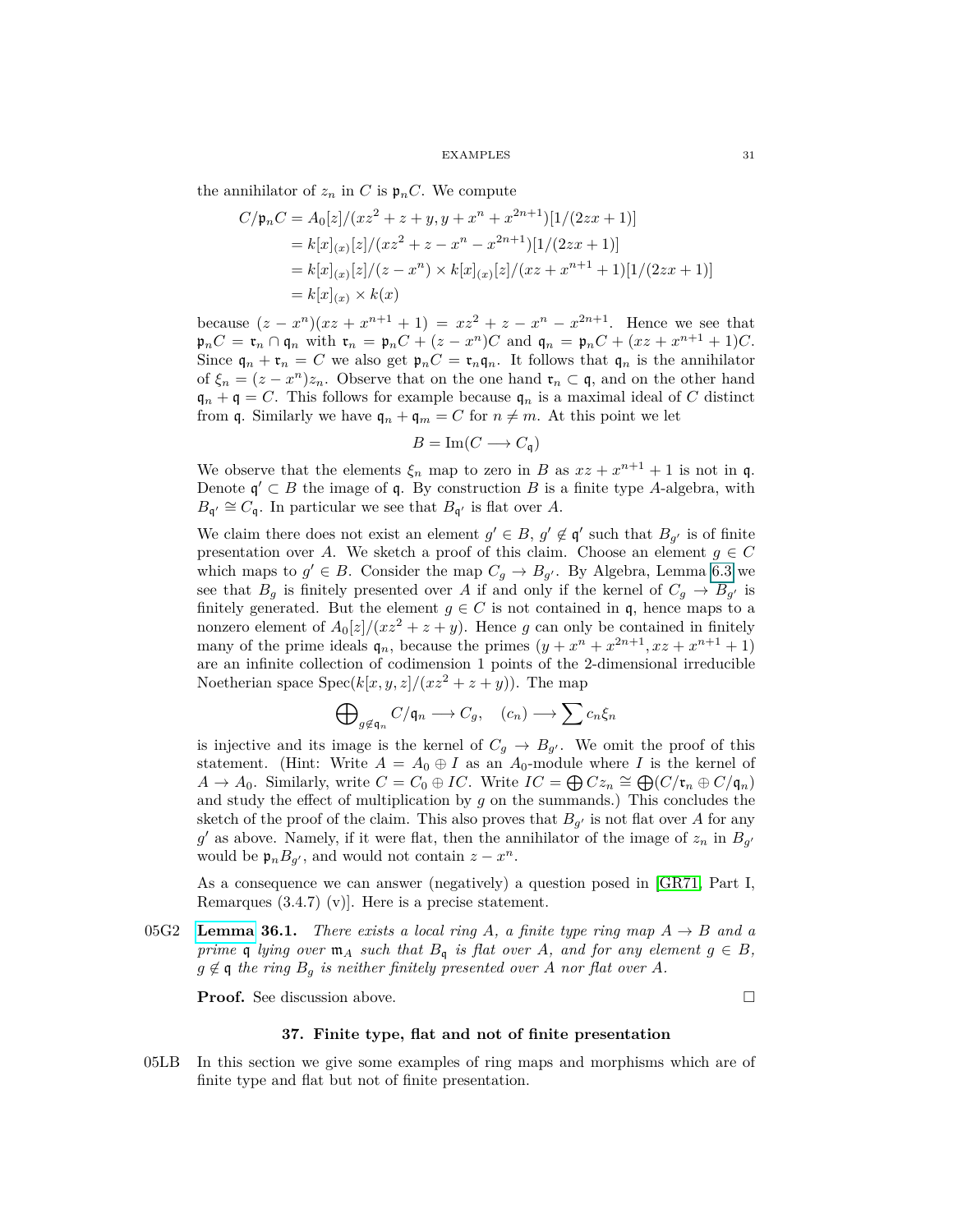Let *R* be a ring which has an ideal *I* such that *R/I* is a finite flat module but not projective, see Section [32](#page-26-1) for an explicit example. Note that this means that *I* is not finitely generated, see Algebra, Lemma 108.5. Note that  $I = I^2$ , see Algebra, Lemma 108.2. The base ring in our examples will be *R* and correspondingly the base scheme  $S = \text{Spec}(R)$ .

Consider the ring map  $R \to R \oplus R/I\epsilon$  where  $\epsilon^2 = 0$  by convention. This is a finite, flat ring map which is not of finite presentation. All the fibre rings are complete intersections and geometrically irreducible.

Let  $A = R[x, y]/(xy, ay; a \in I)$ . Note that as an *R*-module we have  $A = \bigoplus_{i \geq 0} Ry^i \oplus$  $\bigoplus_{j>0} R/Ix^j$ . Hence  $R \to A$  is a flat finite type ring map which is not of finite presentation. Each fibre ring is isomorphic to either  $\kappa(\mathfrak{p})[x, y]/(xy)$  or  $\kappa(\mathfrak{p})[x]$ .

We can turn the previous example into a projective morphism by taking  $B =$  $R[X_0, X_1, X_2]/(X_1X_2, aX_2; a \in I)$ . In this case  $X = \text{Proj}(B) \rightarrow S$  is a proper flat morphism which is not of finite presentation such that for each  $s \in S$  the fibre  $X_s$  is isomorphic either to  $\mathbf{P}_s^1$  or to the closed subscheme of  $\mathbf{P}_s^2$  defined by the vanishing of  $X_1X_2$  (this is a projective nodal curve of arithmetic genus 0).

Let  $M = R \oplus R \oplus R/I$ . Set  $B = \text{Sym}_R(M)$  the symmetric algebra on M. Set  $X = \text{Proj}(B)$ . Then  $X \to S$  is a proper flat morphism, not of finite presentation such that for  $s \in S$  the geometric fibre is isomorphic to either  $\mathbf{P}_s^1$  or  $\mathbf{P}_s^2$ . In particular these fibres are smooth and geometrically irreducible.

## 05LC **[Lemma](https://stacks.math.columbia.edu/tag/05LC) 37.1.** *There exist examples of*

- (1) *a flat finite type ring map with geometrically irreducible complete intersection fibre rings which is not of finite presentation,*
- (2) *a flat finite type ring map with geometrically connected, geometrically reduced, dimension 1, complete intersection fibre rings which is not of finite presentation,*
- (3) *a proper flat morphism of schemes*  $X \to S$  *each of whose fibres is isomorphic to either*  $\mathbf{P}_s^1$  *or to the vanishing locus of*  $X_1X_2$  *in*  $\mathbf{P}_s^2$  *which is not of finite presentation, and*
- (4) *a proper flat morphism of schemes*  $X \to S$  *each of whose fibres is isomorphic to either*  $\mathbf{P}_s^1$  *or*  $\mathbf{P}_s^2$  *which is not of finite presentation.*

<span id="page-31-0"></span>**Proof.** See discussion above. □

## **38. Topology of a finite type ring map**

05JH Let  $A \to B$  be a local map of local domains. If *A* is Noetherian,  $A \to B$  is essentially of finite type, and  $A/\mathfrak{m}_A \subset B/\mathfrak{m}_B$  is finite then there exists a prime  $\mathfrak{q} \subset B$ ,  $\mathfrak{q} \neq \mathfrak{m}_B$ such that  $A \to B/\mathfrak{q}$  is the localization of a quasi-finite ring map. See More on Morphisms, Lemma 51.6.

In this section we give an example that shows this result is false *A* is no longer Noetherian. Namely, let *k* be a field and set

$$
A = \{a_0 + a_1x + a_2x^2 + \dots \mid a_0 \in k, a_i \in k((y)) \text{ for } i \ge 1\}
$$

and

$$
C = \{a_0 + a_1x + a_2x^2 + \dots \mid a_0 \in k[y], a_i \in k((y)) \text{ for } i \ge 1\}.
$$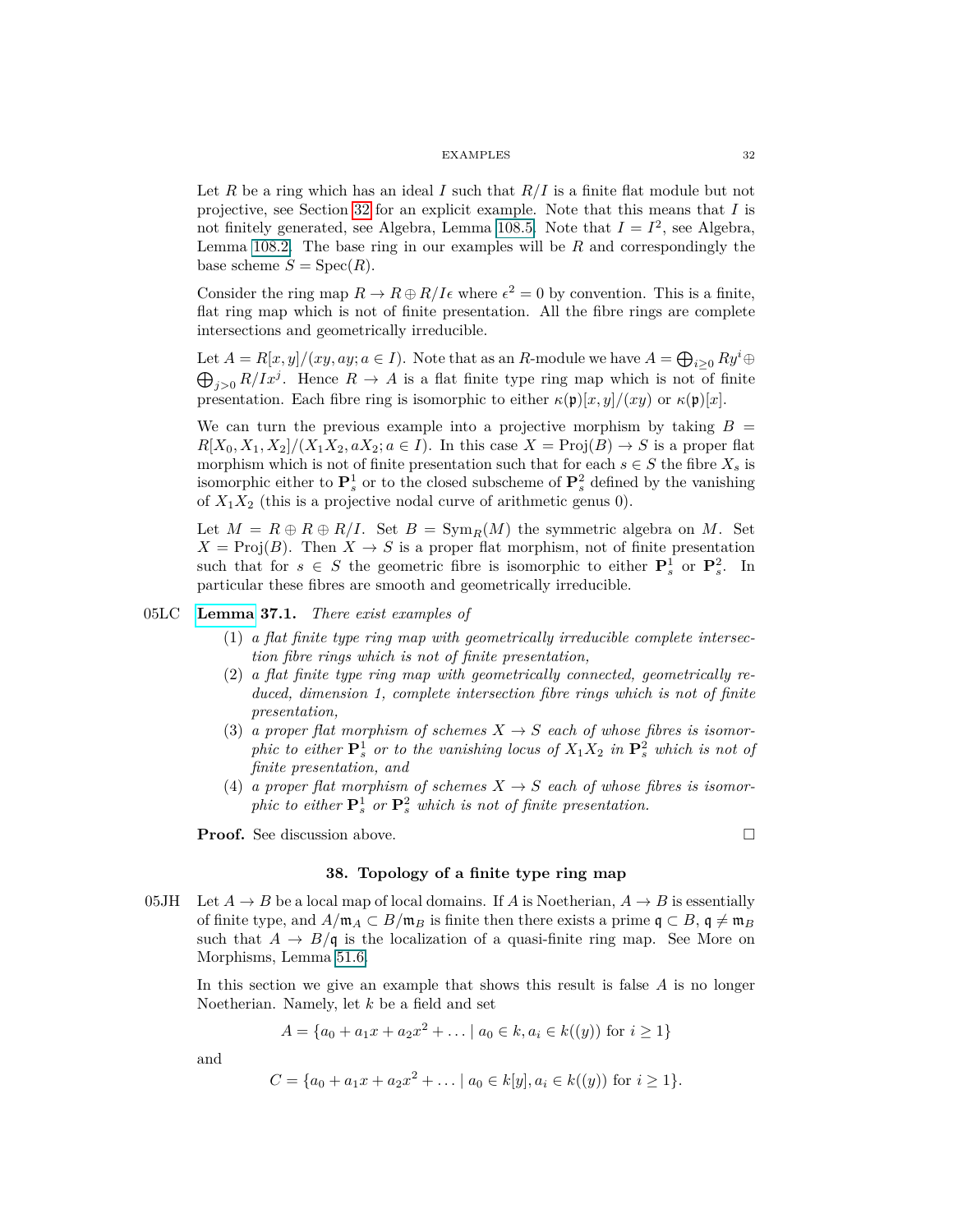The inclusion  $A \to C$  is of finite type as C is generated by *y* over A. We claim that *A* is a local ring with maximal ideal  $\mathfrak{m} = \{a_1x + a_2x^2 + \ldots \in A\}$  and no prime ideals besides (0) and  $\mathfrak{m}$ . Namely, an element  $f = a_0 + a_1x + a_2x^2 + \dots$  of *A* is invertible as soon as  $a_0 \neq 0$ . If  $\mathfrak{q} \subset A$  is a nonzero prime ideal, and  $f = a_i x^i + \ldots \in \mathfrak{q}$ , then using properties of power series one sees that for any  $g \in k((y))$  the element  $g^{i+1}x^{i+1} \in \mathfrak{q}$ , i.e.,  $gx \in \mathfrak{q}$ . This proves that  $\mathfrak{q} = \mathfrak{m}$ .

As to the spectrum of the ring *C*, arguing in the same way as above we see that any nonzero prime ideal contains the prime  $\mathfrak{p} = \{a_1x + a_2x^2 + \ldots \in C\}$  which lies over  $m$ . Thus the only prime of *C* which lies over (0) is (0). Set  $m_C = yC + \mathfrak{p}$  and  $B = C_{\mathfrak{m}_C}$ . Then  $A \to B$  is the desired example.

05JI **[Lemma](https://stacks.math.columbia.edu/tag/05JI) 38.1.** *There exists a local homomorphism*  $A \rightarrow B$  *of local domains which is essentially of finite type and such that*  $A/\mathfrak{m}_A \rightarrow B/\mathfrak{m}_B$  *is finite such that for every prime*  $q \neq m_B$  *of B the ring map*  $A \rightarrow B/q$  *is not the localization of a quasi-finite ring map.*

<span id="page-32-0"></span>**Proof.** See the discussion above.

# **39. Pure not universally pure**

05JJ Let *k* be a field. Let

$$
R = k[[x, xy, xy^2, \ldots]] \subset k[[x, y]].
$$

In other words, a power series  $f \in k[[x, y]]$  is in *R* if and only if  $f(0, y)$  is a constant. In particular  $R[1/x] = k[[x,y]][1/x]$  and  $R/xR$  is a local ring with a maximal ideal whose square is zero. Denote  $R[y] \subset k[[x, y]]$  the set of power series  $f \in k[[x, y]]$  such that  $f(0, y)$  is a polynomial in *y*. Then  $R \to R[y]$  is a finite type but not finitely presented ring map which induces an isomorphism after inverting *x*. Also there is a surjection  $R[y]/xR[y] \rightarrow k[y]$  whose kernel has square zero. Consider the finitely presented ring map  $R \to S = R[t]/(xt - xy)$ . Again  $R[1/x] \to$ *S*[1/x] is an isomorphism and in this case  $S/xS \cong (R/xR)[t]/(xy)$  maps onto  $k[t]$ with nilpotent kernel. There is a surjection  $S \to R[y], t \mapsto y$  which induces an isomorphism on inverting *x* and a surjection with nilpotent kernel modulo *x*. Hence the kernel of  $S \to R[y]$  is locally nilpotent. In particular  $S \to R[y]$  is a universal homeomorphism.

First we claim that *S* is an *S*-module which is relatively pure over *R*. Since on inverting *x* we obtain an isomorphism we only need to check this at the maximal ideal  $\mathfrak{m} \subset R$ . Since R is complete with respect to its maximal ideal it is henselian hence we need only check that every prime  $\mathfrak{p} \subset R$ ,  $\mathfrak{p} \neq \mathfrak{m}$ , the unique prime q of *S* lying over **p** satisfies  $mS + q \neq S$ . Since  $p \neq m$  it corresponds to a unique prime ideal of  $k[[x, y]][1/x]$ . Hence either  $\mathfrak{p} = (0)$  or  $\mathfrak{p} = (f)$  for some irreducible element  $f \in k[[x, y]]$  which is not associated to *x* (here we use that  $k[[x, y]]$  is a UFD – insert future reference here). In the first case  $\mathfrak{q} = (0)$  and the result is clear. In the second case we may multiply *f* by a unit so that  $f \in R[y]$  (Weierstrass preparation; details omitted). Then it is easy to see that  $R[y]/fR[y] \cong k[[x, y]]/(f)$  hence f defines a prime ideal of  $R[y]$  and  $mR[y] + fR[y] \neq R[y]$ . Since  $S \to R[y]$  is a universal homeomorphism we deduce the desired result for *S* also.

Second we claim that *S* is not universally relatively pure over *R*. Namely, to see this it suffices to find a valuation ring  $\mathcal O$  and a local ring map  $R \to \mathcal O$  such that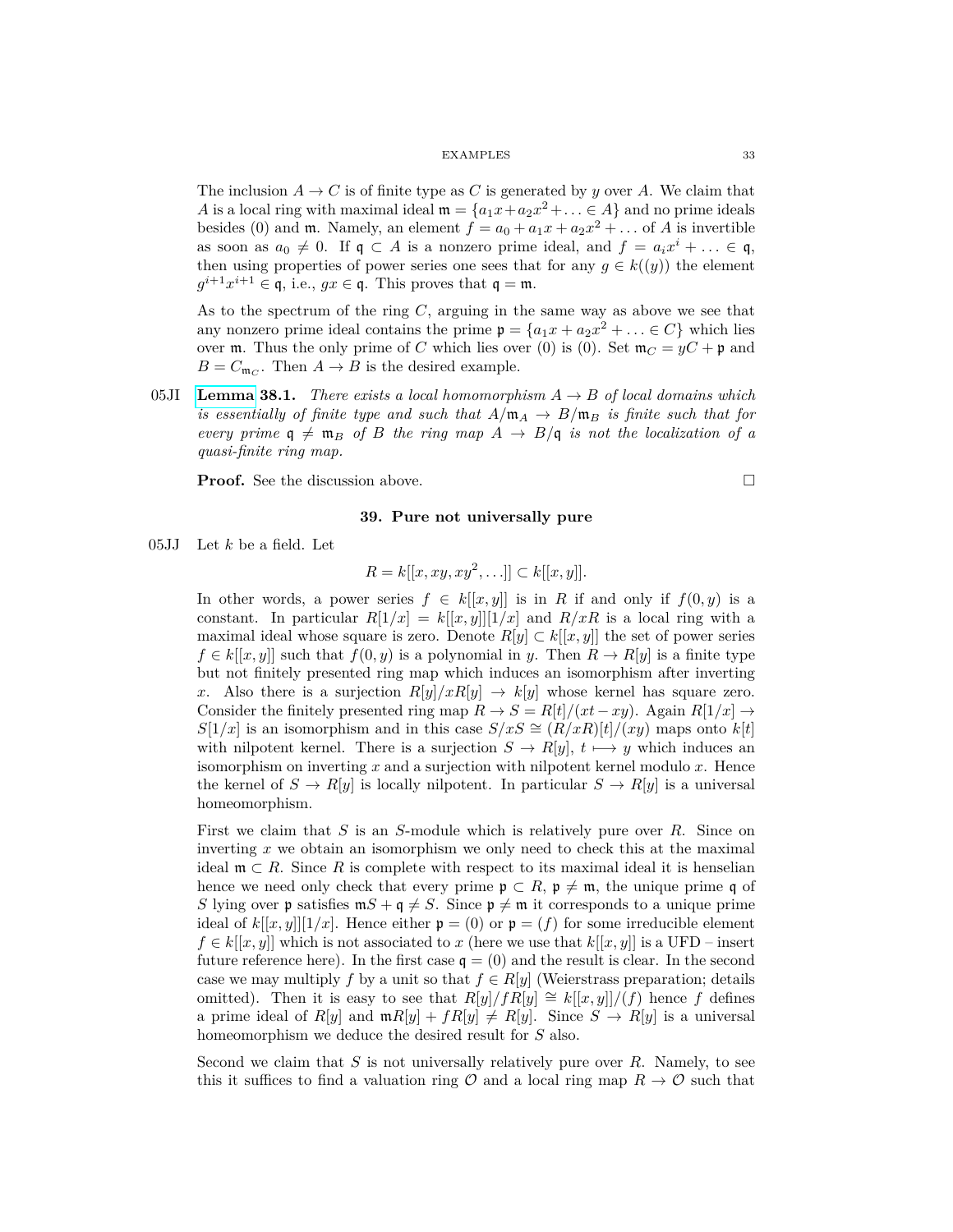$Spec(R[y]\otimes_R \mathcal{O})\to Spec(\mathcal{O})$  does not hit the closed point of  $Spec(\mathcal{O})$ . Equivalently, we have to find  $\varphi: R \to \mathcal{O}$  such that  $\varphi(x) \neq 0$  and  $v(\varphi(x)) > v(\varphi(xy))$  where *v* is the valuation of  $\mathcal{O}$ . (Because this means that the valuation of  $y$  is negative.) To do this consider the ring map

$$
R \longrightarrow \{a_0 + a_1x + a_2x^2 + \dots \mid a_0 \in k[y^{-1}], a_i \in k((y))\}
$$

defined in the obvious way. We can find a valuation ring  $\mathcal O$  dominating the localization of the right hand side at the maximal ideal  $(y^{-1}, x)$  and we win.

05JK **[Lemma](https://stacks.math.columbia.edu/tag/05JK) 39.1.** *There exists a morphism of affine schemes of finite presentation*  $X \to S$  and an  $\mathcal{O}_X$ -module F of finite presentation such that F is pure relative to *S, but not universally pure relative to S.*

<span id="page-33-0"></span>**Proof.** See discussion above. □

## **40. A formally smooth non-flat ring map**

057V Let *k* be a field. Consider the *k*-algebra *k*[**Q**]. This is the *k*-algebra with basis  $x_{\alpha}, \alpha \in \mathbf{Q}$  and multiplication determined by  $x_{\alpha}x_{\beta} = x_{\alpha+\beta}$ . (In particular  $x_0 = 1$ .) Consider the *k*-algebra homomorphism

$$
k[\mathbf{Q}] \longrightarrow k, \quad x_{\alpha} \longmapsto 1.
$$

It is surjective with kernel *J* generated by the elements  $x_\alpha - 1$ . Let us compute *J/J*<sup>2</sup>. Note that multiplication by  $x_\alpha$  on  $J/J^2$  is the identity map. Denote  $z_\alpha$  the class of  $x_{\alpha} - 1$  modulo  $J^2$ . These classes generate  $J/J^2$ . Since

$$
(x_{\alpha}-1)(x_{\beta}-1) = x_{\alpha+\beta} - x_{\alpha} - x_{\beta} + 1 = (x_{\alpha+\beta}-1) - (x_{\alpha}-1) - (x_{\beta}-1)
$$

we see that  $z_{\alpha+\beta} = z_{\alpha} + z_{\beta}$  in  $J/J^2$ . A general element of  $J/J^2$  is of the form  $\sum \lambda_{\alpha} z_{\alpha}$  with  $\lambda_{\alpha} \in k$  (only finitely many nonzero). Note that if the characteristic of *k* is  $p > 0$  then

$$
0 = pz_{\alpha/p} = z_{\alpha/p} + \ldots + z_{\alpha/p} = z_{\alpha}
$$

and we see that  $J/J^2 = 0$ . If the characteristic of *k* is zero, then

$$
J/J^2 = \mathbf{Q} \otimes_{\mathbf{Z}} k \cong k
$$

(details omitted) is not zero.

We claim that  $k[\mathbf{Q}] \to k$  is a formally smooth ring map if the characteristic of k is positive. Namely, suppose given a solid commutative diagram



with  $A' \to A$  a surjection whose kernel *I* has square zero. To show that  $k[\mathbf{Q}] \to k$ is formally smooth we have to prove that  $\varphi$  factors through *k*. Since  $\varphi(x_{\alpha} - 1)$ maps to zero in *A* we see that  $\varphi$  induces a map  $\overline{\varphi}: J/J^2 \to I$  whose vanishing is the obstruction to the desired factorization. Since  $J/J^2 = 0$  if the characteristic is  $p > 0$  we get the result we want, i.e.,  $k[\mathbf{Q}] \to k$  is formally smooth in this case. Finally, this ring map is not flat, for example as the nonzerodivisor  $x_2-1$  is mapped to zero.

057W **[Lemma](https://stacks.math.columbia.edu/tag/057W) 40.1.** *There exists a formally smooth ring map which is not flat.*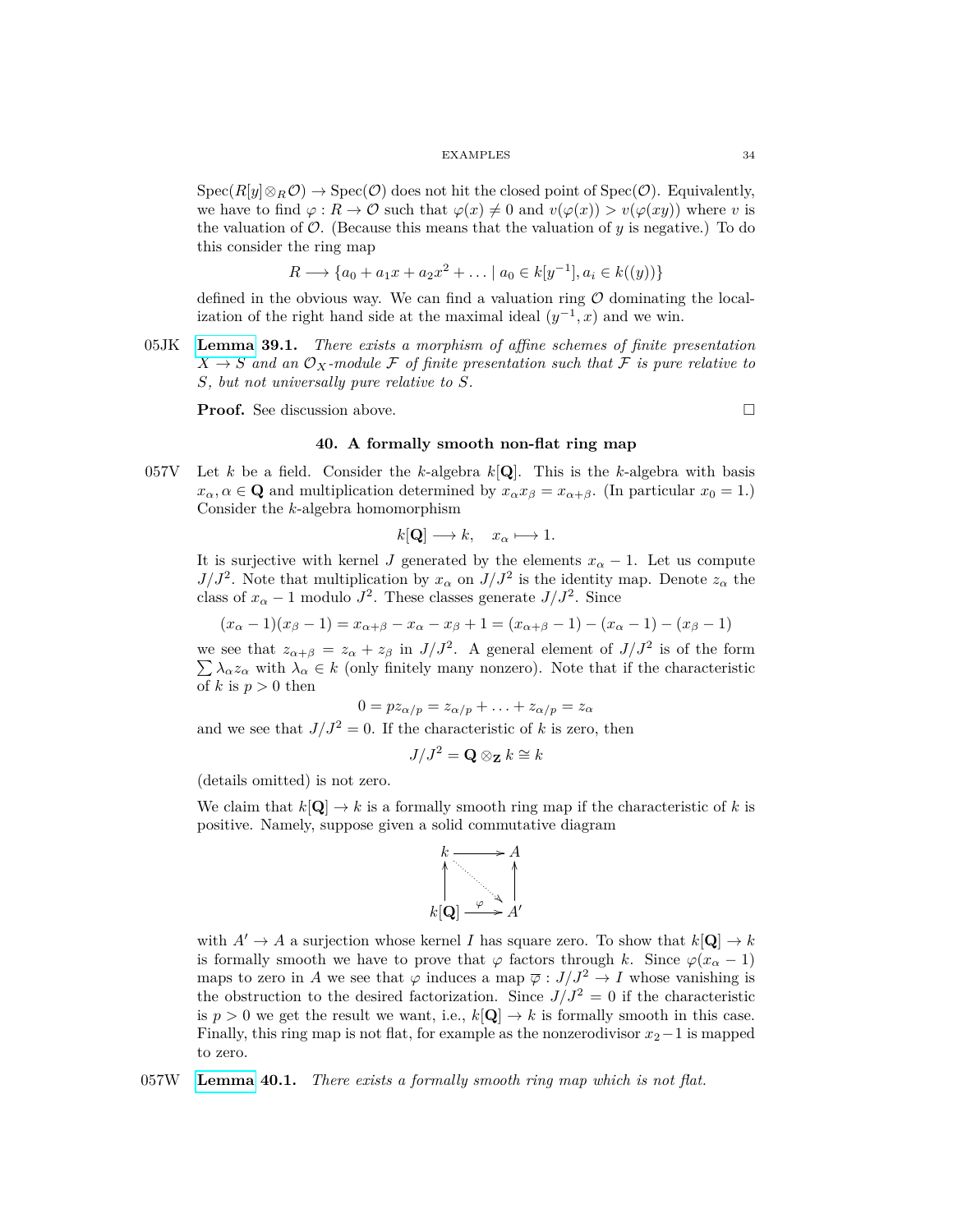<span id="page-34-0"></span>**Proof.** See discussion above. □

## **41. A formally étale non-flat ring map**

060H In this section we give a counterexample to the final sentence in [\[DG67,](#page-74-6) 0, Example 19.10.3(i)] (this was not one of the items caught in their later errata lists). Consider  $A \rightarrow A/J$  for a local ring *A* and a nonzero proper ideal *J* such that  $J^2 = J$  (so *J* isn't finitely generated); the valuation ring of an algebraically closed non-archimedean field with *J* its maximal ideal is a source of such  $(A, J)$ . These non-flat quotient maps are formally étale. Namely, suppose given a commutative diagram

$$
A/J \longrightarrow R/I
$$
  
\n
$$
A \longrightarrow R
$$
  
\n
$$
A \longrightarrow R
$$

where *I* is an ideal of the ring *R* with  $I^2 = 0$ . Then  $A \rightarrow R$  factors uniquely through *A/J* because

$$
\varphi(J) = \varphi(J^2) \subset (\varphi(J)A)^2 \subset I^2 = 0.
$$

Hence this also provides a counterexample to the formally étale case of the "structure theorem" for locally finite type and formally étale morphisms in [\[DG67,](#page-74-6) IV, Theorem  $18.4.6(i)$  (but not a counterexample to part (ii), which is what people actually use in practice). The error in the proof of the latter is that the very last step of the proof is to invoke the incorrect  $[DG67, 0, Example 19.3.10(i)],$  $[DG67, 0, Example 19.3.10(i)],$  which is how the counterexample just mentioned creeps in.

#### 060I **[Lemma](https://stacks.math.columbia.edu/tag/060I) 41.1.** *There exist formally étale nonflat ring maps.*

<span id="page-34-1"></span>**Proof.** See discussion above. □

#### **42. A formally étale ring map with nontrivial cotangent complex**

06E5 Let *k* be a field. Consider the ring

$$
R = k[{x_n}_{n \ge 1}, {y_n}_{n \ge 1}]/(x_1y_1, x_{nm}^m - x_n, y_{nm}^m - y_n)
$$

Let *A* be the localization at the maximal ideal generated by all  $x_n, y_n$  and denote *J* ⊂ *A* the maximal ideal. Set *B* = *A*/*J*. By construction  $J^2 = J$  and hence *A* → *B* is formally étale (see Section [41\)](#page-34-0). We claim that the element  $x_1 \otimes y_1$  is a nonzero element in the kernel of

$$
J\otimes_A J\longrightarrow J.
$$

Namely,  $(A, J)$  is the colimit of the localizations  $(A_n, J_n)$  of the rings

$$
R_n = k[x_n, y_n]/(x_n^n y_n^n)
$$

at their corresponding maximal ideals. Then  $x_1 \otimes y_1$  corresponds to the element  $x_n^n \otimes y_n^n \in J_n \otimes_{A_n} J_n$  and is nonzero (by an explicit computation which we omit). Since  $\otimes$  commutes with colimits we conclude. By [\[Ill72,](#page-75-14) III Section 3.3] we see that *J* is not weakly regular. Hence by [\[Ill72,](#page-75-14) III Proposition 3.3.3] we see that the cotangent complex  $L_{B/A}$  is not zero. In fact, we can be more precise. We have  $H_0(L_{B/A}) = \Omega_{B/A}$  and  $H_1(L_{B/A}) = 0$  because  $J/J^2 = 0$ . But from the five-term exact sequence of Quillen's fundamental spectral sequence (see Cotangent, Remark [12.5](#page-10-0) or [\[Rei,](#page-75-15) Corollary 8.2.6]) and the nonvanishing of  $\text{Tor}_{2}^{A}(B, B) = \text{Ker}(J \otimes_{A} J \rightarrow$ *J*) we conclude that  $H_2(L_{B/A})$  is nonzero.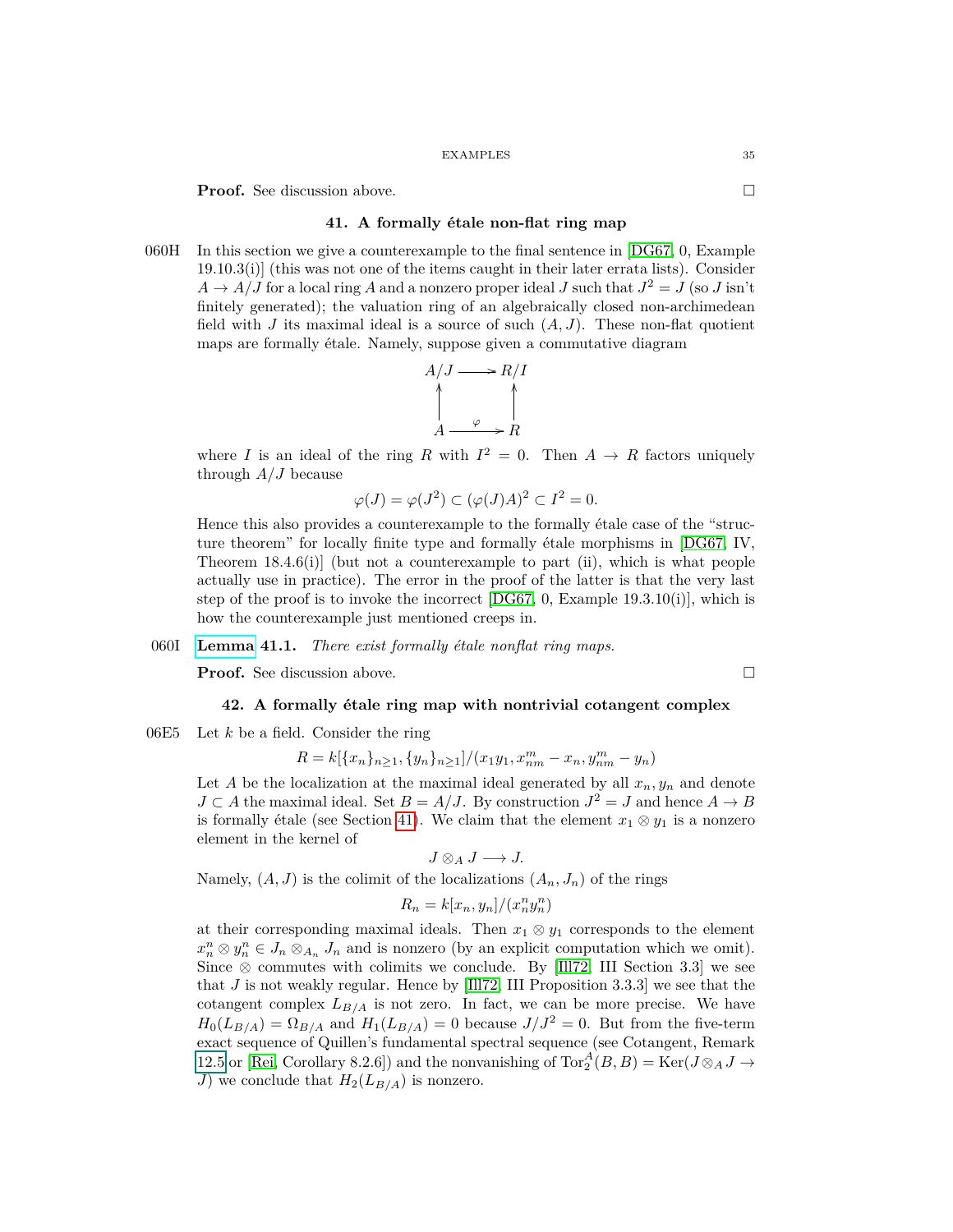06E6 **[Lemma](https://stacks.math.columbia.edu/tag/06E6) 42.1.** *There exists a formally étale surjective ring map*  $A \rightarrow B$  *with*  $L_{B/A}$ *not equal to zero.*

<span id="page-35-0"></span>**Proof.** See discussion above. □

#### **43. Flat and formally unramified is not formally étale**

- 0G64 In More on Morphisms, Lemma 8.7 it is shown that an unramified flat morphism of schemes  $X \to S$  is formally étale. The goal of this section is to give two examples that illustrate that we cannot replace 'unramified' by 'formally unramified'. The first example exploits special properties of perfect rings, while the second example shows the result fails even for maps of Noetherian regular rings.
- 0G65 **[Lemma](https://stacks.math.columbia.edu/tag/0G65) 43.1.** Let  $A = \mathbb{F}_p[T]$  be the polynomial ring in one variable over  $\mathbb{F}_p$ . Let  $A_{perf}$  denote the perfect closure of A. Then  $A \rightarrow A_{perf}$  is flat and formally *unramified, but not formally étale.*

**Proof.** Note that under the Frobenius map  $F_A: A \to A$ , the target copy of *A* is a free-module over the domain with basis  $\{1, T, \ldots, T^{p-1}\}$ . Thus,  $F_A$  is faithfully flat, and consequently, so is  $A \to A_{perf}$  since it is a colimit of faithfully flat maps. Since  $A_{perf}$  is a perfect ring, the relative Frobenius  $F_{A_{perf}/A}$  is a surjection. In other words,  $A_{perf} = A[A_{perf}^p]$ , which readily implies  $\Omega_{A_{perf}/A} = 0$ . Then  $A \rightarrow A_{perf}$  is formally unramified by More on Morphisms, Lemma 6.7

It suffices to show that  $A \rightarrow A_{perf}$  is not formally smooth. Note that since A is a smooth  $\mathbb{F}_p$ -algebra, the cotangent complex  $L_{A/\mathbb{F}_p} \simeq \Omega_{A/\mathbb{F}_p}[0]$  is concentrated in degree 0, see Cotangent, Lemma [9.1.](#page-7-2) Moreover,  $L_{A_{perf}/\mathbb{F}_p} = 0$  in  $D(A_{perf})$  by Cotangent, Lemma 10.3. Consider the distinguished triangle of cotangent complexes

$$
L_{A/\mathbb{F}_p} \otimes_A A_{perf} \to L_{A_{perf}/\mathbb{F}_p} \to L_{A_{perf}/A} \to (L_{A/\mathbb{F}_p} \otimes_A A_{perf})[1]
$$

in  $D(A_{perf})$ , see Cotangent, Section [7.](#page-5-0) We find  $L_{A_{perf}/A} = \Omega_{A/\mathbb{F}_p} \otimes_A A_{perf}[1]$ , that is,  $L_{A_{perf}/A}$  is equal to a free rank 1  $A_{perf}$  module placed in degree  $-1$ . Thus  $A \rightarrow A_{perf}$  is not formally smooth by More on Morphisms, Lemma 13.5 and Cotangent, Lemma 11.3.

The next example also involves rings of prime characteristic, but is perhaps a little more surprising. The drawback is that it requires more knowledge of characteristic *p* phenomena than the previous example. Recall that we say a ring *A* of prime characteristic is *F*-finite if the Frobenius map on *A* is finite.

0G66 **[Lemma](https://stacks.math.columbia.edu/tag/0G66) 43.2.** *Let* (*A,* m*, κ*) *be a Noetherian local ring of prime characteristic*  $p > 0$  *such that*  $[\kappa : \kappa^p] < \infty$ *. Then the canonical map*  $A \to A^{\wedge}$  *to the completion of A is flat and formally unramified. However, if A is regular but not excellent, then this map is not formally étale.*

**Proof.** Flatness of the completion is Algebra, Lemma 97.2. To show that the map is formally unramified, it suffices to show that  $\Omega_{A \wedge / A} = 0$ , see Algebra, Lemma 148.2.

We sketch a proof. Choose  $x_1, \ldots, x_r \in A$  which map to a *p*-basis  $\overline{x}_1, \ldots, \overline{x}_r$ of  $\kappa$ , i.e., such that  $\kappa$  is minimally generated by  $\bar{x}_i$  over  $\kappa^p$ . Choose a minimal set of generators  $y_1, \ldots, y_s$  of  $m$ . For each *n* the elements  $x_1, \ldots, x_r, y_1, \ldots, y_s$ generate  $A/\mathfrak{m}^n$  over  $(A/\mathfrak{m}^n)^p$  by Frobenius. Some details omitted. We conclude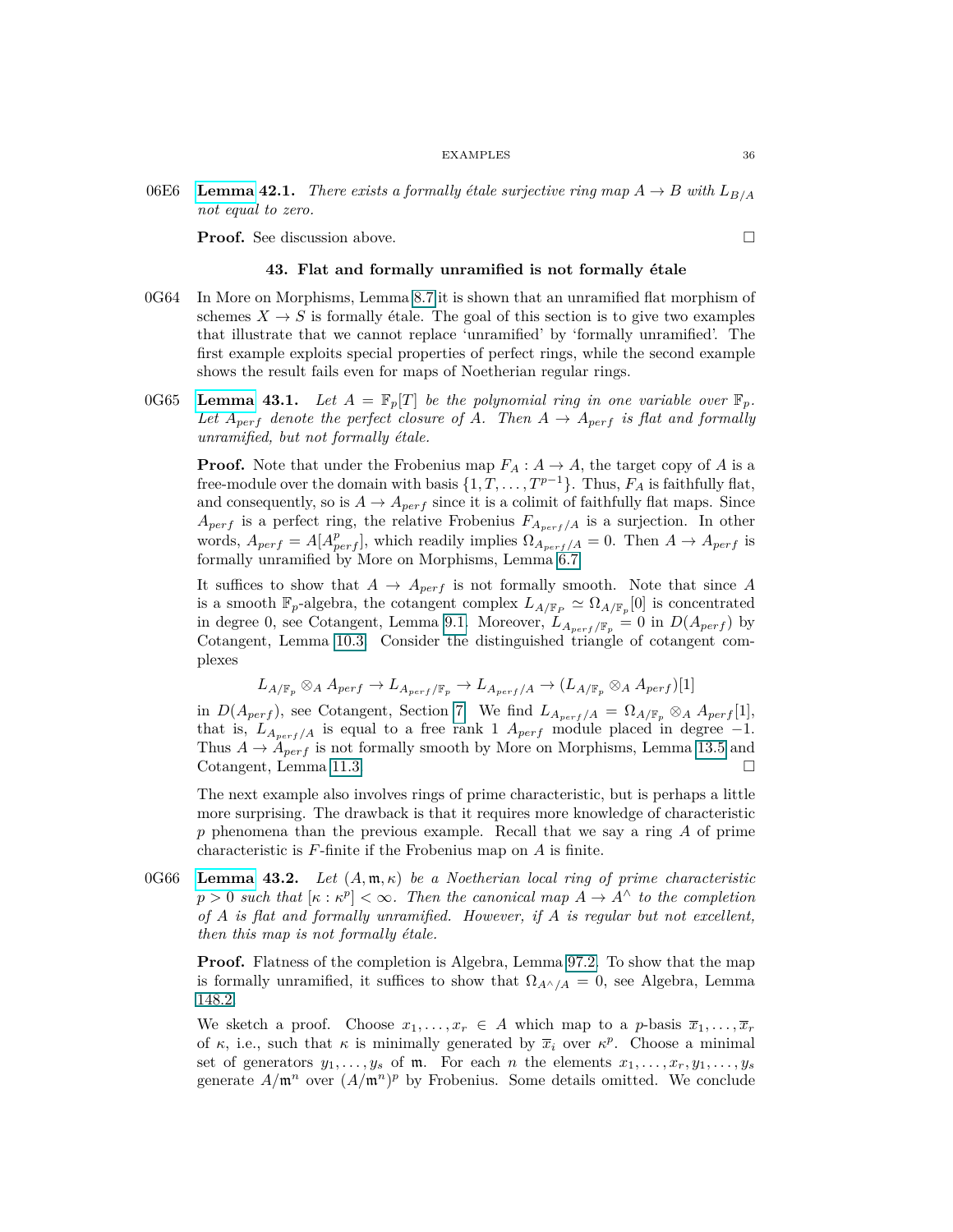that  $F: A^{\wedge} \to A^{\wedge}$  is finite. Hence  $\Omega_{A^{\wedge}/A}$  is a finite  $A^{\wedge}$ -module. On the other hand, for any  $a \in A^{\wedge}$  and *n* we can find  $a_0 \in A$  such that  $a - a_0 \in \mathfrak{m}^n A^{\wedge}$ . We conclude that  $d(a) \in \bigcap \mathfrak{m}^n \Omega_{A^\wedge/A}$  which implies that  $d(a)$  is zero by Algebra, Lemma 51.4. Thus  $\Omega_{A^{\wedge}/A} = 0$ .

Suppose *A* is regular. Then, using the Cohen structure theorem  $x_1, \ldots, x_r, y_1, \ldots, y_s$ is a *p*-basis for the ring  $A^{\wedge}$ , i.e., we have

$$
A^{\wedge} = \bigoplus\nolimits_{I,J} (A^{\wedge})^p x_1^{i_1} \dots x_r^{i_r} y_1^{j_1} \dots y_s^{j_s}
$$

with  $I = (i_1, \ldots, i_r), J = (j_1, \ldots, j_s)$  and  $0 \leq i_a, j_b \leq p-1$ . Details omitted. In particular, we see that  $\Omega_{A} \wedge$  is a free  $A^{\wedge}$ -module with basis  $d(x_1), \ldots, d(x_r), d(y_1), \ldots, d(y_s)$ .

Now if  $A \to A^{\wedge}$  is formally étale or even just formally smooth, then we see that  *has vanishing cohomology in degrees*  $-1,0$  *by Algebra, Proposition 138.8.* It follows from the Jacobi-Zariski sequence (Algebra, Lemma 134.4) for the ring maps  $\mathbf{F}_p \to A \to A^{\wedge}$  that we get an isomorphism  $\Omega_A \otimes_A A^{\wedge} \cong \Omega_{A^{\wedge}}$ . Hence we find that  $\Omega_A$  is free on  $d(x_1), \ldots, d(x_r), d(y_1), \ldots, d(y_s)$ . Looking at fraction fields and using that *A* is normal we conclude that  $a \in A$  is a *p*th power if and only if its image in  $A^\wedge$  is a *pth* power (details omitted; use Algebra, Lemma 158.2). A second consequence is that the operators  $\partial/\partial x_a$  and  $\partial/\partial y_b$  are defined on *A*.

We will show that the above lead to the conclusion that *A* is finite over  $A^p$  with  $p$ basis  $x_1, \ldots, x_r, y_1, \ldots, y_s$ . This will contradict the non-excellency of *A* by a result of Kunz, see [\[Kun76,](#page-75-0) Corollary 2.6]. Namely, say  $a \in A$  and write

$$
a = \sum_{I,J} (a_{I,J})^p x_1^{i_1} \dots x_r^{i_r} y_1^{j_1} \dots y_s^{j_s}
$$

with  $a_{I,J} \in A^{\wedge}$ . To finish the proof it suffices to show that  $a_{I,J} \in A$ . Applying the operator

$$
(\partial/\partial x_1)^{p-1}\dots(\partial/\partial x_r)^{p-1}(\partial/\partial y_1)^{p-1}\dots(\partial/\partial y_s)^{p-1}
$$

to both sides we conclude that  $a_{I,J}^p \in A$  where  $I = (p-1,\ldots,p-1)$  and  $J =$  $(p-1,\ldots,p-1)$ . By our remark above, this also implies  $a_{I,J} \in A$ . After replacing *a* by  $a' = a - a_{I,J}^p x^I y^J$  we can use a 1-order lower differential operators to get another coefficient  $a_{I,J}$  to be in *A*. Etc.

0G67 **Remark 43.3.** Non-excellent regular rings whose residue fields have a finite pbasis can be constructed even in the function field of  $\mathbb{P}_k^2$ , over a characteristic p field  $k = \overline{k}$ . See [\[DS18,](#page-74-0) §4.1].

The proof of Lemma [43.2](#page-35-0) actually shows a little more.

0G68 **[Lemma](https://stacks.math.columbia.edu/tag/0G68) 43.4.** Let  $(A, \mathfrak{m}, \kappa)$  be a regular local ring of characteristic  $p > 0$ . Suppose  $[\kappa : \kappa^p] < \infty$ . Then *A* is excellent if and only if  $A \to A^{\wedge}$  is formally étale.

**Proof.** The backward implication follows from Lemma [43.2.](#page-35-0) For the forward im-plication, note that we already know from Lemma [43.2](#page-35-0) that  $A \to A^{\wedge}$  is formally unramified or equivalently that  $\Omega_{A\wedge/A}$  is zero. Thus, it suffices to show that the completion map is formally smooth when *A* is excellent. By Néron-Popescu desingularization  $A \rightarrow A^{\wedge}$  can be written as a filtered colimit of smooth *A*-algebras (Smoothing Ring Maps, Theorem [12.1\)](#page-9-0). Hence  $NL_{A^{\wedge}/A}$  has vanishing cohomology in degree  $-1$ . Thus  $A \to A^{\wedge}$  is formally smooth by Algebra, Proposition 138.8.  $\Box$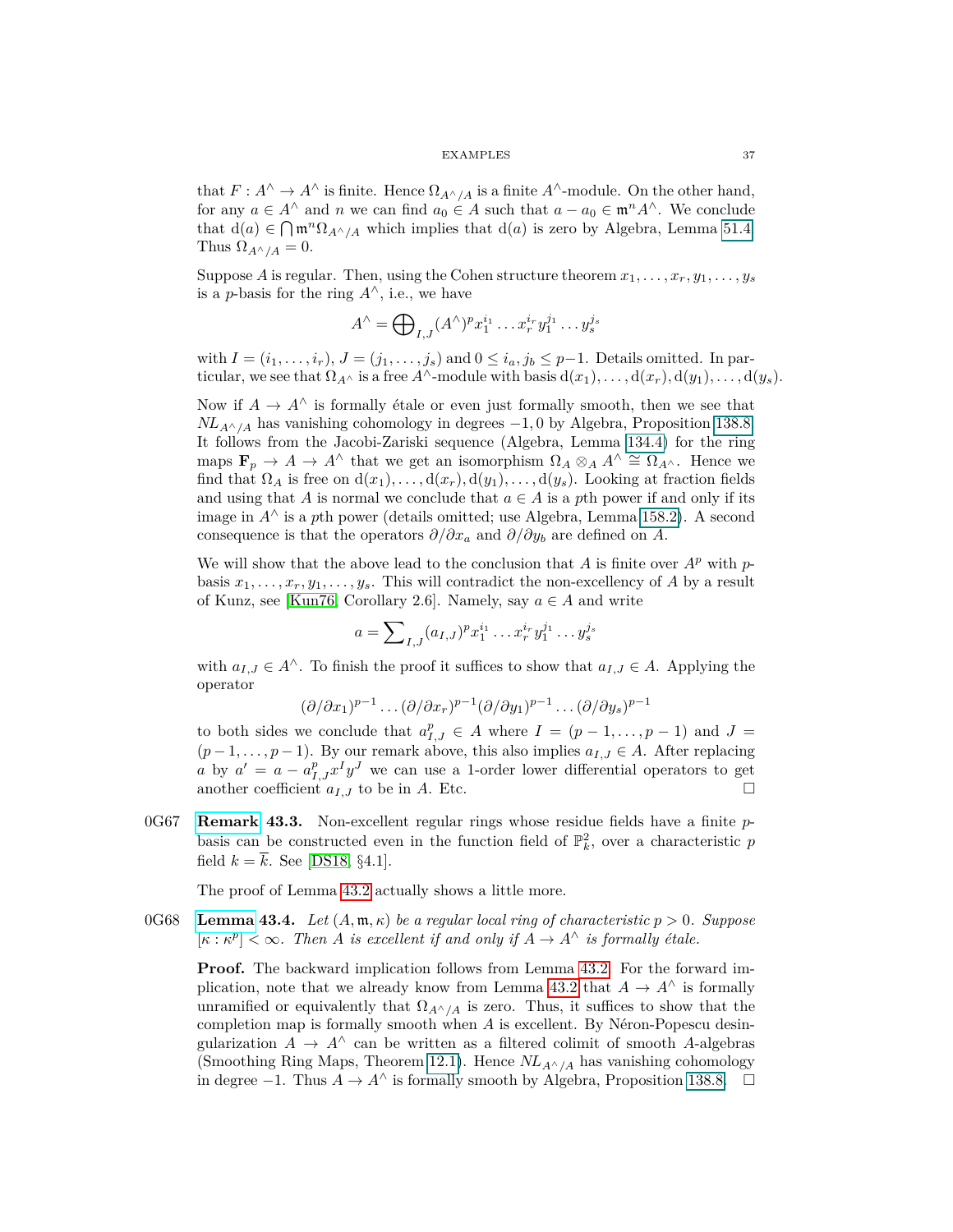## <span id="page-37-0"></span>**44. Ideals generated by sets of idempotents and localization**

04QK Let *R* be a ring. Consider the ring

$$
B(R) = R[x_n; n \in \mathbf{Z}]/(x_n(x_n - 1), x_n x_m; n \neq m)
$$

It is easy to show that every prime  $\mathfrak{q} \subset B(R)$  is either of the form

$$
\mathfrak{q} = \mathfrak{p}B(R) + (x_n; n \in \mathbf{Z})
$$

or of the form

$$
\mathfrak{q} = \mathfrak{p}B(R) + (x_n - 1) + (x_m; n \neq m, m \in \mathbf{Z}).
$$

Hence we see that

$$
Spec(B(R)) = Spec(R) \amalg \coprod_{n \in \mathbf{Z}} Spec(R)
$$

where the topology is not just the disjoint union topology. It has the following properties: Each of the copies indexed by  $n \in \mathbb{Z}$  is an open subscheme, namely it is the standard open  $D(x_n)$ . The "central" copy of  $Spec(R)$  is in the closure of the union of any infinitely many of the other copies of  $Spec(R)$ . Note that this last copy of  $Spec(R)$  is cut out by the ideal  $(x_n, n \in \mathbb{Z})$  which is generated by the idempotents  $x_n$ . Hence we see that if  $Spec(R)$  is connected, then the decomposition above is exactly the decomposition of  $Spec(B(R))$  into connected components.

Next, let  $A = \mathbf{C}[x, y]/((y - x^2 + 1)(y + x^2 - 1))$ . The spectrum of *A* consists of two irreducible components  $C_1 = \text{Spec}(A_1), C_2 = \text{Spec}(A_2)$  with  $A_1 = \mathbf{C}[x, y]/(y$  $x^2 + 1$ ) and  $A_2 = C[x, y]/(y + x^2 - 1)$ . Note that these are parametrized by  $(x, y) = (t, t^2 - 1)$  and  $(x, y) = (t, -t^2 + 1)$  which meet in  $P = (-1, 0)$  and  $Q = (1, 0)$ . We can make a twisted version of  $B(A)$  where we glue  $B(A_1)$  to  $B(A_2)$  in the following way: Above *P* we let  $x_n \in B(A_1) \otimes \kappa(P)$  correspond to  $x_n \in B(A_2) \otimes \kappa(P)$ , but above *Q* we let  $x_n \in B(A_1) \otimes \kappa(Q)$  correspond to  $x_{n+1} \in B(A_2) \otimes \kappa(Q)$ . Let  $B<sup>twist</sup>(A)$  denote the resulting A-algebra. Details omitted. By construction  $B^{twist}(A)$  is Zariski locally over *A* isomorphic to the untwisted version. Namely, this happens over both the principal open  $Spec(A) \setminus {P}$  and the principal open  $Spec(A) \setminus \{Q\}$ . However, our choice of glueing produces enough "monodromy" such that  $Spec(B^{twist}(A))$  is connected (details omitted). Finally, there is a central copy of  $Spec(A) \to Spec(B^{twist}(A))$  which gives a closed subscheme whose ideal is Zariski locally on  $B^{twist}(A)$  cut out by ideals generated by idempotents, but not globally (as  $B^{twist}(A)$  has no nontrivial idempotents).

04QL **[Lemma](https://stacks.math.columbia.edu/tag/04QL) 44.1.** *There exists an affine scheme*  $X = \text{Spec}(A)$  *and a closed subscheme*  $T \subset X$  *such that*  $T$  *is Zariski locally on*  $X$  *cut out by ideals generated by idempotents, but T is not cut out by an ideal generated by idempotents.*

**Proof.** See above. □

# **45. A ring map which identifies local rings which is not ind-étale**

09AN Note that the ring map  $R \to B(R)$  constructed in Section [44](#page-37-0) is a colimit of finite products of copies of *R*. Hence  $R \to B(R)$  is ind-Zariski, see Pro-étale Coho-mology, Definition [4.1.](#page-3-0) Next, consider the ring map  $A \to B^{twist}(A)$  constructed in Section [44.](#page-37-0) Since this ring map is Zariski locally on Spec(*A*) isomorphic to an ind-Zariski ring map  $R \to B(R)$  we conclude that it identifies local rings (see Pro-étale Cohomology, Lemma 4.6). The discussion in Section [44](#page-37-0) shows there is a section  $B^{twist}(A) \to A$  whose kernel is not generated by idempotents. Now, if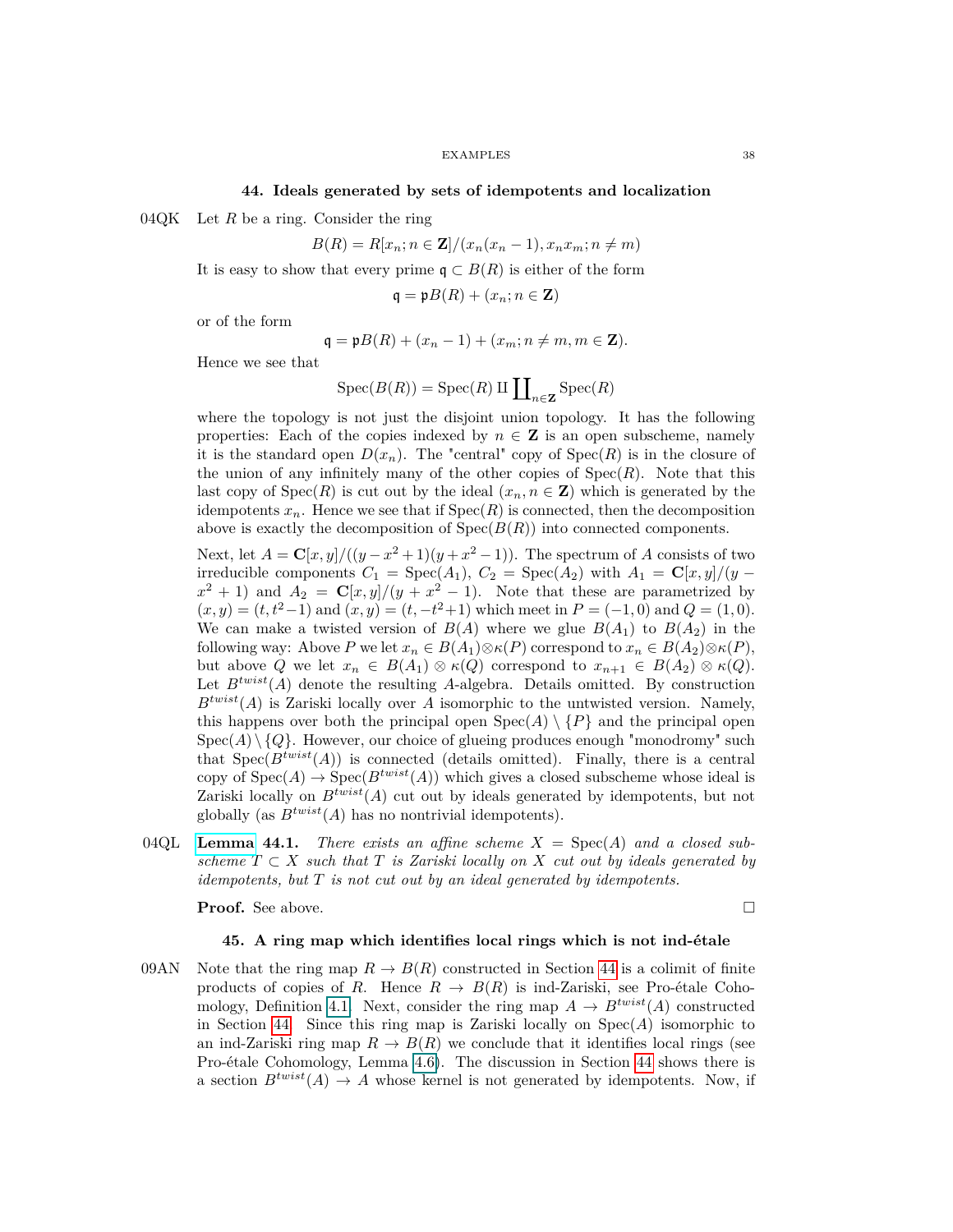$A \rightarrow B^{twist}(A)$  were ind-étale, i.e.,  $B^{twist}(A) = \text{colim } A_i$  with  $A \rightarrow A_i$  étale, then the kernel of  $A_i \rightarrow A$  would be generated by an idempotent (Algebra, Lemmas 143.8 and 143.9). This would contradict the result mentioned above.

09AP **[Lemma](https://stacks.math.columbia.edu/tag/09AP) 45.1.** *There is a ring map*  $A \rightarrow B$  *which identifies local rings but which is not ind-étale. A fortiori it is not ind-Zariski.*

**Proof.** See discussion above.

$$
\qquad \qquad \Box
$$

# **46. Non flasque quasi-coherent sheaf associated to injective module**

0273 For more examples of this type see [\[BGI71,](#page-74-1) Exposé II, Appendix I] where Illusie explains some examples due to Verdier.

Consider the affine scheme  $X = \text{Spec}(A)$  where

$$
A = k[x, y, z_1, z_2, \ldots]/(x^n z_n)
$$

is the ring from Properties, Example 25.2. Set  $I = (x) \subset A$ . Consider the quasicompact open  $U = D(x)$  of X. We have seen in loc. cit. that there is a section  $s \in \mathcal{O}_X(U)$  which does not come from an *A*-module map  $I^n \to A$  for any  $n \geq 0$ .

Let  $\alpha : A \to J$  be the embedding of *A* into an injective *A*-module. Let  $Q = J/\alpha(A)$ and denote  $\beta : J \to Q$  the quotient map. We claim that the map

$$
\Gamma(X,\tilde{J}) \longrightarrow \Gamma(U,\tilde{J})
$$

is not surjective. Namely, we claim that  $\alpha(s)$  is not in the image. To see this, we argue by contradiction. So assume that  $x \in J$  is an element which restricts to  $\alpha(s)$ over *U*. Then  $\beta(x) \in Q$  is an element which restricts to 0 over *U*. Hence we know that  $I^{n}\beta(x) = 0$  for some *n*, see Properties, Lemma 25.1. This implies that we get a morphism  $\varphi: I^n \to A$ ,  $h \mapsto \alpha^{-1}(hx)$ . It is easy to see that this morphism *ϕ* gives rise to the section *s* via the map of Properties, Lemma 25.1 which is a contradiction.

0274 **[Lemma](https://stacks.math.columbia.edu/tag/0274) 46.1.** *There exists an affine scheme*  $X = \text{Spec}(A)$  *and an injective*  $A$ *module J* such that  $\widetilde{J}$  is not a flasque sheaf on X. Even the restriction  $\Gamma(X, \widetilde{J}) \rightarrow$  $\Gamma(U, \tilde{J})$  with *U a* standard open need not be surjective.

**Proof.** See above. □

In fact, we can use a similar construction to get an example of an injective module whose associated quasi-coherent sheaf has nonzero cohomology over a quasicompact open. Namely, we start with the ring

$$
A = k[x, y, w_1, u_1, w_2, u_2, \ldots]/(x^n w_n, y^n u_n, u_n^2, w_n^2)
$$

where *k* is a field. Choose an injective map  $A \to I$  where *I* is an injective *A*-module. We claim that the element  $1/xy$  in  $A_{xy} \subset I_{xy}$  is not in the image of  $I_x \oplus I_y \to I_{xy}$ . Arguing by contradiction, suppose that

$$
\frac{1}{xy} = \frac{i}{x^n} + \frac{j}{y^n}
$$

for some  $n \geq 1$  and  $i, j \in I$ . Clearing denominators we obtain

$$
(xy)^{n+m-1} = x^m y^{n+m} i + x^{n+m} y^m j
$$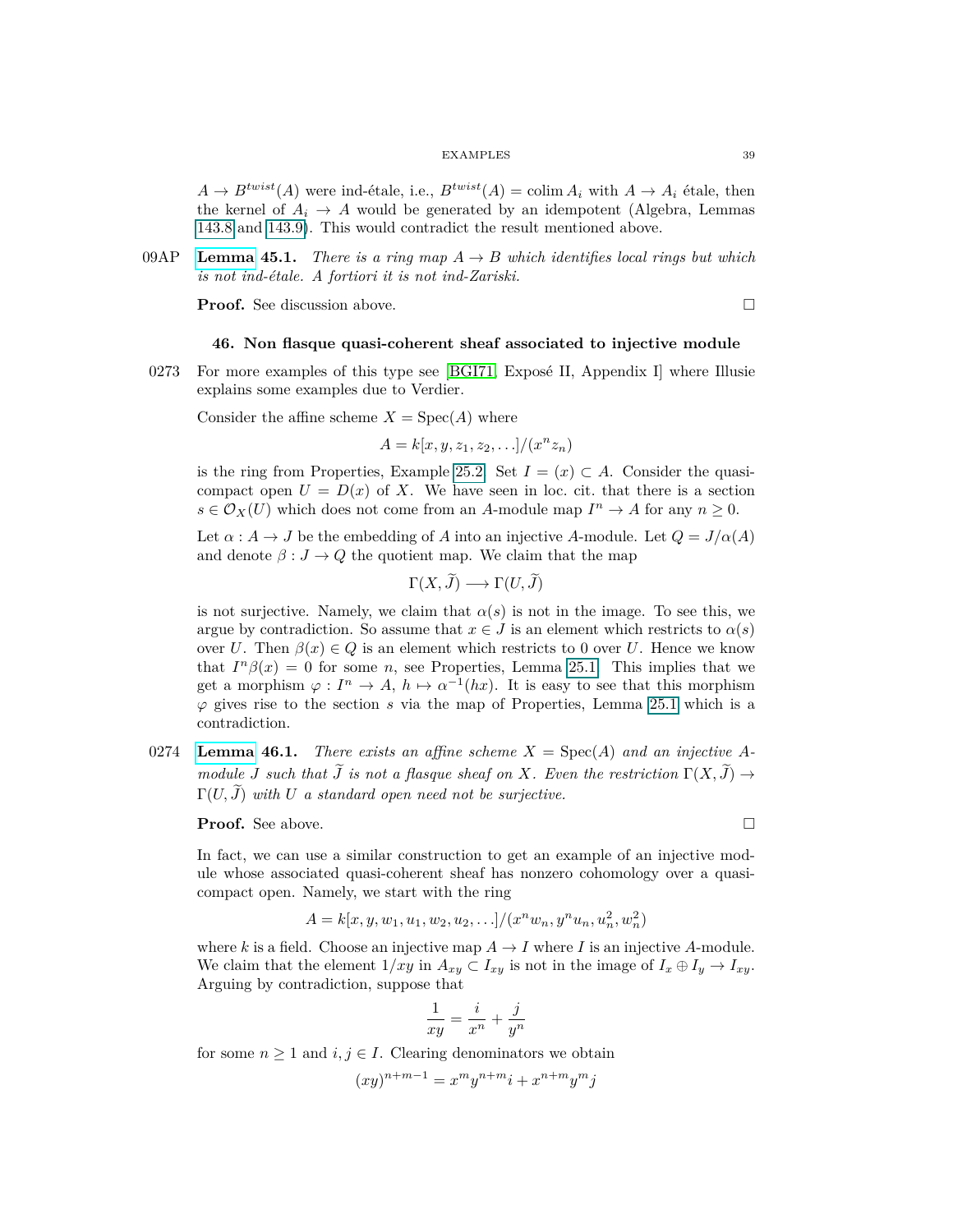for some  $m \geq 0$ . Multiplying with  $u_{n+m}w_{n+m}$  we see that  $u_{n+m}w_{n+m}(xy)^{n+m-1}$ 0 in *A* which is the desired contradiction. Let  $U = D(x) \cup D(y) \subset X = \text{Spec}(A)$ . For any *A*-module *M* we have an exact sequence

 $0 \to H^0(U, \widetilde{M}) \to M_x \oplus M_y \to M_{xy} \to H^1(U, \widetilde{M}) \to 0$ 

by Mayer-Vietoris. We conclude that  $H^1(U, \tilde{I})$  is nonzero.

 $\text{OCRZ}$  **[Lemma](https://stacks.math.columbia.edu/tag/0CRZ) 46.2.** *There exists an affine scheme*  $X = \text{Spec}(A)$  *whose underlying topological space is Noetherian and an injective A-module*  $I$  *such that*  $\overline{I}$  *has nonvanishing*  $H^1$  *on some quasi-compact open U of X.* 

**Proof.** See above. Note that  $Spec(A) = Spec(k[x, y])$  as topological spaces.  $\square$ 

# **47. A non-separated flat group scheme**

06E7 Every group scheme over a field is separated, see Groupoids, Lemma 7.3. This is not true for group schemes over a base.

Let *k* be a field. Let  $S = \text{Spec}(k[x]) = \mathbf{A}_k^1$ . Let *G* be the affine line with 0 doubled (see Schemes, Example 14.3) seen as a scheme over *S*. Thus a fibre of  $G \rightarrow S$  is either a singleton or a set with two elements (one in  $U$  and one in  $V$ ). Thus we can endow these fibres with the structure of a group (by letting the element in *U* be the zero of the group structure). More precisely, *G* has two opens *U, V* which map isomorphically to *S* such that  $U \cap V$  is mapped isomorphically to  $S \setminus \{0\}$ . Then

$$
G \times_S G = U \times_S U \cup V \times_S U \cup U \times_S V \cup V \times_S V
$$

where each piece is isomorphic to *S*. Hence we can define a multiplication *m* :  $G \times_S G \to G$  as the unique *S*-morphism which maps the first and the last piece into *U* and the two middle pieces into *V* . This matches the pointwise description given above. We omit the verification that this defines a group scheme structure.

06E8 **[Lemma](https://stacks.math.columbia.edu/tag/06E8) 47.1.** *There exists a flat group scheme of finite type over the affine line which is not separated.*

**Proof.** See the discussion above. □

08IX **[Lemma](https://stacks.math.columbia.edu/tag/08IX) 47.2.** *There exists a flat group scheme of finite type over the infinite dimensional affine space which is not quasi-separated.*

**Proof.** The same construction as above can be carried out with the infinite dimensional affine space  $S = \mathbf{A}_k^{\infty} = \text{Spec } k[x_1, x_2, \ldots]$  as the base and the origin  $0 \in S$ corresponding to the maximal ideal  $(x_1, x_2, \ldots)$  as the closed point which is doubled in *G*. The resulting group scheme  $G \rightarrow S$  is not quasi-separated as explained in Schemes, Example 21.4.

# **48. A non-flat group scheme with flat identity component**

06RJ Let  $X \to S$  be a monomorphism of schemes. Let  $G = S \amalg X$ . Let  $m : G \times_S G \to G$ be the *S*-morphism

 $G \times_S G = X \times_S X \amalg X \amalg X \amalg S \longrightarrow G = X \amalg S$ 

which maps the summands  $X \times_S X$  and *S* into *S* and maps the summands *X* into *X* by the identity morphism. This defines a group law. To see this we have to show that  $m \circ (m \times id_G) = m \circ (id_G \times m)$  as maps  $G \times_S G \times_S G \to G$ . Decomposing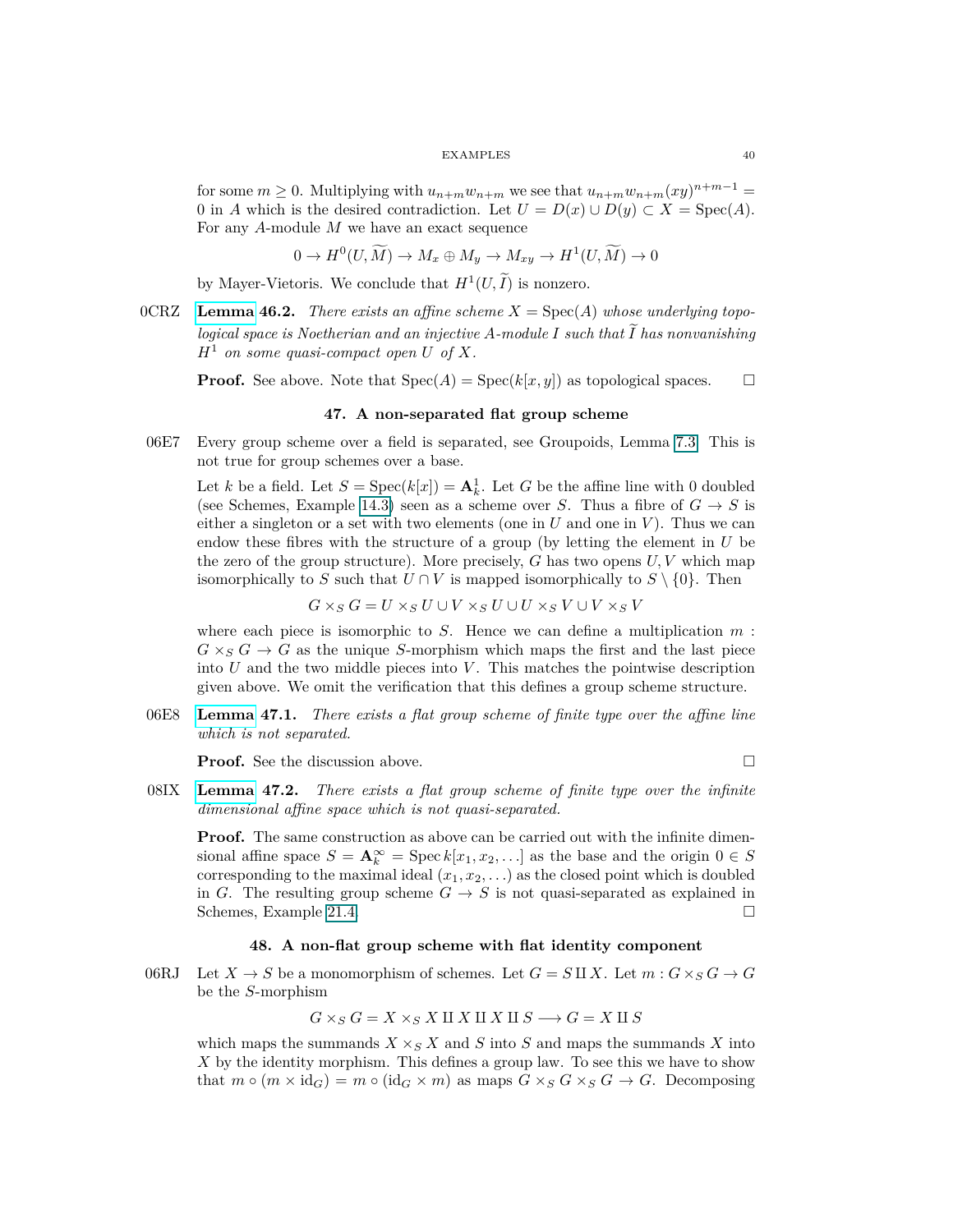$G \times_S G \times_S G$  into components as above, we see that we need to verify this for the restriction to each of the 8-pieces. Each piece is isomorphic to either *S*, *X*,  $X \times_S X$ , or  $X \times_S X \times_S X$ . Moreover, both maps map these pieces to *S*, *X*, *S*, *X* respectively. Having said this, the fact that  $X \to S$  is a monomorphism implies that  $X \times_S X \cong X$  and  $X \times_S X \times_S X \cong X$  and that there is in each case exactly one *S*-morphism  $S \to S$  or  $X \to X$ . Thus we see that  $m \circ (m \times id_G) = m \circ (id_G \times m)$ . Thus taking  $X \to S$  to be any nonflat monomorphism of schemes (e.g., a closed immersion) we get an example of a group scheme over a base *S* whose identity component is *S* (hence flat) but which is not flat.

06RK **[Lemma](https://stacks.math.columbia.edu/tag/06RK) 48.1.** *There exists a group scheme G over a base S whose identity component is flat over S but which is not flat over S.*

**Proof.** See discussion above. □

# **49. A non-separated group algebraic space over a field**

06E9 Every group scheme over a field is separated, see Groupoids, Lemma 7.3. This is not true for group algebraic spaces over a field (but see end of this section for positive results).

Let *k* be a field of characteristic zero. Consider the algebraic space  $G = \mathbf{A}_k^1/\mathbf{Z}$ from Spaces, Example 14.8. By construction *G* is the fppf sheaf associated to the presheaf

$$
T \longmapsto \Gamma(T, \mathcal{O}_T)/\mathbf{Z}
$$

on the category of schemes over *k*. The obvious addition rule on the presheaf induces an addition  $m: G \times G \to G$  which turns *G* into a group algebraic space over  $Spec(k)$ . Note that  $G$  is not separated (and not even quasi-separated or locally separated). On the other hand  $G \rightarrow \text{Spec}(k)$  is of finite type!

06EA **[Lemma](https://stacks.math.columbia.edu/tag/06EA) 49.1.** *There exists a group algebraic space of finite type over a field which is not separated (and not even quasi-separated or locally separated).*

**Proof.** See discussion above. □

Positive results: If the group algebraic space *G* is either quasi-separated, or locally separated, or more generally a decent algebraic space, then *G* is in fact separated, see More on Groupoids in Spaces, Lemma 9.4. Moreover, a finite type, separated group algebraic space over a field is in fact a scheme by More on Groupoids in Spaces, Lemma 10.2. The idea of the proof is that the schematic locus is open dense, see Properties of Spaces, Proposition 13.3 or Decent Spaces, Theorem 10.2. By translating this open we see that every point of *G* has an open neighbourhood which is a scheme.

# **50. Specializations between points in fibre étale morphism**

06UJ If  $f: X \to Y$  is an étale, or more generally a locally quasi-finite morphism of schemes, then there are no specializations between points of fibres, see Morphisms, Lemma 20.8. However, for morphisms of algebraic spaces this doesn't hold in general.

To give an example, let *k* be a field. Set

$$
P = k[u, u^{-1}, y, \{x_n\}_{n \in \mathbf{Z}}].
$$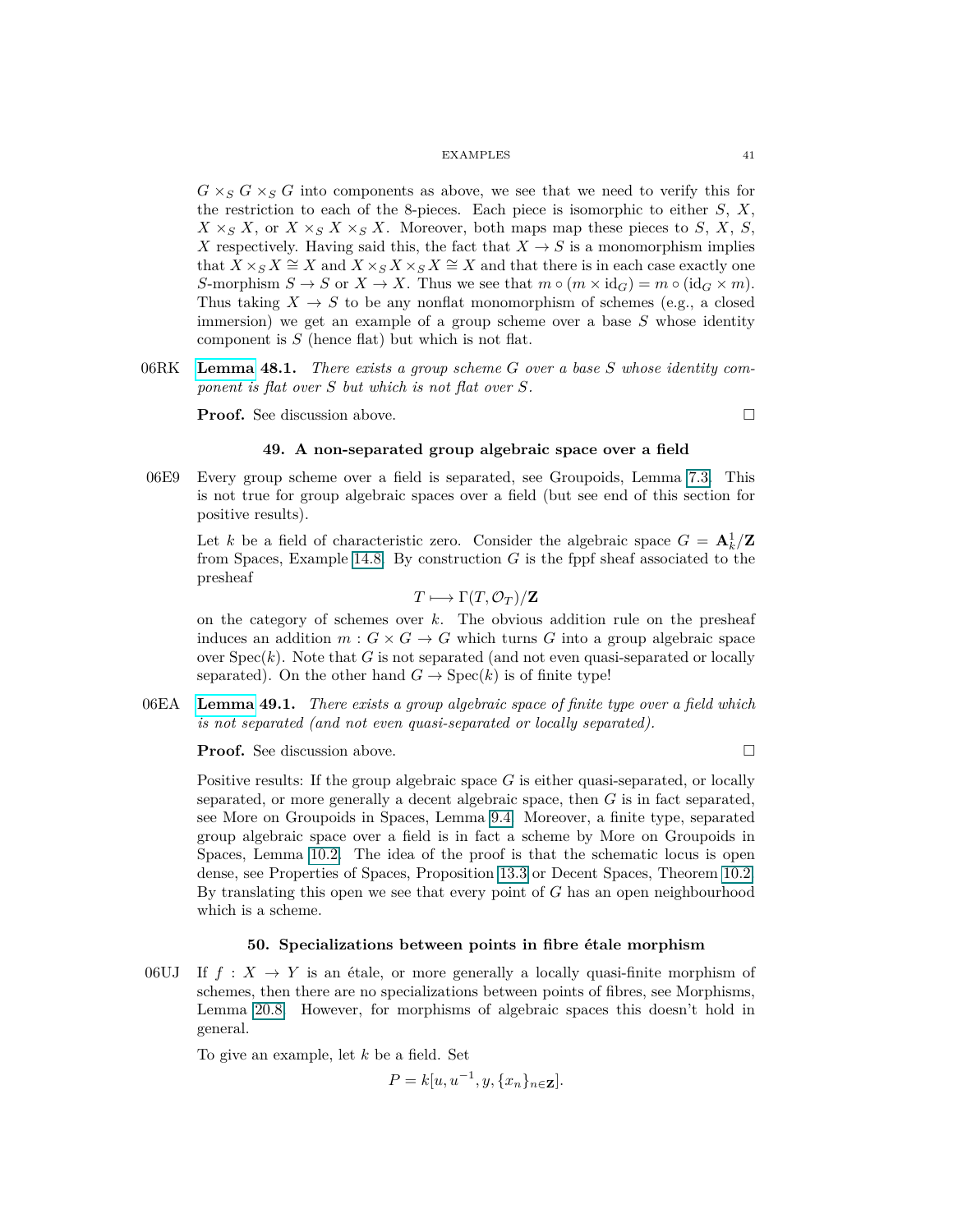Consider the action of **Z** on *P* by *k*-algebra maps generated by the automorphism *τ* given by the rules  $\tau(u) = u$ ,  $\tau(y) = uy$ , and  $\tau(x_n) = x_{n+1}$ . For  $d \ge 1$  set  $I_d = ((1 - u^d)y, x_n - x_{n+d}, n \in \mathbb{Z})$ . Then  $V(I_d) \subset \text{Spec}(P)$  is the fix point locus of  $\tau^d$ . Let *S* ⊂ *P* be the multiplicative subset generated by *y* and all 1 − *u*<sup>*d*</sup>, *d* ∈ **N**. Then we see that **Z** acts freely on  $U = \text{Spec}(S^{-1}P)$ . Let  $X = U/\mathbb{Z}$  be the quotient algebraic space, see Spaces, Definition 14.4.

Consider the prime ideals  $\mathfrak{p}_n = (x_n, x_{n+1}, \ldots)$  in  $S^{-1}P$ . Note that  $\tau(\mathfrak{p}_n) = \mathfrak{p}_{n+1}$ . Hence each of these define point  $\xi_n \in U$  whose image in X is the same point x of *X*. Moreover we have the specializations

$$
\ldots \rightsquigarrow \xi_n \rightsquigarrow \xi_{n-1} \rightsquigarrow \ldots
$$

We conclude that  $U \to X$  is an example of the promised type.

06UK **[Lemma](https://stacks.math.columbia.edu/tag/06UK) 50.1.** *There exists an étale morphism of algebraic spaces*  $f: X \rightarrow Y$  *and a* nontrivial specialization of points  $x \rightsquigarrow x'$  in  $|X|$  with  $f(x) = f(x')$  in  $|Y|$ .

<span id="page-41-0"></span>**Proof.** See discussion above. □

# **51. A torsor which is not an fppf torsor**

04AF In Groupoids, Remark 11.5 we raise the question whether any *G*-torsor is a *G*-torsor for the fppf topology. In this section we show that this is not always the case.

Let *k* be a field. All schemes and stacks are over *k* in what follows. Let  $G \to \text{Spec}(k)$ be the group scheme

$$
G = (\mu_{2,k})^{\infty} = \mu_{2,k} \times_k \mu_{2,k} \times_k \mu_{2,k} \times_k \ldots = \lim_n (\mu_{2,k})^n
$$

where  $\mu_{2,k}$  is the group scheme of second roots of unity over  $Spec(k)$ , see Groupoids, Example 5.2. As an inverse limit of affine schemes we see that *G* is an affine group scheme. In fact it is the spectrum of the ring  $k[t_1, t_2, t_3, \ldots]/(t_i^2 - 1)$ . The multiplication map  $m: G \times_k G \to G$  is on the algebra level given by  $t_i \mapsto t_i \otimes t_i$ .

We claim that any *G*-torsor over *k* is of the form

$$
P = \text{Spec}(k[x_1, x_2, x_3, \ldots]/(x_i^2 - a_i))
$$

for certain  $a_i \in k^*$  and with *G*-action  $G \times_k P \to P$  given by  $x_i \to t_i \otimes x_i$  on the algebra level. We omit the proof. Actually for the example we only need that *P* is a *G*-torsor which is clear since over  $k' = k(\sqrt{a_1}, \sqrt{a_2}, \ldots)$  the scheme *P* becomes isomorphic to *G* in a *G*-equivariant manner. Note that *P* is trivial if and only if  $k' = k$  since if *P* has a *k*-rational point then all of the  $a_i$  are squares.

We claim that *P* is an fppf torsor if and only if the field extension  $k' = k(\sqrt{a_1}, \sqrt{a_2}, \ldots)/k$ is finite. If k' is finite over k, then  $\{Spec(k') \to Spec(k)\}\$ is an fppf covering which trivializes *P* and we see that *P* is indeed an fppf torsor. Conversely, suppose that *P* is an fppf *G*-torsor. This means that there exists an fppf covering  $\{S_i \to \text{Spec}(k)\}\$ such that each  $P_{S_i}$  is trivial. Pick an *i* such that  $S_i$  is not empty. Let  $s \in S_i$  be a closed point. By Varieties, Lemma [14.1](#page-13-0) the field extension  $\kappa(s)/k$  is finite, and by construction  $P_{\kappa(s)}$  has a  $\kappa(s)$ -rational point. Thus we see that  $k \subset k' \subset \kappa(s)$  and  $k'$  is finite over  $k$ .

To get an explicit example take  $k = \mathbf{Q}$  and  $a_i = i$  for example (or  $a_i$  is the *i*th prime if you like).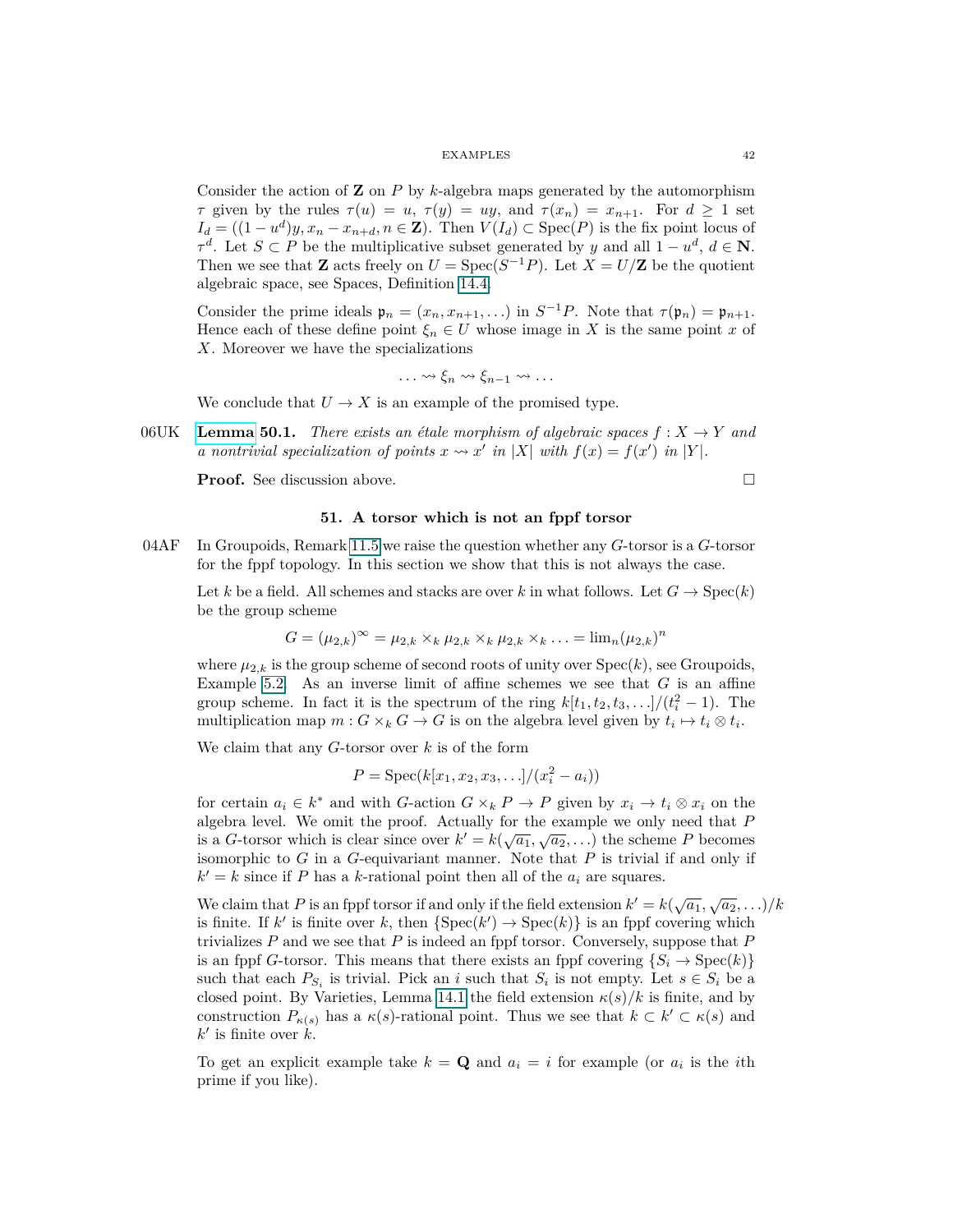077B **[Lemma](https://stacks.math.columbia.edu/tag/077B) 51.1.** *Let S be a scheme. Let G be a group scheme over S. The stack G-Principal classifying principal homogeneous G-spaces (see Examples of Stacks, Subsection 14.5) and the stack G-Torsors classifying fppf G-torsors (see Examples of Stacks, Subsection 14.8) are not equivalent in general.*

**Proof.** The discussion above shows that the functor  $G$ *-Torsors*  $\rightarrow G$ *-Principal* isn't essentially surjective in general.

## **52. Stack with quasi-compact flat covering which is not algebraic**

04AG In this section we briefly describe an example due to Brian Conrad. You can find the example online at [this location.](https://mathoverflow.net/questions/15082/fpqc-covers-of-stacks/15269#15269) Our example is slightly different.

Let *k* be an algebraically closed field. All schemes and stacks are over *k* in what follows. Let  $G \to \text{Spec}(k)$  be an affine group scheme. In Examples of Stacks, Lemma 15.4 we have given several different equivalent ways to view  $\mathcal{X} = [\text{Spec}(k)/G]$  as a stack in groupoids over  $(Sch/Spec(k))_{fppf}$ . In particular X classifies fppf G-torsors. More precisely, a 1-morphism  $T \to \mathcal{X}$  corresponds to an fppf  $G_T$ -torsor  $P$  over  $T$ and 2-arrows correspond to isomorphisms of torsors. It follows that the diagonal 1-morphism

$$
\Delta: \mathcal{X} \longrightarrow \mathcal{X} \times_{\text{Spec}(k)} \mathcal{X}
$$

is representable and affine. Namely, given any pair of fppf  $G_T$ -torsors  $P_1, P_2$  over a scheme  $T/k$  the scheme  $Isom(P_1, P_2)$  is affine over *T*. The trivial *G*-torsor over  $Spec(k)$  defines a 1-morphism

$$
f: \operatorname{Spec}(k) \longrightarrow \mathcal{X}.
$$

We claim that this is a surjective 1-morphism. The reason is simply that by definition for any 1-morphism  $T \to \mathcal{X}$  there exists a fppf covering  $\{T_i \to T\}$  such that  $P_{T_i}$  is isomorphic to the trivial  $G_{T_i}$ -torsor. Hence the compositions  $T_i \to T \to X$ factor through *f*. Thus it is clear that the projection  $T \times \chi$  Spec $(k) \to T$  is surjective (which is how we define the property that *f* is surjective, see Algebraic Stacks, Definition [10.1\)](#page-8-0). In a similar way you show that *f* is quasi-compact and flat (details omitted). We also record here the observation that

$$
Spec(k) \times_{\mathcal{X}} Spec(k) \cong G
$$

as schemes over *k*.

Suppose there exists a surjective smooth morphism  $p: U \to \mathcal{X}$  where *U* is a scheme. Consider the fibre product



Then we see that *W* is a nonempty smooth scheme over *k* which hence has a *k*-point. This means that we can factor *f* through *U*. Hence we obtain

$$
G \cong \operatorname{Spec}(k) \times_{\mathcal{X}} \operatorname{Spec}(k) \cong (\operatorname{Spec}(k) \times_k \operatorname{Spec}(k)) \times_{(U \times_k U)} (U \times_{\mathcal{X}} U)
$$

and since the projections  $U \times_{\mathcal{X}} U \to U$  were assumed smooth we conclude that  $U \times_{\mathcal{X}} U \to U \times_k U$  is locally of finite type, see Morphisms, Lemma 15.8. It follows that in this case *G* is locally of finite type over *k*. Altogether we have proved the following lemma (which can be significantly generalized).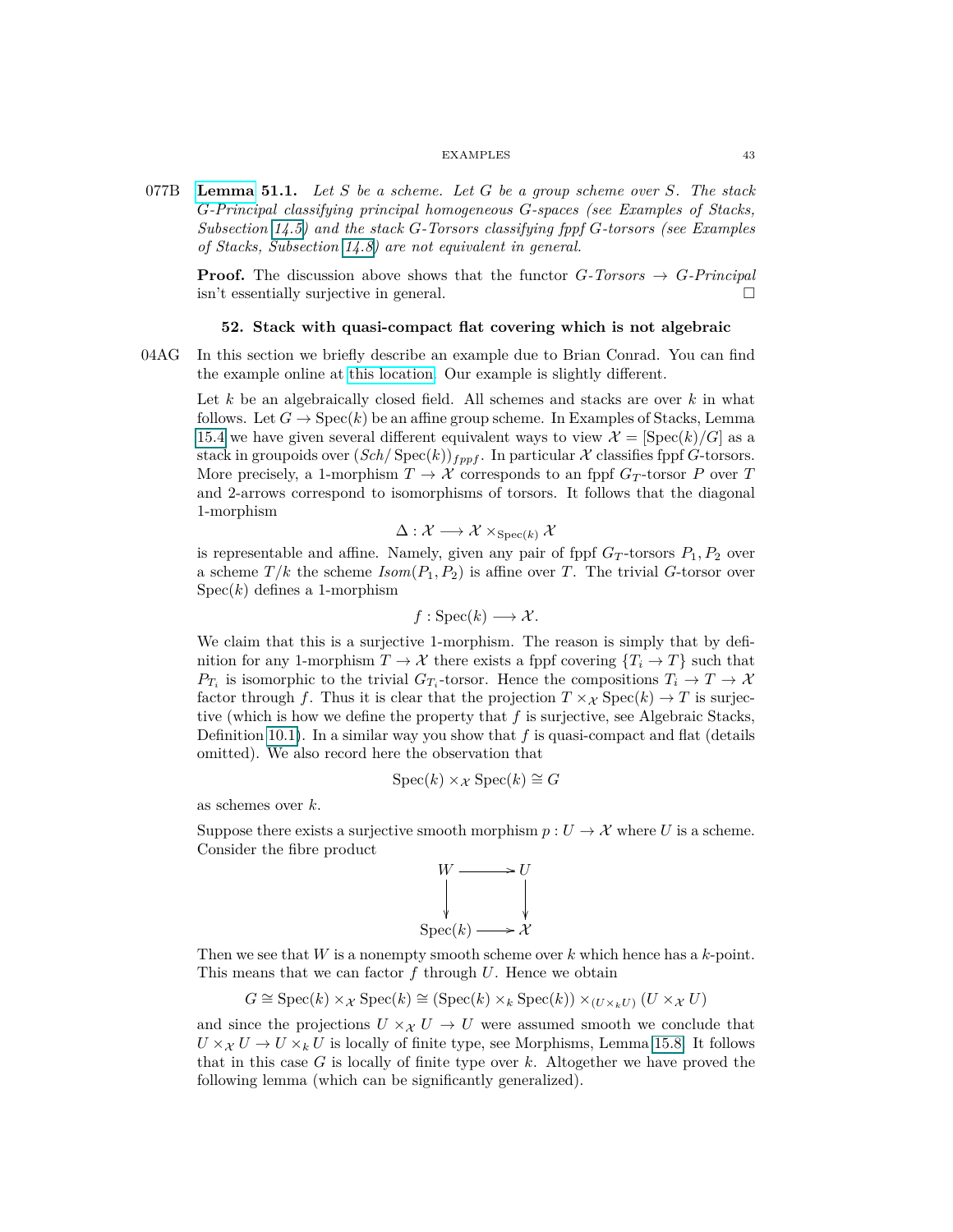04AH **[Lemma](https://stacks.math.columbia.edu/tag/04AH) 52.1.** *Let k be a field. Let G be an affine group scheme over k. If the stack*  $[\text{Spec}(k)/G]$  *has a smooth covering by a scheme, then G is of finite type over k.*

**Proof.** See discussion above. □

To get an explicit example as in the title of this section, take for example  $G =$  $(\mu_{2,k})^{\infty}$  the group scheme of Section [51,](#page-41-0) which is not locally of finite type over k. By the discussion above we see that  $\mathcal{X} = [\text{Spec}(k)/G]$  has properties (1) and (2) of Algebraic Stacks, Definition [12.1,](#page-9-0) but not property (3). Hence  $\mathcal X$  is not an algebraic stack. On the other hand, there does exist a scheme *U* and a surjective, flat, quasi-compact morphism  $U \to \mathcal{X}$ , namely the morphism  $f : \text{Spec}(k) \to \mathcal{X}$  we studied above.

# **53. Limit preserving on objects, not limit preserving**

<span id="page-43-0"></span>07Z0 Let *S* be a nonempty scheme. Let *G* be an injective abelian sheaf on  $(Sch/S)_{fppf}$ . We obtain a stack in groupoids

$$
\mathcal{G}\text{-Torsors} \longrightarrow (Sch/S)_{fppf}
$$

over *S*, see Examples of Stacks, Lemma [14.2.](#page-13-1) This stack is limit preserving on objects over (*Sch/S*)*fppf* (see Criteria for Representability, Section [5\)](#page-3-1) because every G-torsor is trivial. On the other hand, G*-Torsors* is in general not limit preserving (see Artin's Axioms, Definition [11.1\)](#page-9-1) as  $\mathcal G$  need not be limit preserving as a sheaf. For example, take any nonzero injective sheaf  $\mathcal{I}$  and set  $\mathcal{G} = \prod_{n \in \mathbf{Z}} \mathcal{I}$  to get an example.

07Z1 **[Lemma](https://stacks.math.columbia.edu/tag/07Z1) 53.1.** *Let S be a nonempty scheme. There exists a stack in groupoids*  $p: \mathcal{X} \to (Sch/S)_{fppf}$  such that *p* is limit preserving on objects, but X is not limit *preserving.*

**Proof.** See discussion above.

$$
\qquad \qquad \Box
$$

# **54. A non-algebraic classifying stack**

077C Let  $S = \text{Spec}(\mathbf{F}_p)$  and let  $\mu_p$  denote the group scheme of *p*th roots of unity over *S*. In Groupoids in Spaces, Section [20](#page-18-0) we have introduced the quotient stack  $[S/\mu_p]$ and in Examples of Stacks, Section [15](#page-13-2) we have shown  $[S/\mu_p]$  is the classifying stack for fppf  $\mu_p$ -torsors: Given a scheme *T* over *S* the category  $Mors(T, [S/\mu_p])$  is canonically equivalent to the category of fppf  $\mu_p$ -torsors over *T*. Finally, in Criteria for Representability, Theorem 17.2 we have seen that  $[S/\mu_p]$  is an algebraic stack.

Now we can ask the question: "How about the category fibred in groupoids  $S$ classifying étale  $\mu_p$ -torsors?" (In other words S is a category over  $Sch/S$  whose fibre category over a scheme *T* is the category of étale  $\mu_p$ -torsors over *T*.)

The first objection is that this isn't a stack for the fppf topology, because descent for objects isn't going to hold. For example the  $\mu_p$ -torsor  $Spec(\mathbf{F}_p(t)[x]/(x^p - t))$ over  $T = \text{Spec}(\mathbf{F}_p(T))$  is fppf locally trivial, but not étale locally trivial.

A fix for this first problem is to work with the étale topology and in this case descent for objects does work. Indeed it is true that  $S$  is a stack in groupoids over  $(Sch/S)_{\text{\'etale}}$ . Moreover, it is also the case that the diagonal  $\Delta : \mathcal{S} \to \mathcal{S} \times \mathcal{S}$  is representable (by schemes). This is true because given two  $\mu_p$ -torsors (whether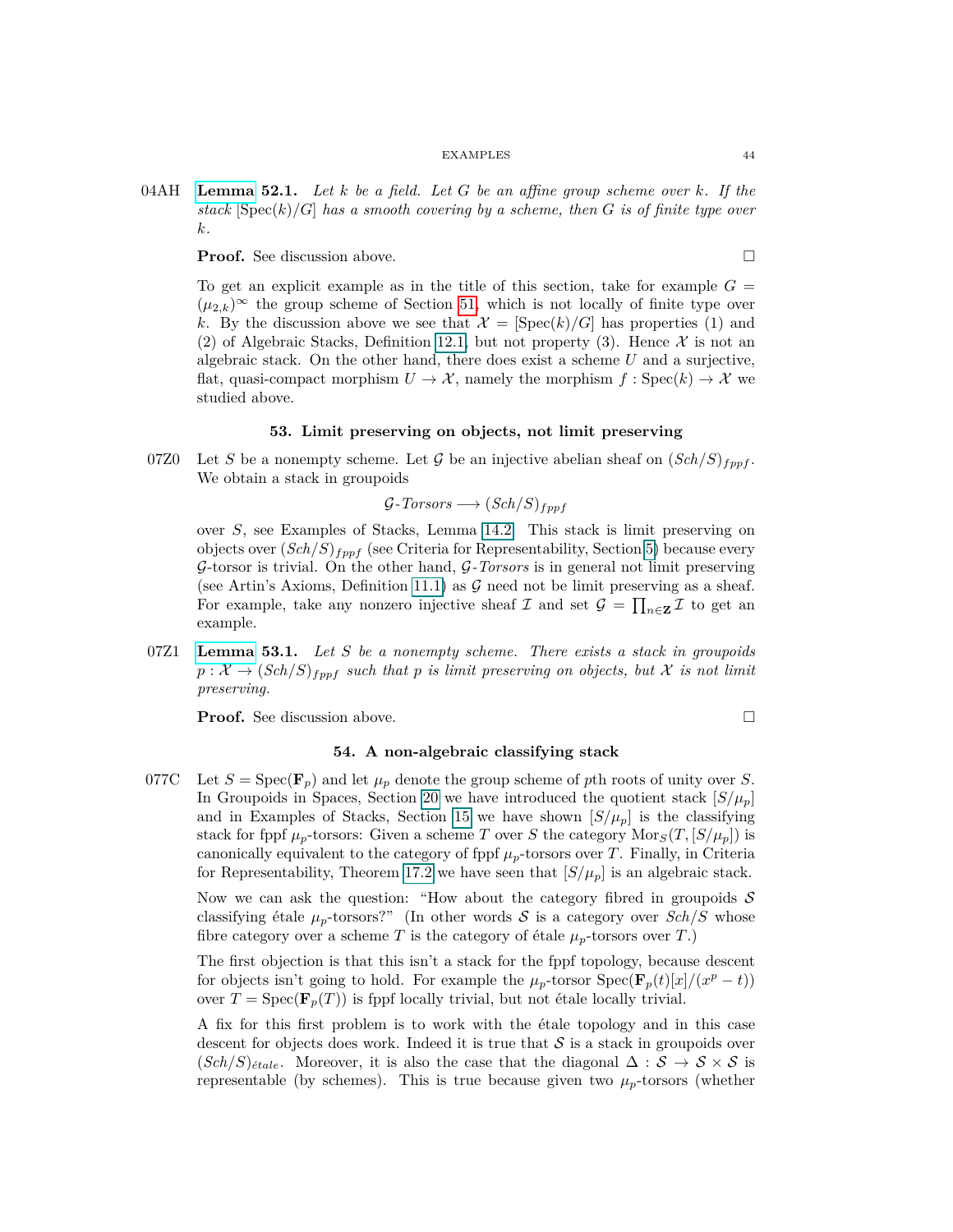they be étale locally trivial or not) the sheaf of isomorphisms between them is representable by a scheme.

Thus we can finally ask if there exists a scheme *U* and a smooth and surjective 1-morphism  $U \rightarrow S$ . We will show in two ways that this is impossible: by a direct argument (which we advise the reader to skip) and by an argument using a general result.

Direct argument (sketch): Note that the 1-morphism  $S \to \text{Spec}(\mathbf{F}_p)$  satisfies the infinitesimal lifting criterion for formal smoothness. This is true because given a first order infinitesimal thickening of schemes  $T \to T'$  the kernel of  $\mu_p(T') \to \mu_p(T)$ is isomorphic to the sections of the ideal sheaf of *T* in *T'*, and hence  $H_{\text{\'etale}}^1(T, \mu_p) =$  $H^1_{\text{\'{e}tale}}(T',\mu_p)$ . Moreover, S is a limit preserving stack. Hence if  $U \to S$  is smooth, then  $U \to \text{Spec}(\mathbf{F}_p)$  is limit preserving and satisfies the infinitesimal lifting criterion for formal smoothness. This implies that *U* is smooth over  $\mathbf{F}_p$ . In particular *U* is reduced, hence  $H^1_{\text{\'{e}tale}}(U, \mu_p) = 0$ . Thus  $U \to \mathcal{S}$  factors as  $U \to \text{Spec}(\mathbf{F}_p) \to \mathcal{S}$ and the first arrow is smooth. By descent of smoothness, we see that  $U \rightarrow S$  being smooth would imply  $Spec(\mathbf{F}_p) \to S$  is smooth. However, this is not the case as  $Spec(\mathbf{F}_p) \times_{\mathcal{S}} Spec(\mathbf{F}_p)$  is  $\mu_p$  which is not smooth over  $Spec(\mathbf{F}_p)$ .

Structural argument: In Criteria for Representability, Section [19](#page-17-0) we have seen that we can think of algebraic stacks as those stacks in groupoids for the étale topology with diagonal representable by algebraic spaces having a smooth covering. Hence if a smooth surjective  $U \rightarrow S$  exists then S is an algebraic stack, and in particular satisfies descent in the fppf topology. But we've seen above that  $\mathcal S$  does not satisfies descent in the fppf topology.

Loosely speaking the arguments above show that the classifying stack in the étale topology for étale locally trivial torsors for a group scheme *G* over a base *B* is algebraic if and only if *G* is smooth over *B*. One of the advantages of working with the fppf topology is that it suffices to assume that  $G \rightarrow B$  is flat and locally of finite presentation. In fact the quotient stack (for the fppf topology) [*B/G*] is algebraic if and only if  $G \to B$  is flat and locally of finite presentation, see Criteria for Representability, Lemma 18.3.

# **55. Sheaf with quasi-compact flat covering which is not algebraic**

078E Consider the functor  $F = (\mathbf{P}^1)^\infty$ , i.e., for a scheme *T* the value  $F(T)$  is the set of  $f = (f_1, f_2, f_3, \ldots)$  where each  $f_i: T \to \mathbf{P}^1$  is a morphism of schemes. Note that  $\mathbf{P}^1$ satisfies the sheaf property for fpqc coverings, see Descent, Lemma 13.7. A product of sheaves is a sheaf, so *F* also satisfies the sheaf property for the fpqc topology. The diagonal of *F* is representable: if  $f : T \to F$  and  $g : S \to F$  are morphisms, then  $T \times F$  *S* is the scheme theoretic intersection of the closed subschemes  $T \times_{f_i, \mathbf{P}^1, g_i} S$ inside the scheme  $T \times S$ . Consider the group scheme  $SL_2$  which comes with a surjective smooth affine morphism  $SL_2 \to \mathbf{P}^1$ . Next, consider  $U = (SL_2)^\infty$  with its canonical (product) morphism  $U \to F$ . Note that *U* is an affine scheme. We claim the morphism  $U \to F$  is flat, surjective, and universally open. Namely, suppose  $f: T \to F$  is a morphism. Then  $Z = T \times_F U$  is the infinite fibre product of the schemes  $Z_i = T \times_{f_i, \mathbf{P}^1} SL_2$  over *T*. Each of the morphisms  $Z_i \to T$  is surjective smooth and affine which implies that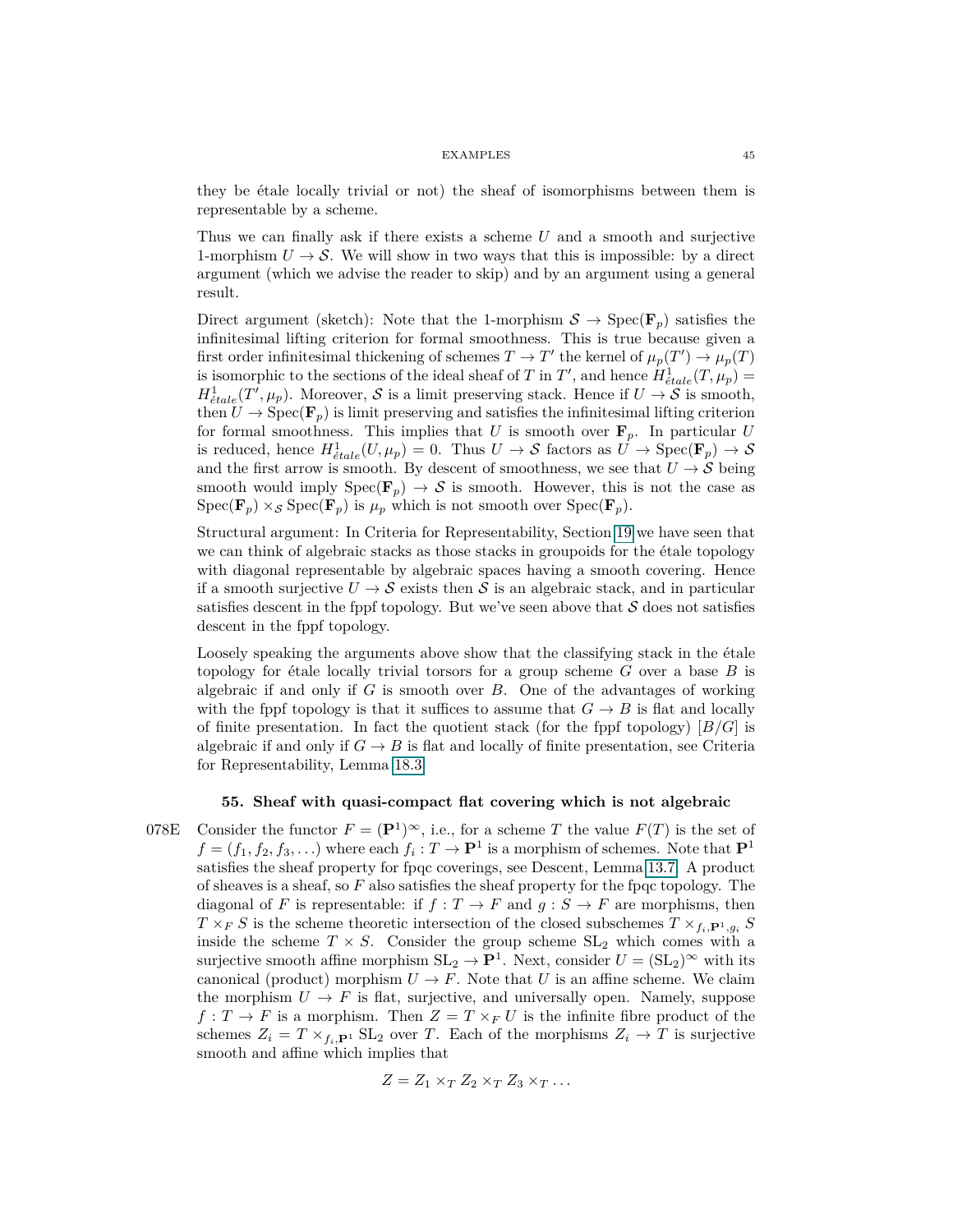is a scheme flat and affine over *Z*. A simple limit argument shows that  $Z \to T$  is open as well.

On the other hand, we claim that *F* isn't an algebraic space. Namely, if *F* where an algebraic space it would be a quasi-compact and separated (by our description of fibre products over  $F$ ) algebraic space. Hence cohomology of quasi-coherent sheaves would vanish above a certain cutoff (see Cohomology of Spaces, Proposition 7.2 and remarks preceding it). But clearly by taking the pullback of  $\mathcal{O}(-2, -2, \ldots, -2)$ under the projection

$$
(\mathbf{P}^1)^\infty \longrightarrow (\mathbf{P}^1)^n
$$

(which has a section) we can obtain a quasi-coherent sheaf whose cohomology is nonzero in degree *n*. Altogether we obtain an answer to a question asked by Anton Geraschenko on mathoverflow.

078F **[Lemma](https://stacks.math.columbia.edu/tag/078F) 55.1.** *There exists a functor*  $F : Sch^{opp} \to Sets$  which satisfies the sheaf *condition for the fpqc topology, has representable diagonal*  $\Delta : F \to F \times F$ *, and such that there exists a surjective, flat, universally open, quasi-compact morphism*  $U \rightarrow F$  *where U is a scheme, but such that F is not an algebraic space.* 

**Proof.** See discussion above. □

# **56. Sheaves and specializations**

05LD In the following we fix a big étale site  $Sch_{\acute{e}tale}$  as constructed in Topologies, Definition 4.6. Moreover, a scheme will be an object of this site. Recall that if  $x, x<sup>0</sup>$ are points of a scheme X we say x is a *specialization* of x' or we write  $x' \rightsquigarrow x$  if  $x \in \overline{\{x'\}}$ . This is true in particular if  $x = x'$ .

Consider the functor  $F : Sch_{\acute{e}tale} \to Ab$  defined by the following rules:

$$
F(X) = \prod\nolimits_{x \in X} \prod\nolimits_{x' \in X, x' \leadsto x, x' \neq x} \mathbf{Z}/2\mathbf{Z}
$$

Given a scheme *X* we denote |*X*| the underlying set of points. An element  $a \in F(X)$ will be viewed as a map of sets  $|X| \times |X| \to \mathbf{Z}/2\mathbf{Z}$ ,  $(x, x') \mapsto a(x, x')$  which is zero if  $x = x'$  or if *x* is not a specialization of *x*<sup>'</sup>. Given a morphism of schemes  $f: X \to Y$ we define

$$
F(f): F(Y) \longrightarrow F(X)
$$

by the rule that for  $b \in F(Y)$  we set

$$
F(f)(b)(x, x') = \begin{cases} 0 & \text{if } x \text{ is not a specialization of } x' \\ b(f(x), f(x')) & \text{else.} \end{cases}
$$

Note that this really does define an element of  $F(X)$ . We claim that if  $f: X \to Y$ and  $g: Y \to Z$  are composable morphisms then  $F(f) \circ F(g) = F(g \circ f)$ . Namely, let  $c \in F(Z)$  and let  $x' \rightsquigarrow x$  be a specialization of points in X, then

$$
F(g \circ f)(x, x') = c(g(f(x)), g(f(x'))) = F(g)(F(f)(c))(x, x')
$$

because  $f(x') \rightsquigarrow f(x)$ . (This also works if  $f(x) = f(x')$ .)

Let *G* be the sheafification of *F* in the étale topology.

I claim that if X is a scheme and  $x' \rightsquigarrow x$  is a specialization and  $x' \neq x$ , then  $G(X) \neq 0$ . Namely, let  $a \in F(X)$  be an element such that when we think of *a* as a function  $|X| \times |X| \to \mathbf{Z}/2\mathbf{Z}$  it is nonzero at  $(x, x')$ . Let  $\{f_i : U_i \to X\}$  be an étale covering of *X*. Then we can pick an *i* and a point  $u_i \in U_i$  with  $f_i(u_i) = x$ . Since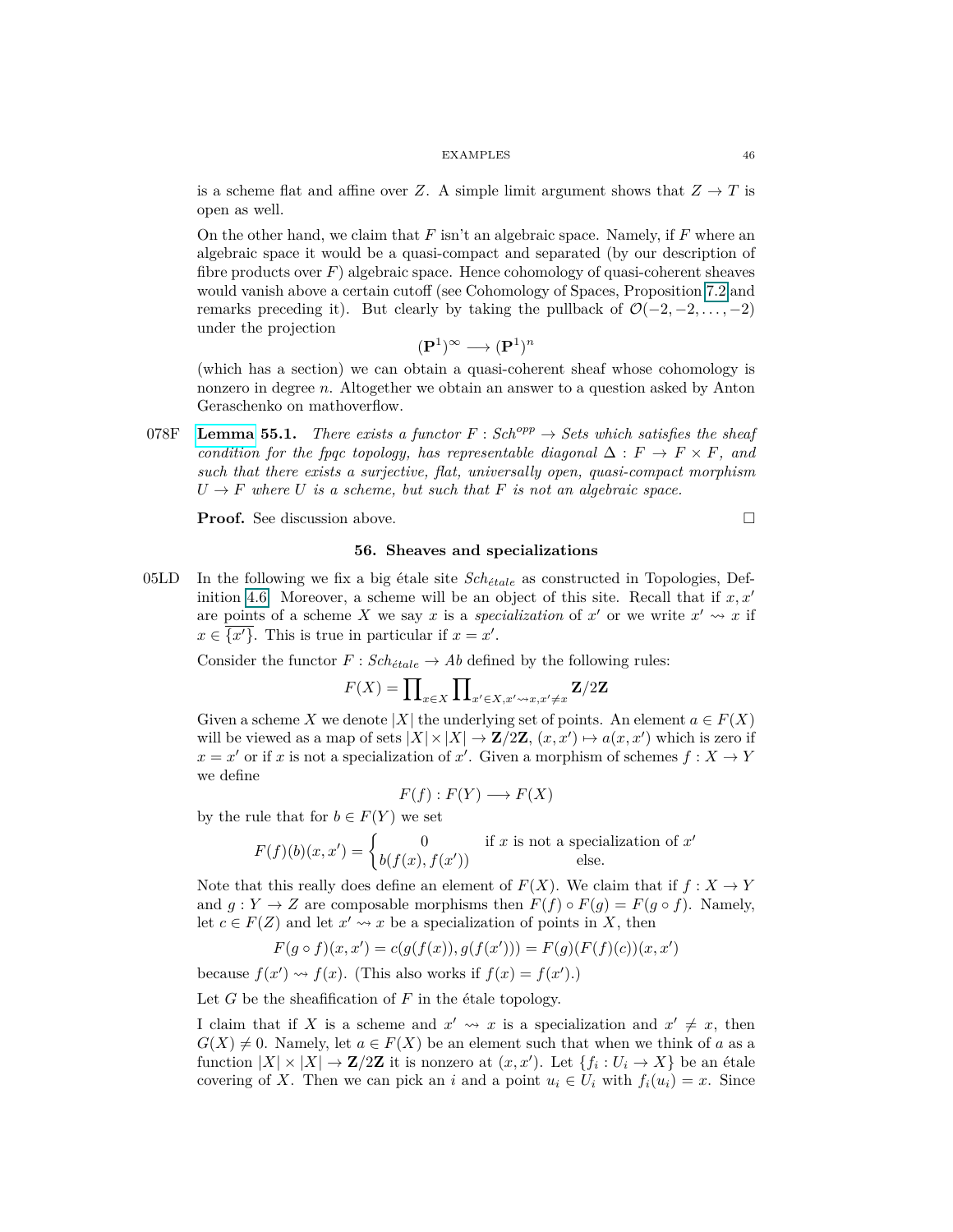generalizations lift along flat morphisms (see Morphisms, Lemma 25.9) we can find a specialization  $u'_i \nightharpoonup u_i$  with  $f_i(u'_i) = x'$ . By our construction above we see that  $F(f_i)(a) \neq 0$ . Hence *a* determines a nonzero element of  $G(X)$ .

Note that if  $X = \text{Spec}(k)$  where k is a field (or more generally a ring all of whose prime ideals are maximal), then  $F(X) = 0$  and for every étale morphism  $U \to X$ we have  $F(U) = 0$  because there are no specializations between distinct points in fibres of an étale morphism. Hence  $G(X) = 0$ .

Suppose that  $X \subset X'$  is a thickening, see More on Morphisms, Definition 2.1. Then the category of schemes étale over  $X'$  is equivalent to the category of schemes étale over *X* by the base change functor  $U' \mapsto U = U' \times_{X'} X$ , see Étale Cohomology, Theorem 45.2. Since it is always the case that  $F(U) = F(U')$  in this situation we see that also  $G(X) = G(X')$ .

As a variant we can consider the presheaf *F<sup>n</sup>* which associates to a scheme *X* the collection of maps  $a: |X|^{n+1} \to \mathbb{Z}/2\mathbb{Z}$  where  $a(x_0, \ldots, x_n)$  is nonzero only if  $x_n \rightsquigarrow \ldots \rightsquigarrow x_0$  is a sequence of specializations and  $x_n \neq x_{n-1} \neq \ldots \neq x_0$ . Let  $G_n$ be the sheaf associated to  $F_n$ . In exactly the same way as above one shows that  $G_n$  is nonzero if  $dim(X) \geq n$  and is zero if  $dim(X) < n$ .

- $05LE$  [Lemma](https://stacks.math.columbia.edu/tag/05LE) 56.1. There exists a sheaf of abelian groups  $G$  on  $Sch_{\text{state}}$  with the fol*lowing properties*
	- (1)  $G(X) = 0$  whenever dim $(X) < n$ ,
	- (2)  $G(X)$  *is not zero if*  $dim(X) > n$ *, and*
	- (3) *if*  $X \subset X'$  *is a thickening, then*  $G(X) = G(X')$ *.*

**Proof.** See the discussion above.

- 05LF **Remark 56.2.** Here are some remarks:
	- (1) The presheaves  $F$  and  $F_n$  are separated presheaves.
	- (2) It turns out that  $F, F_n$  are not sheaves.
	- (3) One can show that  $G$ ,  $G_n$  is actually a sheaf for the fppf topology.

We will prove these results if we need them.

# **57. Sheaves and constructible functions**

 $05LG$  In the following we fix a big étale site  $Sch_{\acute{e}tale}$  as constructed in Topologies, Definition 4.6. Moreover, a scheme will be an object of this site. In this section we say that a *constructible partition* of a scheme *X* is a locally finite disjoint union decomposition  $X = \coprod_{i \in I} X_i$  such that each  $X_i \subset X$  is a locally constructible subset of X. Locally finite means that for any quasi-compact open  $U \subset X$  there are only finitely many  $i \in I$  such that  $X_i \cap U$  is not empty. Note that if  $f : X \to Y$  is a morphism of schemes and  $Y = \coprod Y_j$  is a constructible partition, then  $X = \coprod f^{-1}(Y_j)$  is a constructible partition of *X*. Given a set *S* and a scheme *X* a *constructible function*  $f: |X| \to S$  is a map such that  $X = \coprod_{s \in S} f^{-1}(s)$  is a constructible partition of *X*. If *G* is an (abstract group) and  $a, b : |X| \to G$  are constructible functions, then  $ab : |X| \to G, x \mapsto a(x)b(x)$  is a constructible function too. The reason is that given any two constructible partitions there is a third one refining both.

Let *A* be any abelian group. For any scheme *X* we define

$$
F(X) = \frac{\{a : |X| \to A \mid a \text{ is a constructible function}\}}{\{\text{locally constant functions } |X| \to A\}}
$$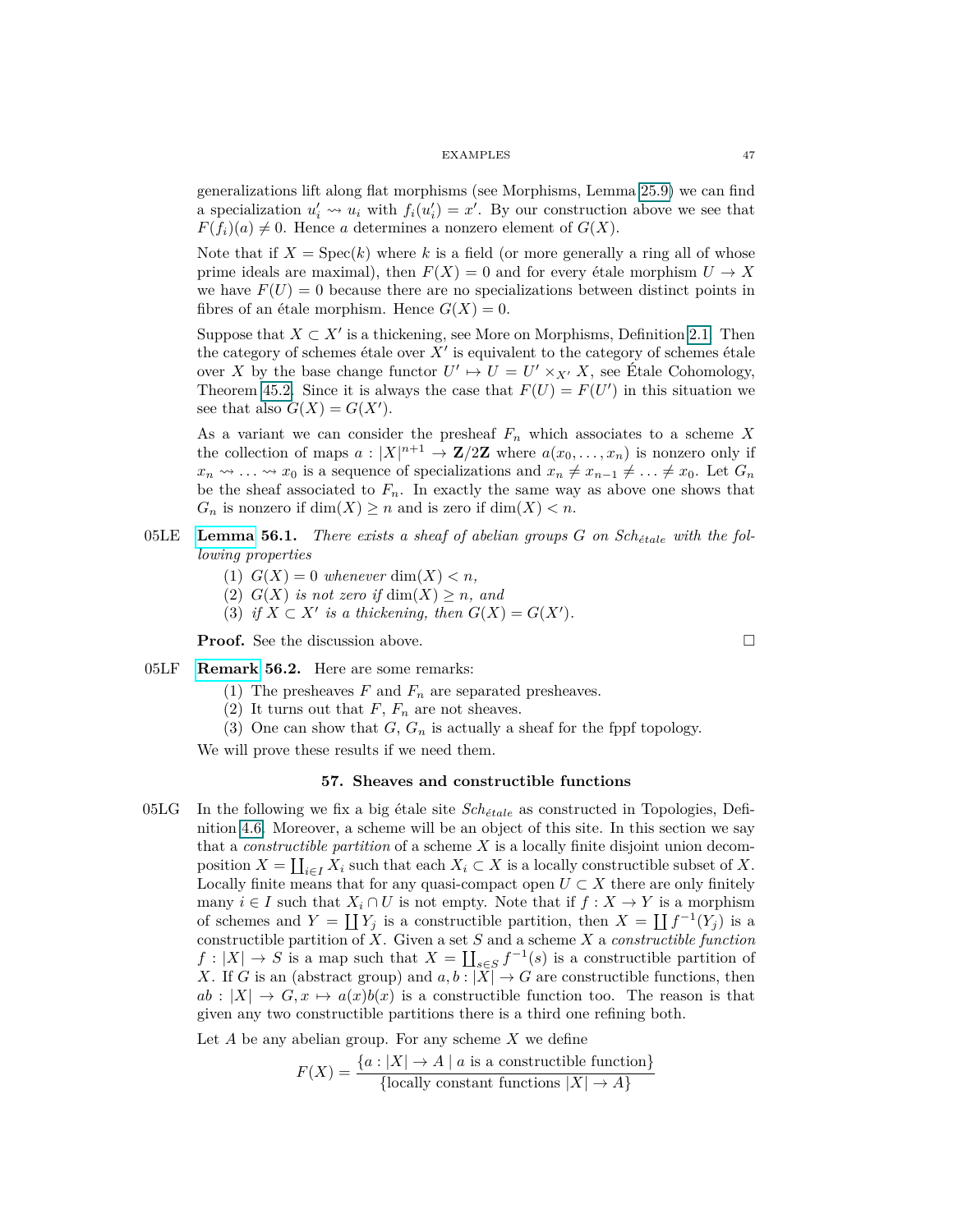We think of an element *a* of  $F(X)$  simply as a function well defined up to adding a locally constant one. Given a morphism of schemes  $f: X \to Y$  and an element  $b \in F(Y)$ , then we define  $F(f)(b) = b \circ f$ . Thus *F* is a presheaf on *Sch<sub>étale</sub>*.

Note that if  $\{f_i: U_i \to X\}$  is an fppf covering, and  $a \in F(X)$  is such that  $F(f_i)(a) =$ 0 in  $F(U_i)$ , then  $a \circ f_i$  is a locally constant function for each *i*. This means in turn that *a* is a locally constant function as the morphisms  $f_i$  are open. Hence  $a = 0$  in  $F(X)$ . Thus we see that F is a separated presheaf (in the fppf topology hence a fortiori in the étale topology).

Let *G* be the sheafification of *F* in the étale topology. Since *F* is separated, and since  $F(X) \neq 0$  for example when X is the spectrum of a discrete valuation ring, we see that *G* is not zero.

Let  $X = \text{Spec}(k)$  where k is a field. Then any étale covering of X can be dominated by a covering  $\{Spec(k') \to Spec(k)\}\$  with  $k'/k$  a finite separable extension of fields. Since  $F(\text{Spec}(k')) = 0$  we see that  $G(X) = 0$ .

Suppose that  $X \subset X'$  is a thickening, see More on Morphisms, Definition 2.1. Then the category of schemes étale over  $X'$  is equivalent to the category of schemes étale over *X* by the base change functor  $U' \mapsto U = U' \times_{X'} X$ , see Étale Cohomology, Theorem 45.2. Since  $F(U) = F(U')$  in this situation we see that also  $G(X) =$  $G(X')$ .

The sheaf *G* is limit preserving, see Limits of Spaces, Definition 3.1. Namely, let *R* be a ring which is written as a directed colimit  $R = \text{colim}_i R_i$  of rings. Set  $X =$  $Spec(R)$  and  $X_i = Spec(R_i)$ , so that  $X = \lim_i X_i$ . Then  $G(X) = colim_i G(X_i)$ . To prove this one first proves that a constructible partition of  $Spec(R)$  comes from a constructible partitions of some  $Spec(R_i)$ . Hence the result for *F*. To get the result for the sheafification, use that any étale ring map  $R \to R'$  comes from an étale ring map  $R_i \to R'_i$  for some *i*. Details omitted.

- $05LH$  **[Lemma](https://stacks.math.columbia.edu/tag/05LH) 57.1.** *There exists a sheaf of abelian groups G on Sch<sub>étale</sub> with the following properties*
	- (1)  $G(\text{Spec}(k)) = 0$  whenever *k* is a field,
	- (2) *G is limit preserving,*
	- (3) *if*  $X \subset X'$  *is a thickening, then*  $G(X) = G(X')$ *, and*
	- (4) *G is not zero.*

**Proof.** See discussion above. □

# **58. The lisse-étale site is not functorial**

07BF The *lisse-étale* site  $X_{lisse,étale}$  of  $X$  is the category of schemes smooth over  $X$ endowed with (usual) étale coverings, see Cohomology of Stacks, Section [14.](#page-12-0) Let  $f: X \to Y$  be a morphism of schemes. There is a functor

 $u: Y_{lisse, étale} \longrightarrow X_{lisse, étale}, \quad V/Y \longmapsto V \times_Y X$ 

which is continuous. Hence we obtain an adjoint pair of functors

$$
u^s: Sh(X_{lisse, étale}) \longrightarrow Sh(Y_{lisse, étale}), \quad u_s: Sh(Y_{lisse, étale}) \longrightarrow Sh(X_{lisse, étale}),
$$

see Sites, Section [13.](#page-11-0) We claim that, in general, *u* does **not** define a morphism of sites, see Sites, Definition [14.1.](#page-13-0) In other words, we claim that *u<sup>s</sup>* is not left exact in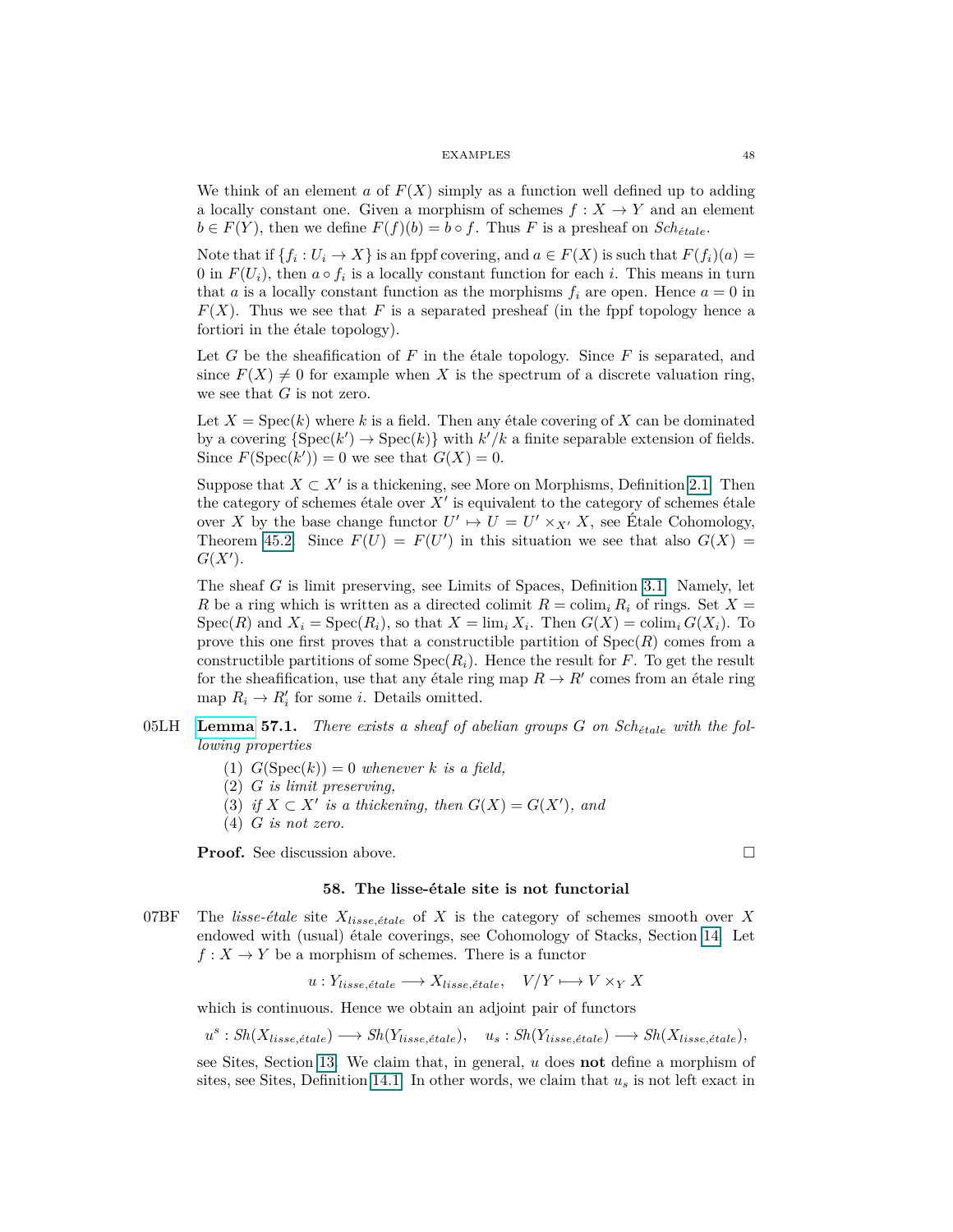general. Note that representable presheaves are sheaves on lisse-étale sites. Hence, by Sites, Lemma 13.5 we see that  $u_s h_V = h_{V \times_Y X}$ . Now consider two morphisms



of schemes  $V_1, V_2$  smooth over *Y*. Now if  $u_s$  is left exact, then we would have

 $u_s$ Equalizer $(h_a, h_b: h_{V_1} \to h_{V_2})$  = Equalizer $(h_{a \times 1}, h_{b \times 1}: h_{V_1 \times_Y X} \to h_{V_2 \times_Y X})$ 

We will take the morphisms  $a, b: V_1 \to V_2$  such that there exists no morphism from a scheme smooth over *Y* into  $(a = b) \subset V_1$ , i.e., such that the left hand side is the empty sheaf, but such that after base change to  $X$  the equalizer is nonempty and smooth over *X*. A silly example is to take  $X = \text{Spec}(\mathbf{F}_p)$ ,  $Y = \text{Spec}(\mathbf{Z})$  and  $V_1 = V_2 = \mathbf{A}^1_{\mathbf{Z}}$  with morphisms  $a(x) = x$  and  $b(x) = x + p$ . Note that the equalizer of *a* and *b* is the fibre of  $\mathbf{A}_{\mathbf{Z}}^1$  over  $(p)$ .

# 07BG **[Lemma](https://stacks.math.columbia.edu/tag/07BG) 58.1.** *The lisse-étale site is not functorial, even for morphisms of schemes.*

**Proof.** See discussion above. □

**59. Sheaves on the category of Noetherian schemes**

0GE8 Let *S* be a locally Noetherian scheme. As in Artin's Axioms, Section [25](#page-22-0) consider the inclusion functor

$$
u:(Noetherian/S)_{fppf}\longrightarrow (Sch/S)_{fppf}
$$

of the fppf site of locally Noetherian schemes over *S* into a big fppf site of *S*. As explained in the section referenced, this functor is continuous. Hence we obtain an adjoint pair of functors

$$
u^s: \mathcal{S}h((\mathcal{S}ch/S)_{fppf}) \longrightarrow \mathcal{S}h((\mathcal{N}oetherian/S)_{fppf})
$$

and

$$
u_s: Sh((Noetherian/S)_{fppf}) \longrightarrow Sh((Sch/S)_{fppf})
$$

see Sites, Section [13.](#page-11-0) However, we claim that *u* in general does not define a morphism of sites, see Sites, Definition [14.1.](#page-13-0) In other words, we claim that the functor *u<sup>s</sup>* is not left exact in general.

Let *p* be a prime number and set  $S = \text{Spec}(\mathbf{F}_p)$ . Consider the injective map of sheaves

$$
a: \mathcal{F} \longrightarrow \mathcal{G}
$$

on (*Noetherian/S*)*fppf* defined as follows: for *U* a locally Noetherian scheme over *S* we define

$$
\mathcal{G}(U) = \Gamma(U, \mathcal{O}_U)^* = \text{Mor}_S(U, \mathbf{G}_{m,S})
$$

and we take

 $\mathcal{F}(U) = \{f \in \mathcal{G}(U) \mid \text{fppf locally } f \text{ has arbitrary } p\text{-power roots}\}\$ 

A Noetherian  $\mathbf{F}_p$ -algebra *A* has a nilpotent nilradical  $I \subset A$ , the *p*-power roots of 1 in *A* are of the elements of the form  $1 + a$ ,  $a \in I$ , and hence no-nontrivial *p*-power root of 1 has arbitrary *p*-power roots. We conclude that  $\mathcal{F}(U)$  is a *p*-torsion free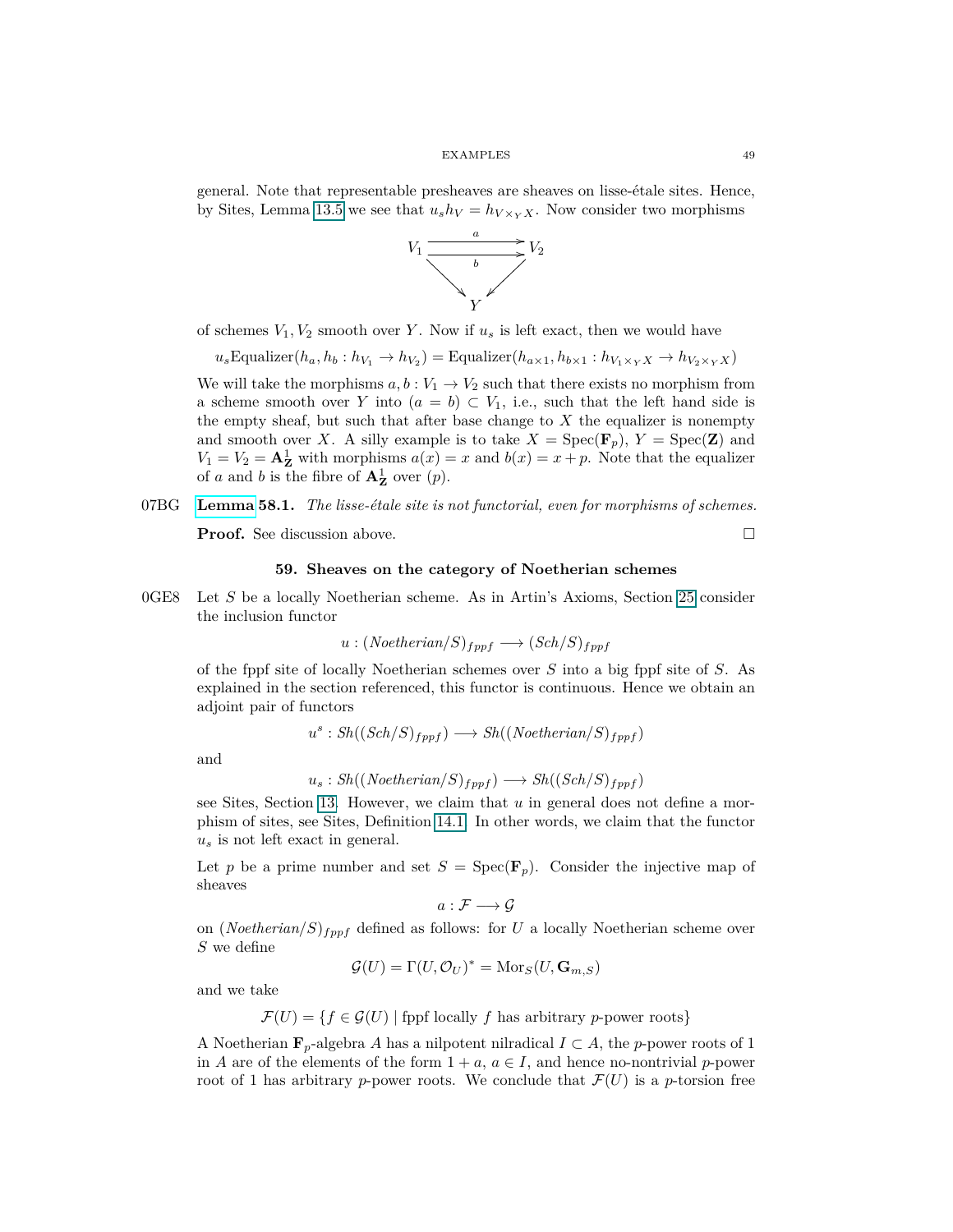abelian group for any locally Noetherian scheme *U*; some details omitted. It follows that  $p: \mathcal{F} \to \mathcal{F}$  is an injective map of abelian sheaves on  $(Noetherian/S)_{fppf}$ .

To get a contradiction, assume  $u_s$  is exact. Then  $p: u_s \mathcal{F} \to u_s \mathcal{F}$  is injective too and we find that  $(u_s \mathcal{F})(V)$  is a *p*-torsion free abelian group for any *V* over *S*. Since representable presheaves are sheaves on fppf sites, by Sites, Lemma 13.5, we see that  $u_s \mathcal{G}$  is represented by  $\mathbf{G}_{m,S}$ . Using that  $u_s \mathcal{F} \to u_s \mathcal{G}$  is injective, we find a *p*-torsion free subgroup

$$
(u_s \mathcal{F})(V) \subset \Gamma(V, \mathcal{O}_V)^*
$$

for every scheme *V* over *S* with the following property: for every morphism  $V \to U$ of schemes over *S* with *U* locally Noetherian the subgroup

$$
\mathcal{F}(U) \subset \Gamma(U, \mathcal{O}_U)^*
$$

maps into the subgroup  $(u_s \mathcal{F})(V)$  by the restriction mapping  $\Gamma(U, \mathcal{O}_U)^* \to \Gamma(V, \mathcal{O}_V)^*$ .

The actual contradiction now is obtained as follows: let  $k = \bigcup_{n\geq 0} \mathbf{F}_p(t^{1/p^n})$  and set

$$
B = k \otimes_{\mathbf{F}_p(t)} k
$$

and  $V = \text{Spec}(B)$ . Since we have the two projection morphisms  $V \to \text{Spec}(k)$ corresponding to the two coprojections  $k \to B$  and since  $Spec(k)$  is Noetherian, we conclude the subgroup

∗

$$
(u_s \mathcal{F})(V) \subset B
$$

contains  $k^* \otimes 1$  and  $1 \otimes k^*$ . This is a contradiction because

$$
(t^{1/p} \otimes 1) \cdot (1 \otimes t^{-1/p}) = t^{1/p} \otimes t^{-1/p}
$$

is a nontrivial *p*-torsion unit of *B*.

0GE9 **[Lemma](https://stacks.math.columbia.edu/tag/0GE9) 59.1.** With  $S = \text{Spec}(\mathbf{F}_p)$  the inclusion functor (Noetherian/S)<sub>fppf</sub>  $\rightarrow$  $(Sch/S)_{fppf}$  does not define a morphism of sites.

<span id="page-49-0"></span>**Proof.** See discussion above.

$$
\Box
$$

# **60. Derived pushforward of quasi-coherent modules**

07DC Let *k* be a field of characteristic  $p > 0$ . Let  $S = \text{Spec}(k[x])$ . Let  $G = \mathbb{Z}/p\mathbb{Z}$ viewed either as an abstract group or as a constant group scheme over *S*. Consider the algebraic stack  $\mathcal{X} = [S/G]$  where G acts trivially on S, see Examples of Stacks, Remark 15.5 and Criteria for Representability, Lemma 18.3. Consider the structure morphism

$$
f: \mathcal{X} \longrightarrow S
$$

This morphism is quasi-compact and quasi-separated. Hence we get a functor

$$
Rf_{QCoh,*}: D^+_{QCoh}(\mathcal{O}_{\mathcal{X}}) \longrightarrow D^+_{QCoh}(\mathcal{O}_S),
$$

see Derived Categories of Stacks, Proposition 5.1. Let's compute  $Rf_{QCoh,*}\mathcal{O}_{\mathcal{X}}$ . Since  $D_{QCoh}(\mathcal{O}_S)$  is equivalent to the derived category of  $k[x]$ -modules (see Derived Categories of Schemes, Lemma 3.5) this is equivalent to computing  $R\Gamma(\mathcal{X}, \mathcal{O}_{\mathcal{X}})$ . For this we can use the covering  $S \to \mathcal{X}$  and the spectral sequence

$$
H^q(S \times_{\mathcal{X}} \dots \times_{\mathcal{X}} S, O) \Rightarrow H^{p+q}(\mathcal{X}, \mathcal{O}_{\mathcal{X}})
$$

see Cohomology of Stacks, Proposition 11.6. Note that

$$
S \times_{\mathcal{X}} \ldots \times_{\mathcal{X}} S = S \times G^p
$$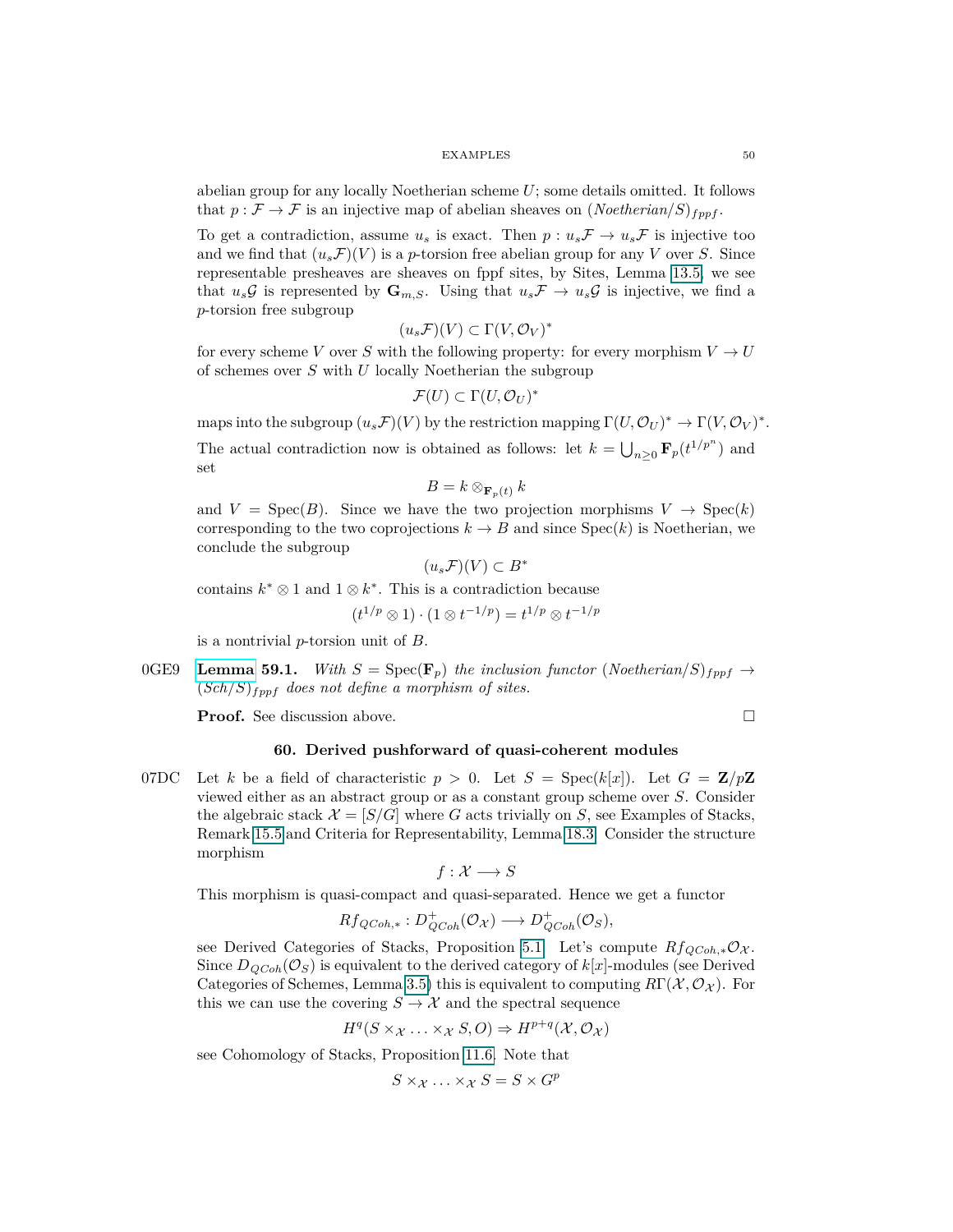which is affine. Thus the complex

$$
k[x] \to \mathrm{Map}(G, k[x]) \to \mathrm{Map}(G^2, k[x]) \to \dots
$$

computes  $R\Gamma(\mathcal{X}, \mathcal{O}_{\mathcal{X}})$ . Here for  $\varphi \in \text{Map}(G^{p-1}, k[x])$  its differential is the map which sends  $(g_1, \ldots, g_p)$  to

$$
\varphi(g_2,\ldots,g_p) + \sum_{i=1}^{p-1} (-1)^i \varphi(g_1,\ldots,g_i+g_{i+1},\ldots,g_p) + (-1)^p \varphi(g_1,\ldots,g_{p-1}).
$$

This is just the complex computing the group cohomology of *G* acting trivially on  $k[x]$  (insert future reference here). The cohomology of the cyclic group *G* on  $k[x]$  is exactly one copy of  $k[x]$  in each cohomological degree  $\geq 0$  (insert future reference here). We conclude that

$$
Rf_*\mathcal{O}_\mathcal{X} = \bigoplus\nolimits_{n\geq 0} \mathcal{O}_S[-n]
$$

Now, consider the complex

$$
E=\bigoplus\nolimits_{m\geq 0} {\mathcal O}_{\mathcal X}[m]
$$

<span id="page-50-0"></span>This is an object of  $D_{QCoh}(\mathcal{O}_{\mathcal{X}})$ . We interrupt the discussion for a general result.

08IY **[Lemma](https://stacks.math.columbia.edu/tag/08IY) 60.1.** Let X be an algebraic stack. Let K be an object of  $D(\mathcal{O}_X)$  whose *cohomology sheaves are locally quasi-coherent (Sheaves on Stacks, Definition [12.1\)](#page-9-0) and satisfy the flat base change property (Cohomology of Stacks, Definition [7.1\)](#page-6-0). Then there exists a distinguished triangle*

$$
K \to \prod_{n \ge 0} \tau_{\ge -n} K \to \prod_{n \ge 0} \tau_{\ge -n} K \to K[1]
$$

*in*  $D(O_X)$ *. In other words, K is the derived limit of its canonical truncations.* 

**Proof.** Recall that we work on the "big fppf site"  $\mathcal{X}_{fppf}$  of  $\mathcal{X}$  (by our conventions for sheaves of  $\mathcal{O}_{\mathcal{X}}$ -modules in the chapters Sheaves on Stacks and Cohomology on Stacks). Let B be the set of objects x of  $\mathcal{X}_{fppf}$  which lie over an affine scheme *U*. Combining Sheaves on Stacks, Lemmas 23.2, 16.1, Descent, Lemma [12.4,](#page-10-0) and Cohomology of Schemes, Lemma 2.2 we see that  $H^p(x, \mathcal{F}) = 0$  if  $\mathcal F$  is locally quasicoherent and  $x \in \mathcal{B}$ . Now the claim follows from Cohomology on Sites, Lemma 23.10 with  $d = 0$ .

08IZ **[Lemma](https://stacks.math.columbia.edu/tag/08IZ) 60.2.** Let  $X$  be an algebraic stack. If  $\mathcal{F}_n$  is a collection of locally quasi*coherent sheaves with the flat base change property on*  $\mathcal{X}$ *, then*  $\bigoplus_n \mathcal{F}_n[n] \to \prod_n \mathcal{F}_n[n]$ *is an isomorphism in*  $D(O_X)$ .

**Proof.** This is true because by Lemma [60.1](#page-50-0) we see that the direct sum is isomorphic to the product.

We continue our discussion. Since a quasi-coherent module is locally quasi-coherent and satisfies the flat base change property (Sheaves on Stacks, Lemma [12.2\)](#page-9-2) we get

$$
E=\prod\nolimits_{m\geq 0} \mathcal{O}_{\mathcal{X}}[m]
$$

Since cohomology commutes with limits we see that

$$
Rf_*E = \prod\nolimits_{m \geq 0} \left( \bigoplus\nolimits_{n \geq 0} \mathcal{O}_S[m-n] \right)
$$

Note that this complex is not an object of  $D_{QCoh}(\mathcal{O}_S)$  because the cohomology sheaf in degree 0 is an infinite product of copies of  $\mathcal{O}_S$  which is not even a locally quasi-coherent O*S*-module.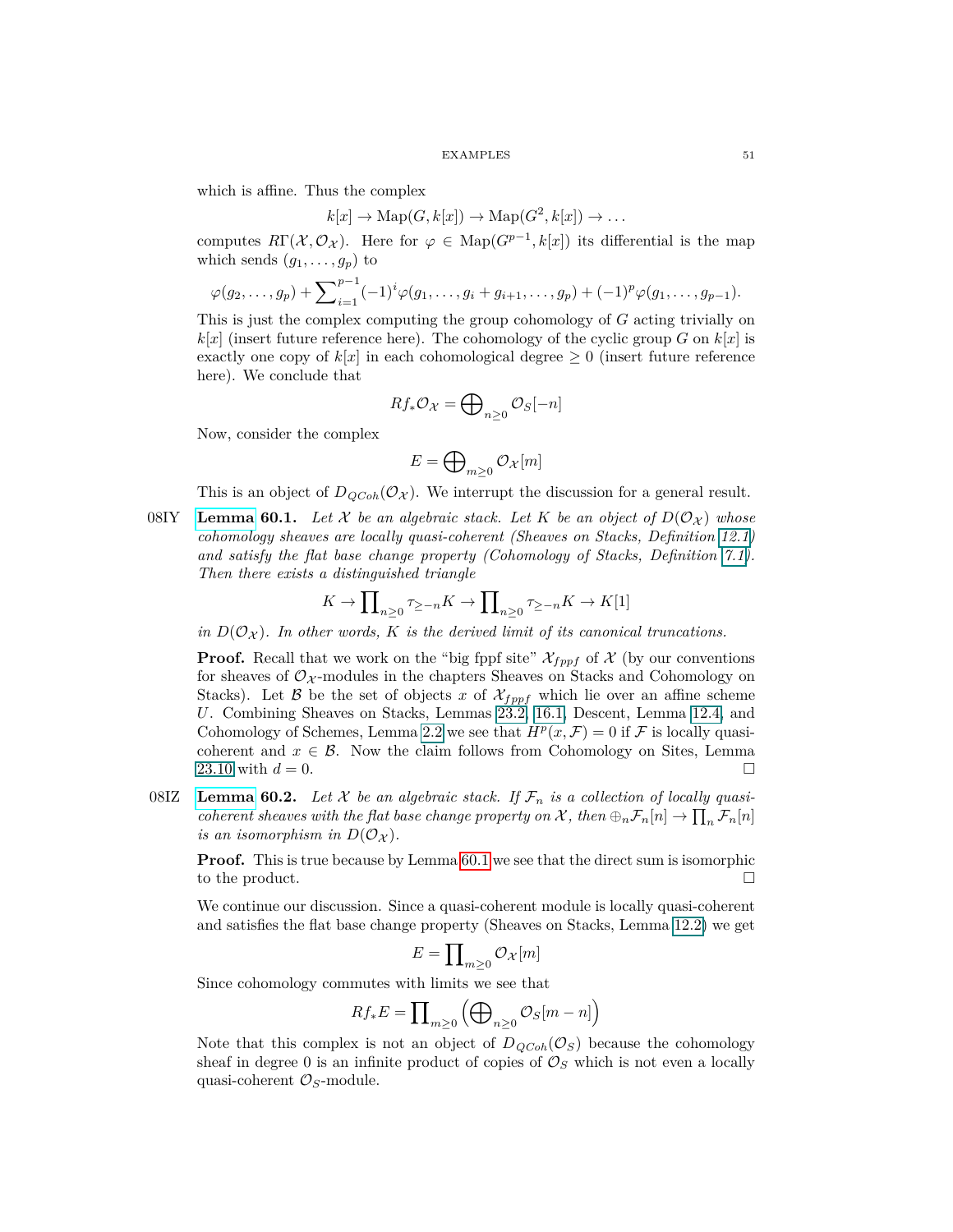07DD **[Lemma](https://stacks.math.columbia.edu/tag/07DD) 60.3.** *A quasi-compact and quasi-separated morphism*  $f : \mathcal{X} \rightarrow \mathcal{Y}$  of *algebraic stacks need not induce a functor*  $Rf_* : D_{QCoh}(\mathcal{O}_{\mathcal{X}}) \to D_{QCoh}(\mathcal{O}_{\mathcal{Y}})$ .

**Proof.** See discussion above. □

## **61. A big abelian category**

07JS The purpose of this section is to give an example of a "big" abelian category  $\mathcal A$ and objects *M, N* such that the collection of isomorphism classes of extensions  $Ext_{\mathcal{A}}(M, N)$  is not a set. The example is due to Freyd, see [\[Fre64,](#page-74-2) page 131, Exercise A].

We define A as follows. An object of A consists of a triple  $(M, \alpha, f)$  where M is an abelian group and  $\alpha$  is an ordinal and  $f : \alpha \to \text{End}(M)$  is a map. A morphism  $(M, \alpha, f) \rightarrow (M', \alpha', f')$  is given by a homomorphism of abelian groups  $\varphi : M \rightarrow M'$ such that for *any* ordinal  $\beta$  we have

$$
\varphi \circ f(\beta) = f'(\beta) \circ \varphi
$$

Here the rule is that we set  $f(\beta) = 0$  if  $\beta$  is not in  $\alpha$  and similarly we set  $f'(\beta)$  equal to zero if  $\beta$  is not an element of  $\alpha'$ . We omit the verification that the category so defined is abelian.

Consider the object  $Z = (\mathbf{Z}, \emptyset, f)$ , i.e., all the operators are zero. The observation is that computed in  $\mathcal A$  the group  $\text{Ext}^1_{\mathcal A}(Z,Z)$  is a proper class and not a set. Namely, for each ordinal  $\alpha$  we can find an extension  $(M, \alpha+1, f)$  of *Z* by *Z* whose underlying group is  $M = \mathbf{Z} \oplus \mathbf{Z}$  and where the value of f is always zero except for

$$
f(\alpha) = \begin{pmatrix} 0 & 1 \\ 0 & 0 \end{pmatrix}.
$$

This clearly produces a proper class of isomorphism classes of extensions. In particular, the derived category of  $A$  has proper classes for its collections of morphism, see Derived Categories, Lemma 27.6. This means that some care has to be exercised when defining Verdier quotients of triangulated categories.

07JT **[Lemma](https://stacks.math.columbia.edu/tag/07JT) 61.1.** *There exists a "big" abelian category* A *whose* Ext*-groups are proper classes.*

**Proof.** See discussion above.

# **62. Weakly associated points and scheme theoretic density**

084J Let *k* be a field. Let  $R = k[z, x_i, y_i]/(z^2, zx_i y_i)$  where *i* runs over the elements of **N**. Note that  $R = R_0 \oplus M_0$  where  $R_0 = k[x_i, y_i]$  is a subring and  $M_0$  is an ideal of square zero with  $M_0 \cong R_0/(x_i y_i)$  as  $R_0$ -module. The prime  $\mathfrak{p} = (z, x_i)$  is weakly associated to *R* as an *R*-module (Algebra, Definition [66.1\)](#page-57-0). Indeed, the element *z* in  $R_p$  is nonzero but annihilated by  $pR_p$ . On the other hand, consider the open subscheme

$$
U = \bigcup D(x_i) \subset \text{Spec}(R) = S
$$

We claim that  $U \subset S$  is scheme theoretically dense (Morphisms, Definition [7.1\)](#page-6-0). To prove this it suffices to show that  $\mathcal{O}_S \to j_*\mathcal{O}_U$  is injective where  $j: U \to S$  is the inclusion morphism, see Morphisms, Lemma 7.5. Translated back into algebra, we have to show that for all  $g \in R$  the map

$$
R_g \longrightarrow \prod R_{x_i g}
$$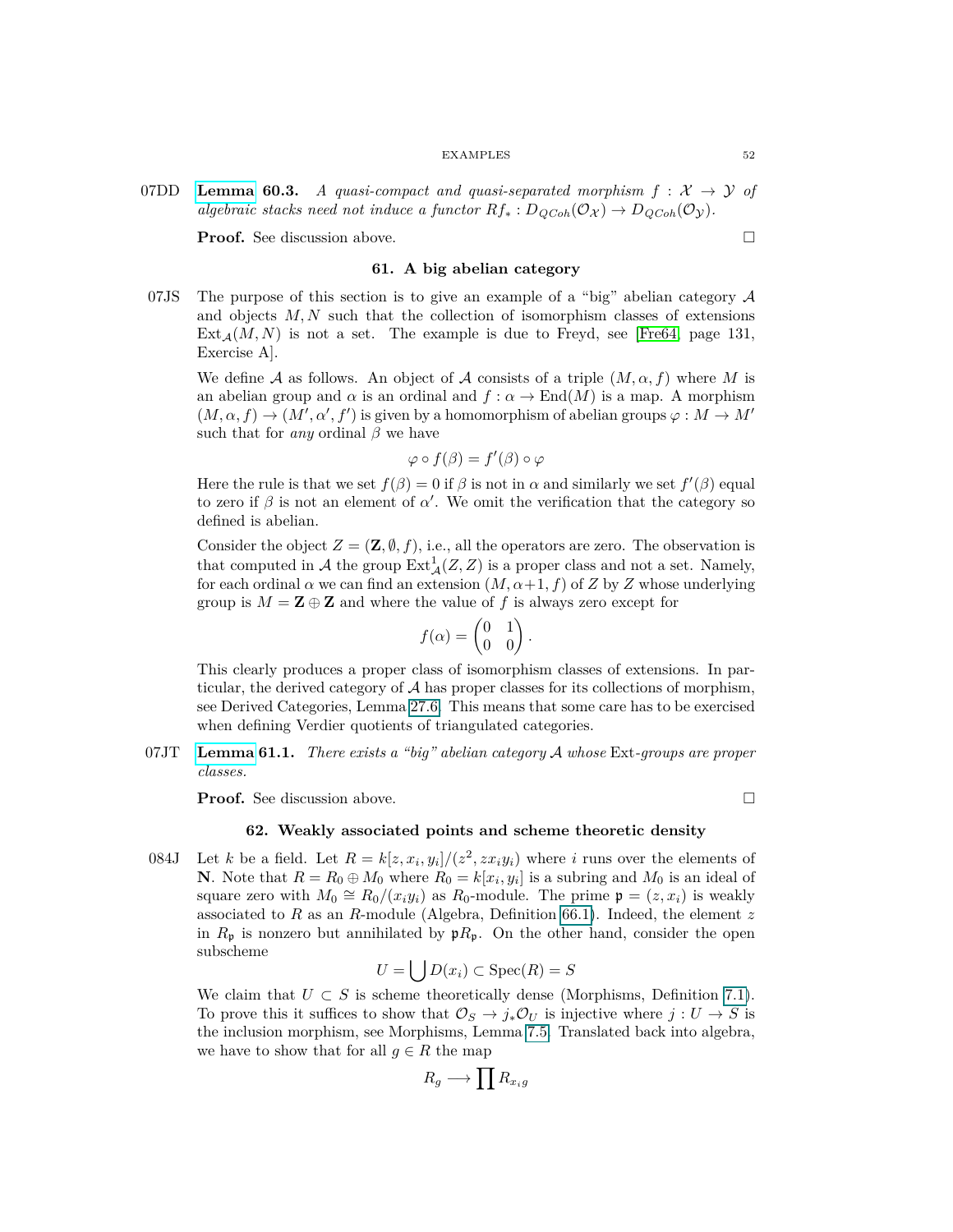is injective. Write  $g = g_0 + m_0$  with  $g_0 \in R_0$  and  $m_0 \in M_0$ . Then  $R_g = R_{g_0}$  (details omitted). Hence we may assume  $g \in R_0$ . We may also assume g is not zero. Now  $R_g = (R_0)_g \oplus (M_0)_g$ . Since  $R_0$  is a domain, the map  $(R_0)_g \to \prod (R_0)_{x_i g}$  is injective. If  $g \in (x_i y_i)$  then  $(M_0)$ <sub>g</sub> = 0 and there is nothing to prove. If  $g \notin (x_i y_i)$  then, since  $(x_i y_i)$  is a radical ideal of  $R_0$ , we have to show that  $M_0 \to \prod (M_0)_{x_i g}$  is injective. The kernel of  $R_0 \to M_0 \to (M_0)_{x_n}$  is  $(x_i y_i, y_n)$ . Since  $(x_i y_i, y_n)$  is a radical ideal, if  $g \notin (x_i y_i, y_n)$  then the kernel of  $R_0 \to M_0 \to (M_0)_{x_n g}$  is  $(x_i y_i, y_n)$ . As  $g \notin (x_i y_i, y_n)$ for all  $n \gg 0$  we conclude that the kernel is contained in  $\bigcap_{n \gg 0} (x_i y_i, y_n) = (x_i y_i)$ as desired.

Second example due to Ofer Gabber. Let  $k$  be a field and let  $R$ , resp.  $R'$  be the ring of functions  $N \to k$ , resp. the ring of eventually constant functions  $N \to k$ . Then  $Spec(R)$ , resp.  $Spec(R')$  is the Stone-Čech compactification<sup>[3](#page-52-0)</sup>  $\beta N$ , resp. the one point compactification<sup>[4](#page-52-1)</sup>  $N^* = N \cup \{\infty\}$ . All points are weakly associated since all primes are minimal in the rings  $R$  and  $R'$ .

084K **[Lemma](https://stacks.math.columbia.edu/tag/084K) 62.1.** *There exists a reduced scheme X and a schematically dense open*  $U \subset X$  *such that some weakly associated point*  $x \in X$  *is not in*  $U$ *.* 

**Proof.** In the first example we have  $\mathfrak{p} \notin U$  by construction. In Gabber's examples the schemes  $Spec(R)$  or  $Spec(R')$  are reduced.

# **63. Example of non-additivity of traces**

087J Let *k* be a field and let  $R = k[\epsilon]$  be the ring of dual numbers over *k*. In other words,  $R = k[x]/(x^2)$  and  $\epsilon$  is the congruence class of *x* in *R*. Consider the short exact sequence of complexes



Here the columns are the complexes, the first row is placed in degree 0, and the second row in degree 1. Denote the first complex (i.e., the left column) by *A*• , the second by  $B^{\bullet}$  and the third  $C^{\bullet}$ . We claim that the diagram



 $087K$   $(63.0.1)$ 

commutes in  $K(R)$ , i.e., is a diagram of complexes commuting up to homotopy. Namely, the square on the right commutes and the one on the left is off by the homotopy  $1: A^1 \to B^0$ . On the other hand,

$$
\text{Tr}_{A\bullet}(1+\epsilon) + \text{Tr}_{C\bullet}(1) \neq \text{Tr}_{B\bullet}(1).
$$

<span id="page-52-0"></span><sup>&</sup>lt;sup>3</sup>Every element  $f \in R$  is of the form *ue* where *u* is a unit and *e* is an idempotent. Then Algebra, Lemma 26.5 shows  $Spec(R)$  is Hausdorff. On the other hand, **N** with the discrete topology can be viewed as a dense open subset. Given a set map  $N \to X$  to a Hausdorff, quasi-compact topological space X, we obtain a ring map  $C^0(X; k) \to R$  where  $C^0(X; k)$  is the *k*-algebra of locally constant maps  $X \to k$ . This gives  $Spec(R) \to Spec(C^0(X;k)) = X$  proving the universal property.

<span id="page-52-1"></span><sup>&</sup>lt;sup>4</sup>Here one argues that there is really only one extra maximal ideal in  $R'$ .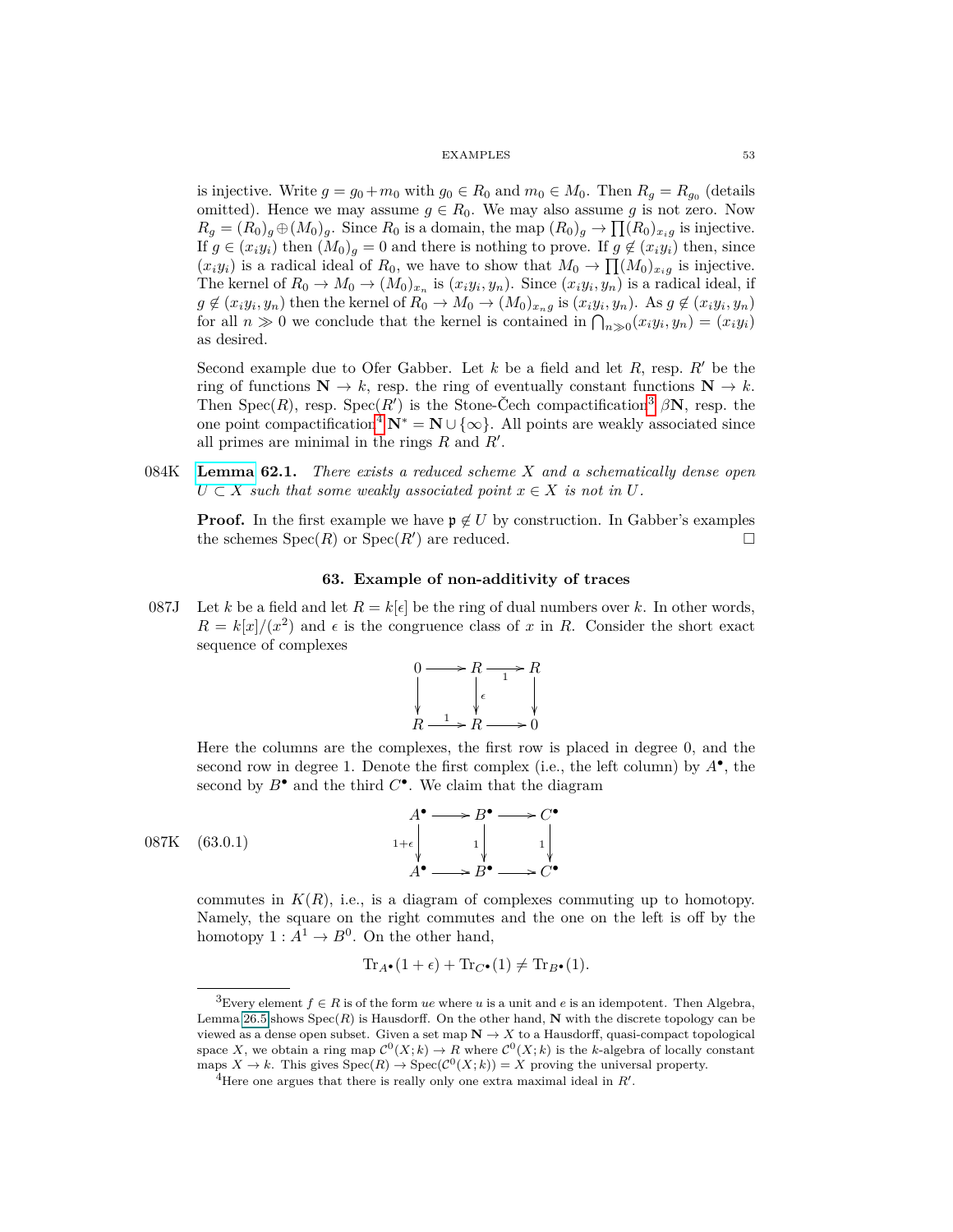087L **[Lemma](https://stacks.math.columbia.edu/tag/087L) 63.1.** *There exists a ring R*, a distinguished triangle  $(K, L, M, \alpha, \beta, \gamma)$  in *the homotopy category*  $K(R)$ *, and an endomorphism*  $(a, b, c)$  *of this distinguished triangle, such that*  $K$ *,*  $L$ *,*  $M$  *are perfect complexes and*  $Tr_K(a) + Tr_M(c) \neq Tr_L(b)$ *.* 

**Proof.** Consider the example above. The map  $\gamma : C^{\bullet} \to A^{\bullet}[1]$  is given by multiplication by  $\epsilon$  in degree 0, see Derived Categories, Definition [10.1.](#page-8-0) Hence it is also true that

$$
C^{\bullet} \longrightarrow A^{\bullet}[1]
$$
  
\n
$$
\downarrow \qquad \qquad \downarrow
$$
  
\n
$$
C^{\bullet} \longrightarrow A^{\bullet}[1]
$$

commutes in  $K(R)$  as  $\epsilon(1+\epsilon) = \epsilon$ . Thus we indeed have a morphism of distinguished triangles.

# **64. Being projective is not local on the base**

08J0 In the chapter on descent we have seen that many properties of morphisms are local on the base, even in the fpqc topology. See Descent, Sections [22,](#page-20-0) [23,](#page-21-0) and [24.](#page-21-1) This is not true for projectivity of morphisms.

# <span id="page-53-0"></span>08J1 **[Lemma](https://stacks.math.columbia.edu/tag/08J1) 64.1.** *The properties*

 $P(f) = f$  *is projective*", and  $P(f) = f$  *is quasi-projective*"

*are not Zariski local on the base. A fortiori, they are not fpqc local on the base.*

**Proof.** Following Hironaka [\[Har77,](#page-74-3) Example B.3.4.1], we define a proper morphism of smooth complex 3-folds  $f: V_Y \to Y$  which is Zariski-locally projective, but not projective. Since *f* is proper and not projective, it is also not quasi-projective.

Let *Y* be projective 3-space over the complex numbers **C**. Let *C* and *D* be smooth conics in *Y* such that the closed subscheme  $C \cap D$  is reduced and consists of two complex points *P* and *Q*. (For example, let  $C = \{[x, y, z, w] : xy = z^2, w = 0\},\$  $D = \{ [x, y, z, w] : xy = w^2, z = 0 \}, P = [1, 0, 0, 0], \text{ and } Q = [0, 1, 0, 0]. \}$  On  $Y - Q$ , first blow up the curve *C*, and then blow up the strict transform of the curve *D* (Divisors, Definition [33.1\)](#page-27-0). On  $Y - P$ , first blow up the curve *D*, and then blow up the strict transform of the curve *C*. Over  $Y - P - Q$ , the two varieties we have constructed are canonically isomorphic, and so we can glue them over  $Y - P - Q$ . The result is a smooth proper 3-fold  $V_Y$  over **C**. The morphism  $f: V_Y \to Y$  is proper and Zariski-locally projective (since it is a blowup over  $Y - P$  and over *Y* − *Q*), by Divisors, Lemma 32.13. We will show that *V*<sup>*Y*</sup> is not projective over **C**. That will imply that *f* is not projective.

To do this, let *L* be the inverse image in  $V_Y$  of a complex point of  $C - P - Q$ , and *M* the inverse image of a complex point of  $D - P - Q$ . Then *L* and *M* are isomorphic to the projective line  $P^1_C$ . Next, let *E* be the inverse image in  $V_Y$  of  $C \cup D \subset Y$  in  $V_Y$ ; thus  $E \to C \cup D$  is a proper morphism, with fibers isomorphic to **P**<sup>1</sup> over  $(C ∪ D) - {P,Q}$ . The inverse image of *P* in *E* is a union of two lines  $L_0$ and  $M_0$ , and we have rational equivalences of cycles  $L \sim L_0 + M_0$  and  $M \sim M_0$  on  $E$  (using that  $C$  and  $D$  are isomorphic to  $\mathbf{P}^1$ ). Note the asymmetry resulting from the order in which we blew up the two curves. Near *Q*, the opposite happens. So the inverse image of  $Q$  is the union of two lines  $L'_0$  and  $M'_0$ , and we have rational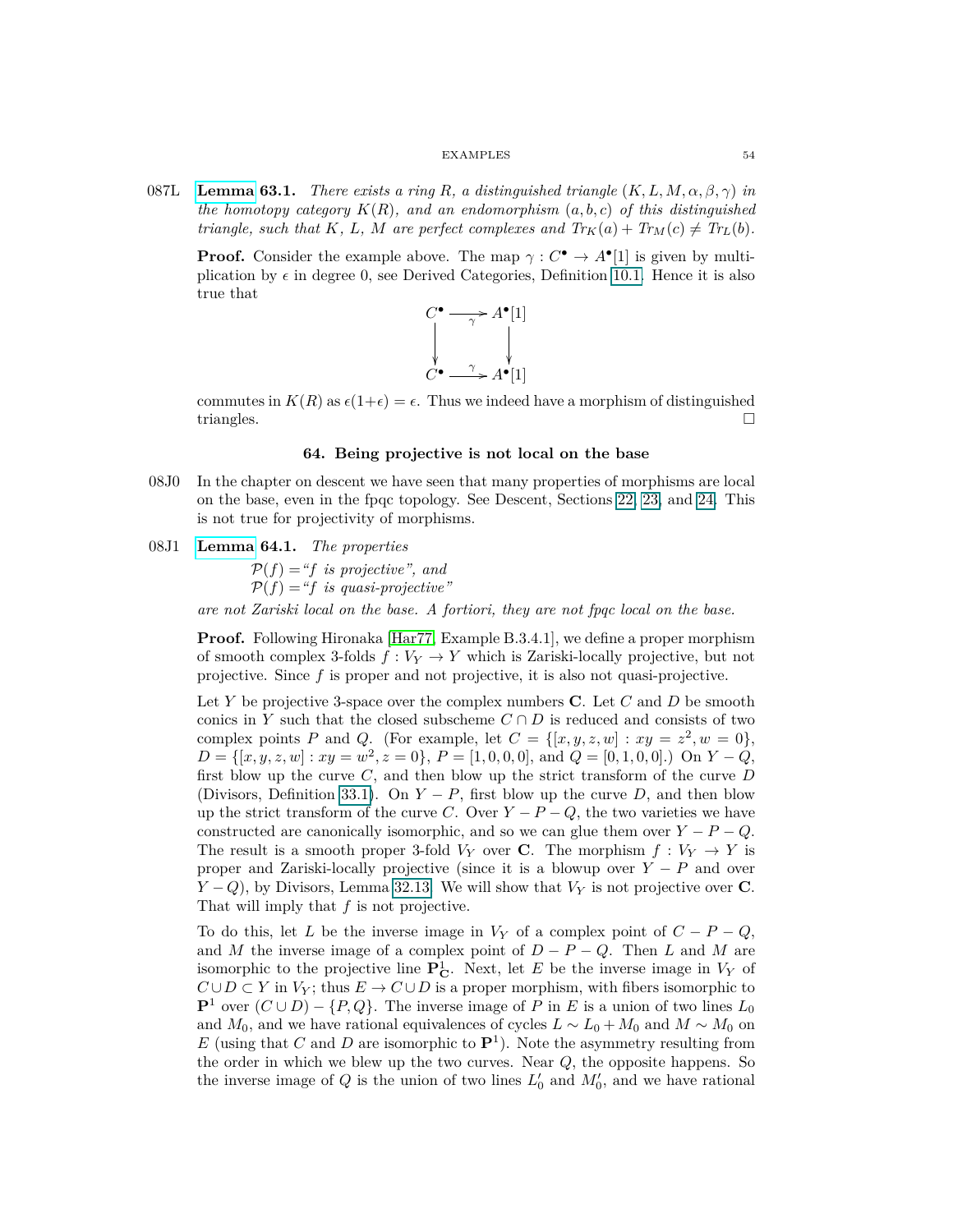equivalences  $L \sim L'_0$  and  $M \sim L'_0 + M'_0$  on *E*. Combining these equivalences, we find that  $L_0 + M'_0 \sim 0$  on *E* and hence on  $V_Y$ . If  $V_Y$  were projective over **C**, it would have an ample line bundle  $H$ , which would have degree  $> 0$  on all curves in  $V_Y$ . In particular *H* would have positive degree on  $L_0 + M'_0$ , contradicting that the degree of a line bundle is well-defined on 1-cycles modulo rational equivalence on a proper scheme over a field (Chow Homology, Lemma 20.3 and Lemma 28.2). So  $V_Y$  is not projective over **C**.

In different terminology, Hironaka's 3-fold *V<sup>Y</sup>* is a small resolution of the blowup *Y*<sup> $\prime$ </sup> of *Y* along the reduced subscheme  $C \cup D$ ; here *Y*<sup> $\prime$ </sup> has two node singularities. If we define *Z* by blowing up *Y* along *C* and then along the strict transform of *D*, then  $Z$  is a smooth projective 3-fold, and the non-projective 3-fold  $V_Y$  differs from *Z* by a "flop" over  $Y - P$ .

# **65. Non-effective descent data for projective schemes**

- 08KE In the chapter on descent we have seen that descent data for schemes relative to an fpqc morphism are effective for several classes of morphisms. In particular, affine morphisms and more generally quasi-affine morphisms satisfy descent for fpqc coverings (Descent, Lemma [38.1\)](#page-32-0). This is not true for projective morphisms.
- 08KF **[Lemma](https://stacks.math.columbia.edu/tag/08KF) 65.1.** *There is an etale covering*  $X \to S$  *of schemes and a descent datum*  $(V/X, \varphi)$  *relative to*  $X \to S$  *such that*  $V \to X$  *is projective, but the descent datum is not effective in the category of schemes.*

**Proof.** We imitate Hironaka's example of a smooth separated complex algebraic space of dimension 3 which is not a scheme [\[Har77,](#page-74-3) Example B.3.4.2].

Consider the action of the group  $G = \mathbb{Z}/2 = \{1, g\}$  on projective 3-space  $\mathbb{P}^3$  over the complex numbers by

$$
g[x, y, z, w] = [y, x, w, z].
$$

The action is free outside the two disjoint lines  $L_1 = \{ [x, x, z, z] \}$  and  $L_2 =$  $\{[x, -x, z, -z]\}$  in  $\mathbf{P}^3$ . Let  $Y = \mathbf{P}^3 - (L_1 \cup L_2)$ . There is a smooth quasi-projective scheme  $S = Y/G$  over **C** such that  $Y \rightarrow S$  is a *G*-torsor (Groupoids, Definition 11.3). Explicitly, we can define *S* as the image of the open subset *Y* in  $\mathbf{P}^3$  under the morphism

$$
\mathbf{P}^3 \to \text{Proj } \mathbf{C}[x, y, z, w]^G
$$
  
= Proj  $\mathbf{C}[u_0, u_1, v_0, v_1, v_2]/(v_0v_1 = v_2^2)$ ,

where  $u_0 = x + y$ ,  $u_1 = z + w$ ,  $v_0 = (x - y)^2$ ,  $v_1 = (z - w)^2$ , and  $v_2 = (x - y)(z - w)$ , and the ring is graded with  $u_0, u_1$  in degree 1 and  $v_0, v_1, v_2$  in degree 2.

Let  $C = \{ [x, y, z, w] : xy = z^2, w = 0 \}$  and  $D = \{ [x, y, z, w] : xy = w^2, z = 0 \}.$ These are smooth conic curves in  $\mathbf{P}^3$ , contained in the *G*-invariant open subset *Y*, with  $g(C) = D$ . Also,  $C \cap D$  consists of the two points  $P := [1, 0, 0, 0]$  and  $Q := [0, 1, 0, 0]$ , and these two points are switched by the action of  $G$ .

Let  $V_Y \rightarrow Y$  be the scheme which over  $Y - P$  is defined by blowing up *D* and then the strict transform of *C*, and over  $Y - Q$  is defined by blowing up *C* and then the strict transform of *D*. (This is the same construction as in the proof of Lemma [64.1,](#page-53-0) except that *Y* here denotes an open subset of  $\mathbf{P}^3$  rather than all of  $\mathbf{P}^3$ .) Then the action of  $G$  on  $Y$  lifts to an action of  $G$  on  $V_Y$ , which switches the inverse images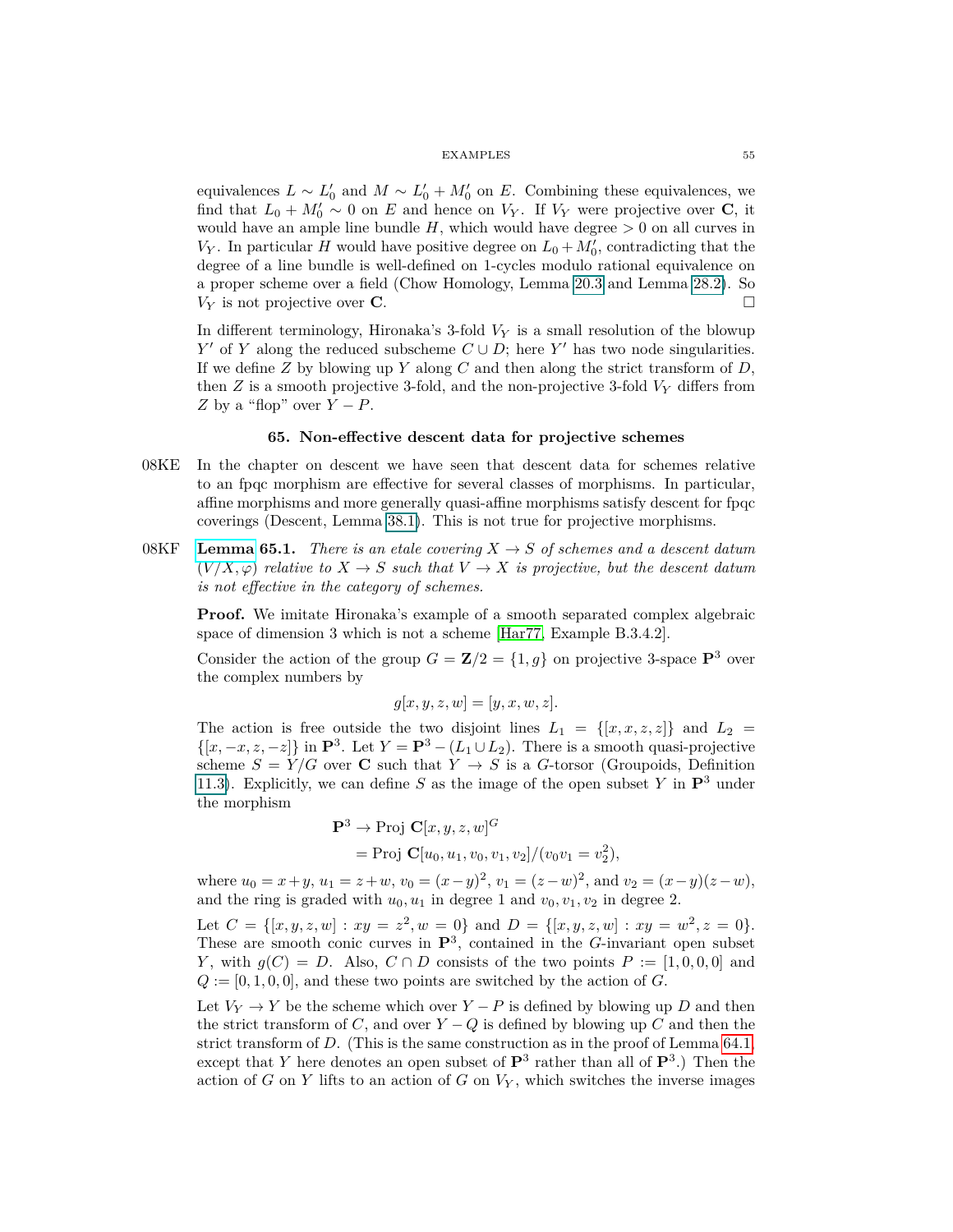of *Y* − *P* and *Y* − *Q*. This action of *G* on  $V_Y$  gives a descent datum  $(V_Y/Y, \varphi_Y)$ on  $V_Y$  relative to the *G*-torsor  $Y \to S$ . The morphism  $V_Y \to Y$  is proper but not projective, as shown in the proof of Lemma [64.1.](#page-53-0)

Let *X* be the disjoint union of the open subsets  $Y - P$  and  $Y - Q$ ; then we have surjective etale morphisms  $X \to Y \to S$ . Let *V* be the pullback of  $V_Y \to Y$  to *X*; then the morphism  $V \to X$  is projective, since  $V_Y \to Y$  is a blowup over each of the open subsets *Y* − *P* and *Y* − *Q*. Moreover, the descent datum  $(V_Y/Y, \varphi_Y)$  pulls back to a descent datum  $(V/X, \varphi)$  relative to the etale covering  $X \to S$ .

Suppose that this descent datum is effective in the category of schemes. That is, there is a scheme  $U \to S$  which pulls back to the morphism  $V \to X$  together with its descent datum. Then *U* would be the quotient of *V<sup>Y</sup>* by its *G*-action.



Let *E* be the inverse image of  $C \cup D \subset Y$  in  $V_Y$ ; thus  $E \to C \cup D$  is a proper morphism, with fibers isomorphic to  $\mathbf{P}^1$  over  $(C \cup D) - \{P, Q\}$ . The inverse image of *P* in *E* is a union of two lines  $L_0$  and  $M_0$ . It follows that the inverse image of  $Q = g(P)$  in *E* is the union of two lines  $L'_0 = g(M_0)$  and  $M'_0 = g(L_0)$ . As shown in the proof of Lemma [64.1,](#page-53-0) we have a rational equivalence  $L_0 + M'_0 = L_0 + g(L_0) \sim 0$ on *E*.

By descent of closed subschemes, there is a curve  $L_1 \subset U$  (isomorphic to  $\mathbf{P}^1$ ) whose inverse image in  $V_Y$  is  $L_0 \cup g(L_0)$ . (Use Descent, Lemma [37.1,](#page-31-0) noting that a closed immersion is an affine morphism.) Let  $R$  be a complex point of  $L_1$ . Since we assumed that *U* is a scheme, we can choose a function *f* in the local ring  $O_{U,R}$ that vanishes at *R* but not on the whole curve  $L_1$ . Let  $D_{loc}$  be an irreducible component of the closed subset  ${f = 0}$  in Spec  $O_{U,R}$ ; then  $D_{\text{loc}}$  has codimension 1. The closure of  $D_{\text{loc}}$  in *U* is an irreducible divisor  $D_U$  in *U* which contains the point *R* but not the whole curve  $L_1$ . The inverse image of  $D_U$  in  $V_Y$  is an effective divisor *D* which intersects  $L_0 \cup g(L_0)$  but does not contain either curve  $L_0$  or  $g(L_0)$ .

Since the complex 3-fold  $V_Y$  is smooth,  $O(D)$  is a line bundle on  $V_Y$ . We use here that a regular local ring is factorial, or in other words is a UFD, see More on Algebra, Lemma 121.2. The restriction of  $O(D)$  to the proper surface  $E \subset V_Y$  is a line bundle which has positive degree on the 1-cycle  $L_0 + g(L_0)$ , by our information on *D*. Since  $L_0 + g(L_0) \sim 0$  on *E*, this contradicts that the degree of a line bundle is well-defined on 1-cycles modulo rational equivalence on a proper scheme over a field (Chow Homology, Lemma 20.3 and Lemma 28.2). Therefore the descent datum  $(V/X, \varphi)$  is in fact not effective; that is, *U* does not exist as a scheme.

In this example, the descent datum *is* effective in the category of algebraic spaces. More precisely, *U* exists as a smooth separated algebraic space of dimension 3 over **C**, for example by Algebraic Spaces, Lemma 14.3. Hironaka's 3-fold *U* is a small resolution of the blowup S' of the smooth quasi-projective 3-fold S along the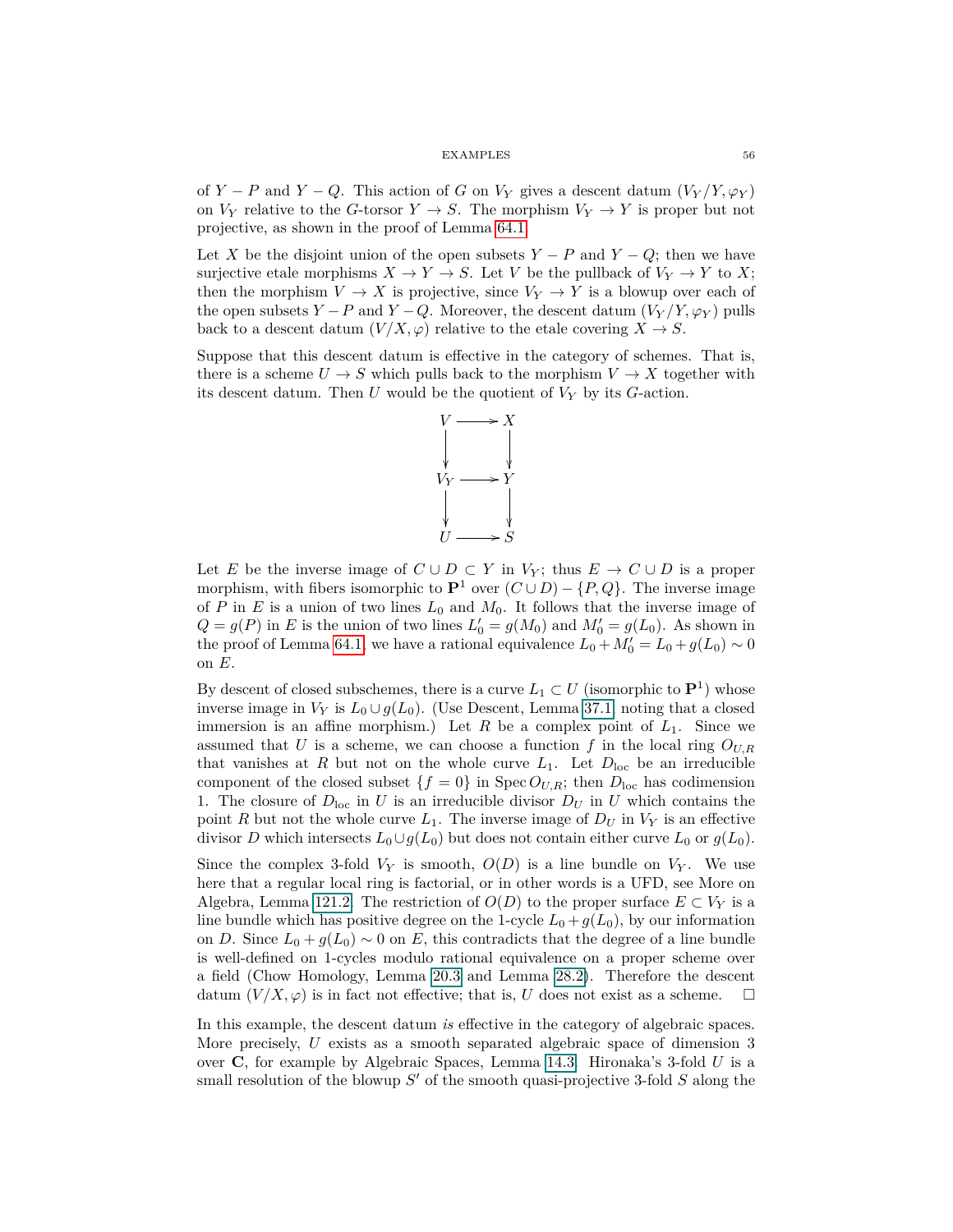irreducible nodal curve  $(C \cup D)/G$ ; the 3-fold *S'* has a node singularity. The other small resolution of  $S'$  (differing from  $U$  by a "flop") is again an algebraic space which is not a scheme.

## **66. A family of curves whose total space is not a scheme**

0D5D In Quot, Section [15](#page-13-2) we define a family of curves over a scheme *S* to be a proper, flat, finitely presented morphism of relative dimension  $\leq 1$  from an algebraic space *X* to *S*. If *S* is the spectrum of a complete Noetherian local ring, then *X* is a scheme, see More on Morphisms of Spaces, Lemma 43.6. In this section we show this is not true in general.

Let *k* be a field. We start with a proper flat morphism

$$
Y\longrightarrow \mathbf{A}^1_k
$$

and a point  $y \in Y(k)$  lying over  $0 \in \mathbf{A}_k^1(k)$  with the following properties

- (1) the fibre  $Y_0$  is a smooth geometrically irreducible curve over  $k$ ,
- (2) for any proper closed subscheme  $T \subset Y$  dominating  $A_k^1$  the intersection  $T \cap Y_0$  contains at least one point distinct from *y*.

Given such a surface we construct our example as follows.



Here  $Z \to Y$  is the blowup of *Y* in *y*. Let  $E \subset Z$  be the exceptional divisor and let *C* ⊂ *Z* be the strict transform of  $Y_0$ . We have  $Z_0 = E ∪ C$  scheme theoretically (to see this use that *Y* is smooth at *y* and moreover  $Y \to \mathbf{A}_k^1$  is smooth at *y*). By Artin's results ([\[Art70\]](#page-74-4); use Semistable Reduction, Lemma 9.7 to see that the normal bundle of *C* is negative) we can blow down the curve *C* in *Z* to obtain an algebraic space *X* as in the diagram. Let  $x \in X(k)$  be the image of *C*.

We claim that  $X$  is not a scheme. Namely, if it were a scheme, then there would be an affine open neighbourhood  $U \subset X$  of  $x$ . Set  $T = X \setminus U$ . Then  $T$  dominates  $A_k^1$ (as the fibres of  $X \to \mathbf{A}_k^1$  are proper of dimension 1 and the fibres of  $U \to \mathbf{A}_k^1$  are affine hence different). Let  $T' \subset Z$  be the closed subscheme mapping isomorphically to *T* (as  $x \notin T$ ). Then the image of *T*' in *X* contradicts condition (2) above (as  $T' \cap Z_0$  is contained in the exceptional divisor *E* of the blowing up  $Z \to Y$ ).

To finish the discussion we need to construct our *Y* . We will assume the characteristic of *k* is not 3. Write  $A_k^1 = \text{Spec}(k[t])$  and take

$$
Y : T_0^3 + T_1^3 + T_2^3 - tT_0T_1T_2 = 0
$$

in  $\mathbf{P}_{k[t]}^2$ . The fibre of this for  $t=0$  is a smooth projective genus 1 curve. On the affine piece  $V_+(T_0)$  we get the affine equation

$$
1 + x^3 + y^3 - txy = 0
$$

which defines a smooth surface over *k*. Since the same is true on the other affine pieces by symmetry we see that *Y* is a smooth surface. Finally, we see from the affine equation also that the fraction field is  $k(x, y)$  hence Y is a rational surface. Now the Picard group of a rational surface is finitely generated (insert future reference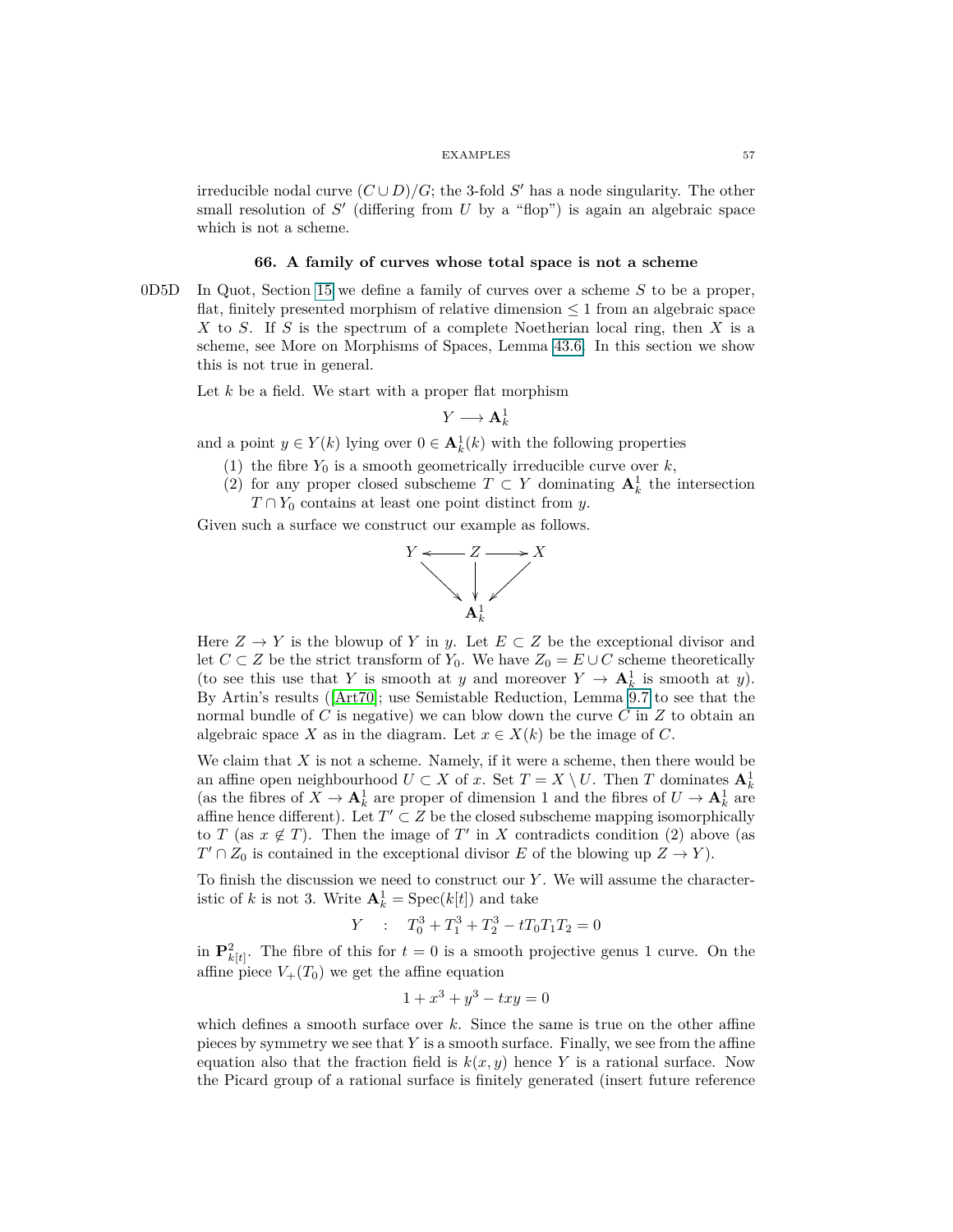here). Hence in order to choose  $y \in Y_0(k)$  with property (2) it suffices to choose *y* such that

$$
0DYB \quad (66.0.1) \qquad \mathcal{O}_{Y_0}(ny) \notin \text{Im}(\text{Pic}(Y) \to \text{Pic}(Y_0)) \text{ for all } n > 0
$$

<span id="page-57-1"></span>Namely, the sum of the 1-dimensional irreducible components of a *T* contradicting (2) would give an effective Cartier divisor intersection  $Y_0$  in the divisor  $ny$  for some  $n \geq 1$  and we would conclude that  $\mathcal{O}_{Y_0}(ny)$  is in the image of the restriction map. Observe that since  $Y_0$  has genus  $\geq 1$  the map

$$
Y_0(k) \to Pic(Y_0), \quad y \mapsto \mathcal{O}_{Y_0}(y)
$$

is injective. Now if *k* is an uncountable algebraically closed field, then using the countability of Pic(*Y*) and the remark just made, we can find a  $y \in Y_0(k)$  satisfying [\(66.0.1\)](#page-57-1) and hence (2).

<span id="page-57-0"></span>0D5E [Lemma](https://stacks.math.columbia.edu/tag/0D5E) 66.1. *There exists a field k and a family of curves*  $X \to \mathbf{A}_k^1$  *such that*  $X$ *is not a scheme.*

**Proof.** See discussion above. □

# **67. Derived base change**

08J2 Let  $R \to R'$  be a ring map. In More on Algebra, Section [60](#page-49-0) we construct a derived base change functor  $-\otimes_R^{\mathbf{L}} R': D(R) \to D(R')$ . Next, let  $R \to A$  be a second ring map. Picture



Given an *A*-module *M* the tensor product  $M \otimes_R R'$  is a  $A \otimes_R R'$ -module, i.e., an *A*<sup> $\prime$ </sup>-module. For the ring map  $A \rightarrow A'$  there is a derived functor

$$
-\otimes^{\mathbf{L}}_A A':D(A)\longrightarrow D(A')
$$

but this functor does not agree with  $-\otimes_R^{\mathbf{L}} R'$  in general. More precisely, for  $K \in$ *D*(*A*) the canonical map

$$
K\otimes_R^{\mathbf{L}} R'\longrightarrow K\otimes_A^{\mathbf{L}} A'
$$

in  $D(R')$  constructed in More on Algebra, Equation (61.0.1) isn't an isomorphism in general. Thus one may wonder if there exists a "derived base change functor"  $T: D(A) \to D(A')$ , i.e., a functor such that  $T(K)$  maps to  $K \otimes_R^{\mathbf{L}} R'$  in  $D(R')$ . In this section we show it does not exist in general.

Let *k* be a field. Set  $R = k[x, y]$ . Set  $R' = R/(xy)$  and  $A = R/(x^2)$ . The object  $A \otimes_R^{\mathbf{L}} R'$  in  $D(R')$  is represented by

$$
x^2:R'\longrightarrow R'
$$

and we have  $H^0(A \otimes_R^{\mathbf{L}} R') = A \otimes_R R'$ . We claim that there does not exist an object *E* of  $D(A \otimes_R R)$  mapping to  $A \otimes_R^{\mathbf{L}} R'$  in  $D(R')$ . Namely, for such an *E* the module  $H^0(E)$  would be free, hence *E* would decompose as  $H^0(E)[0] \oplus H^{-1}(E)[1]$ . But it is easy to see that  $A \otimes_R^{\mathbf{L}} R'$  is not isomorphic to the sum of its cohomology groups in  $D(R')$ .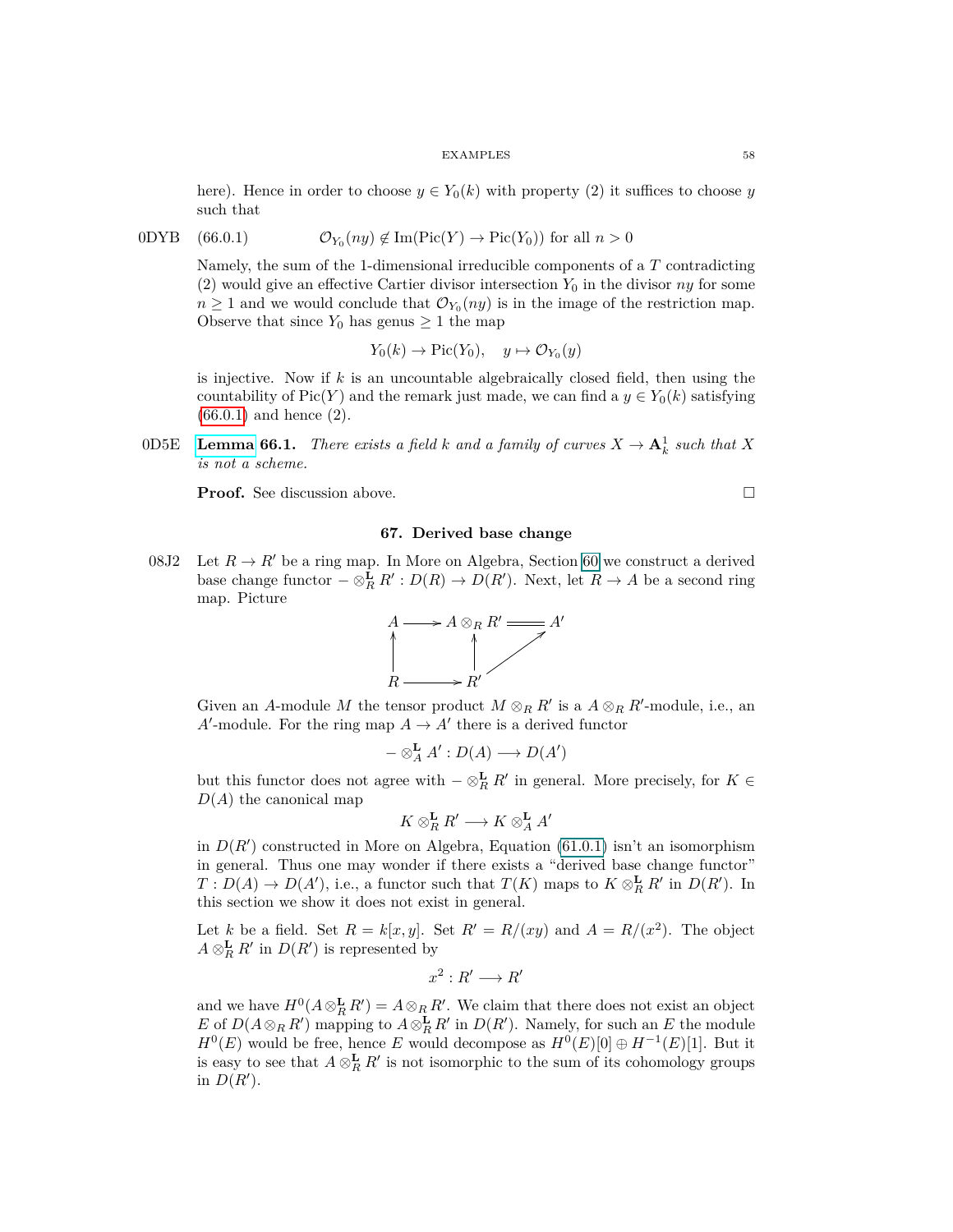08J3 **[Lemma](https://stacks.math.columbia.edu/tag/08J3) 67.1.** Let  $R \to R'$  and  $R \to A$  be ring maps. In general there does not *exist a functor*  $T: D(A) \to D(A \otimes_R R')$  *of triangulated categories such that an A*-module *M* gives an object  $T(M)$  of  $D(A \otimes_R R')$  which maps to  $M \otimes_R^{\mathbf{L}} R'$  under *the map*  $D(A \otimes_R R') \to D(R')$ *.* 

**Proof.** See discussion above. □

# **68. An interesting compact object**

09R4 Let *R* be a ring. Let  $(A, d)$  be a differential graded *R*-algebra. If  $A = R$ , then we know that every compact object of  $D(A, d) = D(R)$  is represented by a finite complex of finite projective modules. In other words, compact objects are perfect, see More on Algebra, Proposition 78.3. The analogue in the language of differential graded modules would be the question: "Is every compact object of  $D(A, d)$  represented by a differential graded *A*-module *P* which is finite and graded projective?"

For general differential graded algebras, this is not true. Namely, let *k* be a field of characteristic 2 (so we don't have to worry about signs). Let  $A = k[x, y]/(y^2)$  with

 $(1)$  *x* of degree 0

- (2) *y* of degree  $-1$ ,
- (3)  $d(x) = 0$ , and
- (4)  $d(y) = x^2 + x$ .

Then  $x : A \to A$  is a projector in  $K(A, d)$ . Hence we see that

 $A = \text{Ker}(x) \oplus \text{Im}(1-x)$ 

in  $K(A, d)$ , see Differential Graded Algebra, Lemma 5.4 and Derived Categories, Lemma 4.14. It is clear that *A* is a compact object of  $D(A, d)$ . Then Ker(*x*) is a compact object of  $D(A, d)$  as follows from Derived Categories, Lemma 37.2.

Next, suppose that *M* is a differential graded (right) *A*-module representing  $\text{Ker}(x)$ and suppose that *M* is finite and projective as a graded *A*-module. Because every finite graded projective module over  $k[x, y]/(y^2)$  is graded free, we see that M is finite free as a graded  $k[x, y]/(y^2)$ -module (i.e., when we forget the differential). We set  $N = M/M(x^2 + x)$ . Consider the exact sequence

$$
0 \to M \xrightarrow{x^2 + x} M \to N \to 0
$$

Since  $x^2 + x$  is of degree 0, in the center of *A*, and  $d(x^2 + x) = 0$  we see that this is a short exact sequence of differential graded A-modules. Moreover, as  $d(y) = x^2 + x$ we see that the differential on *N* is linear. The maps

$$
H^{-1}(N) \to H^0(M) \quad \text{and} \quad H^0(M) \to H^0(N)
$$

are isomorphisms as  $H^*(M) = H^0(M) = k$  since  $M \cong \text{Ker}(x)$  in  $D(A, d)$ . A computation of the boundary map shows that  $H^*(N) = k[x, y]/(x, y^2)$  as a graded module; we omit the details. Since *N* is a free  $k[x, y]/(y^2, x^2 + x)$ -module we have a resolution

$$
\ldots \to N[2] \xrightarrow{y} N[1] \xrightarrow{y} N \to N/Ny \to 0
$$

compatible with differentials. Since *N* is bounded and since  $H^0(N) = k[x, y]/(x, y^2)$ it follows from Homology, Lemma 25.3 that  $H^0(N/Ny) = k[x]/(x)$ . But as  $N/Ny$ is a finite complex of free  $k[x]/(x^2+x) = k \times k$ -modules, we see that its cohomology has to have even dimension, a contradiction.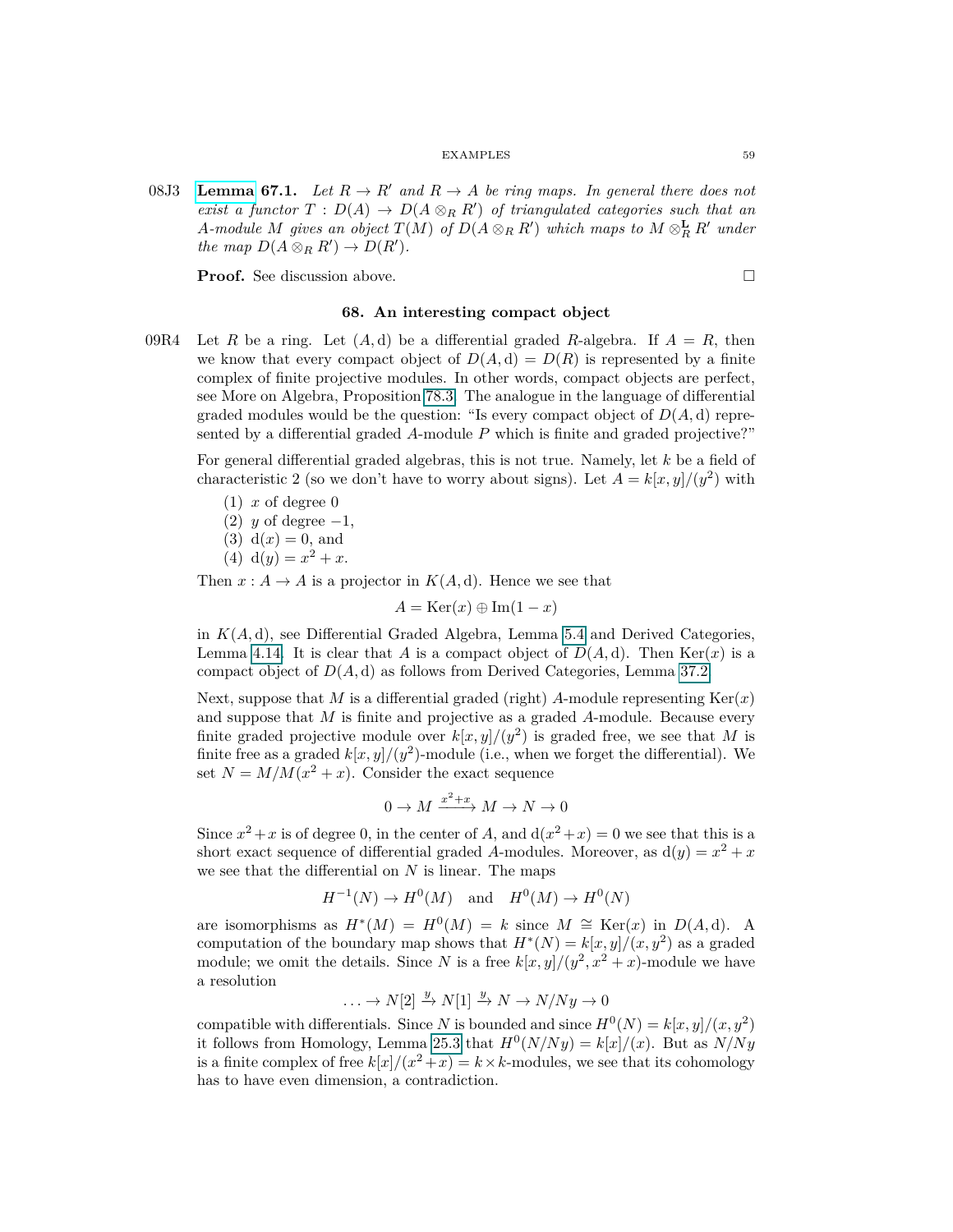09R5 **[Lemma](https://stacks.math.columbia.edu/tag/09R5) 68.1.** *There exists a differential graded algebra* (*A, d*) *and a compact object E of D*(*A, d*) *such that E cannot be represented by a finite and graded projective differential graded A-module.*

**Proof.** See discussion above. □

# **69. Two differential graded categories**

09R6 In this section we construct two differential graded categories satisfying axioms  $(A)$ , (B), and (C) as in Differential Graded Algebra, Situation 27.2 whose objects do not come with a **Z**-grading.

**Example I.** Let  $X$  be a topological space. Denote  $\underline{\mathbf{Z}}$  the constant sheaf with value **Z**. Let *A* be an **Z**-torsor. In this setting we say a sheaf of abelian groups  $\mathcal F$  is *A-graded* if given a local section  $a \in A(U)$  there is a projector  $p_a : \mathcal{F}|_U \to \mathcal{F}|_U$  such that whenever we have a local isomorphism  $\underline{\mathbf{Z}}|_U \to A|_U$  then  $\mathcal{F}|_U = \bigoplus_{n \in \mathbf{Z}} p_n(\mathcal{F})$ . Another way to say this is that locally on  $X$  the abelian sheaf  $\mathcal F$  has a **Z**-grading, but on overlaps the different choices of gradings differ by a shift in degree given by the transition functions for the torsor *A*. We say that a pair  $(\mathcal{F}, d)$  is an *A-graded complex of abelian sheaves*, if F is an A-graded abelian sheaf and d :  $\mathcal{F} \to \mathcal{F}$  is a differential, i.e.,  $d^2 = 0$  such that  $p_{a+1} \circ d = d \circ p_a$  for every local section *a* of *A*. In other words,  $d(p_a(\mathcal{F}))$  is contained in  $p_{a+1}(\mathcal{F})$ .

Next, consider the category A with

- (1) objects are *A*-graded complexes of abelian sheaves, and
- (2) for objects  $(\mathcal{F}, d)$ ,  $(\mathcal{G}, d)$  we set

$$
\operatorname{Hom}_{\mathcal{A}}((\mathcal{F},d),(\mathcal{G},d))=\bigoplus \operatorname{Hom}^{n}(\mathcal{F},\mathcal{G})
$$

where  $Hom<sup>n</sup>(\mathcal{F}, \mathcal{G})$  is the group of maps of abelian sheaves f such that *f*( $p_a$ ( $\mathcal{F}$ )) ⊂  $p_{a+n}$ ( $\mathcal{G}$ ) for all local sections *a* of *A*. As differential we take  $d(f) = d \circ f - (-1)^n f \circ d$ , see Differential Graded Algebra, Example 26.6.

We omit the verification that this is indeed a differential graded category satisfying (A), (B), and (C). All the properties may be verified locally on *X* where one just recovers the differential graded category of complexes of abelian sheaves. Thus we obtain a triangulated category  $K(A)$ .

Twisted derived category of *X*. Observe that given an object  $(\mathcal{F}, d)$  of *A*, there is a well defined A-graded cohomology sheaf  $H(\mathcal{F}, d)$ . Hence it is clear what is meant by a quasi-isomorphism in  $K(A)$ . We can invert quasi-isomorphisms to obtain the *derived category*  $D(\mathcal{A})$  *of complexes of*  $A$ *-graded sheaves*. If  $A$  is the trivial torsor, then  $D(\mathcal{A})$  is equal to  $D(X)$ , but for nonzero torsors, one obtains a kind of *twisted* derived category of *X*.

**Example II.** Let *C* be a smooth curve over a perfect field *k* of characteristic 2. Then  $\Omega_{C/k}$  comes endowed with a canonical square root. Namely, we can write  $\Omega_{C/k} = \mathcal{L}^{\otimes 2}$  such that for every local function *f* on *C* the section  $d(f)$  is equal to  $s^{\otimes 2}$  for some local section *s* of  $\mathcal{L}$ . The "reason" is that

$$
d(a_0 + a_1t + \dots + a_dt^d) = (\sum_{i \text{ odd}} a_i^{1/2}t^{(i-1)/2})^2 dt
$$

(insert future reference here). This in particular determines a canonical connection

$$
\nabla_{can} : \Omega_{C/k} \longrightarrow \Omega_{C/k} \otimes_{\mathcal{O}_C} \Omega_{C/k}
$$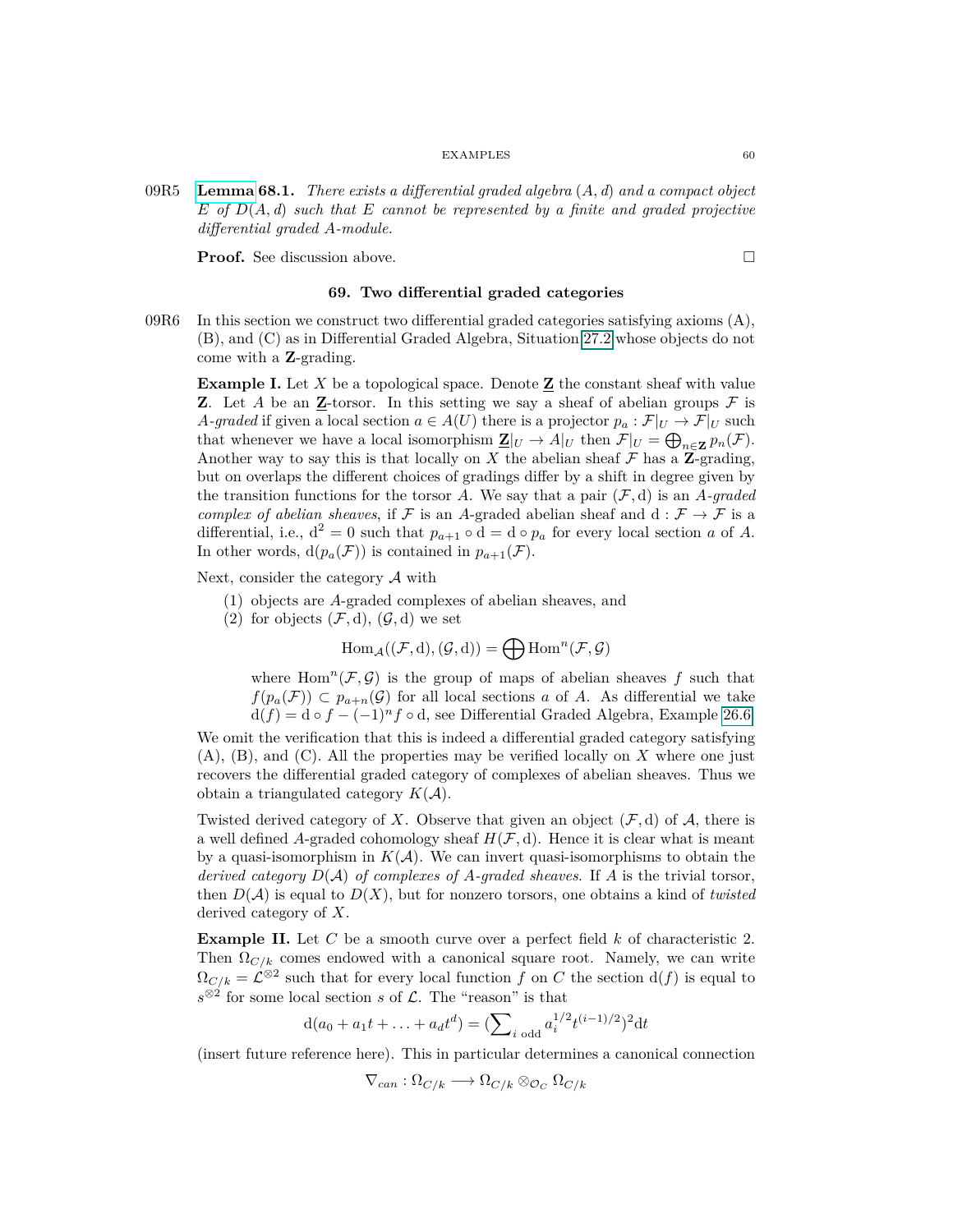whose 2-curvature is zero (namely, the unique connection such that the squares have derivative equal to zero). Observe that the category of vector bundles with connections is a tensor category, hence we also obtain canonical connections ∇*can* on the invertible sheaves  $\Omega_{C/k}^{\otimes n}$  for all  $n \in \mathbb{Z}$ .

Let  $A$  be the category with

(1) objects are pairs  $(F, \nabla)$  consisting of a finite locally free sheaf F endowed with a connection

$$
\nabla : \mathcal{F} \longrightarrow \mathcal{F} \otimes_{\mathcal{O}_C} \Omega_{C/k}
$$

whose 2-curvature is zero, and

(2) morphisms between  $(\mathcal{F}, \nabla_{\mathcal{F}})$  and  $(\mathcal{G}, \nabla_{\mathcal{G}})$  are given by

$$
\mathrm{Hom}_{\mathcal{A}}((\mathcal{F},\nabla_{\mathcal{F}}),(\mathcal{G},\nabla_{\mathcal{G}}))=\bigoplus \mathrm{Hom}_{\mathcal{O}_C}(\mathcal{F},\mathcal{G} \otimes_{\mathcal{O}_C} \Omega^{\otimes n}_{C/k})
$$

For an element  $f: \mathcal{F} \to \mathcal{G} \otimes \Omega^{\otimes n}_{C/k}$  of degree *n* we set

$$
\mathrm{d}(f)=\nabla_{\mathcal{G}\otimes \Omega^{\otimes n}_{C/k}}\circ f+f\circ \nabla_{\mathcal{F}}
$$

with suitable identifications.

We omit the verification that this forms a differential graded category with properties  $(A)$ ,  $(B)$ ,  $(C)$ . Thus we obtain a triangulated homotopy category  $K(A)$ .

If  $C = \mathbf{P}_k^1$ , then  $K(\mathcal{A})$  is the zero category. However, if *C* is a smooth proper curve of genus  $> 1$ , then  $K(A)$  is not zero. Namely, suppose that N is an invertible sheaf of degree  $0 \le d < g-1$  with a nonzero section  $\sigma$ . Then set  $(\mathcal{F}, \nabla_{\mathcal{F}}) = (\mathcal{O}_C, d)$  and  $(\mathcal{G}, \nabla_{\mathcal{G}}) = (\mathcal{N}^{\otimes 2}, \nabla_{can})$ . We see that

$$
\operatorname{Hom}_{\mathcal{A}}^n((\mathcal{F}, \nabla_{\mathcal{F}}), (\mathcal{G}, \nabla_{\mathcal{G}})) = \begin{cases} 0 & \text{if } n < 0\\ \Gamma(C, \mathcal{N}^{\otimes 2}) & \text{if } n = 0\\ \Gamma(C, \mathcal{N}^{\otimes 2} \otimes \Omega_{C/k}) & \text{if } n = 1 \end{cases}
$$

The first 0 because the degree of  $\mathcal{N}^{\otimes 2} \otimes \Omega^{\otimes -1}_{C/k}$  is negative by the condition  $d < g-1$ . Now, the section  $\sigma^{\otimes 2}$  has derivative equal zero, hence the homomorphism group

$$
\mathrm{Hom}_{K(\mathcal{A})}((\mathcal{F},\nabla_{\mathcal{F}}),(\mathcal{G},\nabla_{\mathcal{G}}))
$$

is nonzero.

# **70. The stack of proper algebraic spaces is not algebraic**

0D1Q In Quot, Section [13](#page-11-0) we introduced and studied the stack in groupoids

$$
p'_{fp, flat, proper}: \mathcal{S} paces'_{fp, flat, proper} \longrightarrow Sch_{fppf}
$$

the stack whose category of sections over a scheme *S* is the category of flat, proper, finitely presented algebraic spaces over *S*. We proved that this satisfies many of Artin's axioms. In this section we why this stack is not algebraic by showing that formal effectiveness fails in general.

The canonical example uses that the universal deformation space of an abelian variety of dimension  $g$  has  $g^2$  formal parameters whereas any effective formal deformation can be defined over a complete local ring of dimension  $\leq g(g+1)/2$ . Our example will be constructed by writing down a suitable non-effective deformation of a K3 surface. We will only sketch the argument and not give all the details.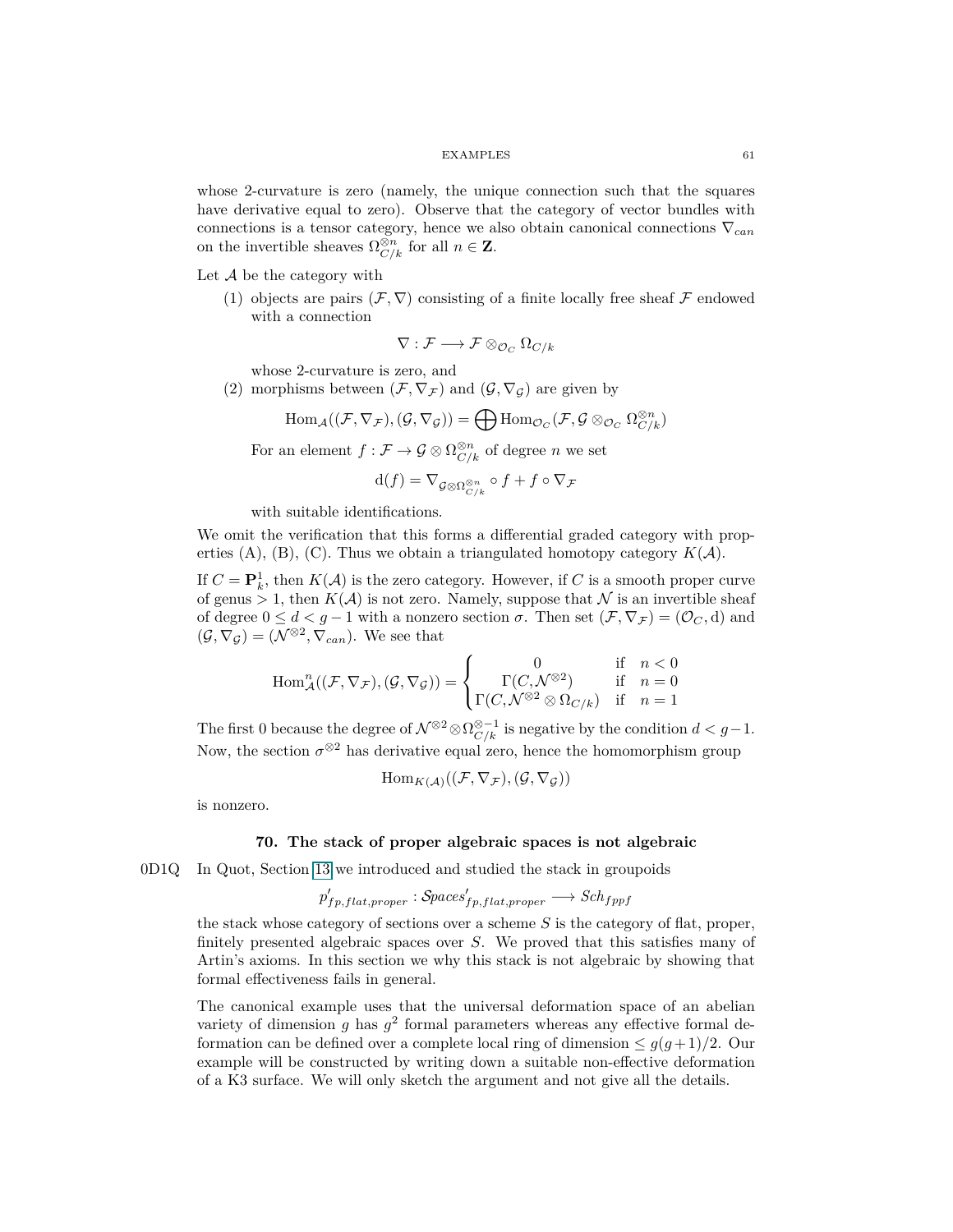Let  $k = C$  be the field of complex numbers. Let  $X \subset \mathbf{P}_k^3$  be a smooth degree 4  $\text{surface over } k. \text{ We have } \omega_X \cong \Omega^2_{X/k} \cong \mathcal{O}_X. \text{ Finally, we have } \dim_k H^0(X, T_{X/k}) = 0,$  $\dim_k H^1(X, T_{X/k}) = 20$ , and  $\dim_k H^2(X, T_{X/k}) = 0$ . Since  $L_{X/k} = \Omega_{X/k}$  because *X* is smooth over *k*, and since  $\text{Ext}^i_{\mathcal{O}_X}(\Omega_{X/k}, \mathcal{O}_X) = H^i(X, T_{X/k})$ , and because we have Cotangent, Lemma 23.1 we find that there is a universal deformation of *X* over

$$
k[[x_1,\ldots,x_{20}]]
$$

Suppose that this universal deformation is effective (as in Artin's Axioms, Section [9\)](#page-7-0). Then we would get a flat, proper morphism

$$
f: Y \longrightarrow \mathrm{Spec}(k[[x_1, \ldots, x_{20}]])
$$

where  $Y$  is an algebraic space recovering the universal deformation. This is impossible for the following reason. Since *Y* is separated we can find an affine open subscheme  $V \subset Y$ . Since the special fibre *X* of *Y* is smooth, we see that *f* is smooth. Hence *Y* is regular being smooth over regular and it follows that the complement *D* of *V* in *Y* is an effective Cartier divisor. Then  $\mathcal{O}_Y(D)$  is a nontrivial element of  $Pic(Y)$  (to prove this you show that the complement of a nonempty affine open in a proper smooth algebraic space over a field is always a nontrivial in the Picard group and you apply this to the generic fibre of *f*). Finally, to get a contradiction, we show that  $Pic(Y) = 0$ . Namely, the map  $Pic(Y) \to Pic(X)$  is injective, because  $H^1(X, \mathcal{O}_X) = 0$  (hence all deformations of  $\mathcal{O}_X$  to  $Y \times \text{Spec}(k[[x_i]]/\mathfrak{m}^n)$  are trivial) and Grothendieck's existence theorem (which says that coherent modules giving rise to the same sheaves on thickenings are isomorphic). If *X* is general enough, then Pic(*X*) = **Z** generated by  $\mathcal{O}_X(1)$ . Hence it suffices to show that  $\mathcal{O}_X(n)$ ,  $n > 0$ does not deform to the first order neighbourhood<sup>[5](#page-61-0)</sup>. Consider the cup-product

$$
H^1(X, \Omega_{X/k}) \times H^1(X, T_{X/k}) \longrightarrow H^2(X, \mathcal{O}_X)
$$

This is a nondegenerate pairing by coherent duality. A computation shows that the Chern class  $c_1(\mathcal{O}_X(n)) \in H^1(X, \Omega_{X/k})$  in Hodge cohomology is nonzero. Hence there is a first order deformation whose cup product with  $c_1(\mathcal{O}_X(n))$  is nonzero. Then finally, one shows this cup product is the obstruction class to lifting.

# 0D1R **[Lemma](https://stacks.math.columbia.edu/tag/0D1R) 70.1.** *The stack in groupoids*

 $p'_{fp, flat, proper}: \mathcal{S} paces'_{fp, flat, proper} \longrightarrow Sch_{fppf}$ 

*whose category of sections over a scheme S is the category of flat, proper, finitely presented algebraic spaces over S (see Quot, Section [13\)](#page-11-0) is not an algebraic stack.*

**Proof.** If it was an algebraic stack, then every formal object would be effective, see Artin's Axioms, Lemma 9.5. The discussion above show this is not the case after base change to  $Spec(\mathbf{C})$ . Hence the conclusion.

## **71. An example of a non-algebraic Hom-stack**

0AF8 Let  $\mathcal{Y}, \mathcal{Z}$  be algebraic stacks over a scheme *S*. The *Hom-stack*  $\underline{\text{Mor}}_{S}(\mathcal{Y}, \mathcal{Z})$  is the stack in groupoids over *S* whose category of sections over a scheme *T* is given by the category

$$
\mathrm{Mor}_T(\mathcal{Y}\times_ST,\mathcal{Z}\times_ST)
$$

<span id="page-61-0"></span><sup>&</sup>lt;sup>5</sup>This argument works as long as the map  $c_1$ : Pic $(X) \to H^1(X, \Omega_{X/k})$  is injective, which is true for *k* any field of characteristic zero and any smooth hypersurface *X* of degree 4 in  $\mathbf{P}_k^3$ .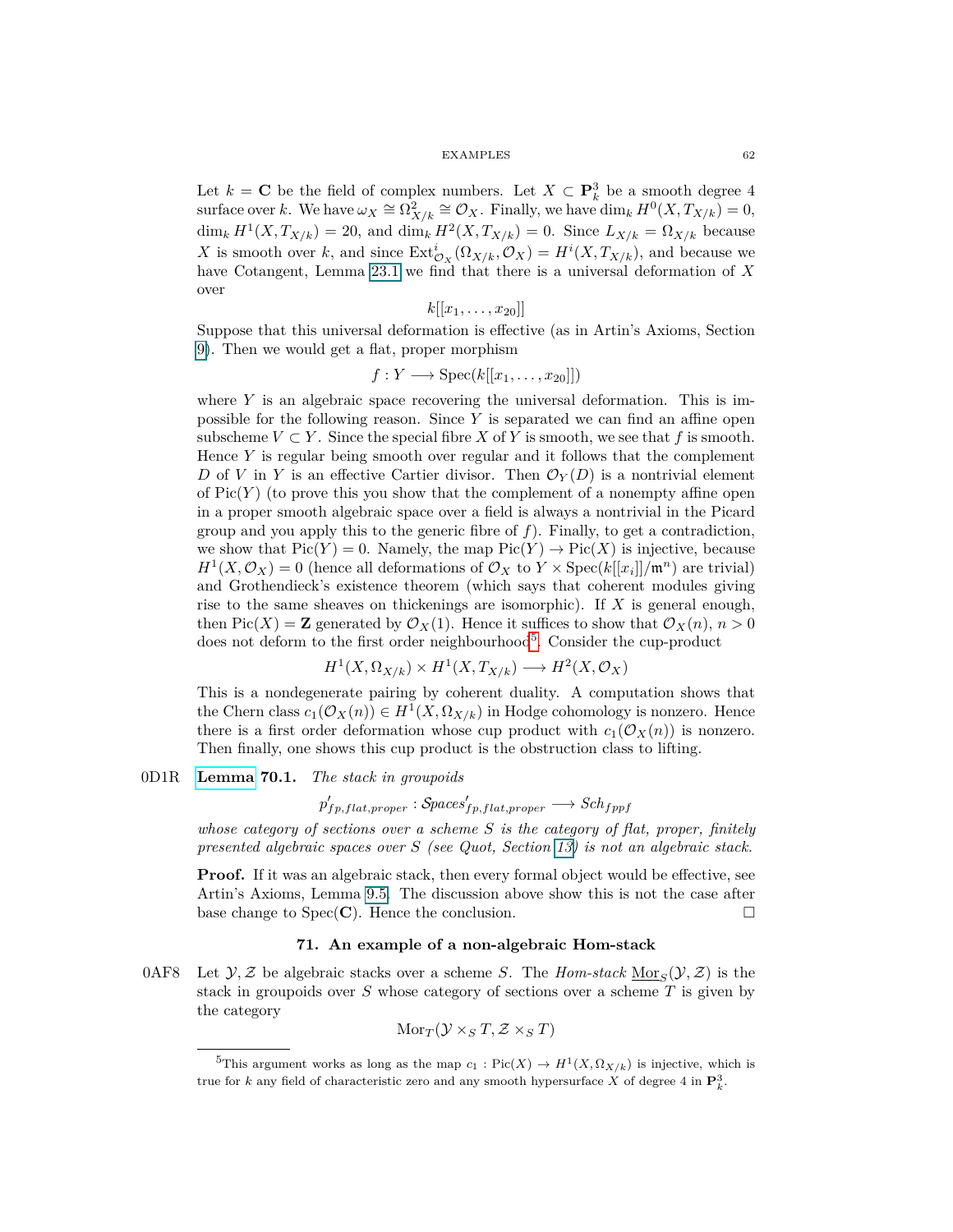whose objects are 1-morphisms and whose morphisms are 2-morphisms. We omit the proof this is indeed a stack in groupoids over  $(Sch/S)_{fppf}$  (insert future reference here). Of course, in general the Hom-stack will not be algebraic. In this section we give an example where it is not true and where  $\mathcal Y$  is representable by a proper flat scheme over *S* and Z is smooth and proper over *S*.

Let *k* be an algebraically closed field which is not the algebraic closure of a finite field. Let  $S = \text{Spec}(k[[t]])$  and  $S_n = \text{Spec}(k[t]/(t^n)) \subset S$ . Let  $f : X \to S$  be a map satisfying the following

- (1) *f* is projective and flat, and its fibres are geometrically connected curves,
- (2) the fibre  $X_0 = X \times_S S_0$  is a nodal curve with smooth irreducible components whose dual graph has a loop consisting of rational curves,
- (3) *X* is a regular scheme.

To make such a surface *X* we can take for example

$$
X : T_0T_1T_2 - t(T_0^3 + T_1^3 + T_2^3) = 0
$$

in  $\mathbf{P}^2_{k[[t]]}$ . Let  $A_0$  be a non-zero abelian variety over k for example an elliptic curve. Let  $\hat{A} = A_0 \times_{\text{Spec}(k)} S$  be the constant abelian scheme over *S* associated to  $A_0$ . We will show that the stack  $\mathcal{X} = \underline{\text{Mor}}_S(X, [S/A])$  is not algebraic.

Recall that [*S/A*] is on the one hand the quotient stack of *A* acting trivially on *S* and on the other hand equal to the stack classifying fppf *A*-torsors, see Examples of Stacks, Proposition 15.3. Observe that  $[S/A] = [\text{Spec}(k)/A_0] \times_{\text{Spec}(k)} S$ . This allows us to describe the fibre category over a scheme *T* as follows

$$
\mathcal{X}_T = \underline{\text{Mor}}_S(X, [S/A])_T
$$
  
= Mor\_T(X \times\_S T, [S/A] \times\_S T)  
= Mor\_S(X \times\_S T, [S/A])  
= Mor\_{Spec(k)}(X \times\_S T, [Spec(k)/A\_0])

for any *S*-scheme *T*. In other words, the groupoid  $\mathcal{X}_T$  is the groupoid of fppf  $A_0$ torsors on  $X \times_S T$ . Before we discuss why X is not an algebraic stack, we need a few lemmas.

<span id="page-62-0"></span>0AF9 **[Lemma](https://stacks.math.columbia.edu/tag/0AF9) 71.1.** *Let W be a two dimensional regular integral Noetherian scheme with function field K.* Let  $G \to W$  *be an abelian scheme. Then the map*  $H_{fppf}^1(W, G) \to$  $H^1_{fppf}(\text{Spec}(K), G)$  *is injective.* 

**Sketch of proof.** Let  $P \to W$  be an fppf *G*-torsor which is trivial in the generic point. Then we have a morphism  $Spec(K) \to P$  over W and we can take its scheme theoretic image  $Z \subset P$ . Since  $P \to W$  is proper (as a torsor for a proper group algebraic space over *W*) we see that  $Z \to W$  is a proper birational morphism. By Spaces over Fields, Lemma 3.2 the morphism  $Z \to W$  is finite away from finitely many closed points of *W*. By (insert future reference on resolving indeterminacies of morphisms by blowing quadratic transformations for surfaces) the irreducible components of the geometric fibres of  $Z \to W$  are rational curves. By More on Groupoids in Spaces, Lemma 11.3 there are no nonconstant morphisms from rational curves to group schemes or torsors over such. Hence  $Z \to W$  is finite, whence *Z* is a scheme and  $Z \rightarrow W$  is an isomorphism by Morphisms, Lemma 54.8. In other words, the torsor  $P$  is trivial.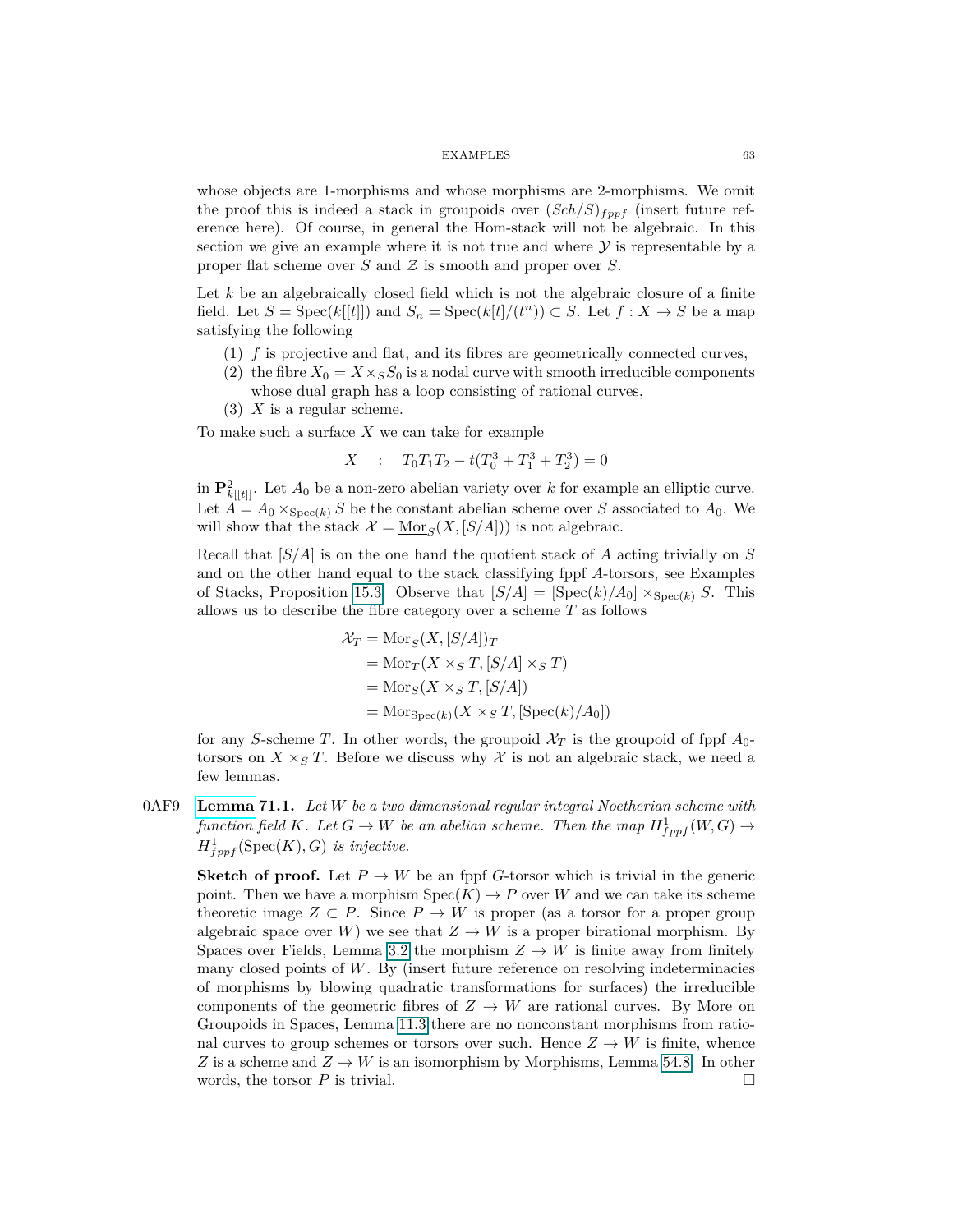0AFA **[Lemma](https://stacks.math.columbia.edu/tag/0AFA) 71.2.** *Let G be a smooth commutative group algebraic space over a field K.* Then  $H_{fppf}^1(\text{Spec}(K), G)$  *is torsion.* 

<span id="page-63-0"></span>**Proof.** Every *G*-torsor *P* over  $Spec(K)$  is smooth over *K* as a form of *G*. Hence *P* has a point over a finite separable extension  $L/K$ . Say  $[L: K] = n$ . Let  $[n](P)$ denote the *G*-torsor whose class is *n* times the class of *P* in  $H^1_{fppf}(\text{Spec}(K), G)$ . There is a canonical morphism

$$
P \times_{\operatorname{Spec}(K)} \ldots \times_{\operatorname{Spec}(K)} P \to [n](P)
$$

of algebraic spaces over *K*. This morphism is symmetric as *G* is abelian. Hence it factors through the quotient

$$
(P \times_{\text{Spec}(K)} \ldots \times_{\text{Spec}(K)} P)/S_n
$$

On the other hand, the morphism  $Spec(L) \rightarrow P$  defines a morphism

$$
(Spec(L) \times_{Spec(K)} \ldots \times_{Spec(K)} Spec(L))/S_n \longrightarrow (P \times_{Spec(K)} \ldots \times_{Spec(K)} P)/S_n
$$

and the reader can verify that the scheme on the left has a *K*-rational point. Thus we see that  $[n](P)$  is the trivial torsor.

To prove  $\mathcal{X} = \underline{\text{Mor}}_S(X, [S/A])$  is not an algebraic stack, by Artin's Axioms, Lemma 9.5, it is enough to show the following.

# 0AFB **[Lemma](https://stacks.math.columbia.edu/tag/0AFB) 71.3.** *The canonical map*  $\mathcal{X}(S) \to \lim \mathcal{X}(S_n)$  *is not essentially surjective.*

<span id="page-63-2"></span>**Sketch of proof.** Unwinding definitions, it is enough to check that  $H^1(X, A_0) \to$  $\lim H<sup>1</sup>(X<sub>n</sub>, A<sub>0</sub>)$  is not surjective. As *X* is regular and projective, by Lemmas [71.2](#page-63-0) and [71.1](#page-62-0) each  $A_0$ -torsor over *X* is torsion. In particular, the group  $H^1(X, A_0)$  is torsion. It is thus enough to show: (a) the group  $H^1(X_0, A_0)$  is non-torsion, and (b) the maps  $H^1(X_{n+1}, A_0) \to H^1(X_n, A_0)$  are surjective for all *n*.

Ad (a). One constructs a nontorsion  $A_0$ -torsor  $P_0$  on the nodal curve  $X_0$  by glueing trivial  $A_0$ -torsors on each component of  $X_0$  using non-torsion points on  $A_0$  as the isomorphisms over the nodes. More precisely, let  $x \in X_0$  be a node which occurs in a loop consisting of rational curves. Let  $X'_0 \to X_0$  be the normalization of  $X_0$  in  $X_0 \setminus \{x\}$ . Let  $x', x'' \in X'_0$  be the two points mapping to  $x_0$ . Then we take  $A_0 \times_{\text{Spec}(k)} X'_0$  and we identify  $A_0 \times x'$  with  $A_0 \times \{x''\}$  using translation  $A_0 \to A_0$  by a nontorsion point  $a_0 \in A_0(k)$  (there is such a nontorsion point as k is algebraically closed and not the algebraic closure of a finite field – this is actually not trivial to prove). One can show that the glueing is an algebraic space (in fact one can show it is a scheme) and that it is an nontorsion  $A_0$ -torsor over  $X_0$ . The reason that it is nontorsion is that if  $[n](P_0)$  has a section, then that section produces a morphism  $s: X'_0 \to A_0$  such that  $[n](a_0) = s(x') - s(x'')$  in the group law on  $A_0(k)$ . However, since the irreducible components of the loop are rational to section *s* is constant on them (More on Groupoids in Spaces, Lemma 11.3). Hence  $s(x') = s(x'')$  and we obtain a contradiction.

Ad (b). Deformation theory shows that the obstruction to deforming an  $A_0$ -torsor  $P_n \to X_n$  to an  $A_0$ -torsor  $P_{n+1} \to X_{n+1}$  lies in  $H^2(X_0, \omega)$  for a suitable vector bundle  $\omega$  on  $X_0$ . The latter vanishes as  $X_0$  is a curve, proving the claim.

0AFC **[Proposition](https://stacks.math.columbia.edu/tag/0AFC) 71.4.** *The stack*  $\mathcal{X} = \underline{\text{Mor}}_S(X, [S/A])$  *is not algebraic.* 

<span id="page-63-1"></span>**Proof.** See discussion above. □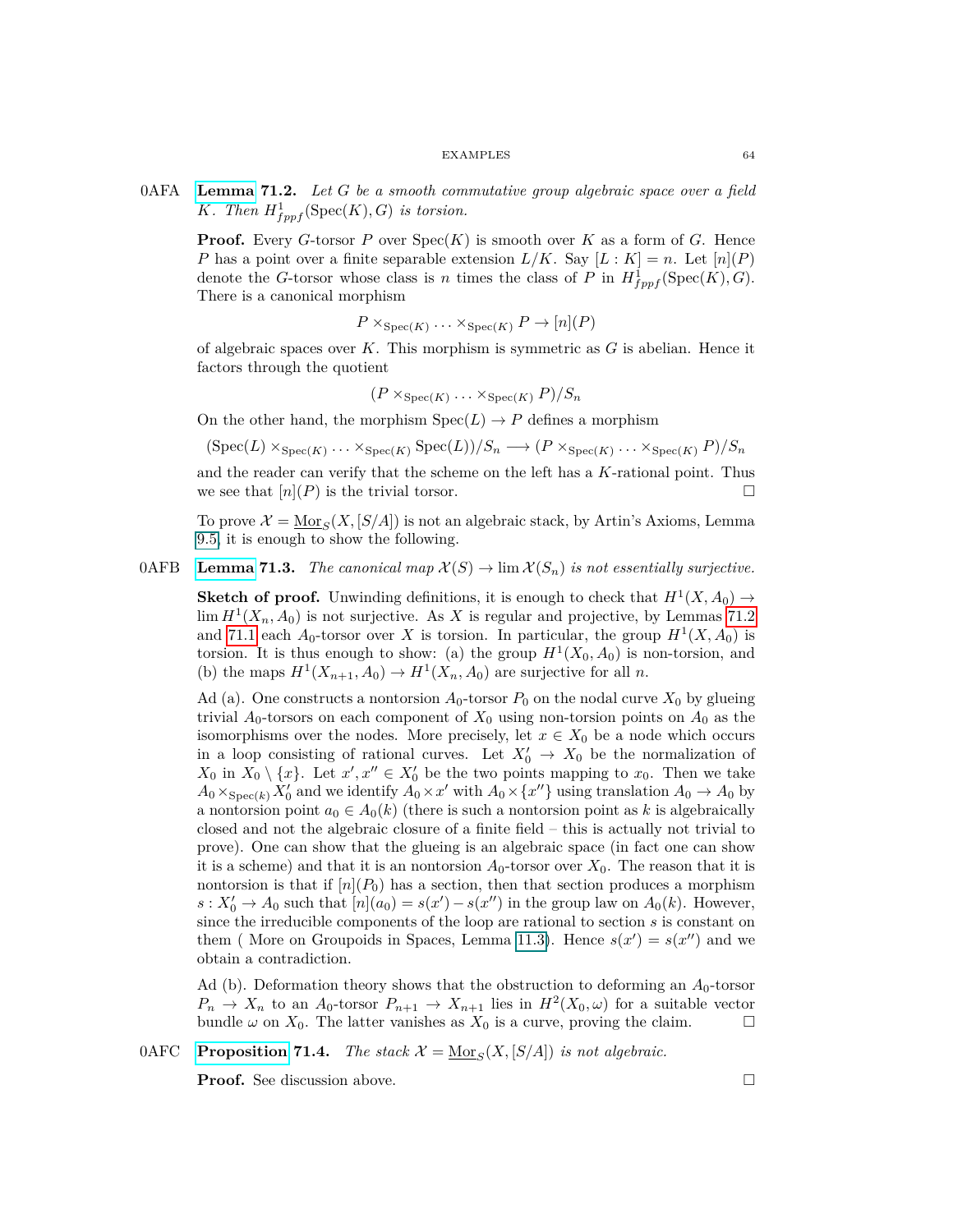0AFD **Remark 71.5.** Proposition [71.4](#page-63-1) contradicts [\[Aok06b,](#page-74-5) Theorem 1.1]. The problem is the non-effectivity of formal objects for  $\underline{\text{Mor}}_S(X, [S/A])$ . The same problem is mentioned in the Erratum [\[Aok06a\]](#page-74-6) to [\[Aok06b\]](#page-74-5). Unfortunately, the Erratum goes on to assert that  $\underline{\text{Mor}}_S(\mathcal{Y}, \mathcal{Z})$  is algebraic if  $\mathcal Z$  is separated, which also contradicts Proposition [71.4](#page-63-1) as [*S/A*] is separated.

## **72. An algebraic stack not satisfying strong formal effectiveness**

0CXW This is [\[Bha16,](#page-74-7) Example 4.12]. Let *k* be an algebraically closed field. Let *A* be an abelian variety over *k*. Assume that  $A(k)$  is not torsion (this always holds if *k* is not the algebraic closure of a finite field). Let  $\mathcal{X} = [\text{Spec}(k)/A]$ . We claim there exists an ideal  $I \subset k[x, y]$  such that

$$
\mathcal{X}_{\mathrm{Spec}(k[x,y]\wedge)} \longrightarrow \lim \mathcal{X}_{\mathrm{Spec}(k[x,y]/I^n)}
$$

is not essentially surjective. Namely, let *I* be the ideal generated by  $xy(x+y-1)$ . Then  $X_0 = V(I)$  consists of three copies of  $A_k^1$  glued into a triangle at three points. Hence we can make an infinite order torsor  $P_0$  for  $A$  over  $X_0$  by taking the trivial torsor over the irreducible components of  $X_0$  and glueing using translation by nontorsion points. Exactly as in the proof of Lemma [71.3](#page-63-2) we can lift  $P_0$  to a torsor  $P_n$  over  $X_n = \text{Spec}(k[x, y]/I^n)$ . Since  $k[x, y]^{\wedge}$  is a two dimensional regular domain we see that any torsor *P* for *A* over  $Spec(k[x, y]^\wedge)$  is torsion (Lemmas [71.1](#page-62-0)) and [71.2\)](#page-63-0). Hence the system of torsors is not in the image of the displayed functor.

0CXX **[Lemma](https://stacks.math.columbia.edu/tag/0CXX) 72.1.** *Let k be an algebraically closed field which is not the closure of a finite field. Let A be an abelian variety over k. Let*  $\mathcal{X} = [\text{Spec}(k)/A]$ *. There exists an inverse system of k-algebras R<sup>n</sup> with surjective transition maps whose kernels are locally nilpotent and a system*  $(\xi_n)$  *of* X *lying over the system* (Spec $(R_n)$ ) *such that this system is not effective in the sense of Artin's Axioms, Remark 20.2.*

**Proof.** See discussion above.

$$
\overline{a}
$$

# **73. A counter example to Grothendieck's existence theorem**

0ARE Let *k* be a field and let  $A = k[[t]]$ . Let *X* be the glueing of  $U = \text{Spec}(A[x])$  and  $V = \text{Spec}(A[y])$  by the identification

$$
U \setminus \{0_U\} \longrightarrow V \setminus \{0_V\}
$$

sending x to y where  $0_V \in U$  and  $O_V \in V$  are the points corresponding to the maximal ideals  $(x, t)$  and  $(y, t)$ . Set  $A_n = A/(t^n)$  and set  $X_n = X \times_{\text{Spec}(A)} \text{Spec}(A_n)$ . Let  $\mathcal{F}_n$  be the coherent sheaf on  $X_n$  corresponding to the  $A_n[x]$ -module  $A_n[x]/(x) \cong$ *A<sub>n</sub>* and the *A*<sub>*n*</sub>[*y*] module 0 with obvious glueing. Let  $\mathcal{I} \subset \mathcal{O}_X$  be the sheaf of ideals generate by *t*. Then  $(\mathcal{F}_n)$  is an object of the category  $Coh_{\text{support proper over }A}(X,\mathcal{I})$ defined in Cohomology of Schemes, Section [27.](#page-23-0) On the other hand, this object is not in the image of the functor Cohomology of Schemes, Equation (27.0.1). Namely, if it where there would be a finite  $A[x]$ -module *M*, a finite  $A[y]$ -module *N* and an isomorphism  $M[1/t] \cong N[1/t]$  such that  $M/t^nM \cong A_n[x]/(x)$  and  $N/t^nN = 0$  for all *n*. It is easy to see that this is impossible.

# 0ARF **[Lemma](https://stacks.math.columbia.edu/tag/0ARF) 73.1.** *Counter examples to algebraization of coherent sheaves.*

(1) *Grothendieck's existence theorem as stated in Cohomology of Schemes, Theorem* [27.1](#page-24-0) *is false if we drop the assumption that*  $X \to \text{Spec}(A)$  *is separated.*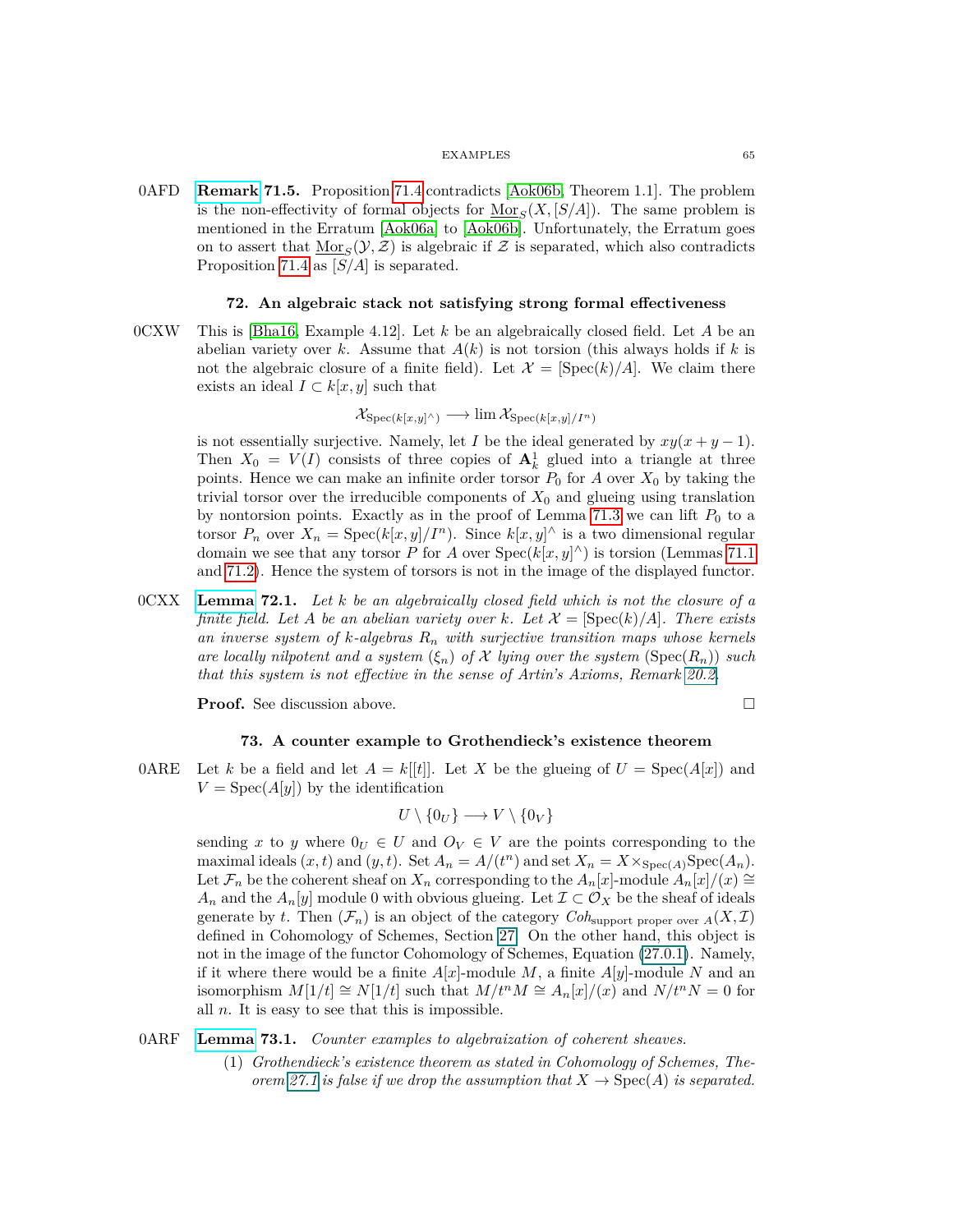- (2) *The stack of coherent sheaves* C*ohX/B of Quot, Theorems 6.1 and 5.12 is in general not algebraic if we drop the assumption that*  $X \rightarrow S$  *is separated*
- (3) *The functor* Quot $_{F/X/B}$  *of Quot, Proposition 8.4 is not an algebraic space in general if we drop the assumption that*  $X \rightarrow B$  *is separated.*

**Proof.** Part (1) we saw above. This shows that  $Coh_{X/A}$  fails axiom [4] of Artin's Axioms, Section [14.](#page-12-0) Hence it cannot be an algebraic stack by Artin's Axioms, Lemma 9.5. In this way we see that (2) is true. To see (3), note that there are compatible surjections  $\mathcal{O}_{X_n} \to \mathcal{F}_n$  for all *n*. Thus we see that  $Quot_{\mathcal{O}_X/X/A}$  fails axiom [4] and we see that (3) is true as before.

## **74. Affine formal algebraic spaces**

- 0ANY Let K be a field and let  $(V_i)_{i \in I}$  be a directed inverse system of nonzero vector spaces over *K* with surjective transition maps and with  $\lim V_i = 0$ , see Section [3.](#page-2-0) Let  $R_i = K \oplus V_i$  as K-algebra where  $V_i$  is an ideal of square zero. Then  $R_i$  is an inverse system of *K*-algebras with surjective transition maps with nilpotent kernels and with  $\lim R_i = K$ . The affine formal algebraic space  $X = \text{colim Spec}(R_i)$  is an example of an affine formal algebraic space which is not McQuillan.
- 0CBC **[Lemma](https://stacks.math.columbia.edu/tag/0CBC) 74.1.** *There exists an affine formal algebraic space which is not McQuillan.*

**Proof.** See discussion above. □

Let  $0 \to W_i \to V_i \to K \to 0$  be a system of exact sequences as in Section [3.](#page-2-0) Let  $A_i = K[V_i]/(ww'; w, w' \in W_i)$ . Then there is a compatible system of surjections  $A_i \rightarrow K[t]$  with nilpotent kernels and the transition maps  $A_i \rightarrow A_j$  are surjective with nilpotent kernels as well. Recall that  $V_i$  is free over  $K$  with basis given by  $s \in S_i$ . Then, if the characteristic of *K* is zero, the degree *d* part of  $A_i$  is free over *K* with basis given by  $s^d$ ,  $s \in S_i$  each of which map to  $t^d$ . Hence the inverse system of the degree  $d$  parts of the  $A_i$  is isomorphic to the inverse system of the vector spaces *V*<sub>*i*</sub>. As lim  $V_i = 0$  we conclude that lim  $A_i = K$ , at least when the characteristic of *K* is zero. This gives an example of an affine formal algebraic space whose "regular functions" do not separate points.

0CBD **[Lemma](https://stacks.math.columbia.edu/tag/0CBD) 74.2.** *There exists an affine formal algebraic space X whose regular functions do not separate points, in the following sense: If we write*  $X = \text{colim } X_\lambda$ *as in Formal Spaces, Definition* [9.1](#page-7-1) *then*  $\lim \Gamma(X_\lambda, \mathcal{O}_{X_\lambda})$  *is a field, but*  $X_{red}$  *has infinitely many points.*

**Proof.** See discussion above.

Let  $K$ ,  $I$ , and  $(V_i)$  be as above. Consider systems

$$
\Phi = (\Lambda, J_i \subset \Lambda, (M_i) \to (V_i))
$$

where  $\Lambda$  is an augmented *K*-algebra,  $J_i \subset \Lambda$  for  $i \in I$  is an ideal of square zero,  $(M_i) \rightarrow (V_i)$  is a map of inverse systems of K-vector spaces such that  $M_i \rightarrow V_i$  is surjective for each *i*, such that  $M_i$  has a  $\Lambda$ -module structure, such that the transition maps  $M_i \to M_j$ ,  $i > j$  are  $\Lambda$ -linear, and such that  $J_jM_i \subset \text{Ker}(M_i \to M_j)$  for  $i > j$ . Claim: There exists a system as above such that  $M_i = M_i / J_i M_i$  for all  $i > j$ .

If the claim is true, then we obtain a representable morphism

$$
\operatorname{colim}_{i \in I} \operatorname{Spec}(\Lambda/J_i \oplus M_i) \longrightarrow \operatorname{Spf}(\lim \Lambda/J_i)
$$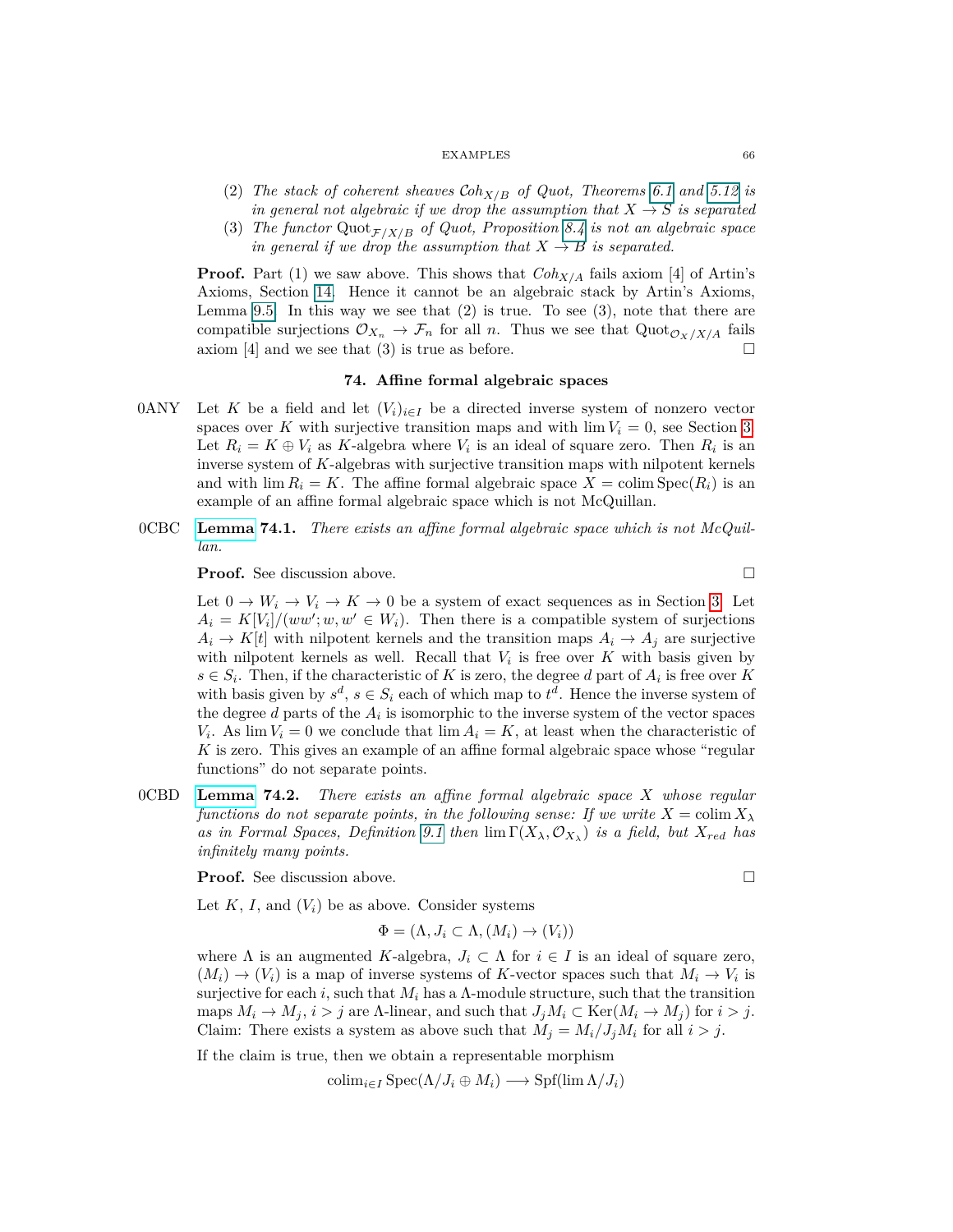of affine formal algebraic spaces whose source is not McQuillan but the target is. Here  $\Lambda/J_i \oplus M_i$  has the usual  $\Lambda/J_i$ -algebra structure where  $M_i$  is an ideal of square zero. Representability translates exactly into the condition that  $M_i/J_iM_i =$  $M_j$  for  $i > j$ . The source of the morphism is not McQuillan as the projections lim<sub>*i*∈*I*</sub>  $M_i \rightarrow M_i$  are not be surjective. This is true because the maps lim  $V_i \rightarrow V_i$ are not surjective and we have the surjection  $M_i \to V_i$ . Some details omitted.

Proof of the claim. First, note that there exists at least one system, namely

$$
\Phi_0 = (K, J_i = (0), (V_i) \xrightarrow{\mathrm{id}} (V_i))
$$

Given a system  $\Phi$  we will prove there exists a morphism of systems  $\Phi \to \Phi'$  (morphisms of systems defined in the obvious manner) such that  $\text{Ker}(M_i/J_iM_i \rightarrow M_i)$ maps to zero in  $M_i'/J_j'M_i'$ . Once this is done we can do the usual trick of setting  $\Phi_n = (\Phi_{n-1})'$  inductively for  $n \geq 1$  and taking  $\Phi = \text{colim } \Phi_n$  to get a system with the desired properties. Details omitted.

Construction of  $\Phi'$  given  $\Phi$ . Consider the set *U* of triples  $u = (i, j, \xi)$  where  $i > j$ and  $\xi \in \text{Ker}(M_i \to M_j)$ . We will let  $s, t : U \to I$  denote the maps  $s(i, j, \xi) = i$  and  $t(i, j, \xi) = j$ . Then we set  $\xi_u \in M_{s(u)}$  the third component of *u*. We take

$$
\Lambda' = \Lambda[x_u; u \in U]/(x_u x_{u'}; u, u' \in U)
$$

with augmentation  $\Lambda' \to K$  given by the augmentation of  $\Lambda$  and sending  $x_u$  to zero. We take  $J'_k = J_k \Lambda' + (x_{u, t(u) \ge k})$ . We set

$$
M_i' = M_i \oplus \bigoplus\nolimits_{s(u)\geq i} K\epsilon_{i,u}
$$

As transition maps  $M'_i \to M'_j$  for  $i > j$  we use the given map  $M_i \to M_j$  and we send  $\epsilon_{i,u}$  to  $\epsilon_{j,u}$ . The map  $M_i^{\prime} \to V_i$  induces the given map  $M_i \to V_i$  and sends  $\epsilon_{i,u}$ to zero. Finally, we let  $\Lambda'$  act on  $M'_i$  as follows: for  $\lambda \in \Lambda$  we act by the  $\Lambda$ -module structure on  $M_i$  and via the augmentation  $\Lambda \to K$  on  $\epsilon_{i,u}$ . The element  $x_u$  acts as 0 on *M<sup>i</sup>* for all *i*. Finally, we define

$$
x_u \epsilon_{i,u} = \text{image of } \xi_u \text{ in } M_i
$$

and we set all other products  $x_{u' \in i, u}$  equal to zero. The displayed formula makes sense because  $s(u) \geq i$  and  $\xi_u \in M_{s(u)}$ . The main things the check are  $J'_jM'_i \subset M'_i$ maps to zero in  $M'_j$  for  $i > j$  and that  $\text{Ker}(M_i \to M_j)$  maps to zero in  $M'_i/J_jM'_i$ . The reason for the last fact is that  $\xi = x_{(i,j,\xi)} \epsilon_{i,(i,j,\xi)} \in J'_j M'_i$  for any  $\xi \in \text{Ker}(M_i \to \xi)$  $M_i$ ). We omit the details.

OCBE [Lemma](https://stacks.math.columbia.edu/tag/0CBE) 74.3. There exists a representable morphism  $f: X \to Y$  of affine formal *algebraic spaces with Y McQuillan, but X not McQuillan.*

**Proof.** See discussion above.

# **75. Flat maps are not directed limits of finitely presented flat maps**

0ATE The goal of this section is to give an example of a flat ring map which is not a filtered colimit of flat and finitely presented ring maps. In [\[Gab96\]](#page-74-8) it is shown that if *A* is a nonexcellent local ring of dimension 1 and residue characteristic zero, then the (flat) ring map  $A \to A^{\wedge}$  to its completion is not a filtered colimit of finite type flat ring maps. The example in this section will have a source which is an excellent ring. We encourage the reader to submit other examples; please email [stacks.project@gmail.com](mailto:stacks.project@gmail.com) if you have one.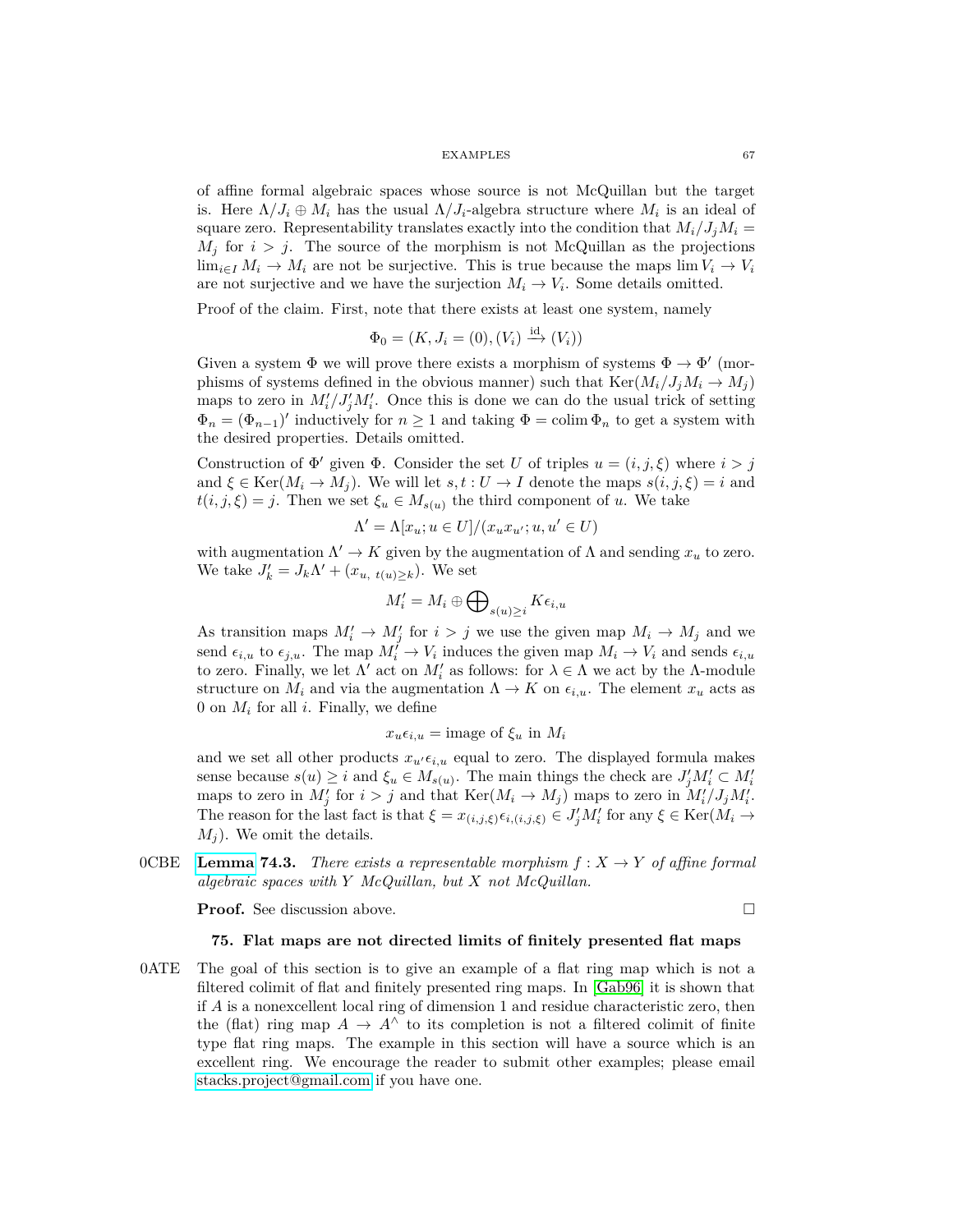For the construction, fix a prime p, and let  $A = \mathbf{F}_p[x_1, \ldots, x_n]$ . Choose an absolute integral closure  $A^+$  of  $A$ , i.e.,  $A^+$  is the integral closure of  $A$  in an algebraic closure of its fraction field. In [\[HH92,](#page-75-1) §6.7] it is shown that  $A \to A^+$  is flat.

We claim that the  $A$ -algebra  $A^+$  is not a filtered colimit of finitely presented flat *A*-algebras if  $n \geq 3$ .

We sketch the argument in the case  $n = 3$ , and we leave the generalization to higher *n* to the reader. It is enough to prove the analogous statement for the map  $R \to R^+$ , where *R* is the strict henselization of *A* at the origin and  $R^+$  is its absolute integral closure. Observe that *R* is a henselian regular local ring whose residue field *k* is an algebraic closure of **F***p*.

Choose an ordinary abelian surface *X* over *k* and a very ample line bundle *L* on *X*. The section ring  $\Gamma_*(X, L) = \bigoplus_n H^0(X, L^n)$  is the coordinate ring of the affine cone over *X* with respect to *L*. It is a normal ring for *L* sufficiently positive. Let *S* denote the henselization of  $\Gamma_*(X, L)$  at vertex of the cone. Then *S* is a henselian Noetherian normal domain of dimension 3. We obtain a finite injective map  $R \to S$  as the henselization of a Noether normalization for the finite type *k*-algebra  $\Gamma_*(X, L)$ . As  $R^+$  is an absolute integral closure of R, we can also fix an embedding  $S \to R^+$ . Thus  $R^+$  is also the absolute integral closure of *S*. To show  $R^+$  is not a filtered colimit of flat *R*-algebras, it suffices to show:

- (1) If there exists a factorization  $S \to P \to R^+$  with *P* flat and finite type over *R*, then there exists a factorization  $S \to T \to R^+$  with *T* finite flat over *R*.
- (2) For any factorization  $S \to T \to R^+$  with  $S \to T$  finite, the ring *T* is not *R*-flat.

Indeed, since *S* is finitely presented over *R*, if one could write  $R^+ = \text{colim}_i P_i$  as a filtered colimit of finitely presented flat *R*-algebras  $P_i$ , then  $S \to R^+$  would factor as  $S \to P_i \to R^+$  for  $i \gg 0$ , which contradicts the above pair of assertions. Assertion (1) follows from the fact that *R* is henselian and a slicing argument, see More on Morphisms, Lemma 22.5. Part (2) was proven in [\[Bha12\]](#page-74-9); for the convenience of the reader, we recall the argument.

Let  $U \subset \text{Spec}(S)$  be the punctured spectrum, so there are natural maps  $X \leftarrow$  $U \subset \text{Spec}(S)$ . The first map gives an identification  $H^1(U, \mathcal{O}_U) \simeq H^1(X, \mathcal{O}_X)$ . By passing to the Witt vectors of the perfection and using the Artin-Schreier sequence<sup>[6](#page-67-0)</sup>, this gives an identification  $H^1_{\text{\'{e}tale}}(U, \mathbf{Z}_p) \simeq H^1_{\text{\'{e}tale}}(X, \mathbf{Z}_p)$ . In particular, this group is a finite free  $\mathbb{Z}_p$ -module of rank 2 (since X is ordinary). To get a contradiction assume there exists an *R*-flat *T* as in (2) above. Let  $V \subset \text{Spec}(T)$  denote the preimage of U, and write  $f: V \to U$  for the induced finite surjective map. Since U is normal, there is a trace map  $f_* \mathbb{Z}_p \to \mathbb{Z}_p$  on  $U_{\text{\'etale}}$  whose composition with the pullback  $\mathbf{Z}_p \to f_* \mathbf{Z}_p$  is multiplication by  $d = \deg(f)$ . Passing to cohomology, and using that  $H^1_{\text{\'etale}}(U, \mathbf{Z}_p)$  is nontorsion, then shows that  $H^1_{\text{\'etale}}(V, \mathbf{Z}_p)$  is nonzero. Since  $H^1_{\text{\'etale}}(V, \mathbf{Z}_p) \simeq \lim H^1_{\text{\'etale}}(V, \mathbf{Z}/p^n)$  as there is no  $R^1$  lim interference, the group  $H^1(V_{\text{\'etale}}, \mathbf{Z}/p)$  must be non-zero. Since *T* is *R*-flat we have  $\Gamma(V, \mathcal{O}_V) = T$ which is strictly henselian and the Artin-Schreier sequence shows  $H^1(V, \mathcal{O}_V) \neq 0$ . This is equivalent to  $H^2_{\mathfrak{m}}(T) \neq 0$ , where  $\mathfrak{m} \subset R$  is the maximal ideal. Thus, we

<span id="page-67-0"></span><sup>&</sup>lt;sup>6</sup>Here we use that *S* is a strictly henselian local ring of characteristic *p* and hence  $S \rightarrow S$ ,  $f \mapsto f^p - f$  is surjective. Also *S* is a normal domain and hence  $\Gamma(U, \mathcal{O}_U) = S$ . Thus  $H^1_{\text{\'{e}tale}}(U, \mathbf{Z}/p)$ is the kernel of the map  $H^1(U, \mathcal{O}_U) \to H^1(U, \mathcal{O}_U)$  induced by  $f \mapsto f^p - f$ .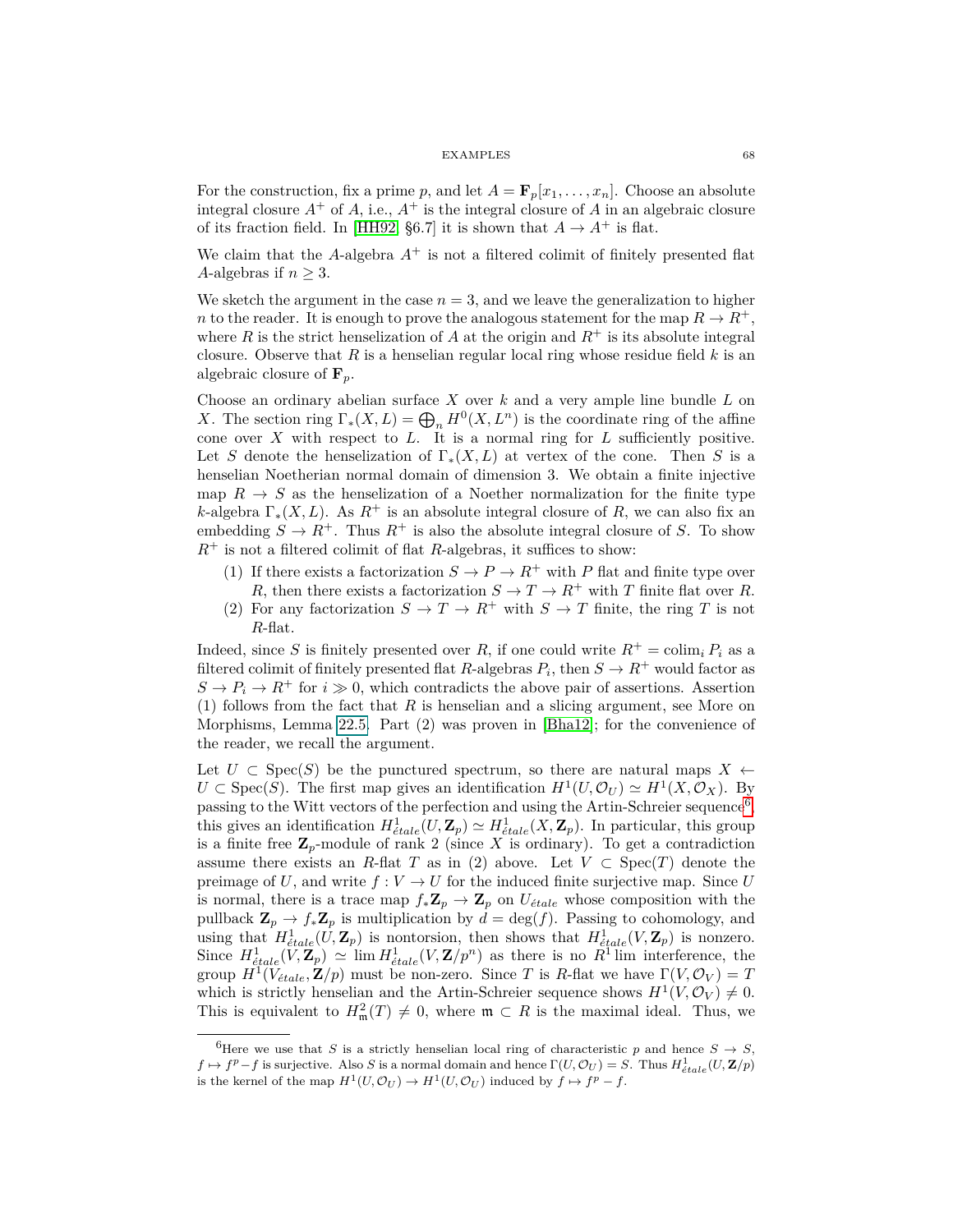obtain a contradiction since *T* is finite flat (i.e., finite free) as an *R*-module and  $H_{\mathfrak{m}}^2(R) = 0$ . This contradiction proves (2).

0ATF **[Lemma](https://stacks.math.columbia.edu/tag/0ATF) 75.1.** *There exists a commutative ring A and a flat A-algebra B which cannot be written as a filtered colimit of finitely presented flat A-algebras. In fact, we may either choose A to be a finite type* **F***p-algebra or a* 1*-dimensional Noetherian local ring with residue field of characteristic* 0*.*

**Proof.** See discussion above. □

# **76. The category of modules modulo torsion modules**

- 0B0J The category of torsion groups is a Serre subcategory (Homology, Definition [10.1\)](#page-8-0) of the category of all abelian groups. More generally, for any ring *A*, the category of torsion *A*-modules is a Serre subcategory of the category of all *A*-modules, see More on Algebra, Section [53.](#page-43-0) If *A* is a domain, then the quotient category (Homology, Lemma 10.6) is equivalent to the category of vector spaces over the fraction field. This follows from the following more general proposition.
- <span id="page-68-0"></span>0EA5 **[Proposition](https://stacks.math.columbia.edu/tag/0EA5) 76.1.** *Let A be a ring. Let S be a multiplicative subset of A. Let*  $Mod<sub>A</sub>$  *denote the category of A-modules and*  $\mathcal T$  *its Serre subcategory of modules for which any element is annihilated by some element of S. Then there is a canonical equivalence*  $Mod_A / \mathcal{T} \rightarrow Mod_{S^{-1}A}$ *.*

**Proof.** The functor  $Mod_A \to Mod_{S^{-1}A}$  given by  $M \mapsto M \otimes_A S^{-1}A$  is exact (by Algebra, Proposition 9.12) and maps modules in  $\mathcal T$  to zero. Thus, by the universal property given in Homology, Lemma 10.6, the functor descends to a functor  $Mod_A / \mathcal{T} \rightarrow Mod_{S^{-1}A}$ .

Conversely, any *A*-module *M* with  $M \otimes_A S^{-1}A = 0$  is an object of  $\mathcal{T}$ , since  $M \otimes_A \mathcal{T}$  $S^{-1}A \cong S^{-1}M$  (Algebra, Lemma 12.15). Thus Homology, Lemma 10.7 shows that the functor  $Mod_A/\mathcal{T} \to Mod_{S^{-1}A}$  is faithful.

Furthermore, this embedding is essentially surjective: a preimage to an  $S^{-1}A$ module  $N$  is  $N_A$ , that is  $N$  regarded as an  $A$ -module, since the canonical map  $N_A \otimes_A S^{-1}A \to N$  which maps  $x \otimes a/s$  to  $(a/s) \cdot x$  is an isomorphism of  $S^{-1}A$  $\Box$  modules.  $\Box$ 

<span id="page-68-1"></span>0B0K **[Proposition](https://stacks.math.columbia.edu/tag/0B0K) 76.2.** *Let A be a ring. Let Q*(*A*) *denote its total quotient ring (as in Algebra, Example 9.8). Let Mod<sup>A</sup> denote the category of A-modules and* T *its Serre* subcategory of torsion modules. Let  $Mod_{Q(A)}$  denote the category of  $Q(A)$ -modules. *Then there is a canonical equivalence*  $Mod_A / \mathcal{T} \rightarrow Mod_{Q(A)}$ .

**Proof.** Follows immediately from applying Proposition [76.1](#page-68-0) to the multiplicative subset  $S = \{f \in A \mid f \text{ is not a zero divisor in } A\}$ , since a module is a torsion module if and only if all of its elements are each annihilated by some element of  $S$ .  $\Box$ 

0B0L **[Proposition](https://stacks.math.columbia.edu/tag/0B0L) 76.3.** *Let A be a Noetherian integral domain. Let K denote its field of fractions.* Let  $Mod_A^{fg}$  denote the category of finitely generated A-modules and  $\mathcal{T}^{fg}$  *its Serre subcategory of finitely generated torsion modules. Then*  $Mod_A^{fg}/\mathcal{T}^{fg}$ *is canonically equivalent to the category of finite dimensional K-vector spaces.*

**Proof.** The equivalence given in Proposition [76.2](#page-68-1) restricts along the embedding  $Mod_A^{fg}/T^{fg} \to Mod_A/T$  to an equivalence  $Mod_A^{fg}/T^{fg} \to Vect_K^{fd}$ . The Noetherian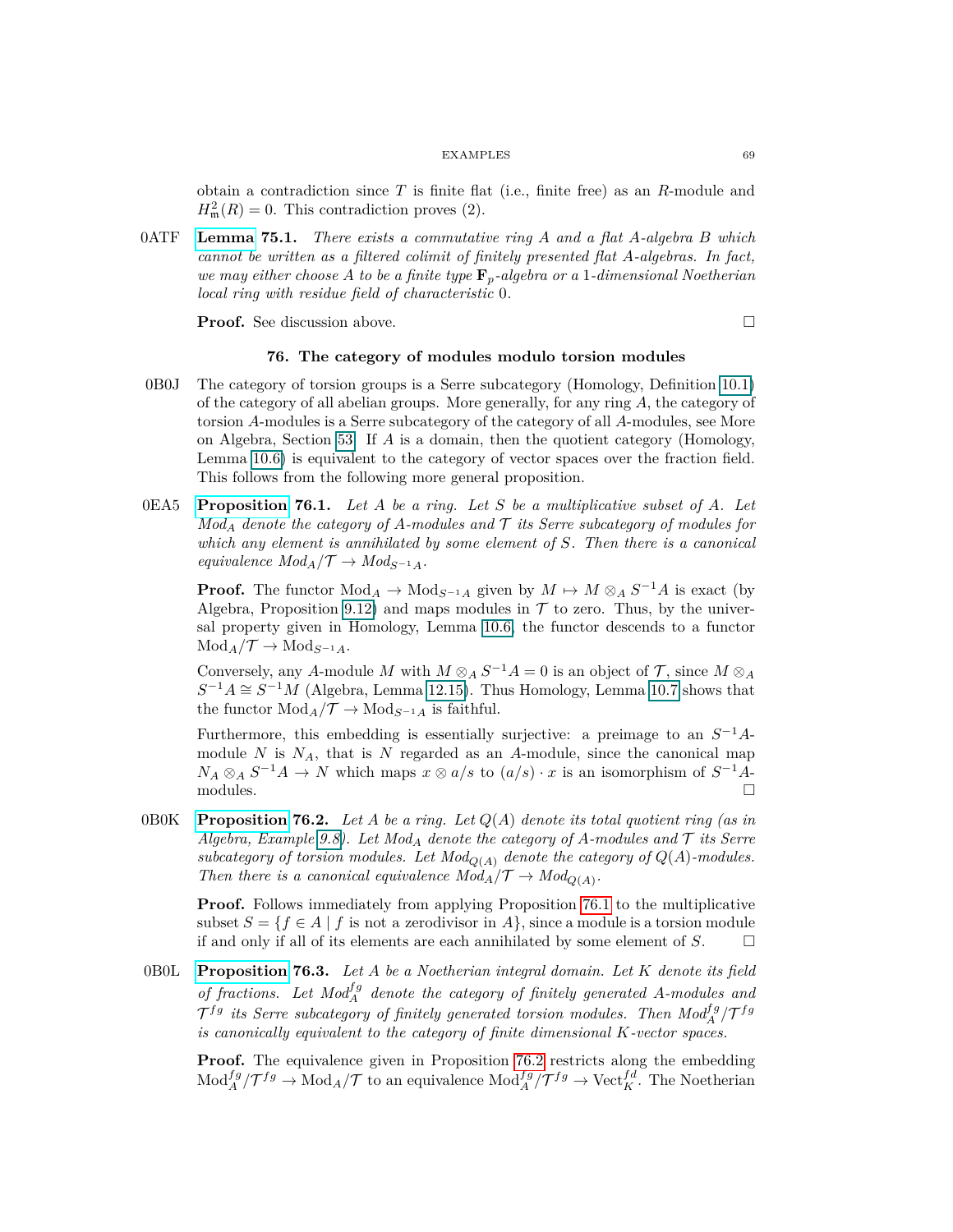assumption guarantees that  $Mod_A^{fg}$  is an abelian category (see More on Algebra, Section [53\)](#page-43-0) and that the canonical functor  $Mod_A^{\{fg\}}/\mathcal{T}^{fg} \to Mod_A/\mathcal{T}$  is full (else torsion submodules of finitely generated modules might not be objects of  $\mathcal{T}^{fg}$ ).  $\Box$ 

0B0M **[Proposition](https://stacks.math.columbia.edu/tag/0B0M) 76.4.** *The quotient of the category of abelian groups modulo its Serre subcategory of torsion groups is the category of* **Q***-vector spaces.*

**Proof.** The claim follows directly from Proposition [76.2.](#page-68-1) □

# **77. Different colimit topologies**

0B2Y This example is [\[TSH98,](#page-75-2) Example 1.2, page 553]. Let  $G_n = \mathbf{Q} \times \mathbf{R}^n$ ,  $n \ge 1$  seen as a topological group for addition endowed with the usual (Euclidean) topology. Consider the closed embeddings  $G_n \to G_{n+1}$  mapping  $(x_0, \ldots, x_n)$  to  $(x_0, \ldots, x_n, 0)$ . We claim that  $G = \text{colim } G_n$  endowed with the topology

$$
U \subset G \text{ open} \Leftrightarrow G_n \cap U \text{ open } \forall n
$$

is not a topological group.

To see this we consider the set

$$
U = \{(x_0, x_1, x_2, \ldots) \text{ such that } |x_j| < |\cos(jx_0)| \text{ for } j > 0\}
$$

Using that  $jx_0$  is never an integral multiple of  $\pi/2$  as  $\pi$  is not rational it is easy to show that  $U \cap G_n$  is open. Since  $0 \in U$ , if the topology above made G into a topological group, then there would be an open neighbourhood  $V \subset G$  of 0 such that  $V + V \subset U$ . Then, for every  $j \geq 0$  there would exist  $\epsilon_j > 0$  such that  $(0, \ldots, 0, x_j, 0, \ldots) \in V$  for  $|x_j| < \epsilon_j$ . Since  $V + V \subset U$  we would have

$$
(x_0,0,\ldots,0,x_j,0,\ldots)\in U
$$

for  $|x_0| < \epsilon_0$  and  $|x_j| < \epsilon_j$ . However, if we take *j* large enough such that  $j\epsilon_0 > \pi/2$ , then we can choose  $x_0 \in \mathbf{Q}$  such that  $|\cos(jx_0)|$  is smaller than  $\epsilon_j$ , hence there exists an  $x_j$  with  $|\cos(jx_0)| < |x_j| < \epsilon_j$ . This contradiction proves the claim.

0B2Z **[Lemma](https://stacks.math.columbia.edu/tag/0B2Z) 77.1.** *There exists a system*  $G_1 \rightarrow G_2 \rightarrow G_3 \rightarrow \ldots$  *of (abelian) topological groups such that* colim *G<sup>n</sup> taken in the category of topological spaces is different from* colim  $G_n$  *taken in the category of topological groups.* 

**Proof.** See discussion above. □

# **78. Universally submersive but not V covering**

0EU8 Let *A* be a valuation ring. Let  $\mathfrak{p} \subset A$  be a prime ideal which is neither the minimal prime nor the maximal ideal. (A good case to keep in mind is when *A* has three prime ideals and p is the one in the "middle".) Consider the morphism of affine schemes

$$
Spec(A_{\mathfrak{p}}) \amalg Spec(A/\mathfrak{p}) \longrightarrow Spec(A)
$$

We claim this is universally submersive. In order to prove this, let  $\text{Spec}(B) \to$  $Spec(A)$  be a morphism of affine schemes given by the ring map  $A \rightarrow B$ . Then we have to show that

 $Spec(B_p) \amalg Spec(B/pB) \rightarrow Spec(B)$ 

is submersive. First of all it is surjective. Next, suppose that  $T \subset \text{Spec}(B)$  is a subset such that  $T_1 = \text{Spec}(B_{\mathfrak{p}}) \cap T$  and  $T_2 = \text{Spec}(B/\mathfrak{p}B) \cap T$  are closed. Then we see that  $T$  is the image of the spectrum of a  $B$ -algebra because both  $T_1$  and  $T_2$  are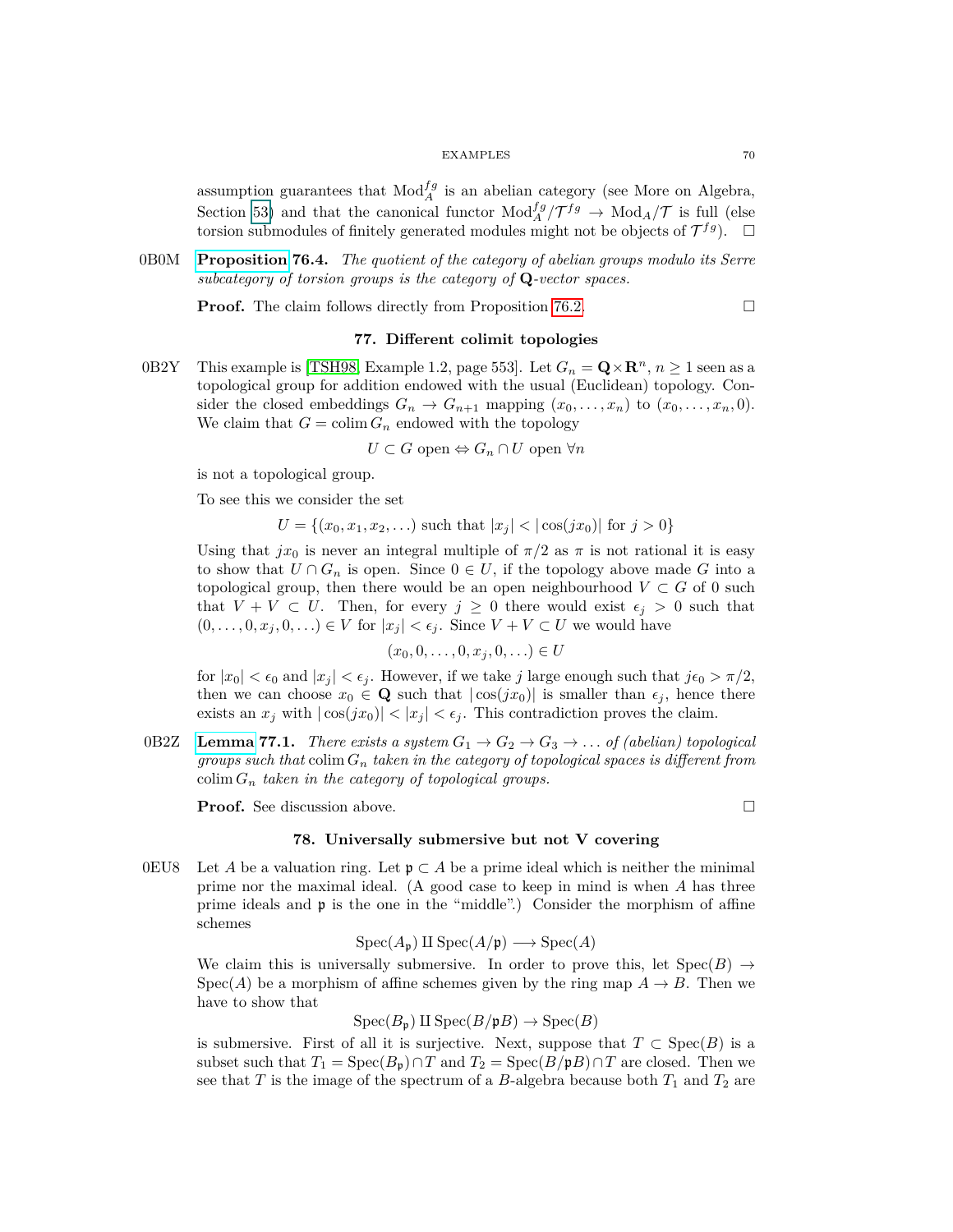spectra of *B*-algebras. Hence to show that *T* is closed it suffices to show that *T* is stable under specialization, see Algebra, Lemma 41.5. To see this, suppose that  $p \rightarrow$ *q* is a specialization of points in  $Spec(B)$  with  $p \in T$ . Let *A'* be a valuation ring and let  $Spec(A') \to Spec(B)$  be a morphism such that the generic point *η* of  $Spec(A')$ maps to  $p$  and the closed point  $s$  of  $Spec(A')$  maps to  $q$ , see Schemes, Lemma 20.4. Observe that the image of the composition  $\gamma : \text{Spec}(A') \to \text{Spec}(A)$  is exactly the set of points  $\xi \in \text{Spec}(A)$  with  $\gamma(\eta) \rightsquigarrow \xi \rightsquigarrow \gamma(s)$  (details omitted). If  $\mathfrak{p} \notin \text{Im}(\gamma)$ , then we see that either both  $p, q \in \text{Spec}(B_{\mathfrak{p}})$  or both  $p, q \in \text{Spec}(B/\mathfrak{p}B)$ . In this case the fact that  $T_1$ , resp.  $T_2$  is closed implies that  $q \in T_1$ , resp.  $q \in T_2$  and hence  $q \in T$ . Finally, suppose  $\mathfrak{p} \in \text{Im}(\gamma)$ , say  $\mathfrak{p} = \gamma(r)$ . Then we have specializations  $p \rightsquigarrow r$  and  $r \rightsquigarrow q$ . In this case  $p, r \in \text{Spec}(B_p)$  and  $r, q \in \text{Spec}(B/pB)$ . Then we fist conclude  $r \in T_1 \subset T$ , then  $r \in T_2$  as  $r$  maps to  $\mathfrak{p}$ , and then  $q \in T_2 \subset T$  as desired.

On the other hand, we claim that the singleton family

$$
\{Spec(A_{\mathfrak{p}}) \amalg Spec(A/\mathfrak{p}) \longrightarrow Spec(A)\}
$$

is not a V covering. See Topologies, Definition 10.7. Namely, if it where a V covering, there would be an extension of valuation ring  $A \subset B$  such that  $Spec(B) \to$ Spec(*A*) factors through  $Spec(A_p)$  II Spec(*A*/p). This would imply Spec(*A'*) is disconnected which is absurd.

0EU9 **[Lemma](https://stacks.math.columbia.edu/tag/0EU9) 78.1.** *There exists a morphism*  $X \to Y$  *of affine schemes which is universally submersive such that*  $\{X \to Y\}$  *is not a V covering.* 

**Proof.** See discussion above. □

## **79. The spectrum of the integers is not quasi-compact**

0EUE Of course the title of this section doesn't refer to the spectrum of the integers as a topological space, because any spectrum is quasi-compact as a topological space (Algebra, Lemma 17.10). No, it refers to the spectrum of the integers in the canonical topology on the category of schemes, and the definition of a quasi-compact object in a site (Sites, Definition [17.1\)](#page-16-0).

Let  $U$  be a nonprincipal ultrafilter on the set  $P$  of prime numbers. For a subset *T* ⊂ *P* we denote  $T^c = P \setminus T$  the complement. For  $A \in U$  let  $S_A \subset \mathbf{Z}$  be the multiplicative subset generated by  $p \in A$ . Set

$$
\mathbf{Z}_A = S_A^{-1} \mathbf{Z}
$$

Observe that  $Spec(\mathbf{Z}_A) = \{(0)\} \cup A^c \subset Spec(\mathbf{Z})$  if we think of *P* as the set of closed points of Spec(**Z**). If  $A, B \in U$ , then  $A \cap B \in U$  and  $A \cup B \in U$  and we have

$$
\mathbf{Z}_{A\cap B} = \mathbf{Z}_A \times_{\mathbf{Z}_{A\cup B}} \mathbf{Z}_B
$$

(fibre product of rings). In particular, for any integer *n* and elements  $A_1, \ldots, A_n \in$ *U* the morphisms

$$
\operatorname{Spec}(\mathbf{Z}_{A_1}) \amalg \ldots \amalg \operatorname{Spec}(\mathbf{Z}_{A_n}) \longrightarrow \operatorname{Spec}(\mathbf{Z})
$$

factors through  $Spec(\mathbf{Z}[1/p])$  for some *p* (namely for any  $p \in A_1 \cap ... \cap A_n$ ). We conclude that the family of flat morphisms  $\{Spec(\mathbf{Z}_A) \to Spec(\mathbf{Z})\}_{A \in U}$  is jointly surjective, but no finite subset is.

For a **Z**-module *M* we set

$$
M_A = S_A^{-1}M = M \otimes_{\mathbf{Z}} \mathbf{Z}_A
$$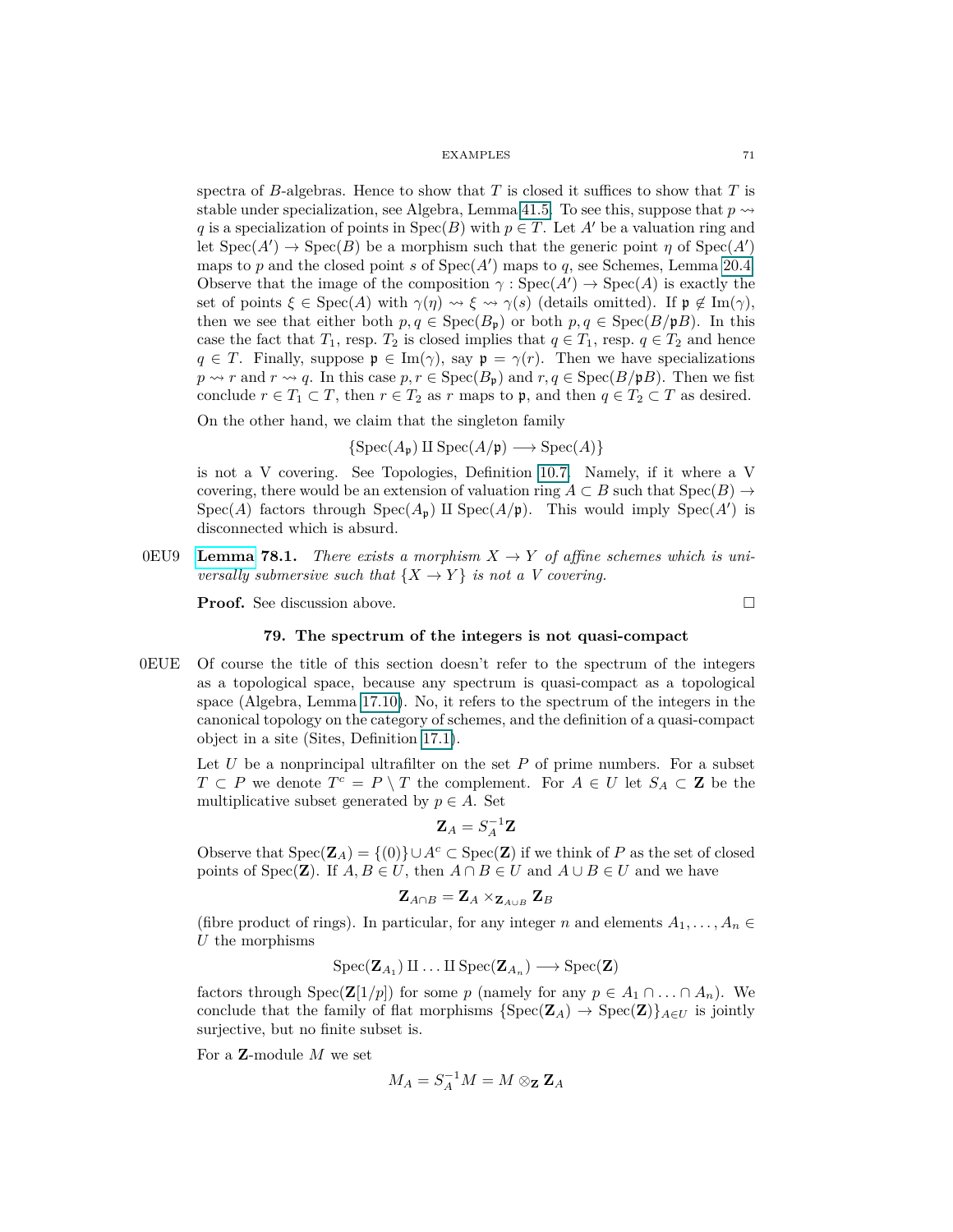Claim I: for every **Z**-module *M* we have

$$
M = \text{Equality} \left( \prod_{A \in U} M_A \longrightarrow \prod_{A, B \in U} M_{A \cup B} \right)
$$

First, assume *M* is torsion free. Then  $M_A \subset M_P$  for all  $A \in U$ . Hence we see that we have to prove

$$
M = \bigcap\nolimits_{A \in U} M_A \text{ inside } M_P = M \otimes \mathbf{Q}
$$

Namely, since *U* is nonprincipal, for any prime *p* we have  $\{p\}^c \in U$ . Also,  $M_{\{p\}^c} =$  $M_{(p)}$  is equal to the localization at the prime  $(p)$ . Thus the above is clear because already  $M_{(2)} \cap M_{(3)} = M$ . Next, assume *M* is torsion. Then we have

$$
M=\bigoplus\nolimits_{p\in P}M[p^{\infty}]
$$

and correspondingly we have

$$
M_A=\bigoplus\nolimits_{p\not\in A}M[p^\infty]
$$

because we are localizing at the primes in *A*. Suppose that  $(x_A) \in \prod M_A$  is in the equalizer. Denote  $x_p = x_{\{p\}^c} \in M[p^\infty]$ . Then the equalizer property says

$$
x_A = (x_p)_{p \notin A}
$$

and in particular it says that  $x_p$  is zero for all but a finite number of  $p \notin A$ . To finish the proof in the torsion case it suffices to show that  $x_p$  is zero for all but a finite number of primes *p*. If not write  $\{p \in P \mid x_p \neq 0\} = T \amalg T'$  as the disjoint union of two infinite sets. Then either  $T \notin U$  or  $T' \notin U$  because *U* is an ultrafilter (namely if both *T*, *T'* are in *U* then *U* contains  $T \cap T' = \emptyset$  which is not allowed). Say  $T \notin U$ . Then  $T = A^c$  and this contradicts the finiteness mentioned above. Finally, suppose that  $M$  is a general module. Then we look at the short exact sequence

$$
0 \to M_{tors} \to M \to M/M_{tors} \to 0
$$

and we look at the following large diagram



Doing a diagram chase using exactness of the columns and the result for the torsion module *Mtors* and the torsion free module *M/Mtors* proving Claim I for *M*. This gives an example of the phenomenon in the following lemma.

0EUF **[Lemma](https://stacks.math.columbia.edu/tag/0EUF) 79.1.** *There exists a ring A and an infinite family of flat ring maps*  ${A \rightarrow A_i}_{i \in I}$  *such that for every A-module M* 

$$
M = \text{Equality} \left( \prod_{i \in I} M \otimes_A A_i \longrightarrow \prod_{i,j \in I} M \otimes_A A_i \otimes_A A_j \right)
$$

*but there is no finite subfamily where the same thing is true.*

**Proof.** See discussion above. □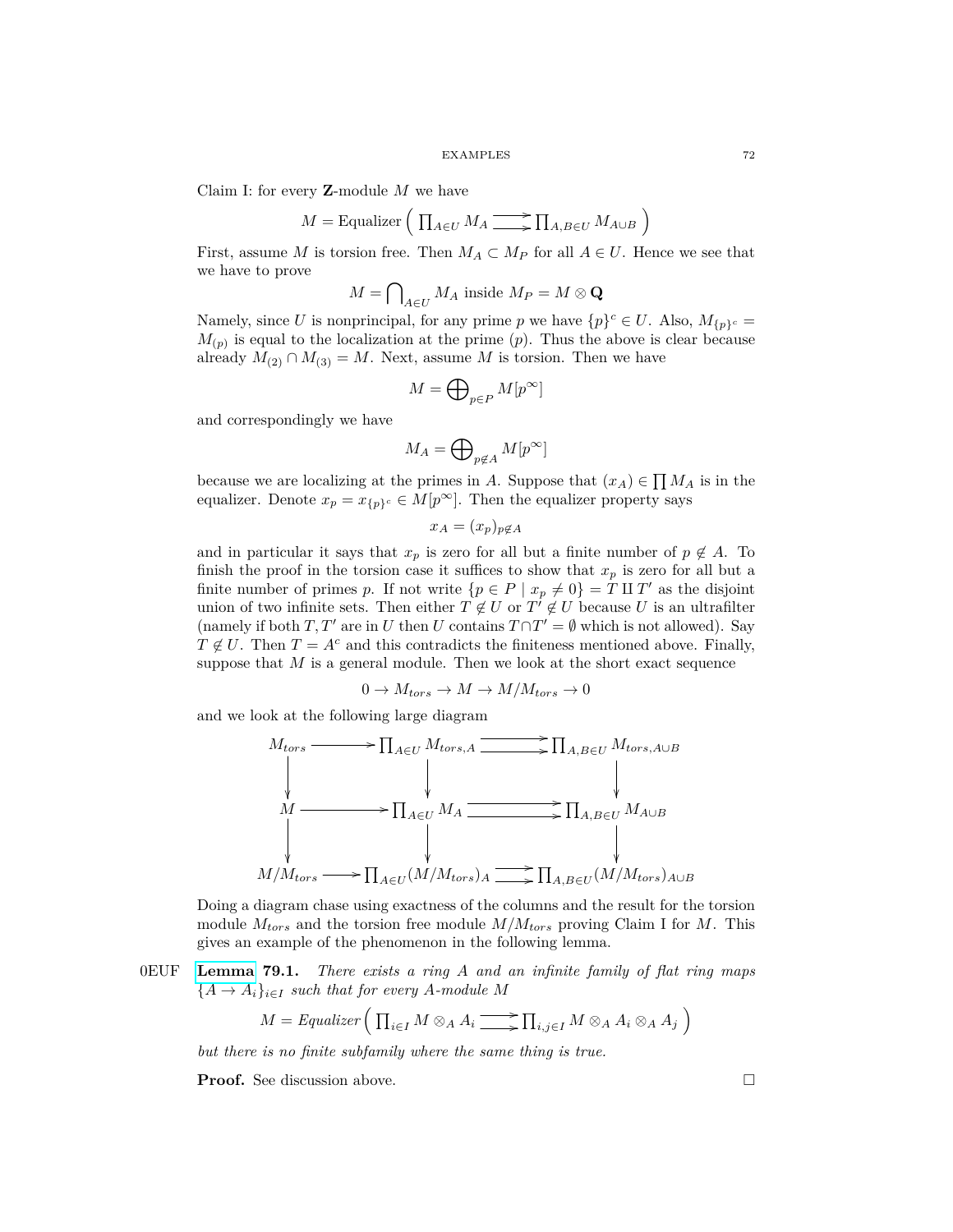We continue working with our nonprincipal ultrafilter *U* on the set *P* of prime numbers. Let *R* be a ring. Denote  $R_A = S_A^{-1}R = R \otimes \mathbf{Z}_A$  for  $A \in U$ . Claim II: given closed subsets  $T_A \subset \text{Spec}(R_A)$ ,  $A \in U$  such that

$$
(\operatorname{Spec}(R_{A\cup B}) \to \operatorname{Spec}(R_A))^{-1}T_A = (\operatorname{Spec}(R_{A\cup B}) \to \operatorname{Spec}(R_B))^{-1}T_B
$$

for all  $A, B \in U$ , there is a closed subset  $T \subset \text{Spec}(R)$  with  $T_A = (\text{Spec}(R_A) \to$  $Spec(R))^{-1}(T)$  for all  $A \in U$ . Let  $I_A \subset R_A$  for  $A \in U$  be the radical ideal cutting out *T<sub>A</sub>*. Then the glueing condition implies  $S_{A\cup B}^{-1}I_A = S_{A\cup B}^{-1}I_B$  in  $R_{A\cup B}$  for all *A, B* ∈ *U* (because localization preserves being a radical ideal). Let  $I' \subset R$  be the set of elements mapping into  $I_P \subset R_P = R \otimes \mathbf{Q}$ . Then we see for  $A \in U$  that

- (1)  $I_A \subset I'_A = S_A^{-1}I'$ , and
- (2)  $M_A = I'_A/I_A$  is a torsion module.

Of course we obtain canonical identifications  $S_{A\cup B}^{-1}M_A = S_{A\cup B}^{-1}M_B$  for  $A, B \in U$ . Decomposing the torsion modules *M<sup>A</sup>* into their *p*-primary components, the reader easily shows that there exist *p*-power torsion *R*-modules  $M_p$  such that

$$
M_A=\bigoplus\nolimits_{p\not\in A}M_p
$$

compatible with the canonical identifications given above. Setting  $M = \bigoplus_{p \in P} M_p$ we find canonical isomorphisms  $M_A = S_A^{-1}M$  compatible with the above canonical identifications. Then we get a canonical map

$$
I'\longrightarrow M
$$

of *R*-modules wich recovers the map  $I_A \to M_A$  for all  $A \in U$ . This is true by all the compatibilities mentioned above and the claim proved previously that *M* is the equalizer of the two maps from  $\prod_{A \in U} M_A$  to  $\prod_{A, B \in U} M_{A \cup B}$ . Let  $I = \text{Ker}(I' \to$ *M*). Then *I* is an ideal and  $T = V(I)$  is a closed subset which recovers the closed subsets  $T_A$  for all  $A \in U$ . This proves Claim II.

# 0EUG **[Lemma](https://stacks.math.columbia.edu/tag/0EUG) 79.2.** *The scheme* Spec(**Z**) *is not quasi-compact in the canonical topology on the category of schemes.*

**Proof.** With notation as above consider the family of morphisms

 $W = \{ \text{Spec}(\mathbf{Z}_A) \to \text{Spec}(\mathbf{Z}) \}_{A \in U}$ 

By Descent, Lemma 13.5 and the two claims proved above this is a universal effective epimorphism. In any category with fibre products, the universal effective epimorphisms give  $\mathcal C$  the structure of a site (modulo some set theoretical issues which are easy to fix) defining the canonical topology. Thus  $W$  is a covering for the canonical topology. On the other hand, we have seen above that any finite subfamily

$$
\{Spec(\mathbf{Z}_{A_i}) \to Spec(\mathbf{Z})\}_{i=1,\ldots,n}, \quad n \in \mathbf{N}, A_1, \ldots, A_n \in U
$$

factors through  $Spec(\mathbf{Z}[1/p])$  for some p. Hence this finite family cannot be a universal effective epimorphism and more generally no universal effective epimorphism  ${g_j : T_j \to \text{Spec}(\mathbf{Z})}$  can refine  ${\text{Spec}(\mathbf{Z}_{A_i}) \to \text{Spec}(\mathbf{Z})}_{i=1,\dots,n}$ . By Sites, Definition [17.1](#page-16-0) this means that Spec(**Z**) is not quasi-compact in the canonical topology. To see that our notion of quasi-compactness agrees with the usual topos theoretic definition, see Sites, Lemma 17.3.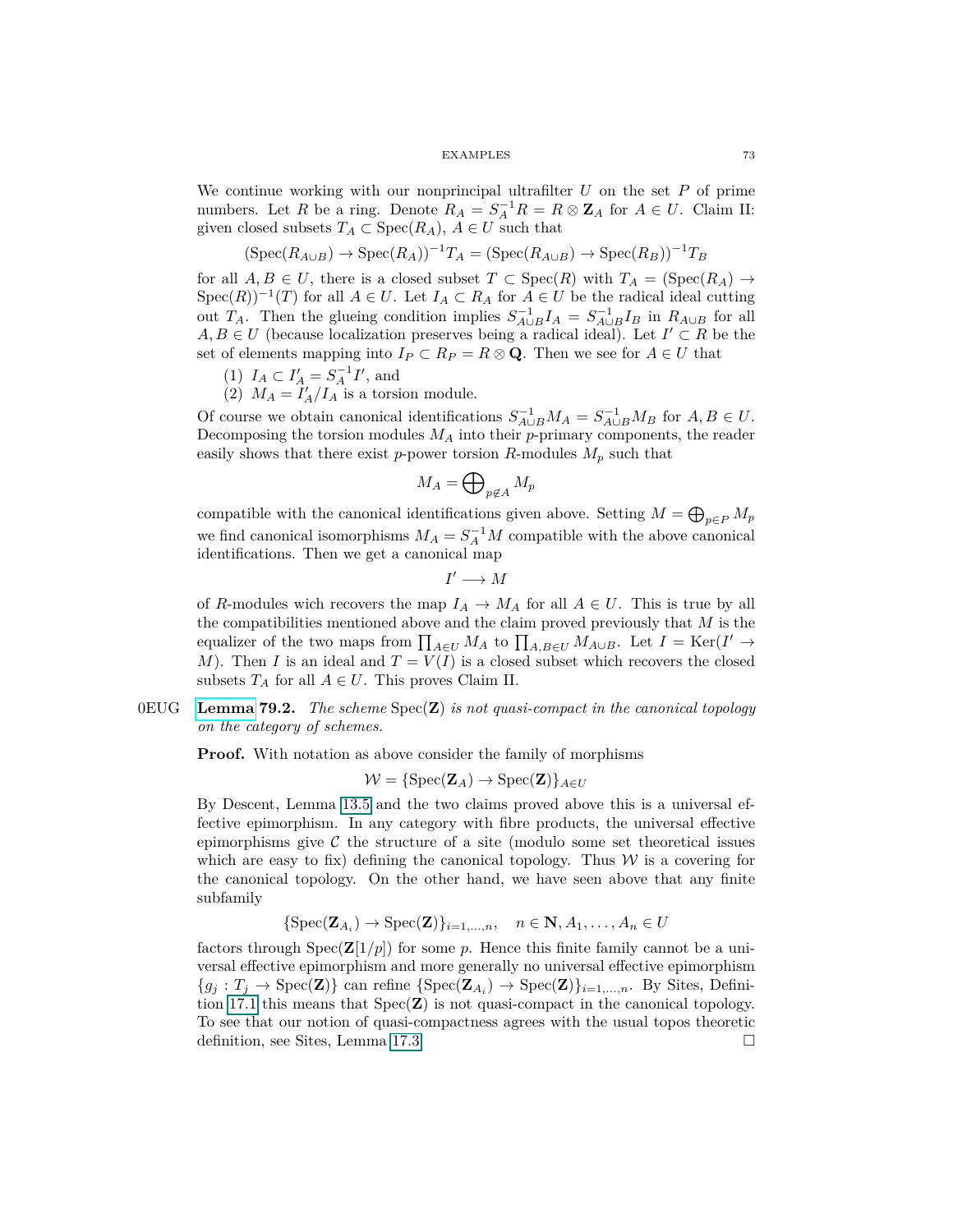### **80. Other chapters**

Preliminaries

- (1) [Introduction](#page-0-0)
- (2) [Conventions](#page-0-0)
- (3) [Set Theory](#page-0-0)
- (4) [Categories](#page-0-0)
- (5) [Topology](#page-0-0)
- (6) [Sheaves on Spaces](#page-0-0)
- (7) [Sites and Sheaves](#page-0-0)
- (8) [Stacks](#page-0-0)
- (9) [Fields](#page-0-0)
- (10) [Commutative Algebra](#page-0-0)
- (11) [Brauer Groups](#page-0-0)
- (12) [Homological Algebra](#page-0-0)
- (13) [Derived Categories](#page-0-0)
- (14) [Simplicial Methods](#page-0-0)
- (15) [More on Algebra](#page-0-0)
- (16) [Smoothing Ring Maps](#page-0-0)
- (17) [Sheaves of Modules](#page-0-0)
- (18) [Modules on Sites](#page-0-0)
- (19) [Injectives](#page-0-0)
- (20) [Cohomology of Sheaves](#page-0-0)
- (21) [Cohomology on Sites](#page-0-0)
- (22) [Differential Graded Algebra](#page-0-0)
- (23) [Divided Power Algebra](#page-0-0)
- (24) [Differential Graded Sheaves](#page-0-0)
- (25) [Hypercoverings](#page-0-0)

### Schemes

- (26) [Schemes](#page-0-0)
- (27) [Constructions of Schemes](#page-0-0)
- (28) [Properties of Schemes](#page-0-0)
- (29) [Morphisms of Schemes](#page-0-0)
- (30) [Cohomology of Schemes](#page-0-0)
- (31) [Divisors](#page-0-0)
- (32) [Limits of Schemes](#page-0-0)
- (33) [Varieties](#page-0-0)
- (34) [Topologies on Schemes](#page-0-0)
- (35) [Descent](#page-0-0)
- (36) [Derived Categories of Schemes](#page-0-0)
- (37) [More on Morphisms](#page-0-0)
- (38) [More on Flatness](#page-0-0)
- (39) [Groupoid Schemes](#page-0-0)
- (40) [More on Groupoid Schemes](#page-0-0)
- (41) [Étale Morphisms of Schemes](#page-0-0)
- Topics in Scheme Theory
	- (42) [Chow Homology](#page-0-0)
- (43) [Intersection Theory](#page-0-0)
- (44) [Picard Schemes of Curves](#page-0-0)
- (45) [Weil Cohomology Theories](#page-0-0)
- (46) [Adequate Modules](#page-0-0)
- (47) [Dualizing Complexes](#page-0-0)
- (48) [Duality for Schemes](#page-0-0)
- (49) [Discriminants and Differents](#page-0-0)
- (50) [de Rham Cohomology](#page-0-0)
- (51) [Local Cohomology](#page-0-0)
- (52) [Algebraic and Formal Geometry](#page-0-0)
- (53) [Algebraic Curves](#page-0-0)
- (54) [Resolution of Surfaces](#page-0-0)
- (55) [Semistable Reduction](#page-0-0)
- (56) [Functors and Morphisms](#page-0-0)
- (57) [Derived Categories of Varieties](#page-0-0)
- (58) [Fundamental Groups of Schemes](#page-0-0)
- (59) [Étale Cohomology](#page-0-0)
- (60) [Crystalline Cohomology](#page-0-0)
- (61) [Pro-étale Cohomology](#page-0-0)
- (62) [More Étale Cohomology](#page-0-0)
- (63) [The Trace Formula](#page-0-0)
- Algebraic Spaces
	- (64) [Algebraic Spaces](#page-0-0)
	- (65) [Properties of Algebraic Spaces](#page-0-0)
	- (66) [Morphisms of Algebraic Spaces](#page-0-0)
	- (67) [Decent Algebraic Spaces](#page-0-0)
	- (68) [Cohomology of Algebraic Spaces](#page-0-0)
	- (69) [Limits of Algebraic Spaces](#page-0-0)
	- (70) [Divisors on Algebraic Spaces](#page-0-0)
	- (71) [Algebraic Spaces over Fields](#page-0-0)
	- (72) [Topologies on Algebraic Spaces](#page-0-0)
	- (73) [Descent and Algebraic Spaces](#page-0-0)
	- (74) [Derived Categories of Spaces](#page-0-0)
	- (75) [More on Morphisms of Spaces](#page-0-0)
	- (76) [Flatness on Algebraic Spaces](#page-0-0)
	- (77) [Groupoids in Algebraic Spaces](#page-0-0)
	- (78) [More on Groupoids in Spaces](#page-0-0)
	- (79) [Bootstrap](#page-0-0)
	- (80) [Pushouts of Algebraic Spaces](#page-0-0)
- Topics in Geometry
	- (81) [Chow Groups of Spaces](#page-0-0)
	- (82) [Quotients of Groupoids](#page-0-0)
	- (83) [More on Cohomology of Spaces](#page-0-0)
	- (84) [Simplicial Spaces](#page-0-0)
	- (85) [Duality for Spaces](#page-0-0)
	- (86) [Formal Algebraic Spaces](#page-0-0)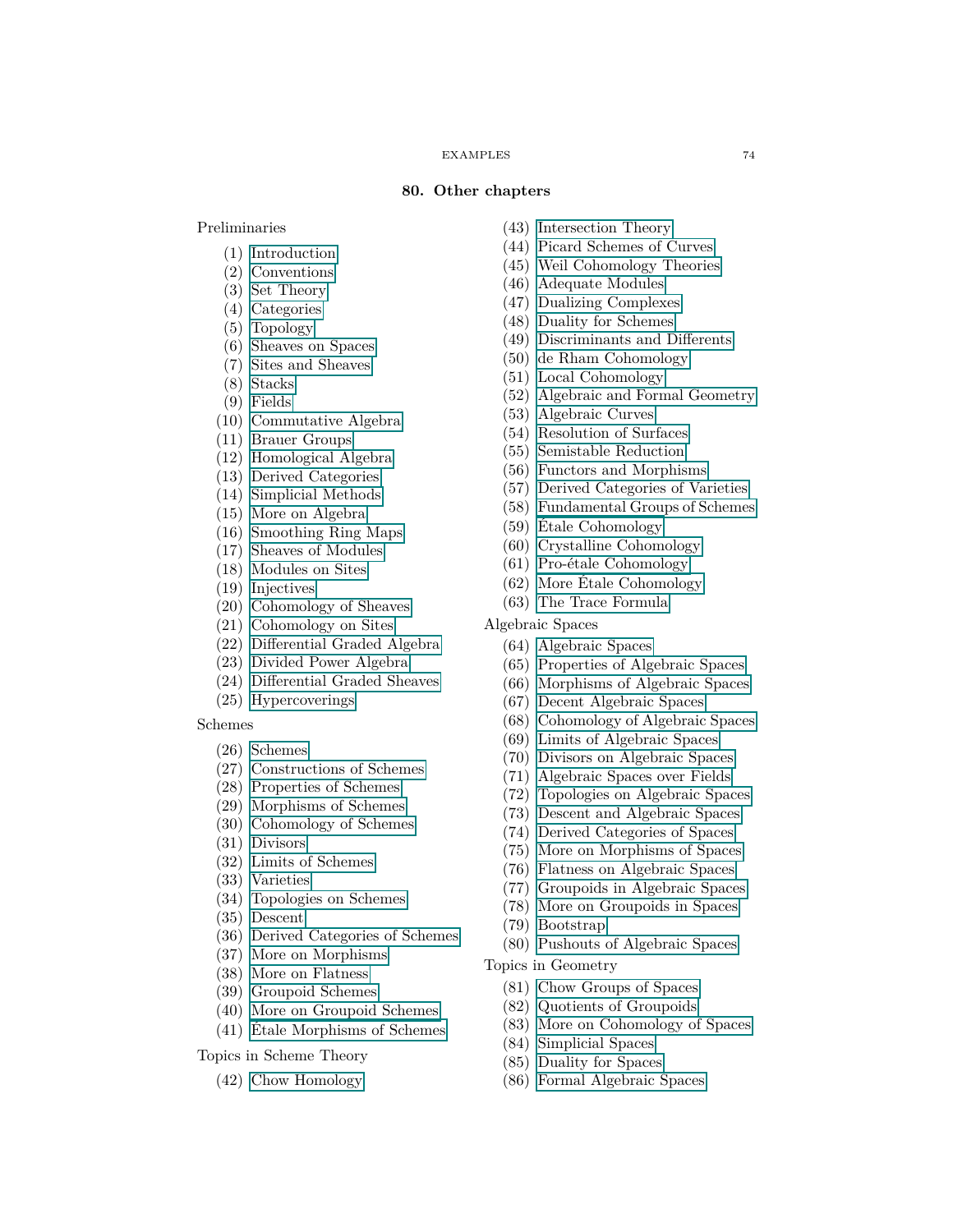- (87) [Algebraization of Formal Spaces](#page-0-0)
- (88) [Resolution of Surfaces Revisited](#page-0-0)

Deformation Theory

- (89) [Formal Deformation Theory](#page-0-0)
- (90) [Deformation Theory](#page-0-0)
- (91) [The Cotangent Complex](#page-0-0)
- (92) [Deformation Problems](#page-0-0)

Algebraic Stacks

- (93) [Algebraic Stacks](#page-0-0)
- (94) [Examples of Stacks](#page-0-0)
- (95) [Sheaves on Algebraic Stacks](#page-0-0)
- (96) [Criteria for Representability](#page-0-0)
- (97) [Artin's Axioms](#page-0-0)
- (98) [Quot and Hilbert Spaces](#page-0-0)
- (99) [Properties of Algebraic Stacks](#page-0-0)
- (100) [Morphisms of Algebraic Stacks](#page-0-0)
- (101) [Limits of Algebraic Stacks](#page-0-0)
- (102) [Cohomology of Algebraic Stacks](#page-0-0)
- (103) [Derived Categories of Stacks](#page-0-0)
- (104) [Introducing Algebraic Stacks](#page-0-0)
- (105) [More on Morphisms of Stacks](#page-0-0)
- (106) [The Geometry of Stacks](#page-0-0)

#### Topics in Moduli Theory

- (107) [Moduli Stacks](#page-0-0)
- (108) [Moduli of Curves](#page-0-0)

### Miscellany

- (109) [Examples](#page-0-0)
- (110) [Exercises](#page-0-0)
- (111) [Guide to Literature](#page-0-0)
- (112) [Desirables](#page-0-0)
- (113) [Coding Style](#page-0-0)
- (114) [Obsolete](#page-0-0)
- (115) [GNU Free Documentation Li](#page-0-0)[cense](#page-0-0)
- (116) [Auto Generated Index](#page-0-0)

## **References**

- [Aok06a] Masao Aoki, *Erratum: "Hom stacks" [Manuscripta Math. 119 (2006), no. 1, 37–56; mr2194377]*, Manuscripta Math. **121** (2006), no. 1, 135.
- [Aok06b] , *Hom stacks*, Manuscripta Math. **119** (2006), no. 1, 37–56.
- [Art70] Michael Artin, *Algebraization of formal moduli: II existence of modifications*, Annals of Mathematics **91** (1970), 88–135.
- [BGI71] Pierre Berthelot, Alexander Grothendieck, and Luc Illusie, *Théorie des Intersections et Théorème de Riemann-Roch*, Lecture notes in mathematics, vol. 225, Springer-Verlag, 1971.
- [Bha12] Bhargav Bhatt, *On the non-existence of small Cohen-Macaulay algebras*, 2012.
- [Bha16] , *Algebraization and Tannaka duality*, Camb. J. Math. **4** (2016), no. 4, 403–461.
- [Bou61] Nicolas Bourbaki, *Éléments de mathématique. Algèbre commutative*, Hermann, Paris, 1961.
- [DG67] Jean Dieudonné and Alexander Grothendieck, *Éléments de géométrie algébrique*, Inst. Hautes Études Sci. Publ. Math. **4, 8, 11, 17, 20, 24, 28, 32** (1961–1967).
- [DS18] Rankeya Datta and Karen E. Smith, *Excellence in prime characteristic*, Contemp. Math. **712** (2018), 105–116.
- [Eak68] Paul Mechlin Eakin, Jr., *The converse to a well known theorem on Noetherian rings*, Math. Ann. **177** (1968), 278–282.
- [FR70] Daniel Ferrand and Michel Raynaud, *Fibres formelles d'un anneau local noethérien*, Ann. Sci. École Norm. Sup. (4) **3** (1970), 295–311.
- [Fre64] Peter Freyd, *Abelian categories. An introduction to the theory of functors*, Harper's Series in Modern Mathematics, Harper & Row Publishers, New York, 1964.
- [Gab96] Ofer Gabber, *A property of nonexcellent rings*, Manuscripta Math. **91** (1996), no. 4, 543–546.
- [GR71] Laurent Gruson and Michel Raynaud, *Critères de platitude et de projectivité*, Invent. math. **13** (1971), 1–89.
- [Har77] Robin Hartshorne, *Algebraic geometry*, Graduate Texts in Mathematics, vol. 52, Springer-Verlag, 1977.
- [Hei82] Raymond C. Heitmann, *A noncatenary, normal, local domain*, Rocky Mountain J. Math. **12** (1982), no. 1, 145–148.
- [Hei93] , *Characterization of completions of unique factorization domains*, Trans. Amer. Math. Soc. **337** (1993), no. 1, 379–387.